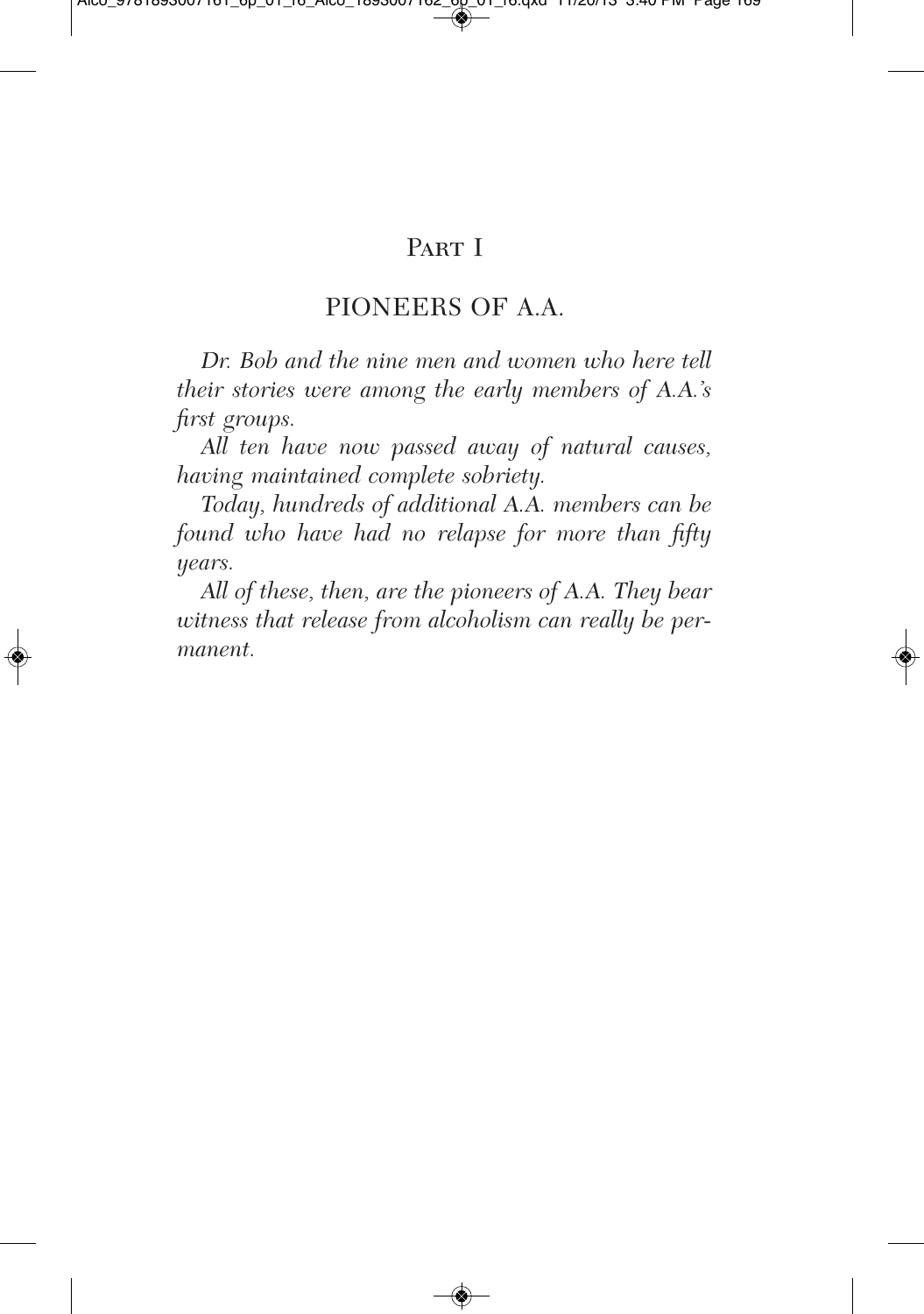### DOCTOR BOB'S NIGHTMARE

*A co-founder of Alcoholics Anonymous. The birth of our Society dates from his first day of permanent sobriety, June 10, 1935.*

*To 1950, the year of his death, he carried the A.A. message to more than 5,000 alcoholic men and women, and to all these he gave his medical services without thought of charge.*

*In this prodigy of service, he was well assisted by Sister Ignatia at St. Thomas Hospital in Akron, Ohio, one of the greatest friends our Fellowship will ever know.* 

*I* WAS BORN in a small New England village of about seven thousand souls. The general moral standard was, as I recall it, far above the average. No beer or liquor was sold in the neighborhood, except at the State liquor agency where perhaps one might procure a pint if he could convince the agent that he really needed it. Without this proof the expectant purchaser would be forced to depart empty handed with none of what I later came to believe was the great panacea for all human ills. Men who had liquor shipped in from Boston or New York by express were looked upon with great distrust and disfavor by most of the good townspeople. The town was well supplied with churches and schools in which I pursued my early educational activities.

My father was a professional man of recognized ability and both my father and mother were most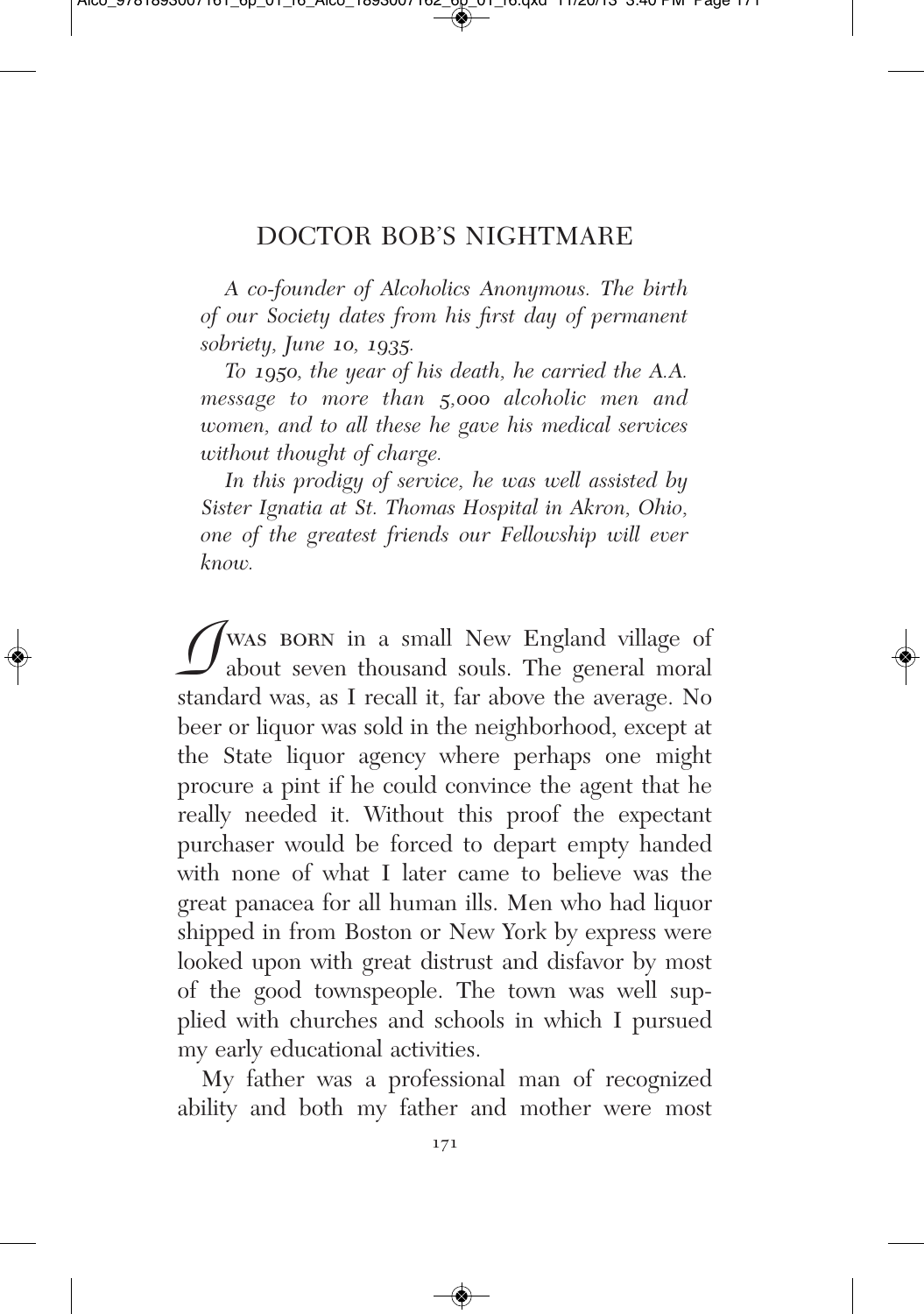active in church affairs. Both father and mother were considerably above the average in intelligence.

Unfortunately for me, I was the only child, which perhaps engendered the selfishness which played such an important part in bringing on my alcoholism.

From childhood through high school I was more or less forced to go to church, Sunday School and evening service, Monday night Christian Endeavor and sometimes to Wednesday evening prayer meeting. This had the effect of making me resolve that when I was free from parental domination, I would never again darken the doors of a church. This resolution I kept steadfastly for the next forty years, except when circumstances made it seem unwise to absent myself.

After high school came four years in one of the best colleges in the country where drinking seemed to be a major extra-curricular activity. Almost everyone seemed to do it. I did it more and more, and had lots of fun without much grief, either physical or financial. I seemed to be able to snap back the next morning better than most of my fellow drinkers, who were cursed (or perhaps blessed) with a great deal of morning-after nausea. Never once in my life have I had a headache, which fact leads me to believe that I was an alcoholic almost from the start. My whole life seemed to be centered around doing what I wanted to do, without regard for the rights, wishes, or privileges of anyone else; a state of mind which became more and more predominant as the years passed. I was graduated "summa cum laude" in the eyes of the drinking fraternity, but not in the eyes of the Dean.

The next three years I spent in Boston, Chicago, and Montreal in the employ of a large manufacturing con-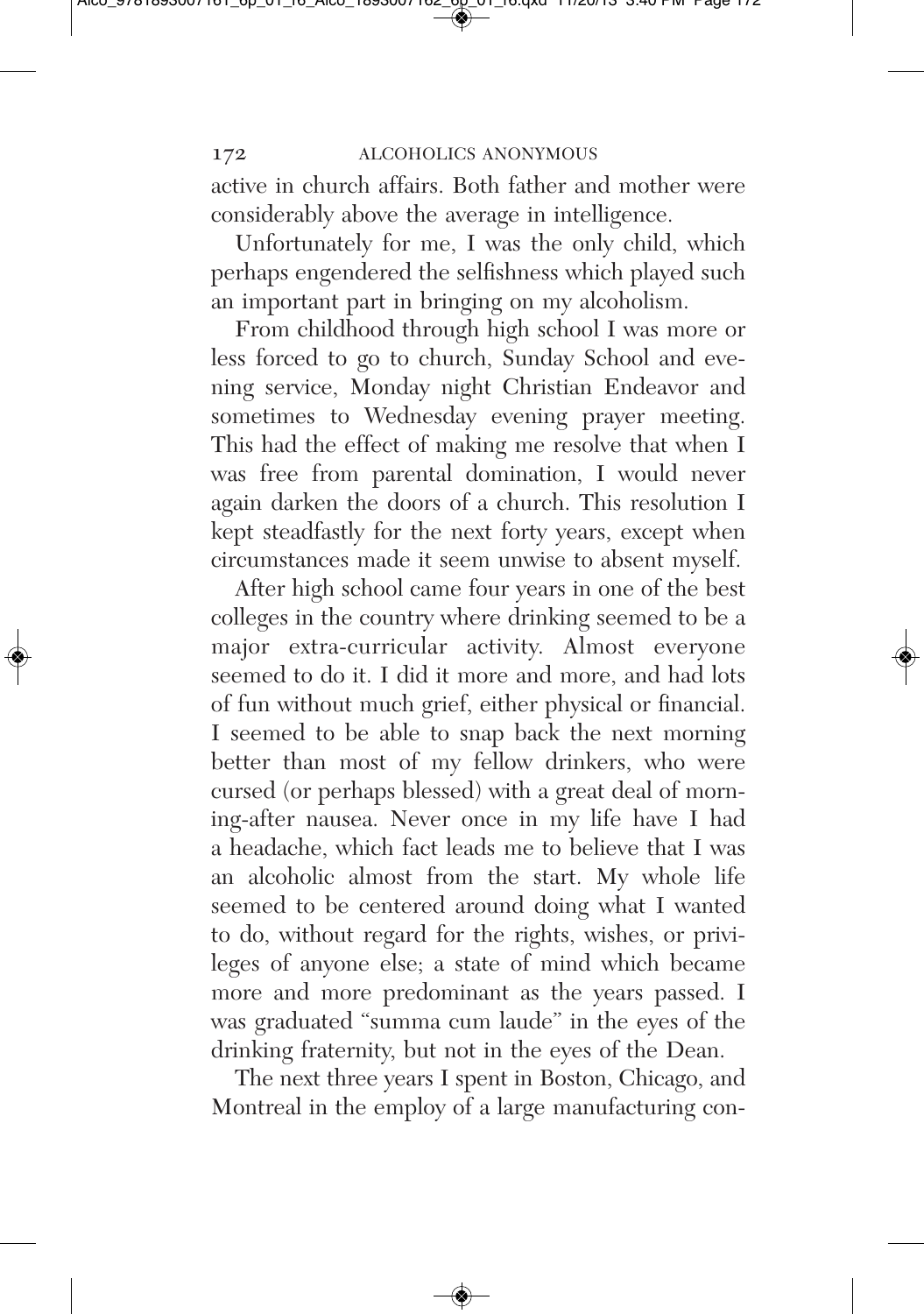cern, selling railway supplies, gas engines of all sorts, and many other items of heavy hardware. During these years, I drank as much as my purse permitted, still without paying too great a penalty, although I was beginning to have morning jitters at times. I lost only a half day's work during these three years.

My next move was to take up the study of medicine, entering one of the largest universities in the country. There I took up the business of drinking with much greater earnestness than I had previously shown. On account of my enormous capacity for beer, I was elected to membership in one of the drinking societies, and soon became one of the leading spirits. Many mornings I have gone to classes, and even though fully prepared, would turn and walk back to the fraternity house because of my jitters, not daring to enter the classroom for fear of making a scene should I be called on for recitation.

This went from bad to worse until Sophomore spring when, after a prolonged period of drinking, I made up my mind that I could not complete my course, so I packed my grip and went South to spend a month on a large farm owned by a friend of mine. When I got the fog out of my brain, I decided that quitting school was very foolish and that I had better return and continue my work. When I reached school, I discovered the faculty had other ideas on the subject. After much argument they allowed me to return and take my exams, all of which I passed creditably. But they were much disgusted and told me they would attempt to struggle along without my presence. After many painful discussions, they finally gave me my credits and I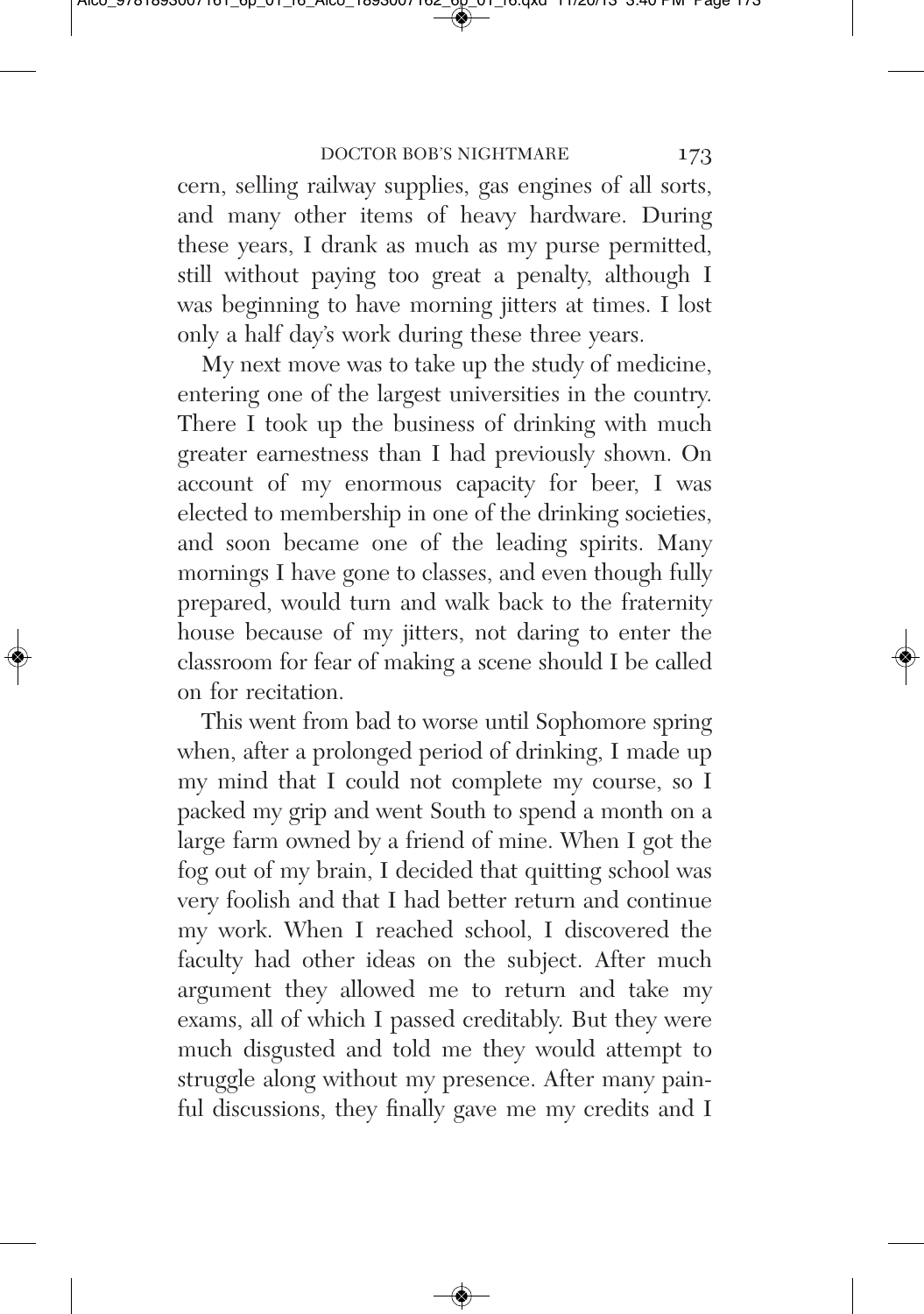migrated to another of the leading universities of the country and entered as a Junior that fall.

There my drinking became so much worse that the boys in the fraternity house where I lived felt forced to send for my father, who made a long journey in the vain endeavor to get me straightened around. This had little effect however for I kept on drinking and used a great deal more hard liquor than in former years.

Coming up to final exams I went on a particularly strenuous spree. When I went in to write the examina tions, my hand trembled so I could not hold a pencil. I passed in at least three absolutely blank books. I was, of course, soon on the carpet and the upshot was that I had to go back for two more quarters and remain absolutely dry, if I wished to graduate. This I did, and proved myself satisfactory to the faculty, both in deportment and scholastically.

I conducted myself so creditably that I was able to secure a much coveted internship in a western city, where I spent two years. During these two years I was kept so busy that I hardly left the hospital at all. Consequently, I could not get into any trouble.

When those two years were up, I opened an office downtown. I had some money, all the time in the world, and considerable stomach trouble. I soon discovered that a couple of drinks would alleviate my gastric distress, at least for a few hours at a time, so it was not at all difficult for me to return to my former excessive indulgence.

By this time I was beginning to pay very dearly physically and, in hope of relief, voluntarily incarcerated myself at least a dozen times in one of the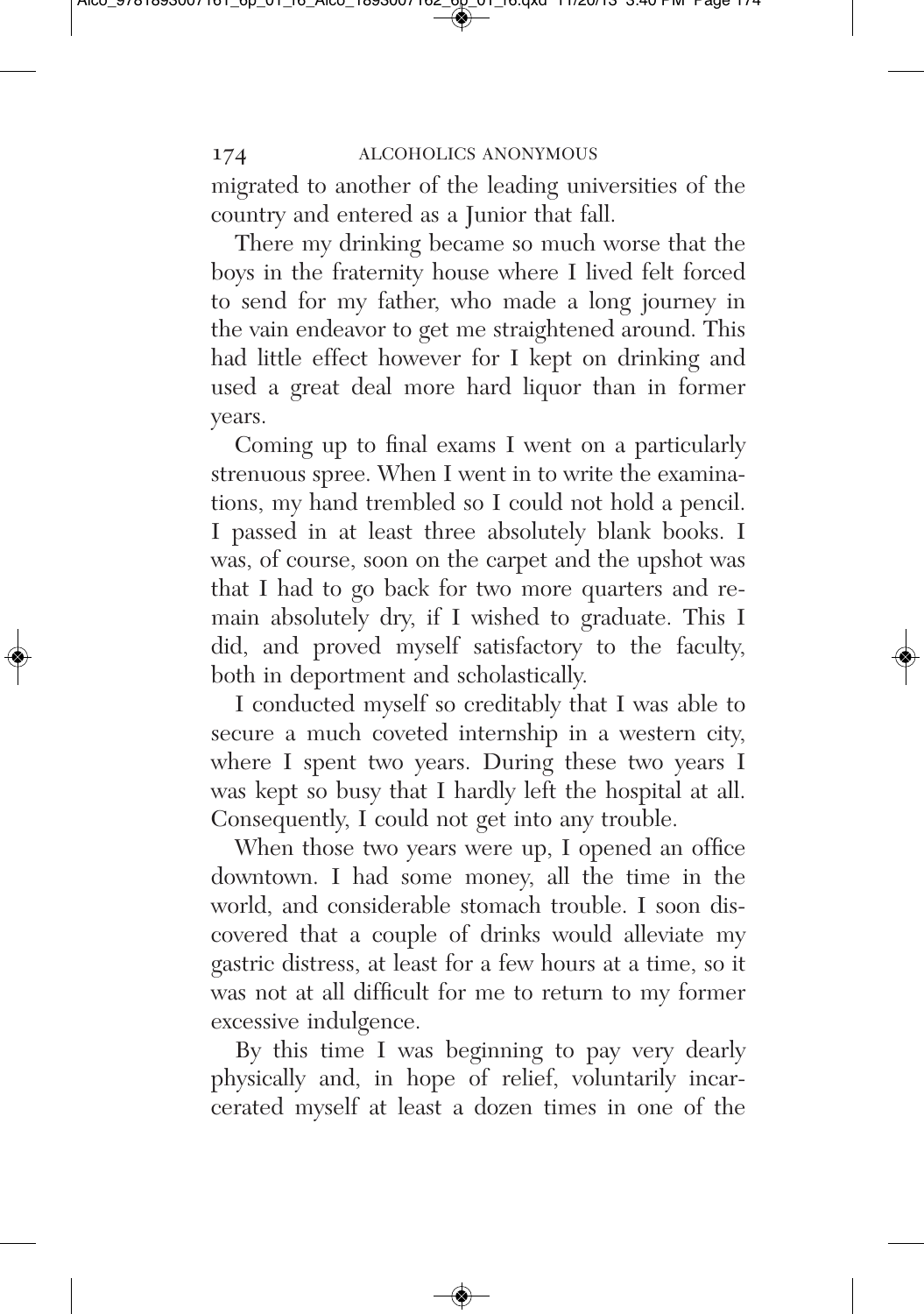local sanitariums. I was between Scylla and Charybdis now, because if I did not drink my stomach tortured me, and if I did, my nerves did the same thing. After three years of this, I wound up in the local hospital where they attempted to help me, but I would get my friends to smuggle me a quart, or I would steal the alcohol about the building, so that I got rapidly worse.

Finally my father had to send a doctor out from my home town who managed to get me back there in some way, and I was in bed about two months before I could venture out of the house. I stayed about town a couple of months more and then returned to resume my practice. I think I must have been thoroughly scared by what had happened, or by the doctor, or probably both, so that  $\overline{I}$  did not touch a drink again until the country went dry.

With the passing of the Eighteenth Amendment I felt quite safe. I knew everyone would buy a few bottles, or cases, of liquor as their exchequers permitted, and that it would soon be gone. Therefore it would make no great difference, even if I should do some drinking. At that time I was not aware of the almost unlimited supply the government made it possible for us doctors to obtain, neither had I any knowledge of the bootlegger who soon appeared on the horizon. I drank with moderation at first, but it took me only a relatively short time to drift back into the old habits which had wound up so disastrously before.

During the next few years, I developed two distinct phobias. One was the fear of not sleeping, and the other was the fear of running out of liquor. Not being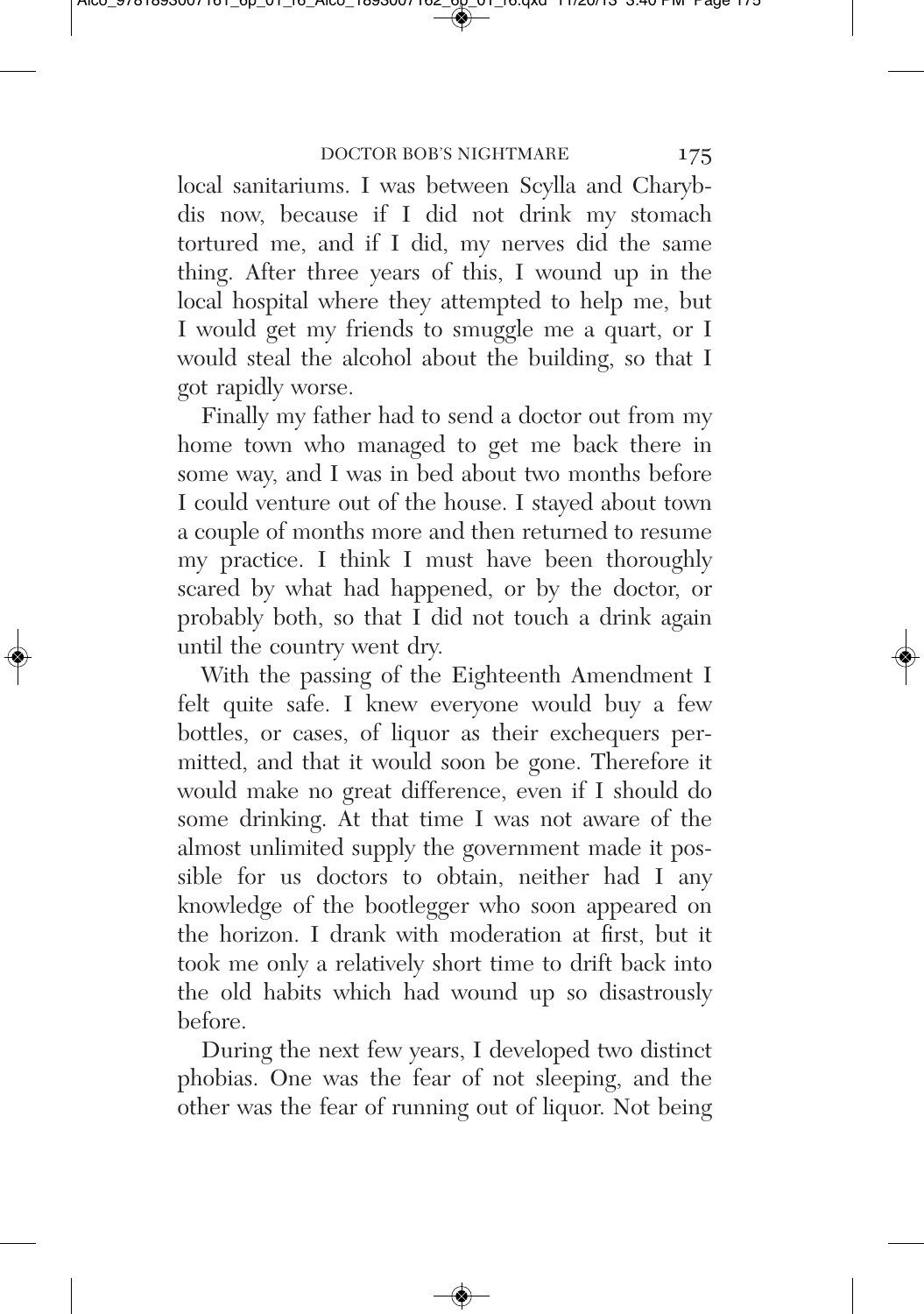a man of means, I knew that if I did not stay sober enough to earn money, I would run out of liquor. Most of the time, therefore, I did not take the morning drink which I craved so badly, but instead would fill up on large doses of sedatives to quiet the jitters, which distressed me terribly. Occasionally, I would yield to the morning craving, but if I did, it would be only a few hours before I would be quite unfit for work. This would lessen my chances of smuggling some home that evening, which in turn would mean a night of futile tossing around in bed followed by a morning of unbearable jitters. During the subsequent fifteen years I had sense enough never to go to the hospital if I had been drinking, and very seldom did I receive patients. I would sometimes hide out in one of the clubs of which I was a member, and had the habit at times of registering at a hotel under a fictitious name. But my friends usually found me and I would go home if they promised that I should not be scolded.

If my wife was planning to go out in the afternoon, I would get a large supply of liquor and smuggle it home and hide it in the coal bin, the clothes chute, over door jambs, over beams in the cellar and in cracks in the cellar tile. I also made use of old trunks and chests, the old can container, and even the ash container. The water tank on the toilet I never used, because that looked too easy. I found out later that my wife inspected it frequently. I used to put eight or twelve ounce bottles of alcohol in a fur lined glove and toss it onto the back airing porch when winter days got dark enough. My bootlegger had hidden alcohol at the back steps where I could get it at my convenience. Sometimes I would bring it in my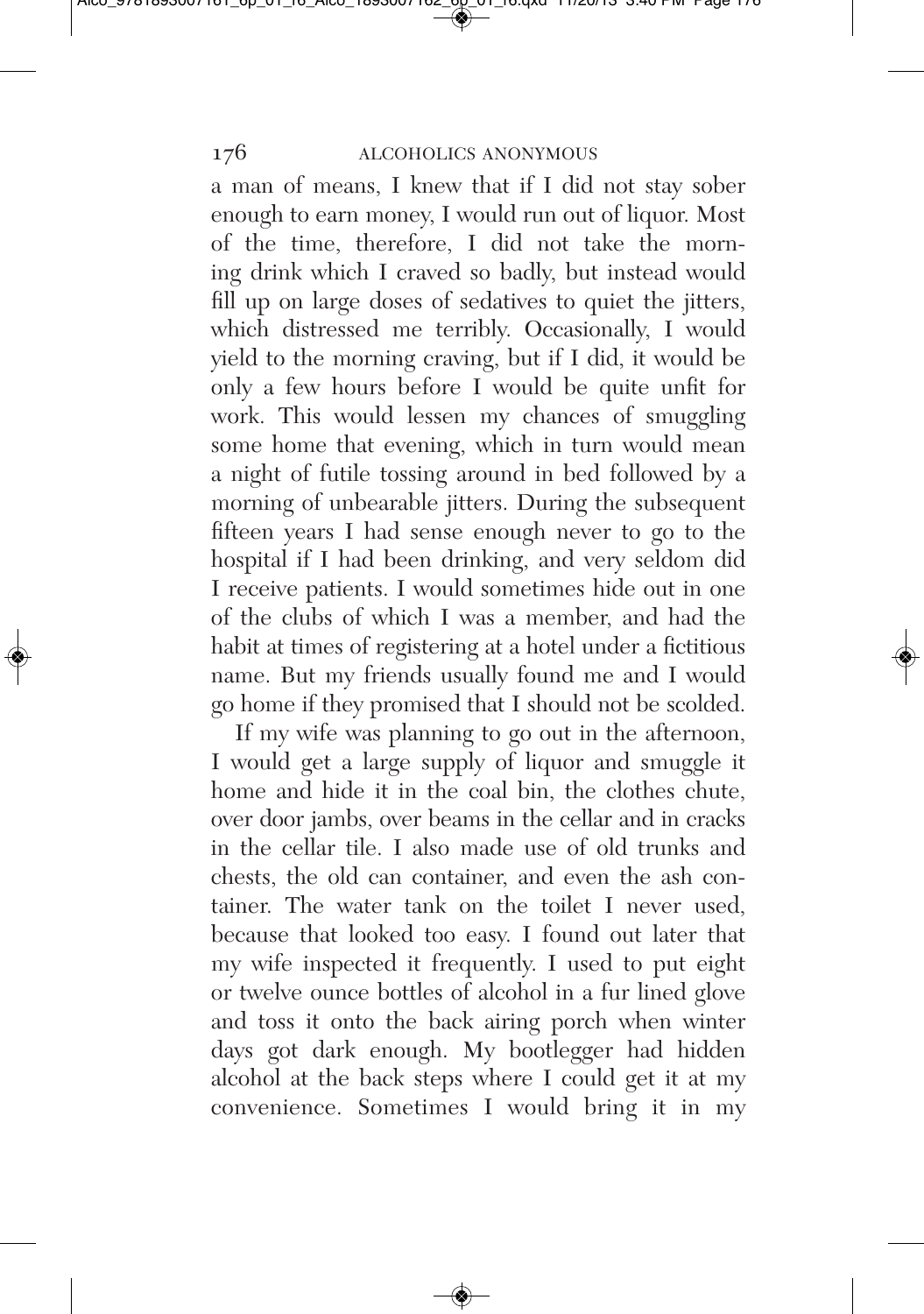pockets, but they were inspected, and that became too risky. I used also to put it up in four ounce bottles and stick several in my stocking tops. This worked nicely until my wife and I went to see Wallace Beery in "Tugboat Annie," after which the pant-leg and stocking racket were out!

I will not take space to relate all my hospital or sanitarium experiences.

During all this time we became more or less ostracized by our friends. We could not be invited out because I would surely get tight and my wife dared not invite people in for the same reason. My phobia for sleeplessness demanded that I get drunk every night, but in order to get more liquor for the next night, I had to stay sober during the day, at least up to four o'clock. This routine went on with few interruptions for seventeen years. It was really a horrible nightmare, this earning money, getting liquor, smuggling it home, getting drunk, morning jitters, taking large doses of sedatives to make it possible for me to earn more money, and so on ad nauseam. I used to promise my wife, my friends, and my children that I would drink no more—promises which seldom kept me sober even through the day, though I was very sincere when I made them.

For the benefit of those experimentally inclined, I should mention the so-called beer experiment. When beer first came back, I thought that I was safe. I could drink all I wanted of that. It was harmless; nobody ever got drunk on beer. So I filled the cellar full, with the permission of my good wife. It was not long before I was drinking at least a case and a half a day. I put on thirty pounds of weight in about two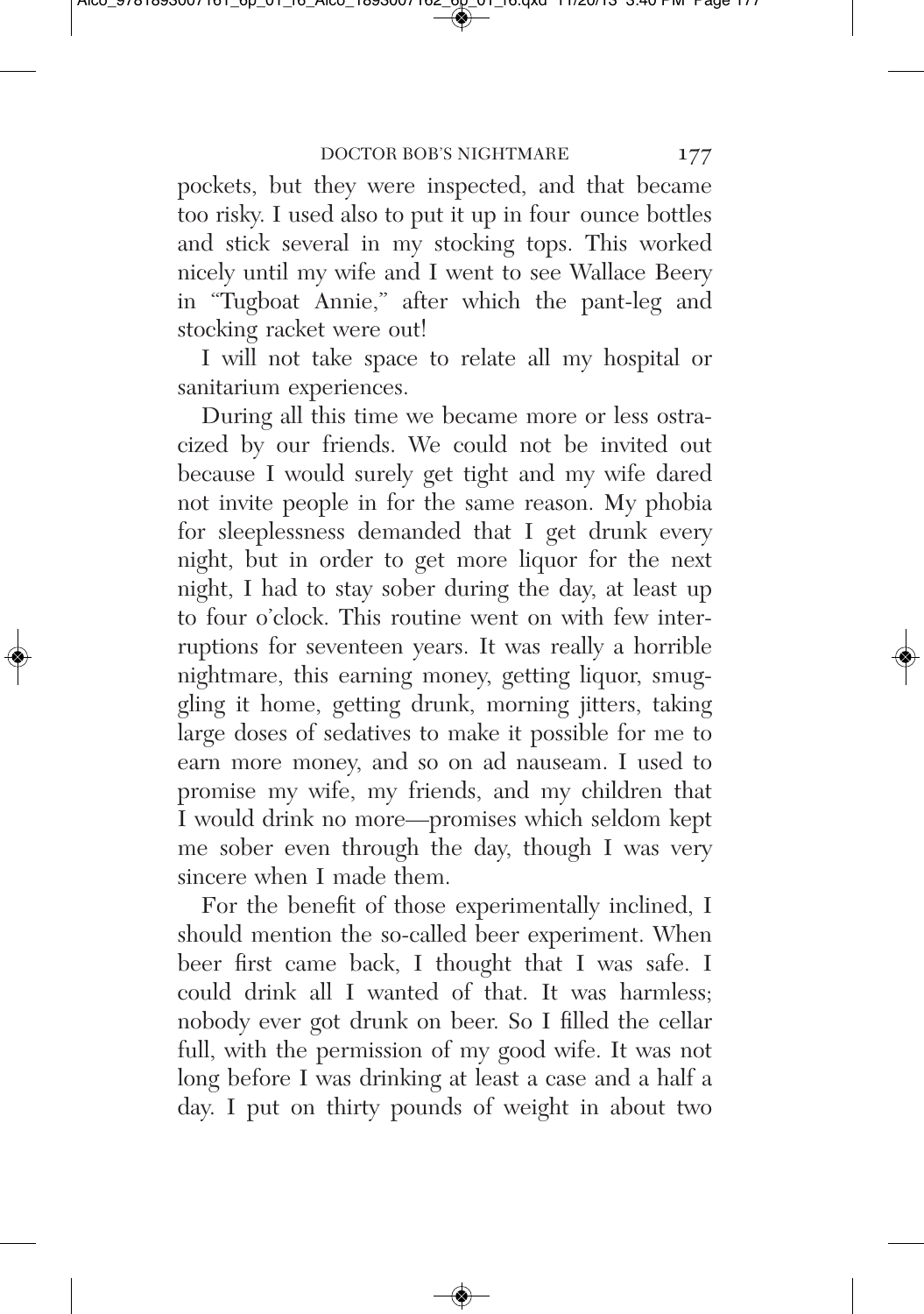months, looked like a pig, and was uncomfortable from shortness of breath. It then occurred to me that after one was all smelled up with beer nobody could tell what had been drunk, so I began to fortify my beer with straight alcohol. Of course, the result was very bad, and that ended the beer experiment.

About the time of the beer experiment I was thrown in with a crowd of people who attracted me because of their seeming poise, health, and happiness. They spoke with great freedom from embarrassment, which I could never do, and they seemed very much at ease on all occasions and appeared very healthy. More than these attributes, they seemed to be happy. I was self conscious and ill at ease most of the time, my health was at the breaking point, and I was thoroughly miserable. I sensed they had something I did not have, from which I might readily profit. I learned that it was something of a spiritual nature, which did not appeal to me very much, but I thought it could do no harm. I gave the matter much time and study for the next two and a half years, but I still got tight every night nevertheless. I read everything I could find, and talked to everyone who I thought knew anything about it.

My wife became deeply interested and it was her interest that sustained mine, though I at no time sensed that it might be an answer to my liquor problem. How my wife kept her faith and courage during all those years, I'll never know, but she did. If she had not, I know I would have been dead a long time ago. For some reason, we alcoholics seem to have the gift of picking out the world's finest women. Why they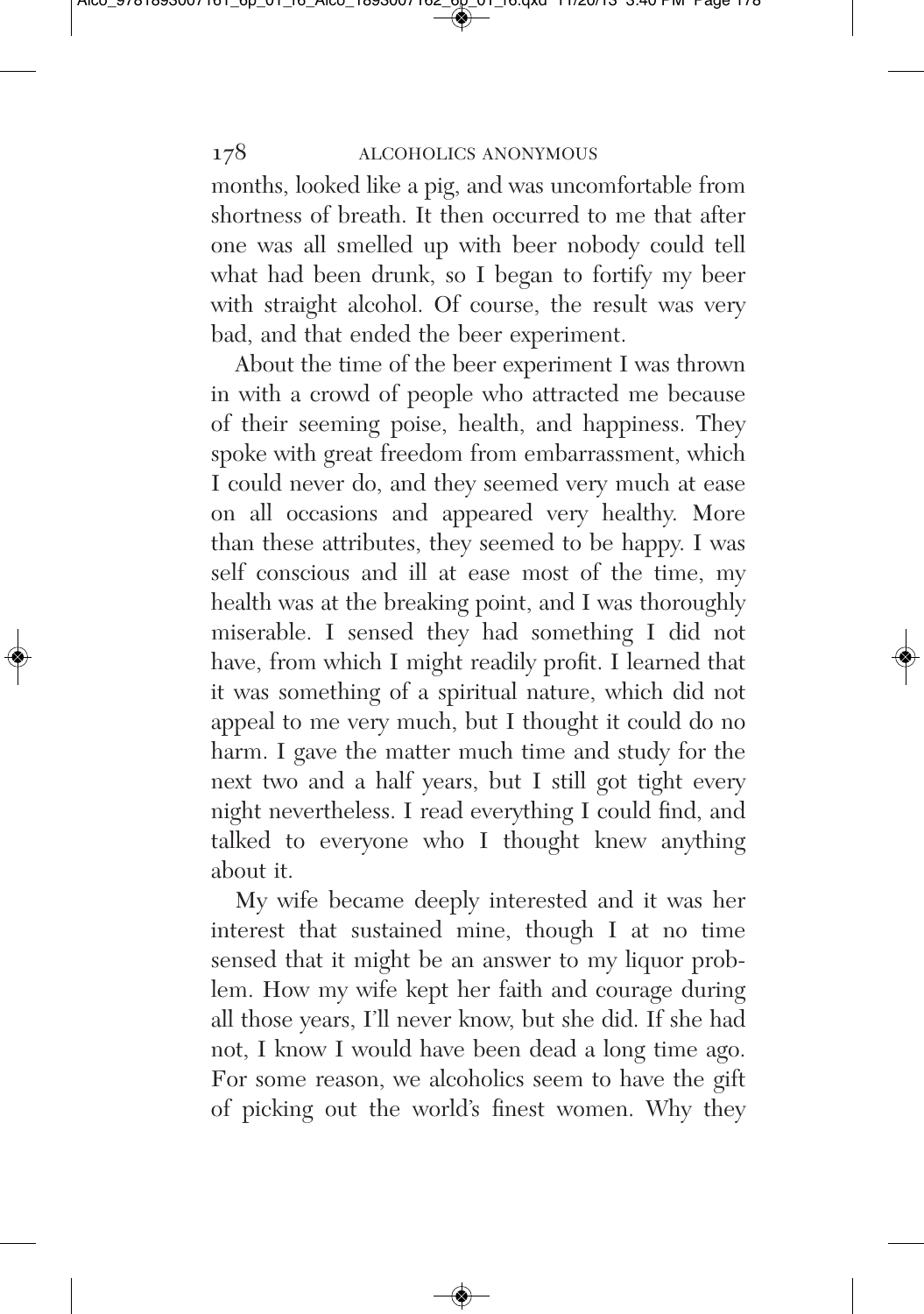should be subjected to the tortures we inflict upon them, I cannot explain.

About this time a lady called up my wife one Saturday afternoon saying she wanted me to come over that evening to meet a friend of hers who might help me. It was the day before Mother's Day and I had come home plastered, carrying a big potted plant which I set down on the table and forthwith went upstairs and passed out. The next day she called again. Wishing to be polite, though I felt very badly, I said, "Let's make the call," and extracted from my wife a promise that we would not stay over fifteen minutes.

We entered her house at exactly five o'clock and it was eleven fifteen when we left. I had a couple of shorter talks with this man afterward, and stopped drinking abruptly. This dry spell lasted for about three weeks; then I went to Atlantic City to attend several days' meeting of a national society of which I was a member. I drank all the scotch they had on the train and bought several quarts on my way to the hotel. This was on Sunday. I got tight that night, stayed sober Monday till after the dinner and then proceeded to get tight again. I drank all I dared in the bar, and then went to my room to finish the job. Tuesday I started in the morning, getting well organized by noon. I did not want to disgrace myself so I then checked out. I bought some more liquor on the way to the depot. I had to wait some time for the train. I remember nothing from then on until I woke up at a friend's house, in a town near home. These good people notified my wife, who sent my newly made friend over to get me. He came and got me home and to bed, gave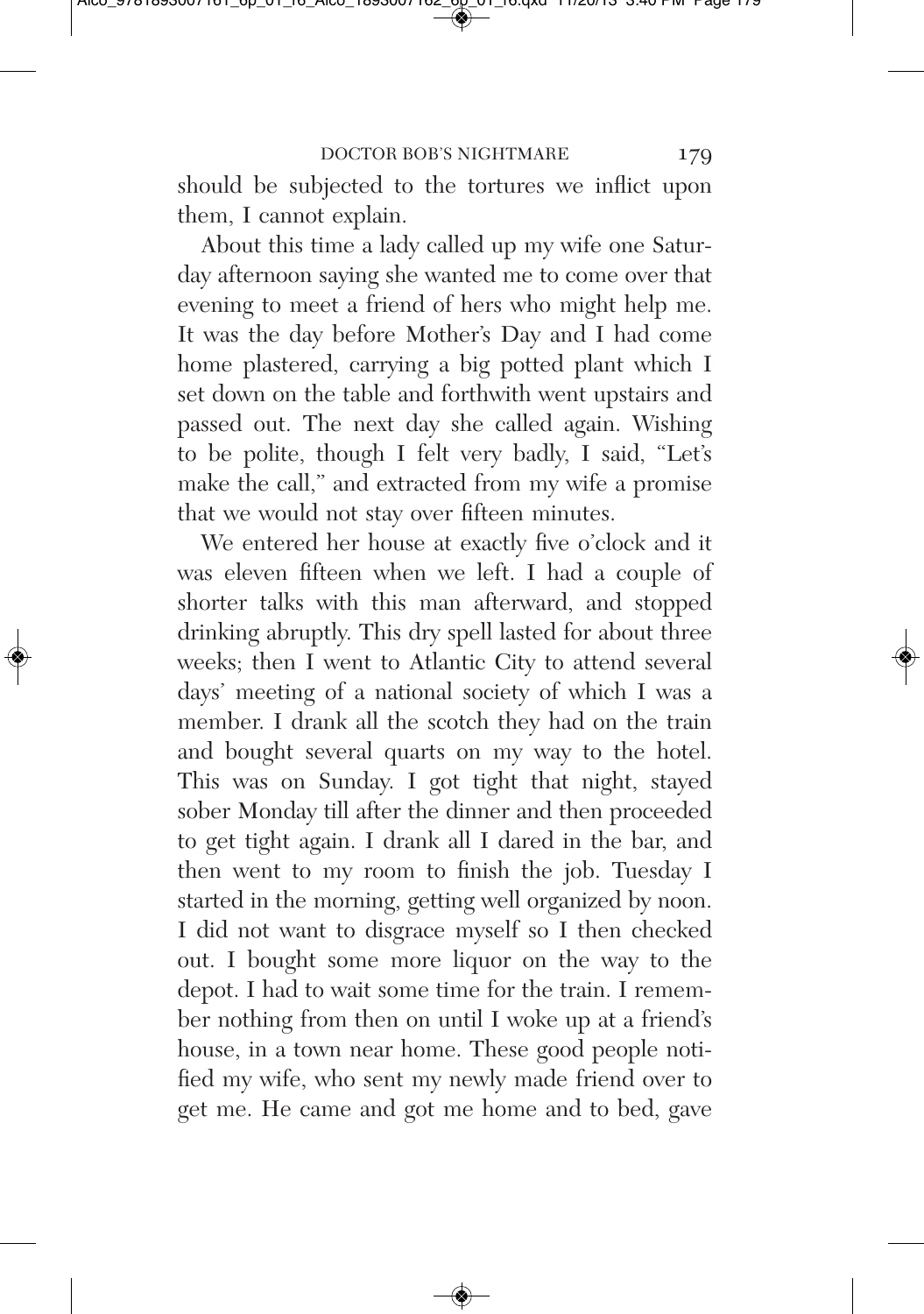me a few drinks that night, and one bottle of beer the next morning.

That was June 10, 1935, and that was my last drink. As I write nearly four years have passed.

The question which might naturally come into your mind would be: "What did the man do or say that was different from what others had done or said?" It must be remembered that I had read a great deal and talked to everyone who knew, or thought they knew anything about the subject of alcoholism. But this was a man who had experienced many years of frightful drinking, who had had most all the drunkard's experiences known to man, but who had been cured by the very means I had been trying to employ, that is to say the spiritual approach. He gave me information about the subject of alcoholism which was undoubtedly helpful. *Of far more importance was the fact that he was the first living human with whom I had ever talked, who knew what he was talking about in regard to alcoholism from actual experience. In other words, he talked my language.* He knew all the answers, and certainly not because he had picked them up in his reading.

It is a most wonderful blessing to be relieved of the terrible curse with which I was afflicted. My health is good and I have regained my self-respect and the respect of my colleagues. My home life is ideal and my business is as good as can be expected in these uncertain times.

I spend a great deal of time passing on what I learned to others who want and need it badly. I do it for four reasons: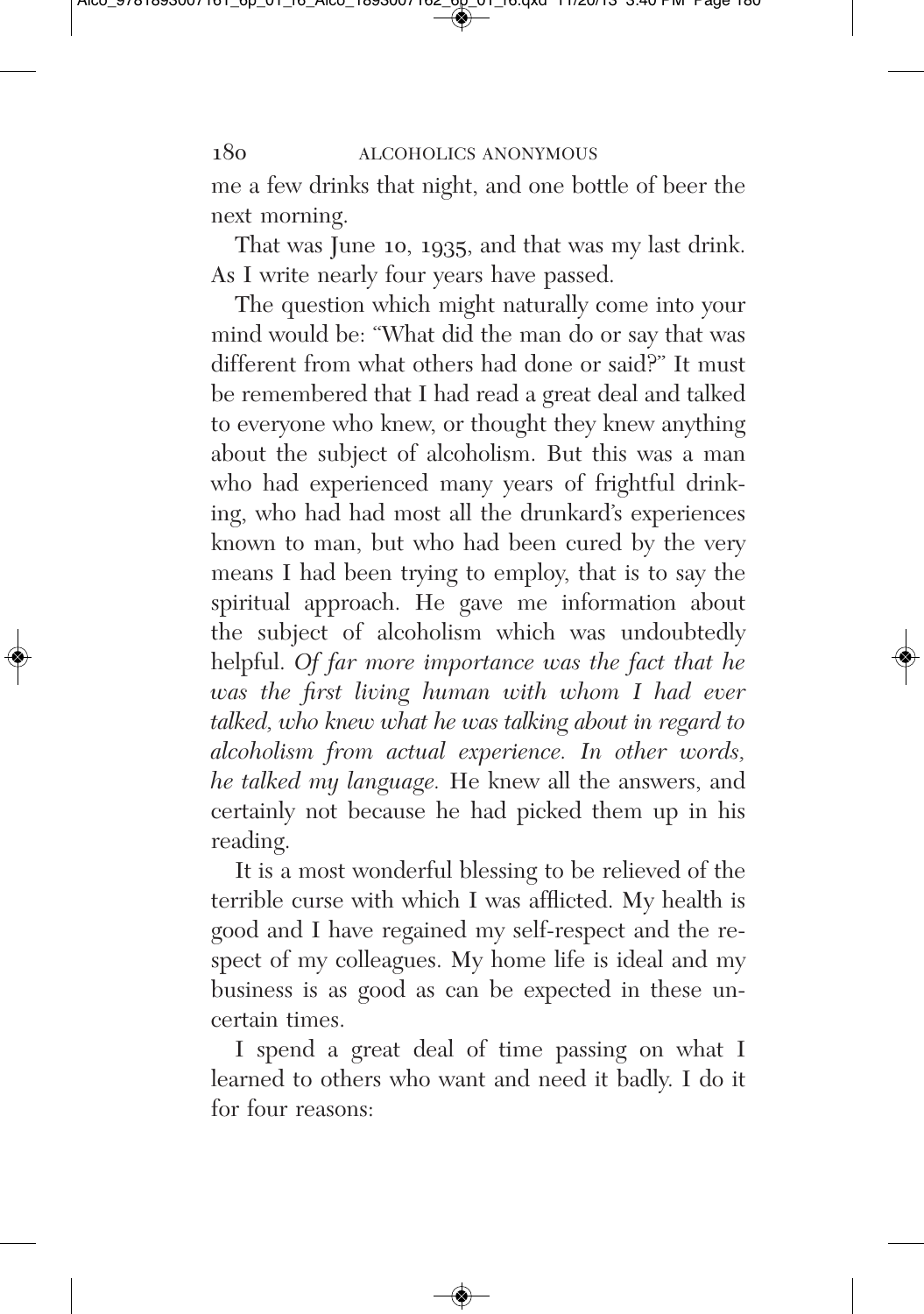- 1. Sense of duty.
- 2. It is a pleasure.
- 3. Because in so doing I am paying my debt to the man who took time to pass it on to me.
- 4. Because every time I do it I take out a little more insurance for myself against a possible slip.

Unlike most of our crowd, I did not get over my craving for liquor much during the first two and onehalf years of abstinence. It was almost always with me. But at no time have I been anywhere near yielding. I used to get terribly upset when I saw my friends drink and knew I could not, but I schooled myself to believe that though I once had the same privilege, I had abused it so frightfully that it was withdrawn. So it doesn't behoove me to squawk about it for, after all, nobody ever had to throw me down and pour liquor down my throat.

If you think you are an atheist, an agnostic, a skeptic, or have any other form of intellectual pride which keeps you from accepting what is in this book, I feel sorry for you. If you still think you are strong enough to beat the game alone, that is your affair. But if you really and truly want to quit drinking liquor for good and all, and sincerely feel that you must have some help, we know that we have an answer for you. It never fails, if you go about it with one half the zeal you have been in the habit of showing when you were getting another drink.

Your Heavenly Father will never let you down!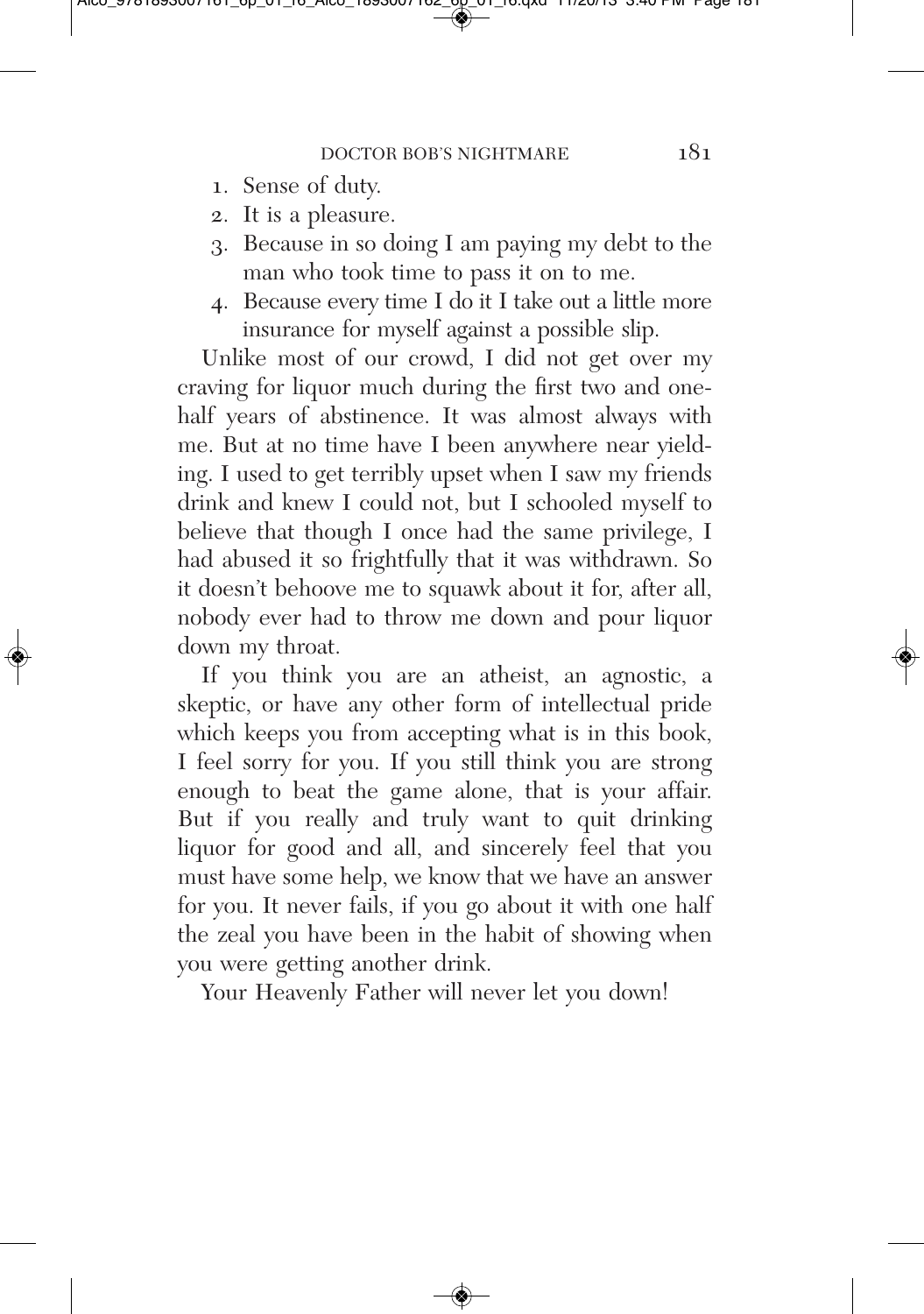## (1)

# ALCOHOLIC ANONYMOUS NUMBER THREE

*Pioneer member of Akron's Group No. 1, the first A.A. group in the world. He kept the faith; therefore, he and countless others found a new life.* 

**ONE OF FIVE children, I was born on a Kentucky** farm in Carlyle County. My parents were wellto-do people, and their marriage was a happy one. My wife, a Kentucky girl, came with me to Akron where I completed my course in law at the Akron Law School.

My case is rather unusual in one respect. There were no childhood episodes of unhappiness to account for my alcoholism. I had, seemingly, just a natural affinity for grog. My marriage was happy, and I never had any of the reasons, conscious or unconscious, which are often given for drinking. Yet, as my record shows, I did become an extremely serious case.

Before my drinking had cut me down completely, I achieved a considerable measure of success, having been a city councilman for five years and a financial director of a suburb later taken into the city itself. But, of course, this all went down the drain with my increased drinking. So, at the time Dr. Bob and Bill came along, I had about run out my strength.

The first time that I became intoxicated I was eight years old. This was no fault of my father or mother, as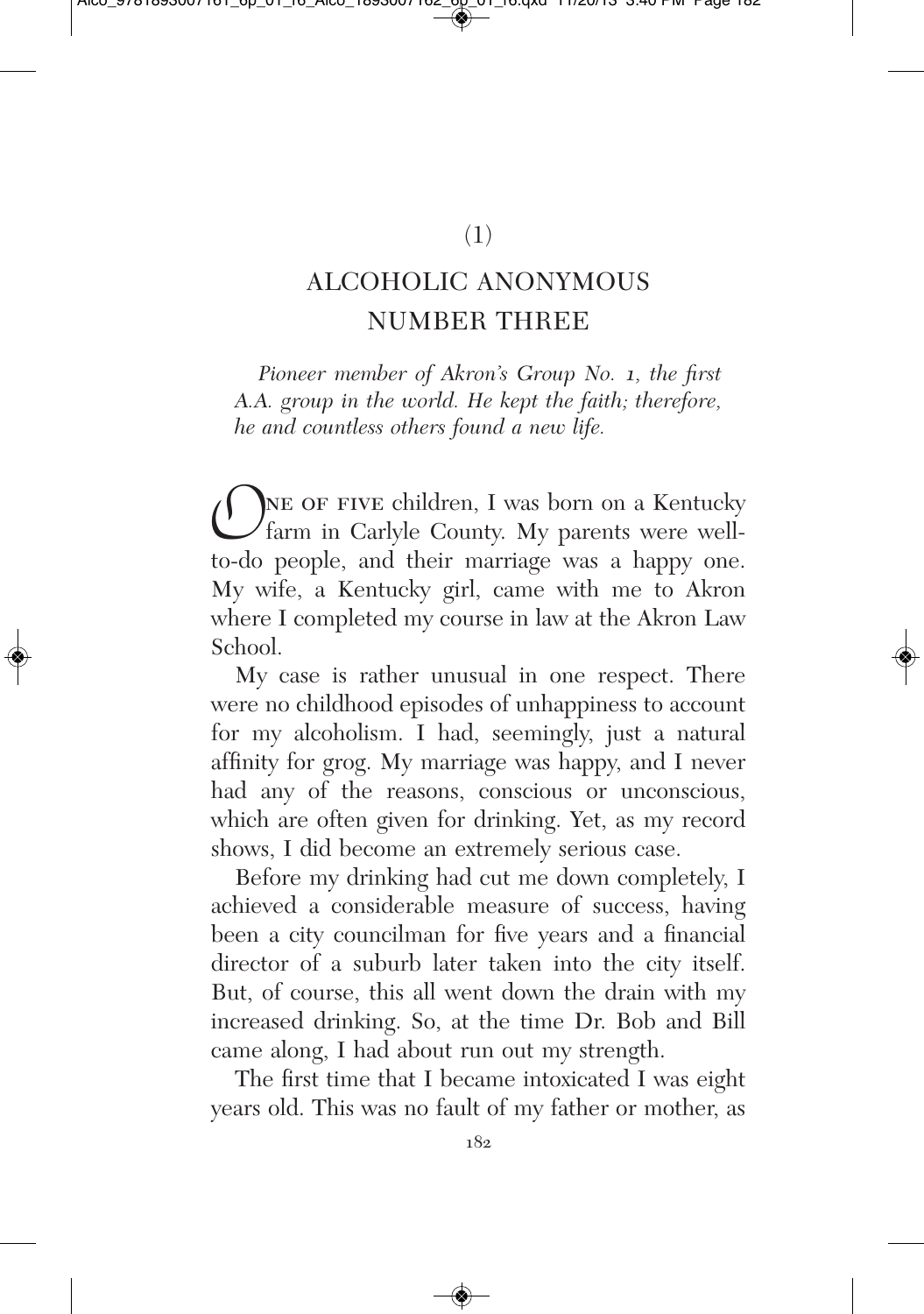they were both very much opposed to drinking. A couple of hired hands were cleaning out the barn on the farm, and I was riding to and fro on the sled, and while they were loading, I drank hard cider out of a barrel in the barn. On the return trip, after two or three loads, I passed out and had to be carried to the house. I remember that my father kept whiskey around the house for medical purposes and entertainment, and I would drink from this when no one was about and then water it to keep my parents from knowing I was drinking.

This continued until I enrolled in our state university, and at the end of the four years, I realized that I was a drunk. Morning after morning I awoke sick and with terrible jitters, but there was always a flask of liquor sitting on the table beside my bed. I would reach over and get this and take a shot and in a few moments get up and take another, shave, eat my breakfast, slip a half pint of liquor in my hip pocket, and go on to school. Between classes I would run down to the washroom, take enough to steady my nerves, and then go on to the next class. This was in 1917.

I left the university in the latter part of my senior year and enlisted in the army. At the time, I called it patriotism. Later I realized that I was running from alcohol. It did help to a certain extent, since I found myself in places where I could not obtain anything to drink and so broke the habitual drinking.

Then Prohibition came into effect, and the facts that the stuff obtainable was so horrible and sometimes deadly, and that I had married and had a job which I had to look after, helped me for a period of some three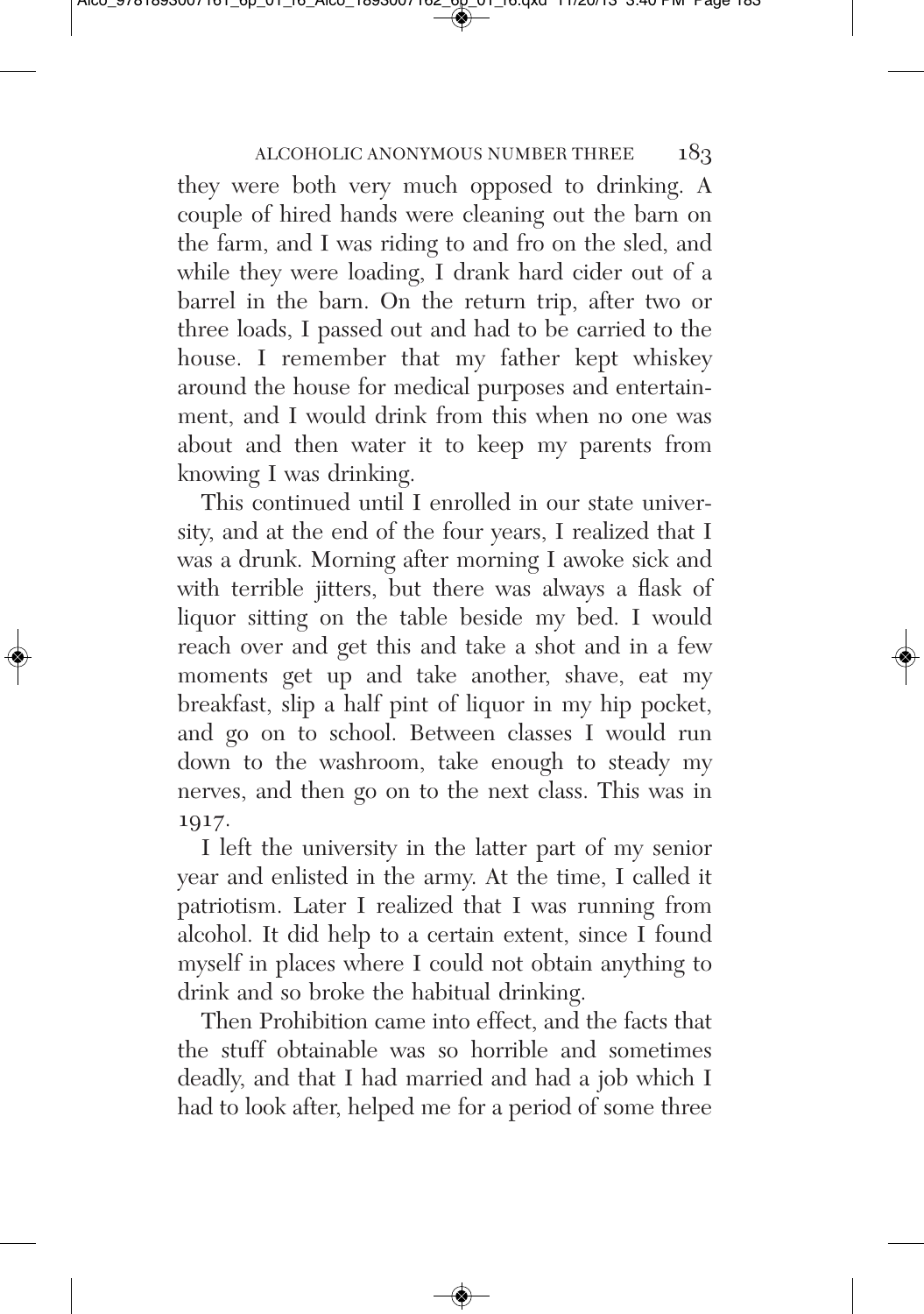or four years, although I would get drunk every time I could get hold of enough to drink to get started. My wife and I belonged to some bridge clubs, and they began to make wine and serve it. However, after two or three trials, I found this was not satisfactory because they did not serve enough to satisfy me. So I would refuse to drink. This problem was soon solved, however, as I began to take my bottle along with me and hide it in the bathroom or in the shrubbery outside.

As time went on, my drinking became progressively worse. I would be away from my office two or three weeks at a time, horrible days and nights when I would lie on the floor of my home and reach over to get the bottle, take a drink, and then go back into oblivion.

During the first six months of 1935, I was hospitalized eight times for intoxication and shackled to the bed two or three days before I even knew where I was.

On June 26, 1935, I came to in the hospital, and to say I was discouraged is to put it mildly. Each of the seven times that I had left this hospital in the previous six months, I had come out fully determined in my own mind that I would not get drunk again—for at least six or eight months. It hadn't worked out that way, and I didn't know what the matter was and did not know what to do.

I was moved into another room that morning and there was my wife. I thought to myself, Well, she is going to tell me this is the end, and I certainly couldn't blame her and did not intend to try to justify myself. She told me that she had been talking to a couple of fellows about drinking. I resented this very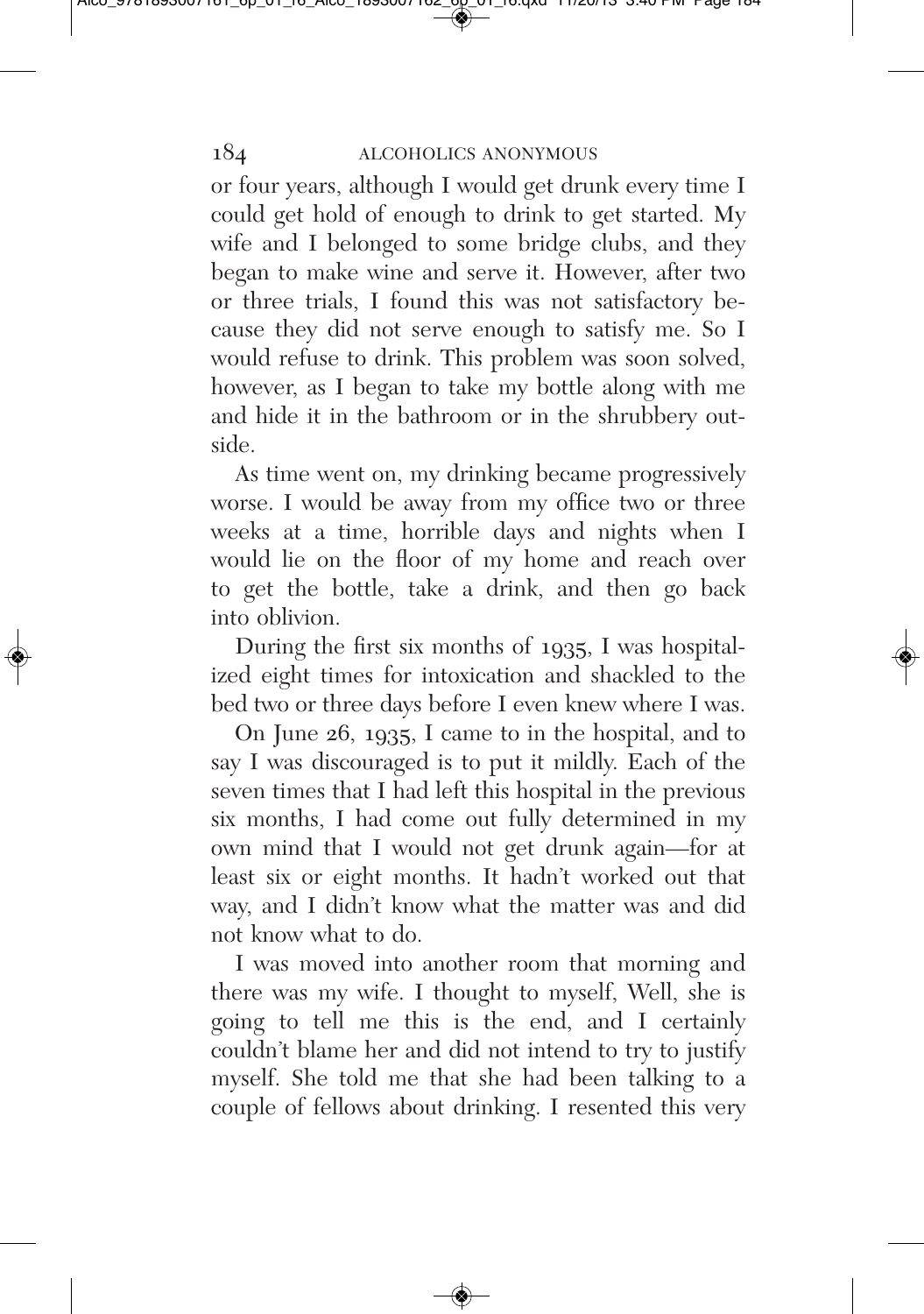much, until she informed me that they were a couple of drunks just as I was. That wasn't so bad, to tell it to another drunk.

She said, "You are going to quit." That was worth a lot even though I did not believe it. Then she told me that these two drunks she had been talking to had a plan whereby they thought they could quit drinking, and part of that plan was that they tell it to another drunk. This was going to help them to stay sober. All the other people who had talked to me wanted to help *me,* and my pride prevented me from listening to them and caused only resentment on my part, but I felt as if I would be a real stinker if I did not listen to a couple of fellows for a short time, if that would cure *them.* My wife also told me that I could not pay them even if I wanted to and had the money, which I did not.

They came in and began to give me instruction in the program that later became known as Alcoholics Anonymous. There was not much of it at that time.

I looked up and there were two great big fellows over six-foot tall, very likable looking. (I knew afterwards that the two who came in were Bill W. and Doctor Bob.) Before very long we began to relate some incidents of our drinking, and pretty soon I realized that both of them knew what they were talking about, because you can see things and smell things when you're drunk that you can't other times. If I had thought they didn't know what they were talking about, I wouldn't have been willing to talk to them at all.

After a while, Bill said, "Well, now, you've been talking a good long time, let me talk a minute or two." So, after hearing some more of my story, he turned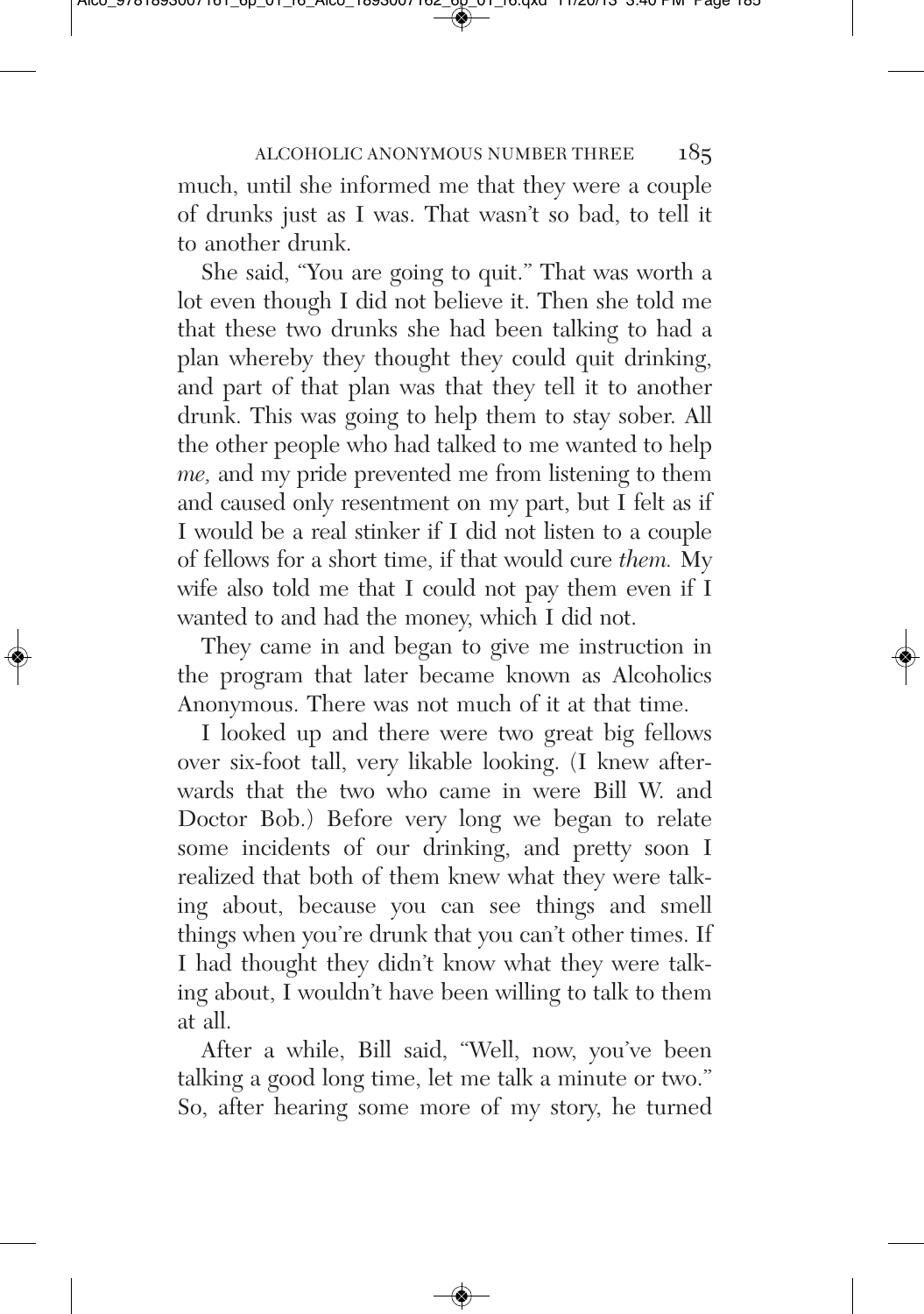around and said to Doc—I don't think he knew I heard him, but I did—he said, "Well, I believe he's worth saving and working on." They said to me, "Do you want to quit drinking? It's none of our business about your drinking. We're not up here trying to take any of your rights or privileges away from you, but we have a program whereby we think we can stay sober. Part of that program is that we take it to someone else who needs it and wants it. Now, if you don't want it, we'll not take up your time, and we'll be going and looking for someone else."

The next thing they wanted to know was if I thought I could quit of my own accord, without any help, if I could just walk out of the hospital and never take another drink. If I could, that was wonderful, that was just fine, and they would very much appreciate a person who had that kind of power, but they were looking for a man who knew he had a problem and knew he couldn't handle it himself and needed outside help. The next thing they wanted to know was if I believed in a Higher Power. I had no trouble there because I had never actually ceased to believe in God and had tried lots of times to get help but hadn't succeeded. Next they wanted to know would I be willing to go to this Higher Power and ask for help, calmly and without any reservations.

They left this with me to think over, and I lay there on that hospital bed and went back over and reviewed my life. I thought of what liquor had done to me, the opportunities that I had discarded, the abilities that had been given me and how I had wasted them, and I finally came to the conclusion that if I didn't want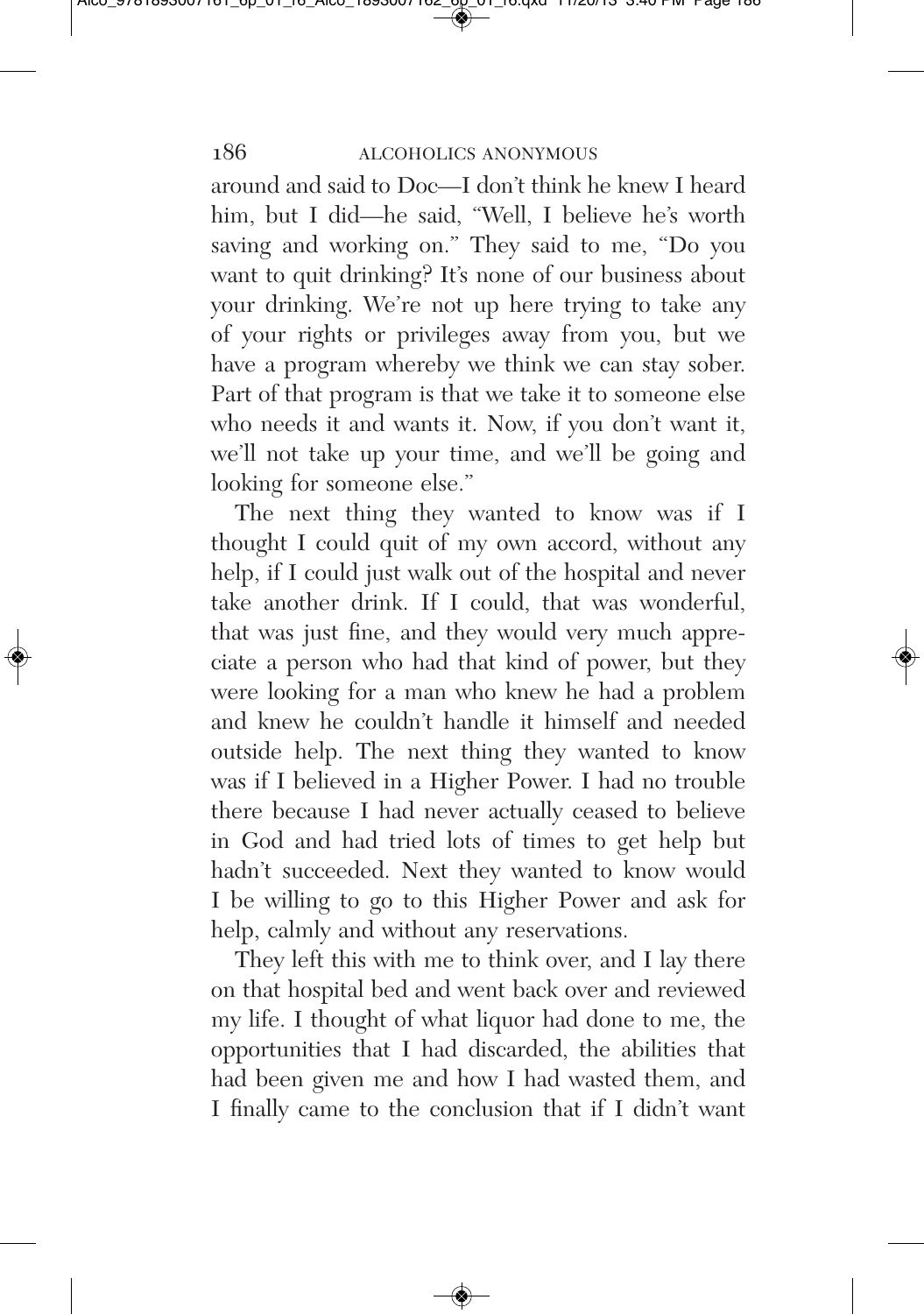to quit, I certainly ought to want to, and that I was willing to do anything in the world to stop drinking.

I was willing to admit to myself that I had hit bottom, that I had gotten hold of something that I didn't know how to handle by myself. So after reviewing these things and realizing what liquor had cost me, I went to this Higher Power that, to me, was God, without any reservation, and admitted that I was completely powerless over alcohol and that I was willing to do anything in the world to get rid of the problem. In fact, I admitted that from then on I was willing to let God take over instead of me. Each day I would try to find out what His will was and try to follow that, rather than trying to get Him to always agree that the things I thought up for myself were the things best for me. So, when they came back, I told them.

One of the fellows, I think it was Doc, said, "Well, you want to quit?" I said, "Yes, Doc, I would like to quit, at least for five, six, or eight months, until I get things straightened up, and begin to get the respect of my wife and some other people back, and get my finances fixed up and so on." And they both laughed very heartily and said, "That's better than you've been doing, isn't it?" Which of course was true. They said, "We've got some bad news for you. It was bad news for us, and it will probably be bad news for you. Whether you quit six days, months, or years, if you go out and take a drink or two, you'll end up in this hospital tied down, just like you have been in these past six months. You are an alcoholic." As far as I know that was the first time I had ever paid any attention to that word. I figured I was just a drunk. And they said, "No, you have a disease, and it doesn't make any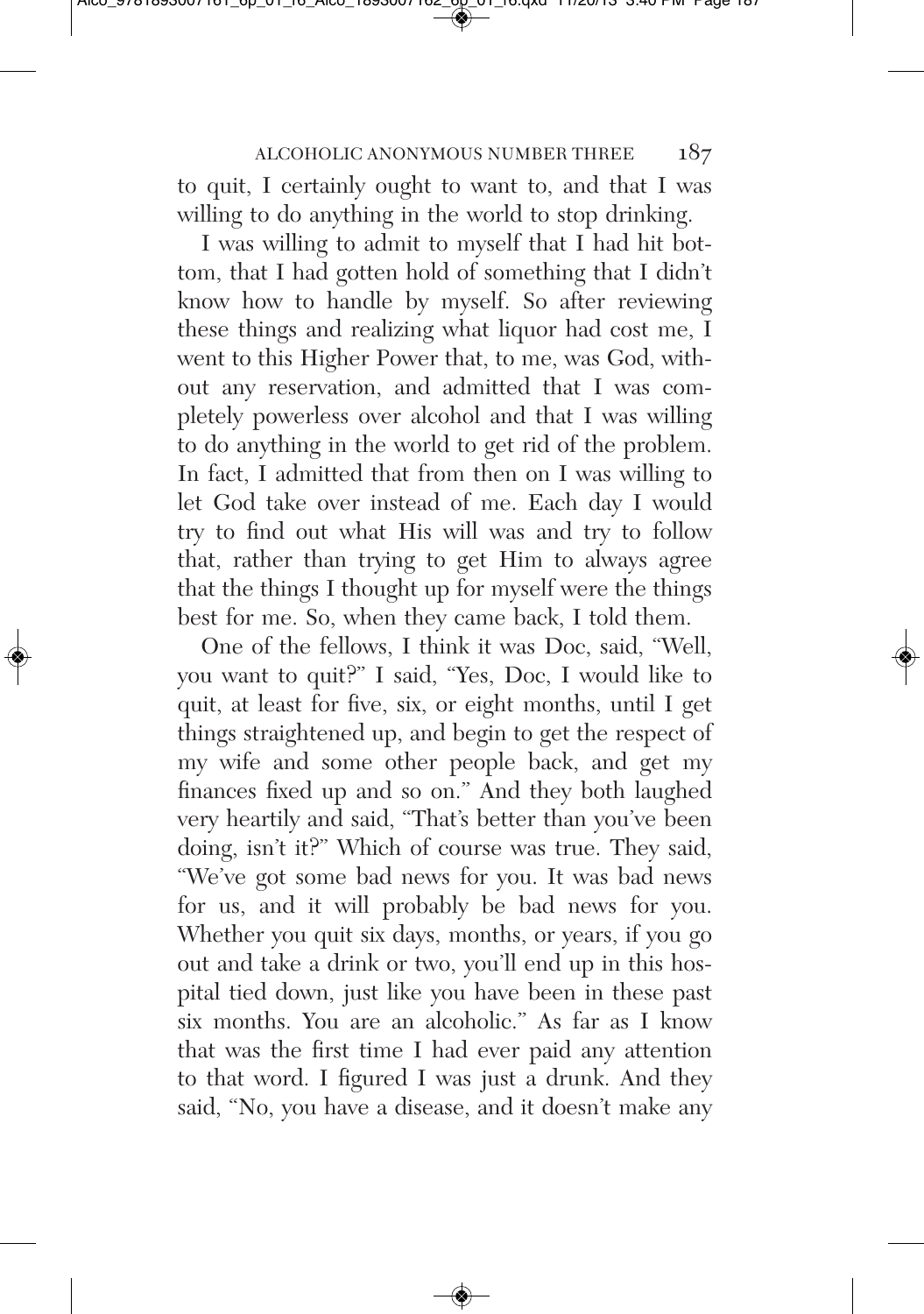difference how long you do without it, after a drink or two you'll end up just like you are now." That certainly was real disheartening news, at the time.

The next question they asked was, "You can quit twenty-four hours, can't you?" I said, "Sure, yes, anybody can do that, for twenty-four hours." They said, "That's what we're talking about. Just twenty-four hours at a time." That sure did take a load off of my mind. Every time I'd start thinking about drinking, I would think of the long, dry years ahead without having a drink; but this idea of twenty-four hours, that it was up to me from then on, was a lot of help.

(At this point, the Editors intrude just long enough to supplement Bill D.'s account, that of the man on the bed, with that of Bill W., the man who sat by the side of the bed.) Says Bill W.:

Nineteen years ago last summer, Dr. Bob and I saw him (Bill D.) for the first time. Bill lay on his hospital bed and looked at us in wonder.

Two days before this, Dr. Bob had said to me, "If you and I are going to stay sober, we had better get busy." Straightway, Bob called Akron's City Hospital and asked for the nurse on the receiving ward. He explained that he and a man from New York had a cure for alcoholism. Did she have an alcoholic customer on whom it could be tried? Knowing Bob of old, she jokingly replied, "Well, Doctor, I suppose you've already tried it yourself?"

Yes, she did have a customer—a dandy. He had just arrived in D.T.'s, had blacked the eyes of two nurses, and now they had him strapped down tight. Would this one do? After prescribing medicines, Dr. Bob ordered, "Put him in a private room. We'll be down as soon as he clears up."

Bill didn't seem too impressed. Looking sadder than ever, he wearily ventured, "Well, this is wonderful for you fellows, but it can't be for me. My case is so terrible that I'm scared to go out of this hospital at all. You don't have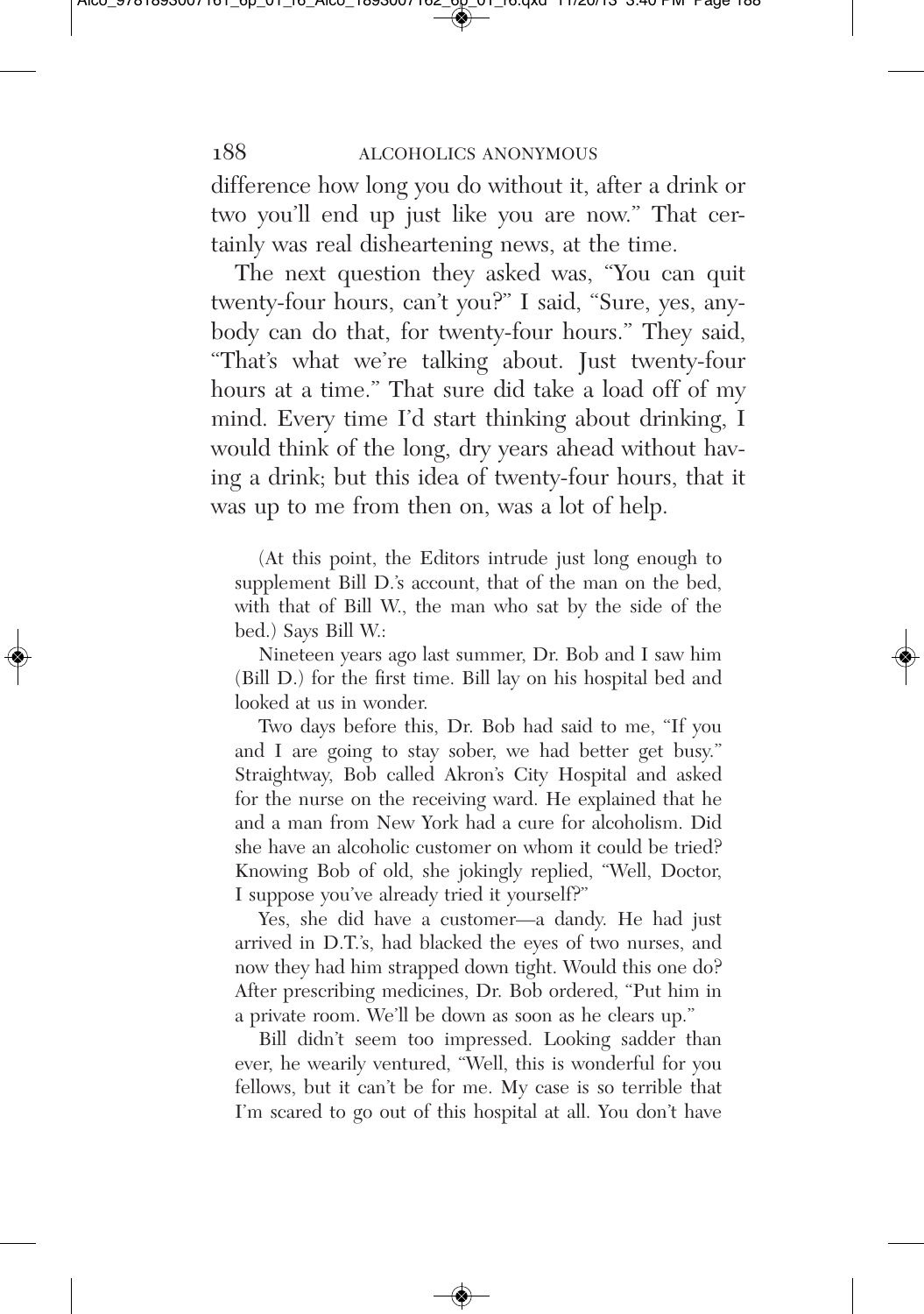to sell me religion, either. I was at one time a deacon in the church, and I still believe in God. But I guess He doesn't believe much in me."

Then Dr. Bob said, "Well, Bill, maybe you'll feel better tomorrow. Wouldn't you like to see us again?"

"Sure I would," replied Bill, "Maybe it won't do any good, but I'd like to see you both, anyhow. You certainly know what you are talking about."

Looking in later, we found Bill with his wife, Henrietta. Eagerly he pointed to us saying, "These are the fellows I told you about; they are the ones who understand."

Bill then related how he had lain awake nearly all night. Down in the pit of his depression, new hope had somehow been born. The thought flashed through his mind, "If they can do it, I can do it!" Over and over he said this to himself. Finally, out of his hope, there burst conviction. Now he was sure. Then came a great joy. At length, peace stole over him and he slept.

Before our visit was over, Bill suddenly turned to his wife and said, "Go fetch my clothes, dear. We're going to get up and get out of here." Bill D. walked out of that hospital a free man, never to drink again.

A.A.'s Number One Group dates from that very day. (Bill D. now continues his story.)

It was in the next two or three days after I had first met Doc and Bill that I finally came to a decision to turn my will over to God and to go along with this program the best that I could. Their talk and action had instilled in me a certain amount of confidence, although I was not too absolutely certain. I wasn't afraid that the program wouldn't work, but I still was doubtful whether I would be able to hang on to the program, but I did come to the conclusion that I was willing to put everything I had into it, with God's power, and that I wanted to do just that. As soon as I had done that, I did feel a great release. I knew that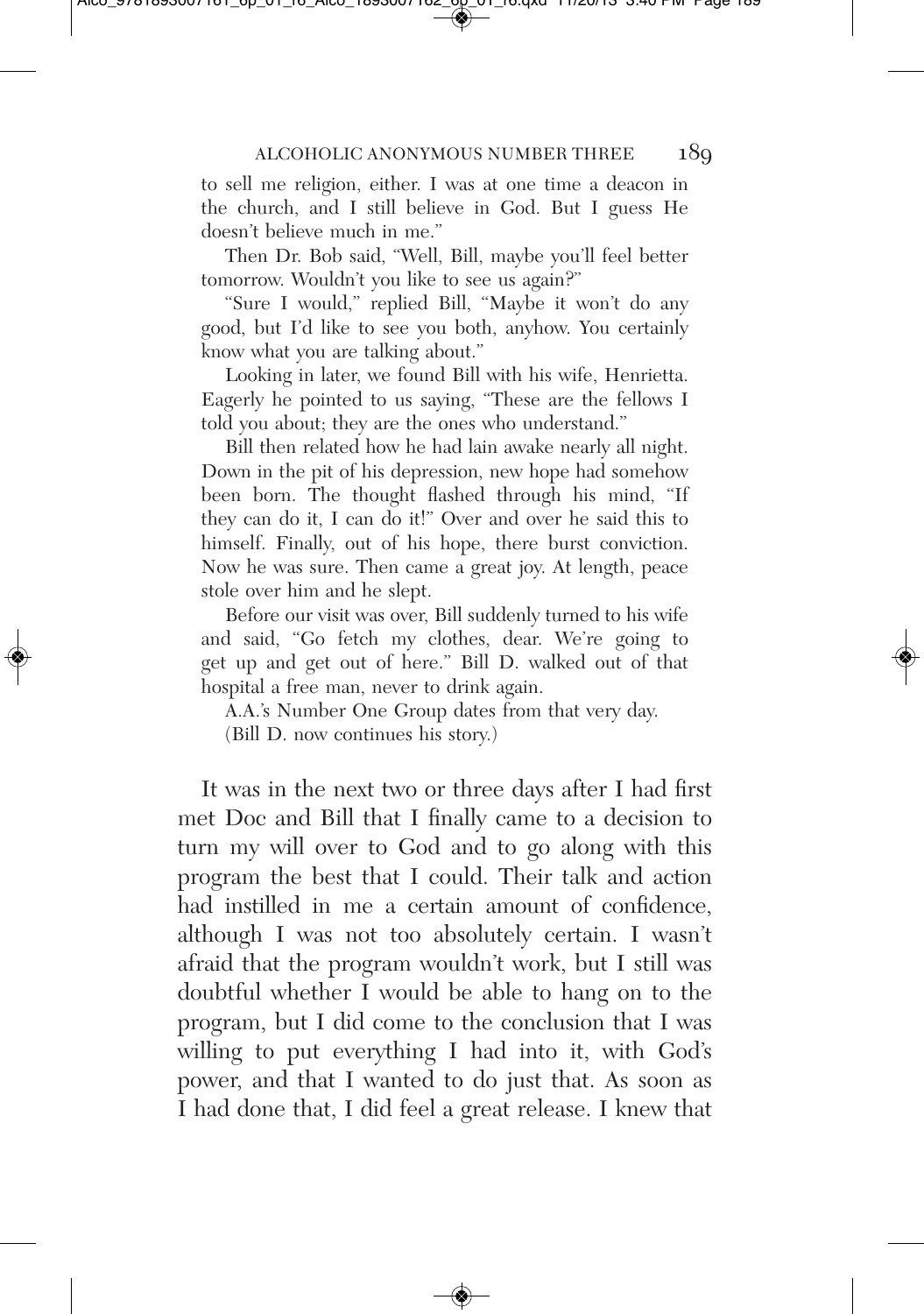I had a helper whom I could rely upon, who wouldn't fail me. If I could stick to Him and listen, I would make it. I remember when the boys came back, I told them, "I have gone to this Higher Power, and I have told Him that I am willing to put His world first, above everything. I have already done it, and I am willing to do it again here in the presence of you, or I am willing to say it any place, anywhere in the world from now on and not be ashamed of it." And this certainly gave me a lot of confidence and seemed to take a lot of the burden off me.

I remember telling them too that it was going to be awfully tough, because I did some other things, smoked cigarettes and played penny ante poker and sometimes bet on the horse races, and they said, "Don't you think you're having more trouble with this drinking than with anything else at the present time? Don't you believe you are going to have all you can do to get rid of that?" "Yes," I said, reluctantly, "I probably will." They said, "Let's forget about those other things, that is, trying to eliminate them all at once, and concentrate on the drink." Of course, we had talked over quite a number of the failings that I had and made a sort of an inventory, which wasn't too difficult, because I had an awful lot of things wrong that were very apparent to me. Then they said, "There is one other thing. You should go out and take this program to somebody else who needs it and wants it."

Of course, by this time, my business was practically nonexistent. I didn't have any. Naturally, for quite a time, I wasn't too well physically, either. It took me a year, or a year and a half, to get to feeling physically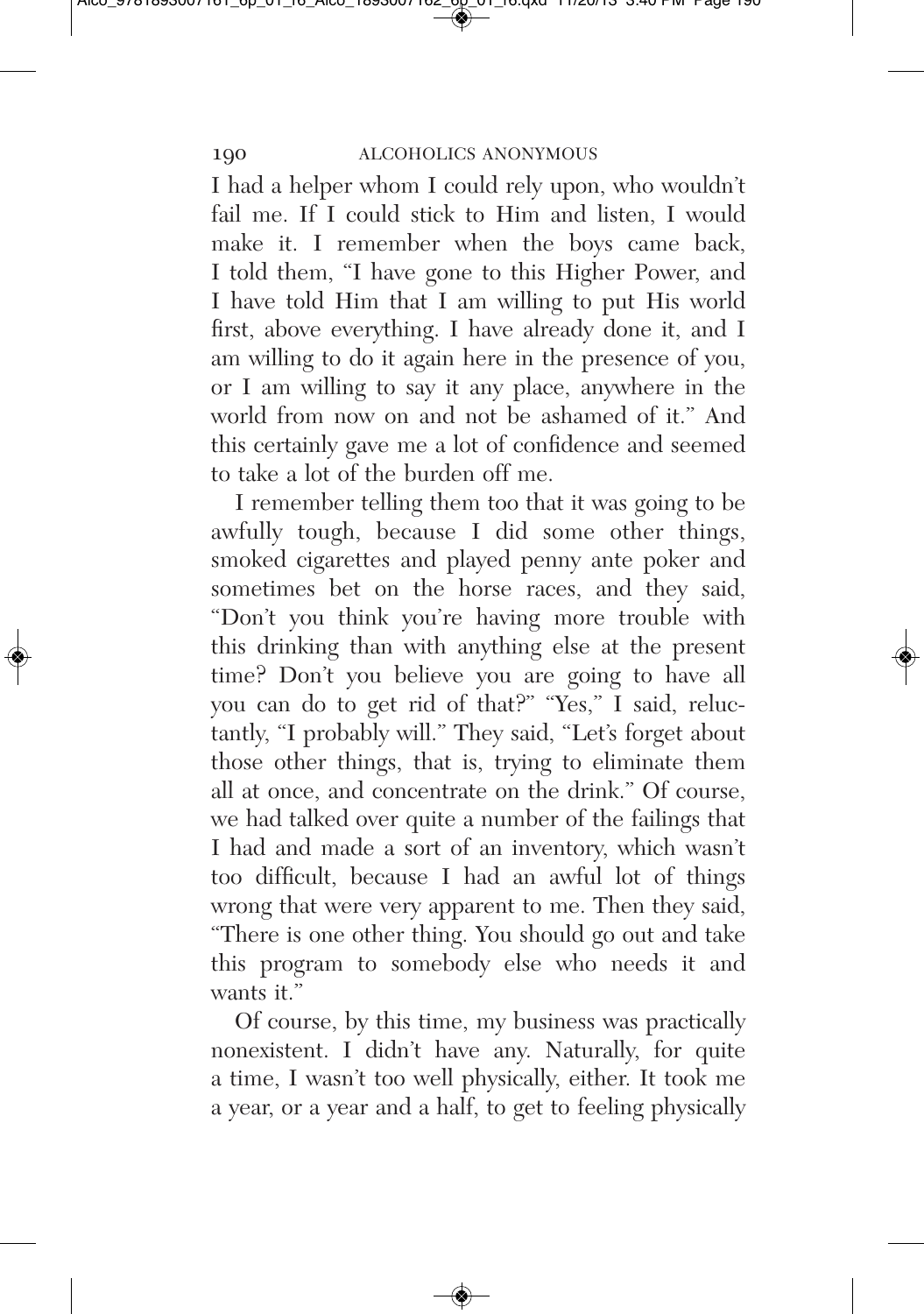well, and it was rather tough, but I soon found folks whose friendship I had once had, and I found, after I had been sober for quite some little time, that these people began to act like they had in previous years, before I had gotten so bad, so that I didn't pay too awful much attention to financial gains. I spent most of my time trying to get back these friendships and to make some recompense toward my wife, whom I had hurt a lot.

It would be hard to estimate how much A.A. has done for me. I really wanted the program, and I wanted to go along with it. I noticed that the others seemed to have such a release, a happiness, a something that I thought a person ought to have. I was trying to find the answer. I knew there was even more, something that I hadn't got, and I remember one day, a week or two after I had come out of the hospital, Bill was at my house talking to my wife and me. We were eating lunch, and I was listening and trying to find out why they had this release that they seemed to have. Bill looked across at my wife and said to her, "Henrietta, the Lord has been so wonderful to me, curing me of this terrible disease, that I just want to keep talking about it and telling people."

I thought, I think I have the answer. Bill was very, very grateful that he had been released from this terrible thing and he had given God the credit for having done it, and he's so grateful about it he wants to tell other people about it. That sentence, "The Lord has been so wonderful to me, curing me of this terrible disease, that I just want to keep telling people about it," has been a sort of a golden text for the A.A. program and for me.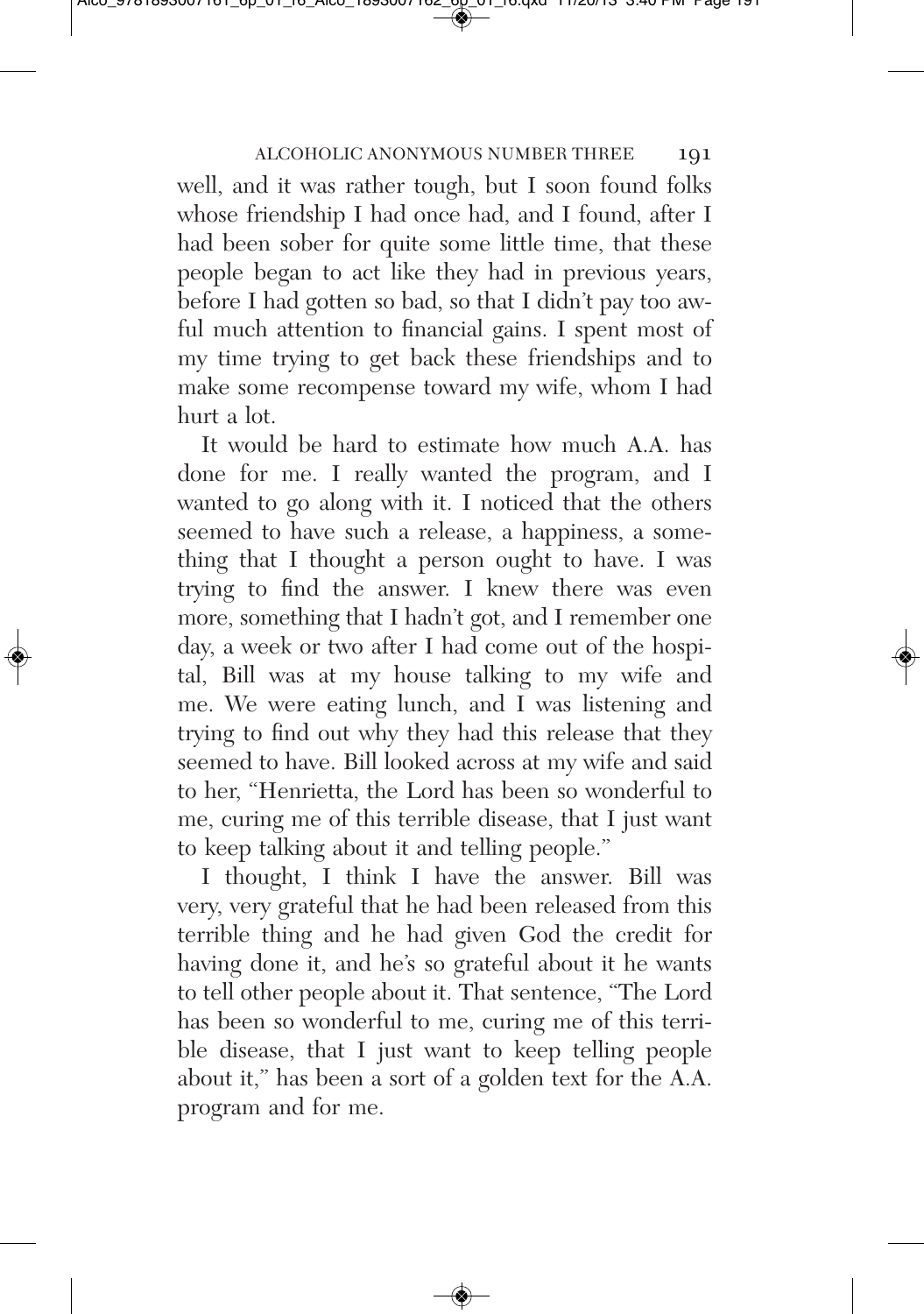Of course, as time went on, I began to get my health back and began to be so I didn't have to hide from people all the time—it's just been wonderful. I still go to meetings, because I like to go. I meet the people that I like to talk to. Another reason that I go is that I'm still grateful for the good years that I've had. I'm so grateful for both the program and the people in it that I still want to go. And then probably the most wonderful thing that I have learned from the program—I've seen this in the A.A. Grapevine a lot of times, and I've had people say it to me personally, and I've heard people get up in meetings and say it—is this statement: "I came into A.A. solely for the purpose of sobriety, but it has been through A.A. that I have found God."

I feel that is about the most wonderful thing that a person can do.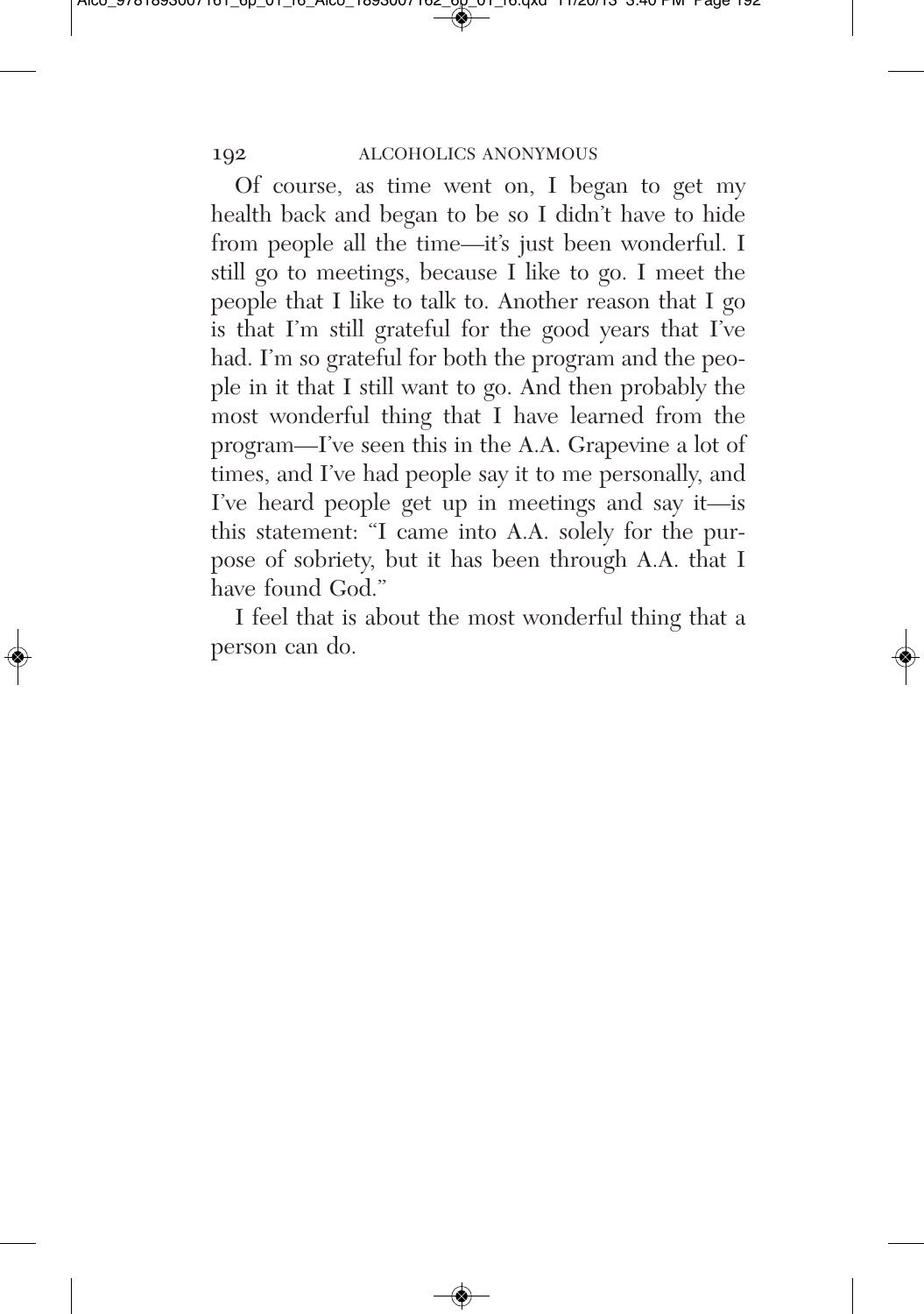### (2)

### GRATITUDE IN ACTION

*The story of Dave B., one of the founders of A.A. in Canada in 1944.*

**I** BELIEVE IT would be good to tell the story of my life. Doing so will give me the opportunity to remember that I must be grateful to God and to those members of Alcoholics Anonymous who knew A.A. before me. Telling my story reminds me that I could go back to where I was if I forget the wonderful things that have been given to me or forget that God is the guide who keeps me on this path.

In June 1924, I was sixteen years old and had just graduated from high school in Sherbrooke, Quebec. Some of my friends suggested that we go for a beer. I had never had beer or any other form of alcohol. I don't know why, since we always had alcohol at home (I should add that no one in my family was ever considered an alcoholic). Well, I was afraid my friends wouldn't like me if I didn't do as they did. I knew firsthand that mysterious state of people who appear to be sure of themselves but are actually eaten alive with fear inside. I had a rather strong inferiority complex. I believe I lacked what my father used to call "character." So on that nice summer day in an old inn in Sherbrooke, I didn't find the courage to say no.

I became an active alcoholic from that first day, when alcohol produced a very special effect in me. I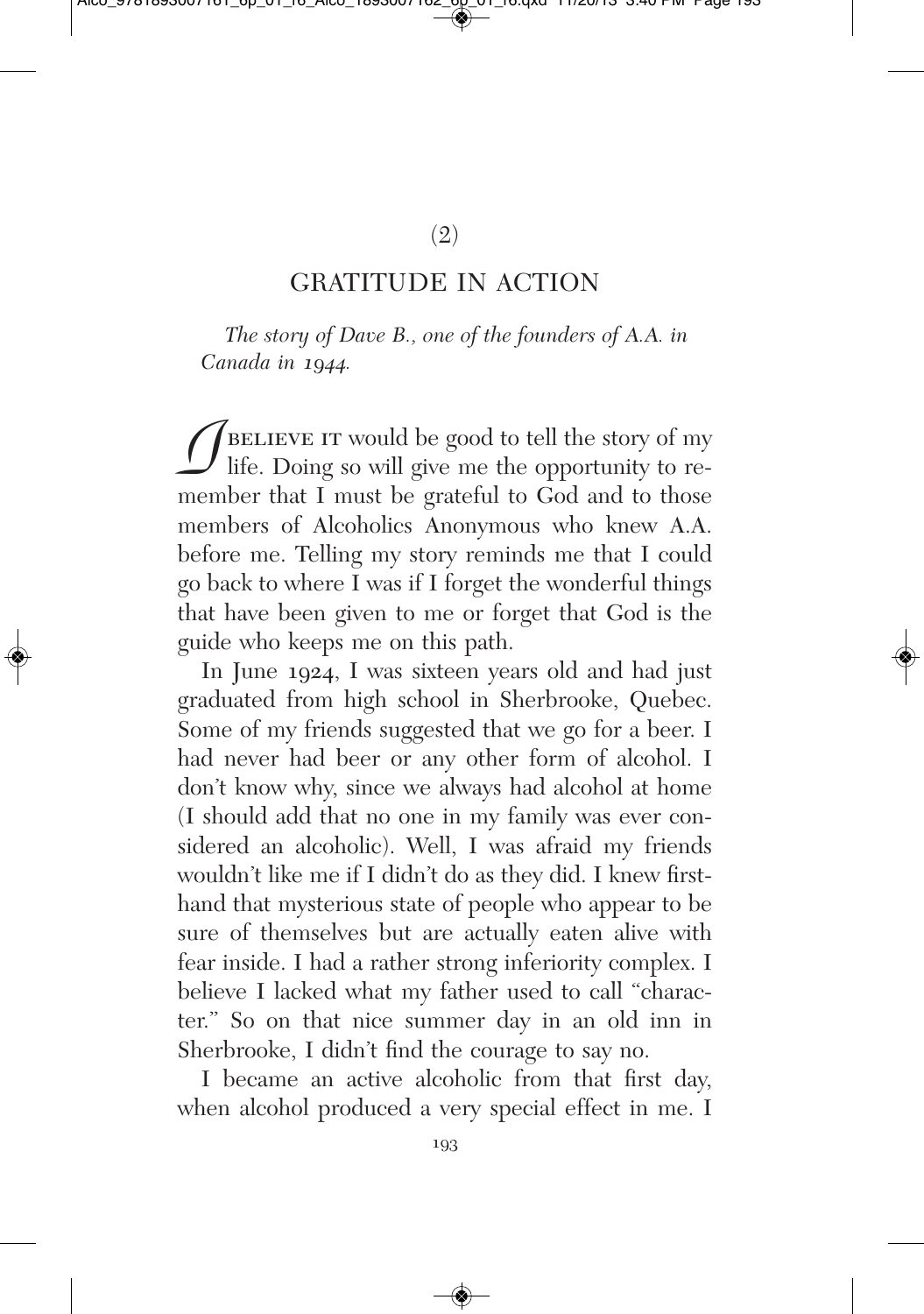was transformed. Alcohol suddenly made me into what I had always wanted to be.

Alcohol became my everyday companion. At first, I considered it a friend; later, it became a heavy load I couldn't get rid of. It turned out to be much more powerful than I was, even if, for many years, I could stay sober for short periods. I kept telling myself that one way or another I would get rid of alcohol. I was convinced I would find a way to stop drinking. I didn't want to acknowledge that alcohol had become so important in my life. Indeed, alcohol was giving me something I didn't want to lose.

In 1934, a series of mishaps occurred because of my drinking. I had to come back from Western Canada because the bank I worked for lost confidence in me. An elevator accident cost me all of the toes of one foot and a skull fracture. I was in the hospital for months. My excessive drinking also caused a brain hemorrhage, which completely paralyzed one side of my body. I probably did my First Step the day I came by ambulance to Western Hospital. A night-shift nurse asked me, "Mr. B., why do you drink so much? You have a wonderful wife, a bright little boy. You have no reason to drink like that. Why do you?" Being honest for the first time, I said, "I don't know, Nurse. I really don't know." That was many years before I learned about the Fellowship.

You might think I'd tell myself, "If alcohol causes so much harm, I will stop drinking." But I found countless reasons to prove to myself that alcohol had nothing to do with my misfortunes. I told myself it was because of fate, because everyone was against me, because things weren't going well. I sometimes thought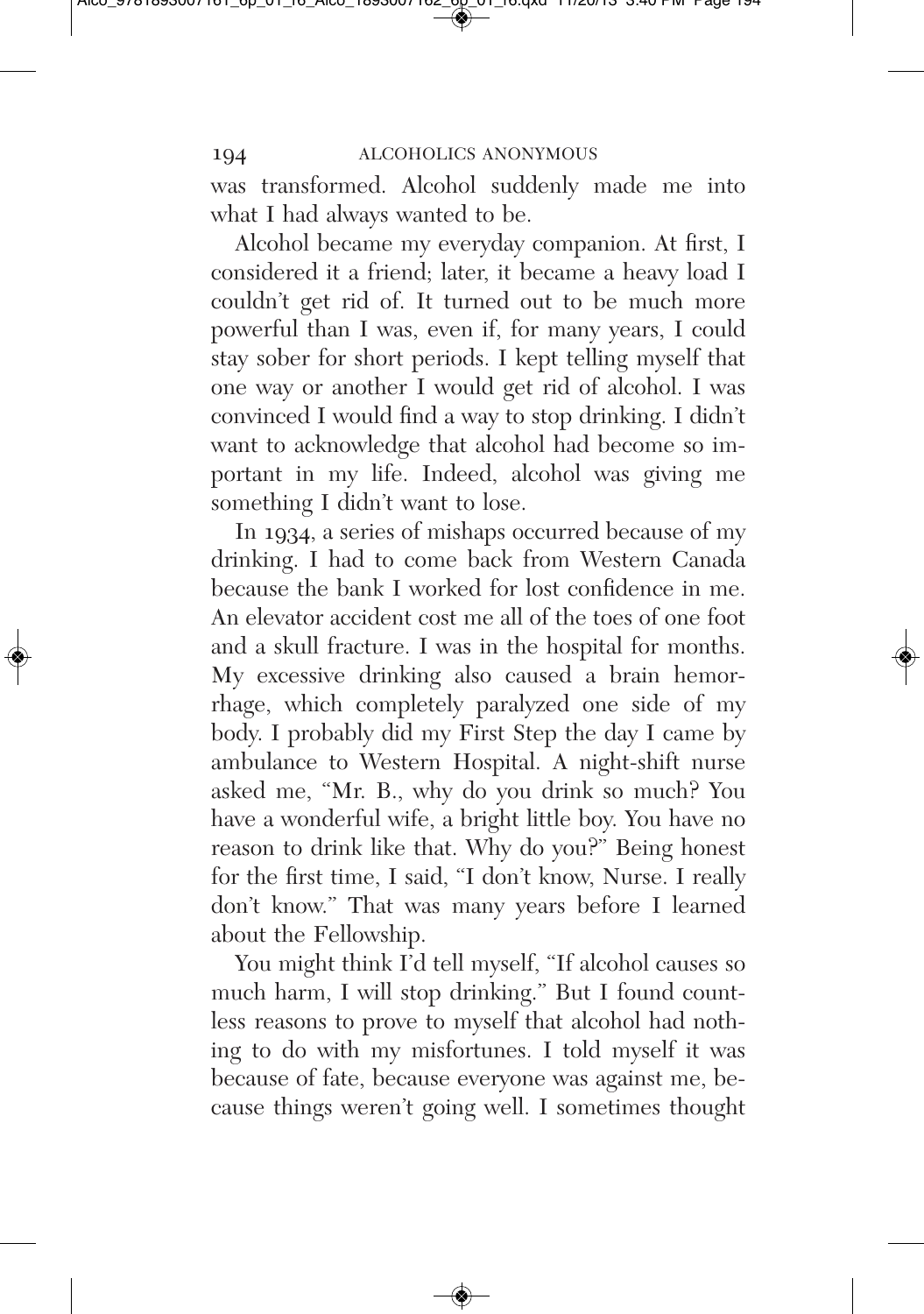that God did not exist. I thought, "If this loving God exists, as they say, He would not treat me this way. God would not act like this." I felt sorry for myself a lot in those days.

My family and employers were concerned about my drinking, but I had become rather arrogant. I bought a 1931 Ford with an inheritance from my grandmother, and my wife and I made a trip to Cape Cod. On the way back, we stopped at my uncle's place in New Hampshire. This uncle had taken me under his wing at the time of my mother's death, and he worried about me. Now he said to me, "Dave, if you stop drinking for a full year, I will give you the Ford roadster I just bought." I loved that car, so I immediately promised I wouldn't drink for a whole year. And I meant it. Yet I was drinking again before we reached the Canadian border. I was powerless over alcohol. I was learning that I could do nothing to fight it off, even while I was denying the fact.

On Easter weekend 1944, I found myself in a jail cell in Montreal. By now, I was drinking to escape the horrible thoughts I had whenever I was sober enough to become aware of my situation. I was drinking to avoid seeing what I had become. The job I'd had for twenty years and the new car were long gone. I had undergone three stays in a psychiatric hospital. God knows I didn't want to drink, yet to my great despair, I always returned to the infernal merry-go-round.

I wondered how this misery would end. I was full of fear. I was afraid to tell others what I felt lest they would think I was insane. I was terribly lonely, full of self-pity, and terrified. Most of all, I was in a deep depression.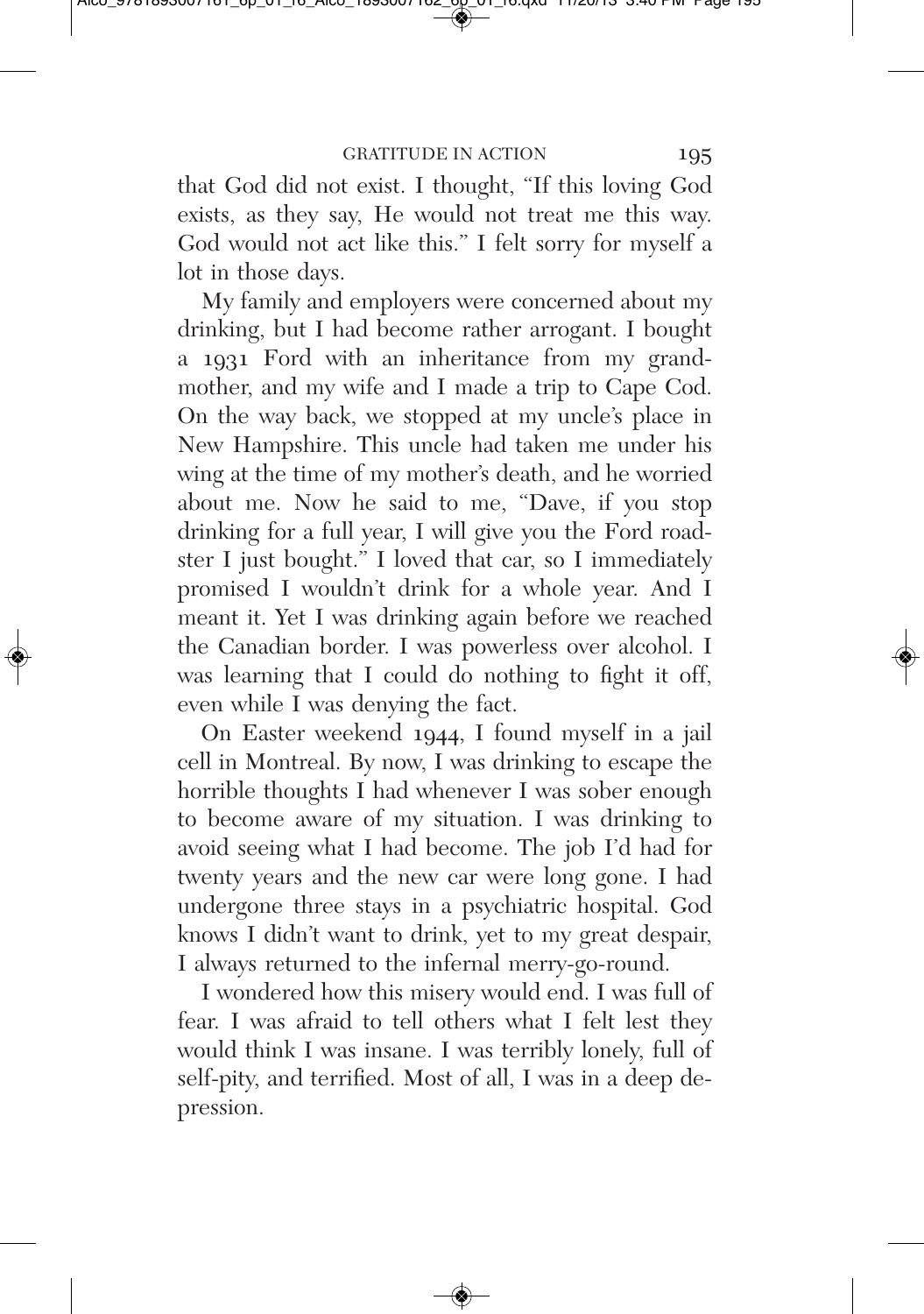Then I recalled a book given to me by my sister Jean about drunks as desperate as I was who had found a way to stop drinking. According to this book, these drunks had found a way to live like other human beings: to get up in the morning, go to work, and return home in the evening. This book was about Alcoholics Anonymous.

I decided to get in touch with them. I had much difficulty in reaching A.A. in New York, as A.A. wasn't as well-known then. I finally spoke to a woman, Bobbie, who said words I hope I never forget: "I am an alcoholic. We have recovered. If you want, we'll help you." She told me about herself and added that many other drunks had used this method to stop drinking. What impressed me most in this conversation was the fact that these people, five hundred miles away, cared enough to try to help me. Here I was, feeling so sorry for myself, convinced that no one cared whether I was dead or alive.

I was very surprised when I got a copy of the Big Book in the mail the following day. And each day after that, for nearly a year, I got a letter or a note, something from Bobbie or from Bill or one of the other members of the central office in New York. In October 1944, Bobbie wrote: "You sound very sincere and from now on we will be counting on you to perpetuate the Fellowship of A.A. where you are. You will find enclosed some queries from alcoholics. We think you are now ready to take on this responsibility." She had enclosed some four hundred letters that I answered in the course of the following weeks. Soon, I began to get answers back.

In my new enthusiasm, and having found an answer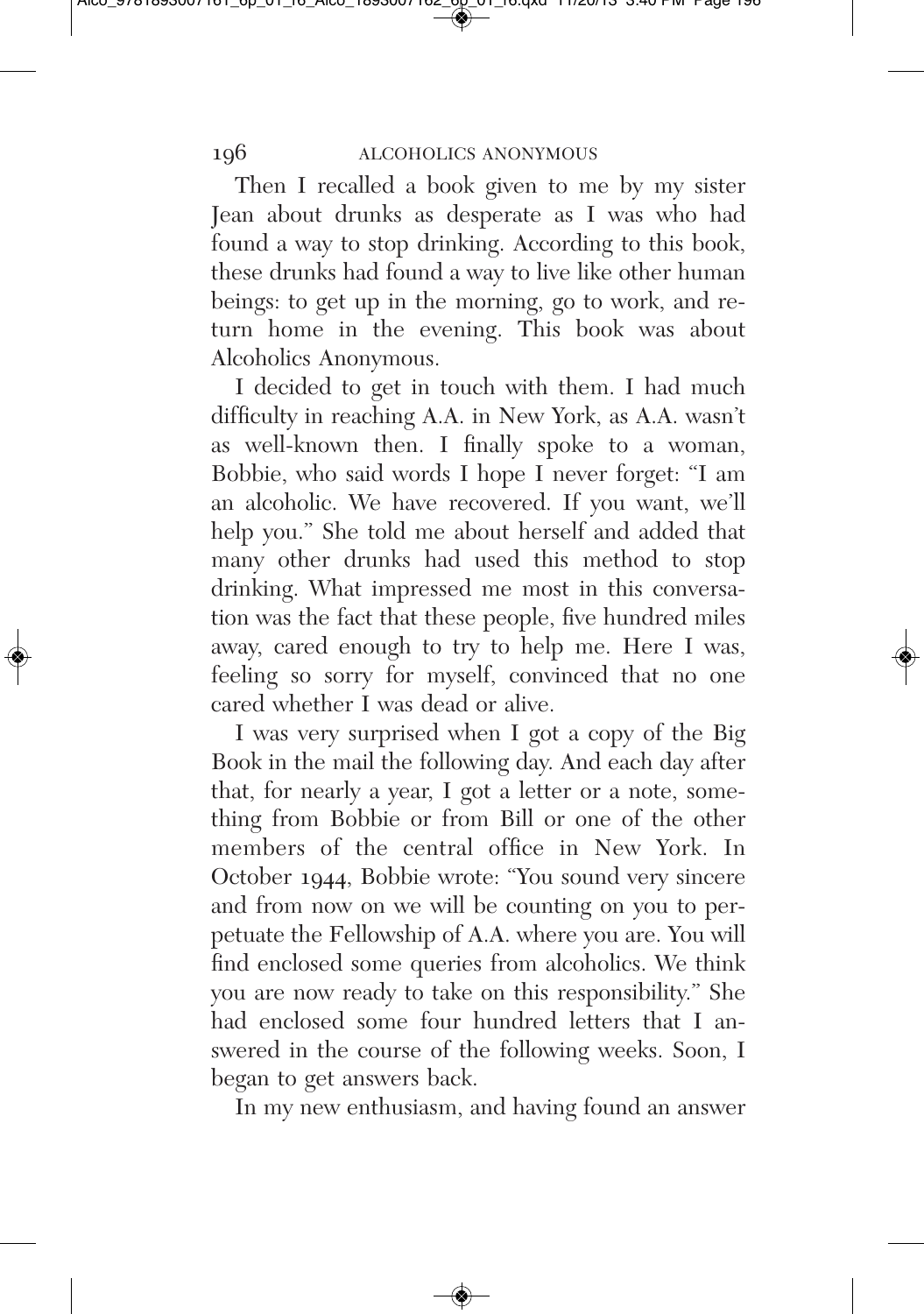to my problem, I told Dorie, my wife, "You can quit your job now; I will take care of you. From now on, you will take the place you deserve in this family." However, she knew better. She said, "No, Dave, I will keep my job for a year while you go save the drunks." That is exactly what I set out to do.

As I look back on it now, I did everything wrong, but at least I was thinking of somebody else instead of myself. I had begun to get a little bit of something I am very full of now, and that is gratitude. I was becoming increasingly grateful to the people in New York and to the God they referred to but whom I found difficult to reach. (Yet I realized I had to seek the Higher Power I was told about.)

I was all alone in Quebec at that time. The Toronto Group had been in operation since the previous fall, and there was a member in Windsor who attended meetings across the river in Detroit. That was A.A. in its entirety in this country.

One day I got a letter from a man in Halifax who wrote, "One of my friends, a drunk, works in Montreal, but he is currently in Chicago, where he went on a major binge. When he returns to Montreal, I'd like you to talk to him."

I met this man at his home. His wife was cooking dinner, their young daughter at her side. The man was wearing a velvet jacket and sitting comfortably in his parlor. I hadn't met many people from high society. I immediately thought, "What's going on here? This man isn't an alcoholic!" Jack was a down-to-earth person. He was used to discussions about psychiatry, and the concept of a Higher Power didn't appeal to him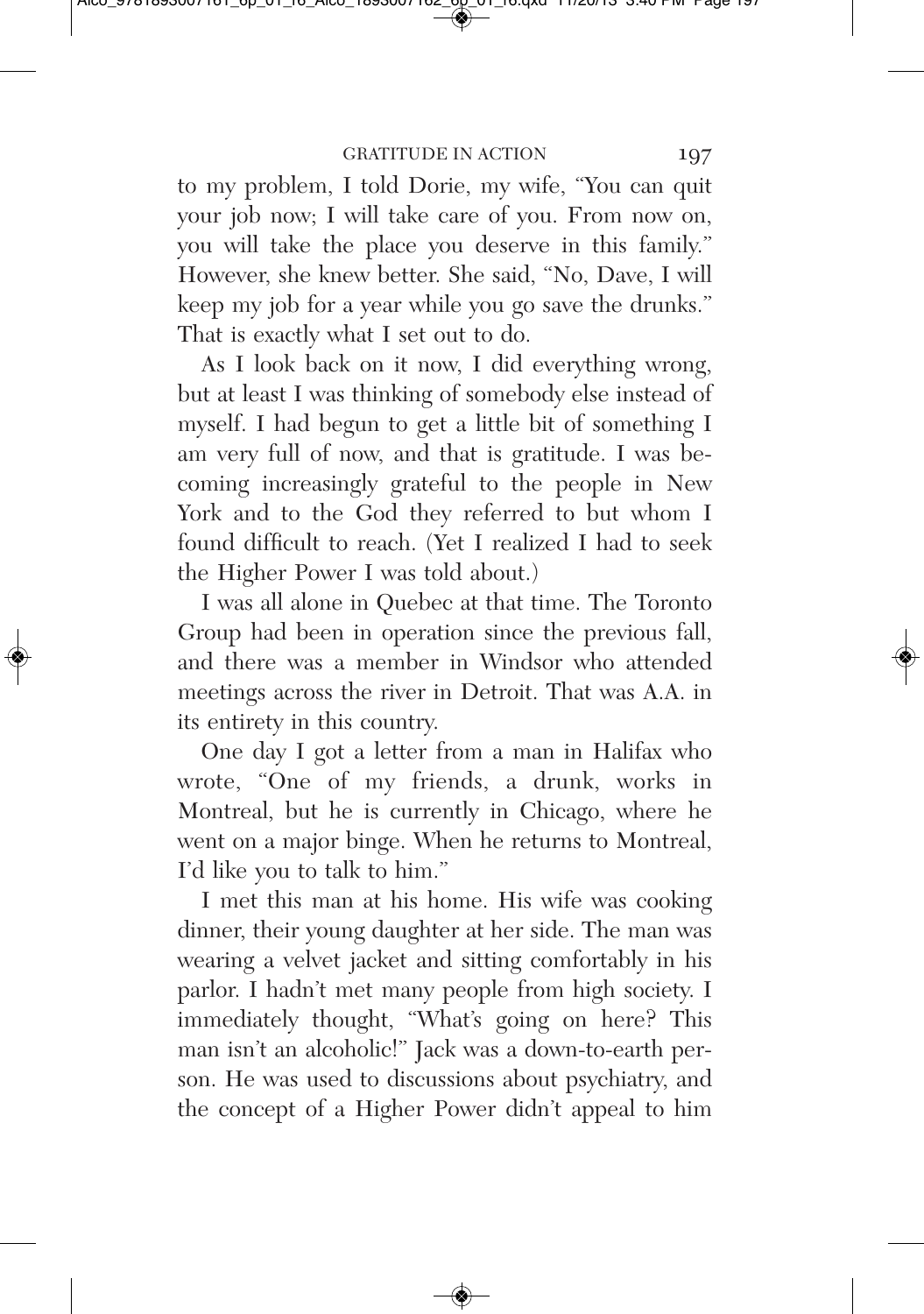very much. But from our meeting, A.A. was born here in Quebec.

The Fellowship started to grow, most particularly following the publicity we got in the *Gazette* in the spring of 1945. I will never forget the day that Mary came to see me—she was the first woman to join our Fellowship here. She was very shy and reserved, very low-key. She had heard of the Fellowship through the *Gazette*.

For the first year, all the meetings were held in my home. There were people all over the house. The wives of members used to come with their husbands, though we didn't allow them in our closed meetings. They used to sit on the bed or in the kitchen, where they would make coffee and snacks. I believe they were wondering what would happen to us. Yet they were as happy as we were.

The first two French Canadians to learn about A.A. did so in the basement of my home. All French-speaking meetings in existence today were born out of those early meetings.

At the end of my first year of sobriety, my wife agreed to leave her job after I found some work. I thought that would be easy. All I had to do was go see an employer and I'd be able to support my family in a normal fashion. However, I looked for work for many months. We didn't have much money, and I was spending the little we had going from one place to the other, answering ads and meeting people. I was getting more and more discouraged. One day, a member said, "Dave, why don't you apply at the aircraft factory? I know a fellow there who could help you." So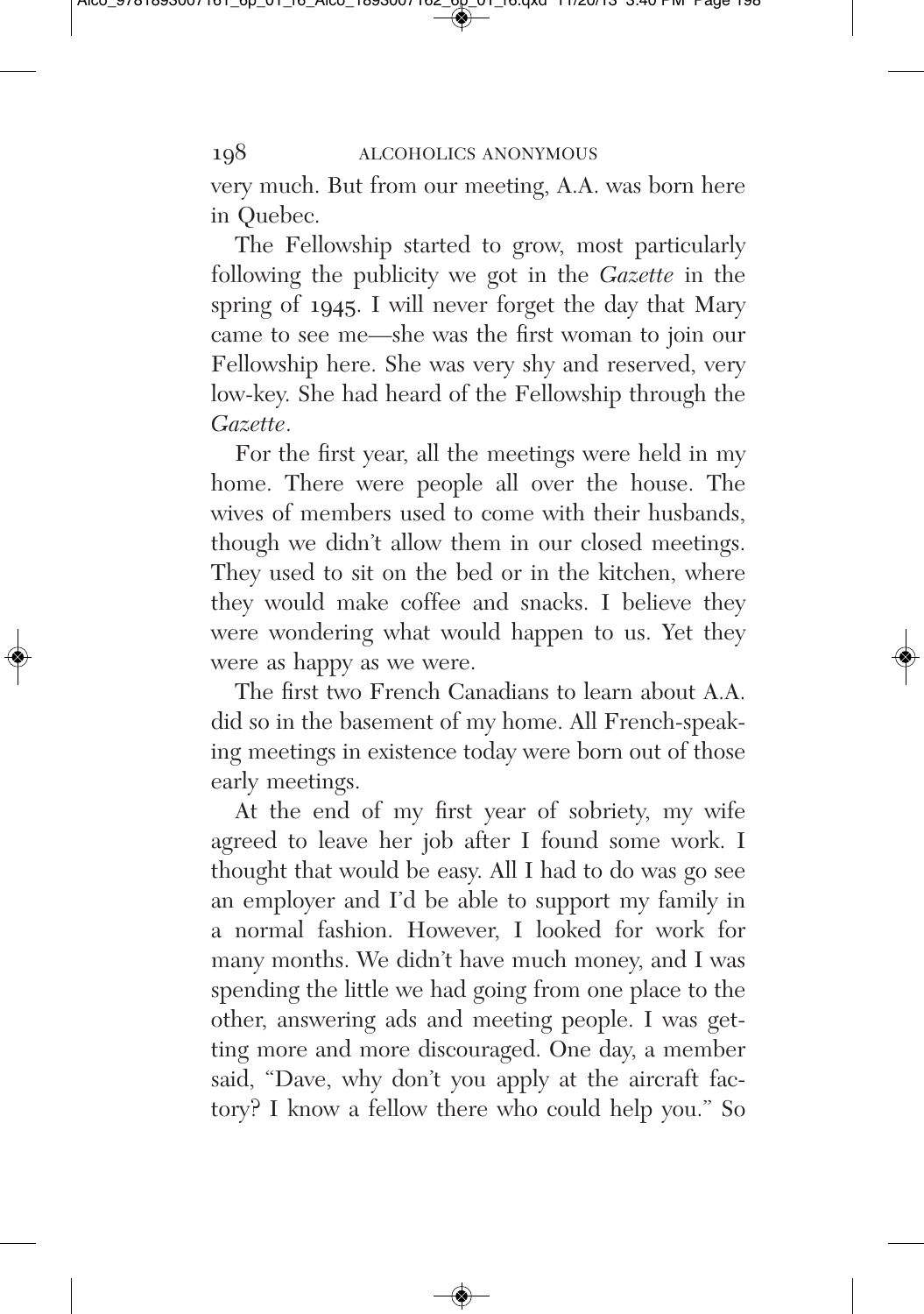that was where I got my first job. There really is a Higher Power looking after us.

One of the most fundamental things I have learned is to pass on our message to other alcoholics. That means I must think more about others than about myself. The most important thing is to practice these principles in all my affairs. In my opinion, that is what Alcoholics Anonymous is all about.

I never forgot a passage I first read in the copy of the Big Book that Bobbie sent me: "Abandon yourself to God as you understand God. Admit your faults to Him and to your fellows. Clear away the wreckage of your past. Give freely of what you find and join us." It is very simple—though not always easy. But it can be done.

I know the Fellowship of A.A. doesn't offer any guarantees, but I also know that in the future I do not have to drink. I want to keep this life of peace, serenity, and tranquility that I have found. Today, I have found again the home I left and the woman I married when she was still so young. We have two more children, and they think their dad is an important man. I have all these wonderful things—people who mean more to me than anything in the world. I shall keep all that, and I won't have to drink, if I remember one simple thing: to keep my hand in the hand of God.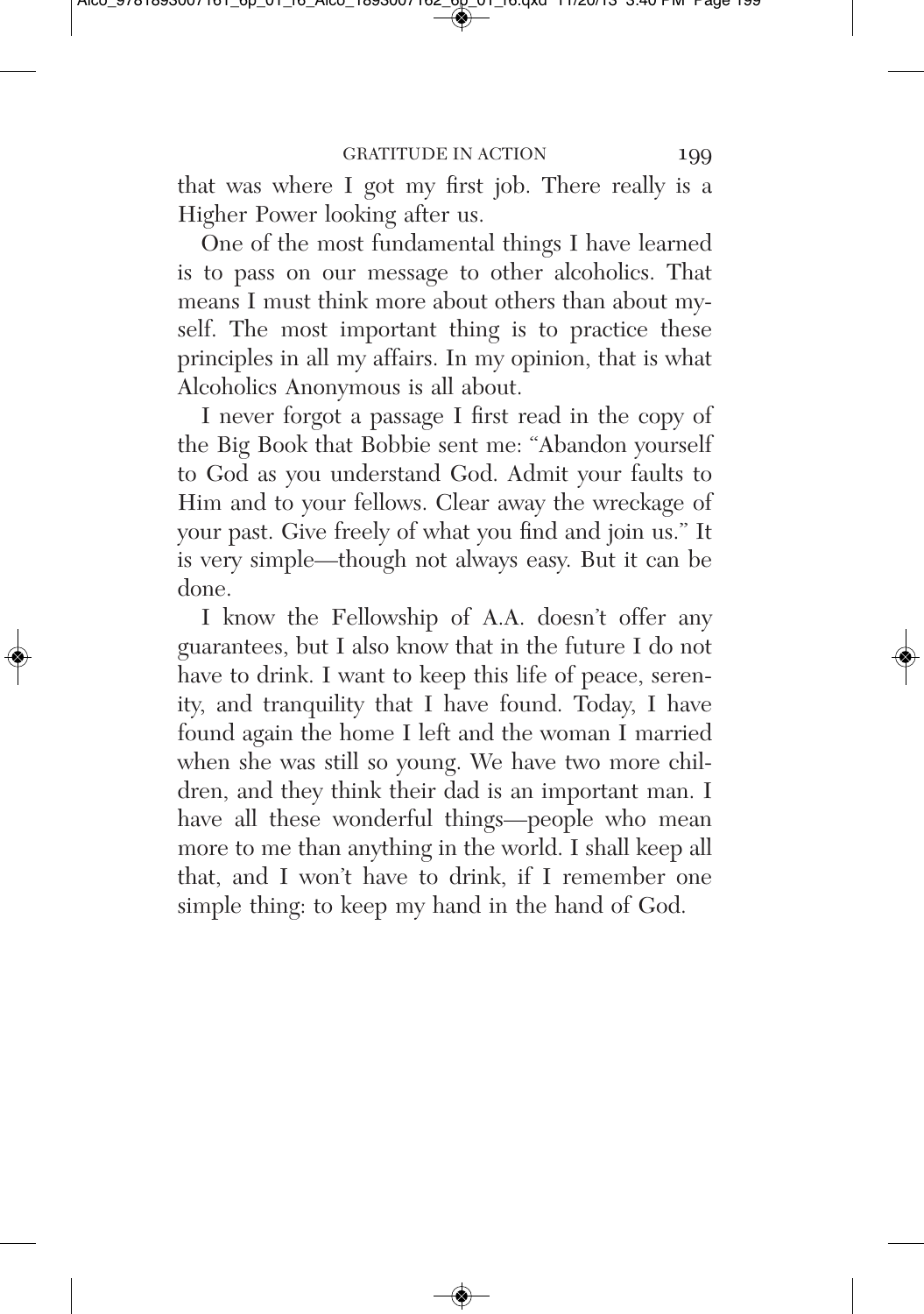# (3)

#### WOMEN SUFFER TOO

*Despite great opportunities, alcohol nearly ended her life. An early member, she spread the word among women in our pioneering period.*

WHAT WAS I saying . . . from far away, as if in a delirium, I heard my own voice—calling someone "Dorothy," talking of dress shops, of jobs a delirium, I heard my own voice—calling someone "Dorothy," talking of dress shops, of jobs . . . the words came clearer . . . this sound of my own voice frightened me as it came closer . . . and suddenly, there I was, talking of I knew not what, to someone I'd never seen before that very moment. Abruptly I stopped speaking. Where was I?

I'd waked up in strange rooms before, fully dressed on a bed or a couch; I'd waked up in my own room, in or on my own bed, not knowing what hour or day it was, afraid to ask . . . but this was different. This time I seemed to be already awake, sitting upright in a big easy chair, in the middle of an animated conversation with a perfectly strange young woman who didn't appear to think it strange. *She* was chatting on, pleasantly and comfortably.

Terrified, I looked around. I was in a large, dark, rather poorly furnished room—the living room of a basement flat. Cold chills started chasing up and down my spine; my teeth were chattering; my hands were shaking, so I tucked them under me to keep them from flying away. My fright was real enough, but it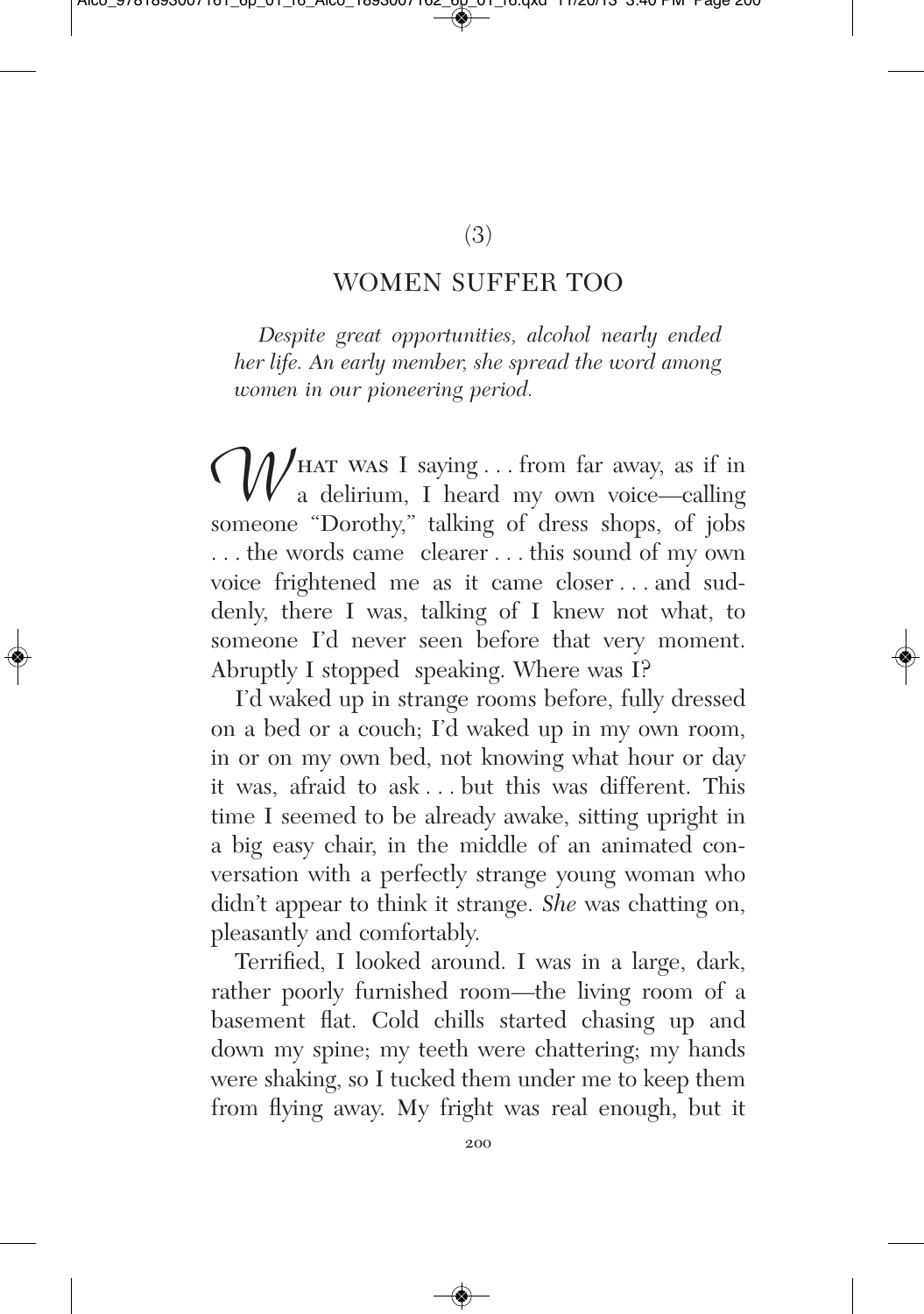didn't account for these violent reactions. I knew what they were, all right—a drink would fix them. It must have been a long time since I had my last drink —but I didn't dare ask this stranger for one. I must get out of here. In any case I must get out of here before I let slip my abysmal ignorance of how I came to be here and she realized that I was stark, staring mad. I was mad—I must be.

The shakes grew worse, and I looked at my watch six o'clock. It had been one o'clock when I last remembered looking. I'd been sitting comfortably in a restaurant with Rita, drinking my sixth martini and hoping the waiter would forget about the lunch order —at least long enough for me to have a couple more. I'd only had two with her, but I'd managed four in the fifteen minutes I'd waited for her, and of course I'd had the usual uncounted swigs from the bottle as I painfully got up and did my slow spasmodic dressing. In fact, I had been in very good shape at one o'clock —feeling no pain. What *could* have happened? That had been in the center of New York, on noisy 42nd Street . . . this was obviously a quiet residential section. Why had "Dorothy" brought me here? Who was she? How had I met her? I had no answers, and I dared not ask. She gave no sign of recognizing anything wrong, but what had I been doing for those lost five hours? My brain whirled. I might have done terrible things, and I wouldn't even know it!

Somehow I got out of there and walked five blocks past brownstone houses. There wasn't a bar in sight, but I found the subway station. The name on it was unfamiliar, and I had to ask the way to Grand Central. It took three-quarters of an hour and two changes to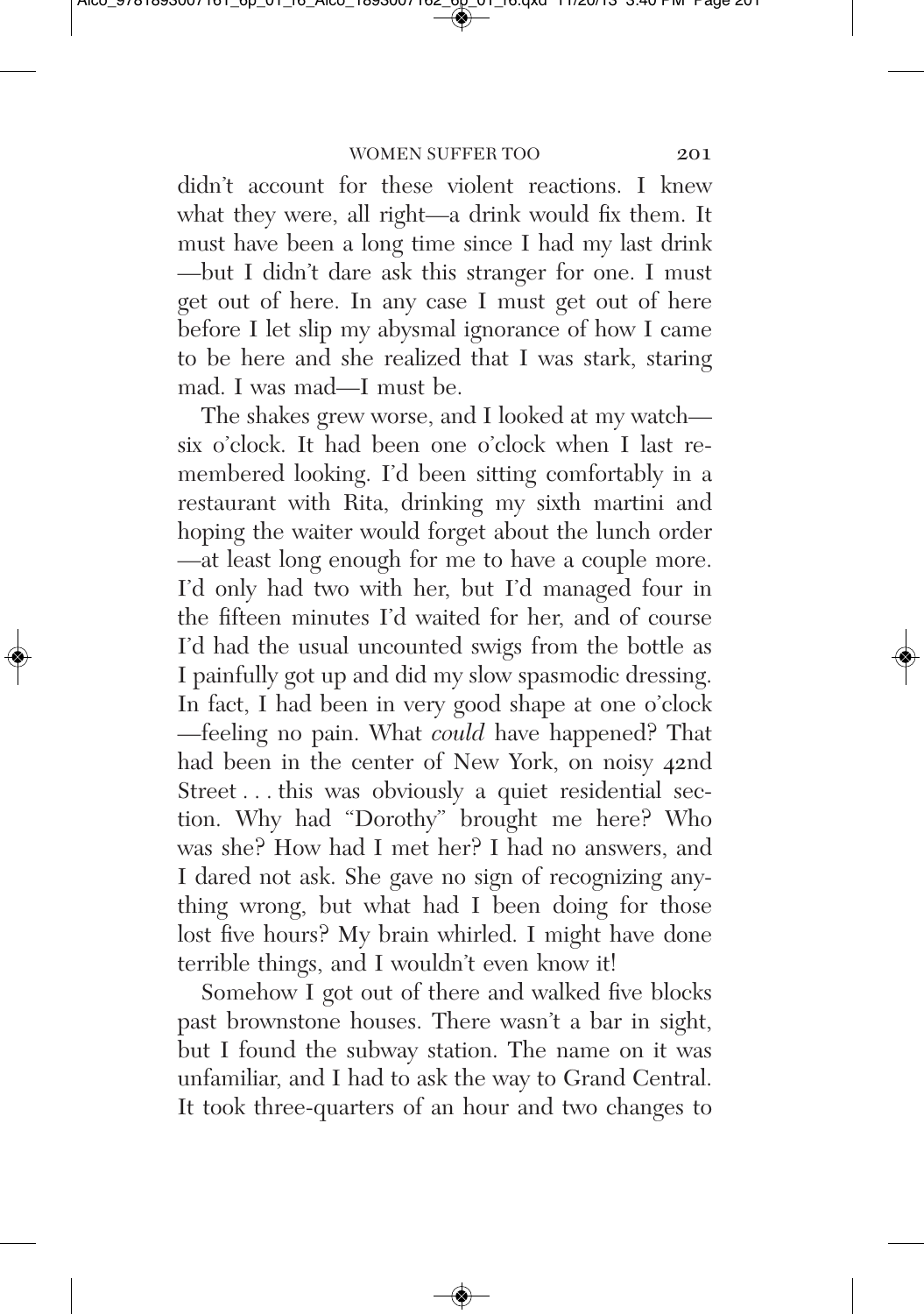get there—back to my starting point. I had been in the remote reaches of Brooklyn.

That night I got very drunk, which was usual, but I remembered everything, which was very unusual. I remembered going through what my sister assured me was my nightly procedure of trying to find Willie Seabrook's name in the telephone book. I remembered my loud resolution to find him and ask him to help me get into that "Asylum" he had written about. I remembered asserting that I was going to *do* something about this, that I couldn't go on . . . I remembered looking longingly at the window as an easier solution and shuddering at the memory of that other window, three years before, and the six agonizing months in a London hospital ward. I remembered filling the peroxide bottle in my medicine chest with gin, in case my sister found the bottle I hid under the mattress. And I remembered the creeping horror of the interminable night, in which I slept for short spells and woke dripping with cold sweat and shaken with utter despair, to drink hastily from my bottle and mercifully pass out again. "You're mad, you're mad, you're mad!" pounded through my brain with each returning ray of consciousness, and I drowned the refrain with drink.

That went on for two more months before I landed in a hospital and started my slow fight back to normalcy. It had been going on like that for over a year. I was thirty-two years old.

When I look back on that last horrible year of constant drinking, I wonder how I survived it, either physically or mentally. For there were, of course, periods of clear realization of what I had become,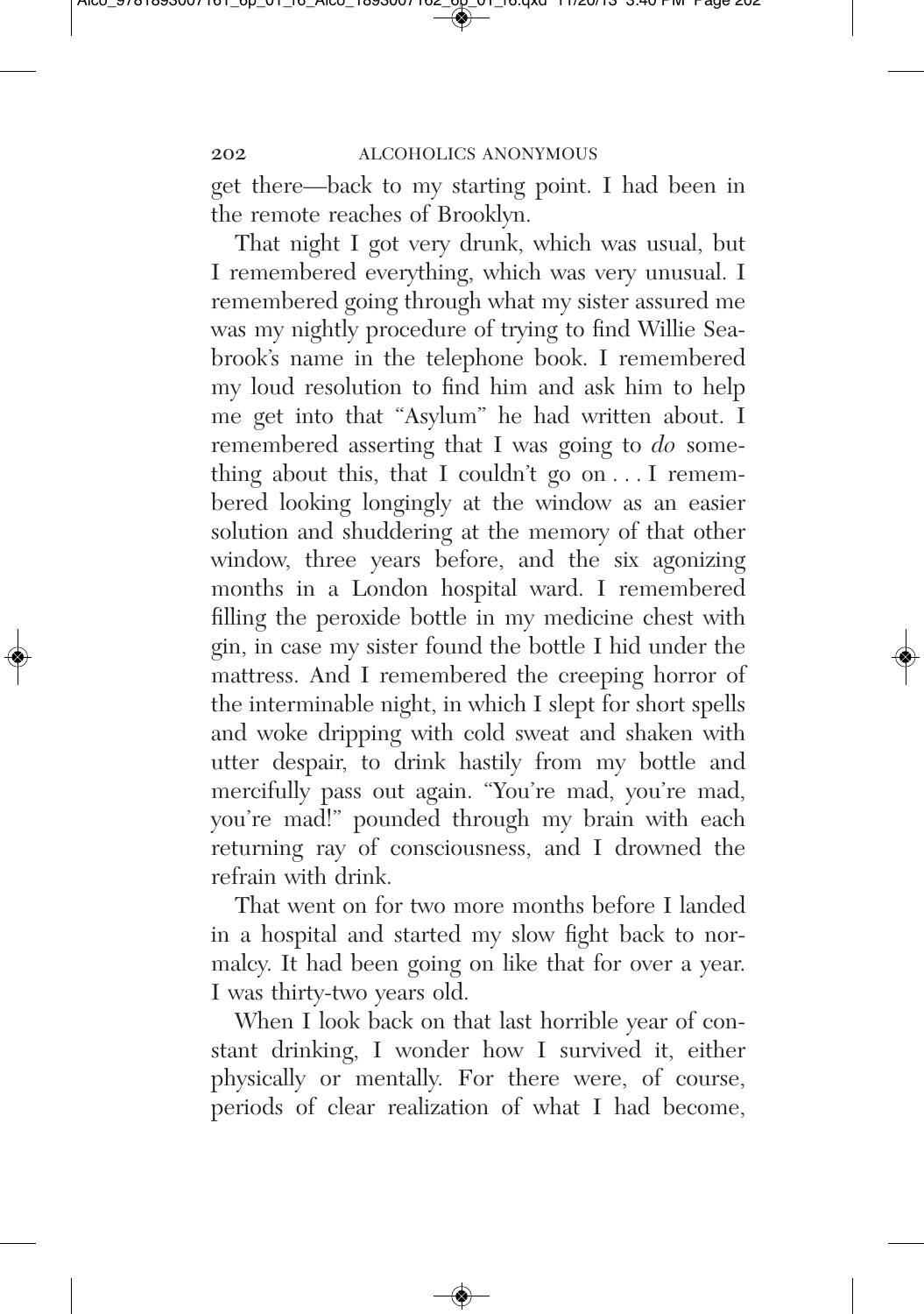attended by memories of what I had been, what I had expected to be. And the contrast was pretty shattering. Sitting in a Second Avenue bar, accepting drinks from anyone who offered, after my small stake was gone, or sitting at home alone, with the inevitable glass in my hand, I would remember, and, remembering, I would drink faster, seeking speedy oblivion. It was hard to reconcile this ghastly present with the simple facts of the past.

My family had money—I had never known denial of any material desire. The best boarding schools and a finishing school in Europe had fitted me for the conventional role of debutante and young matron. The times in which I grew up (the Prohibition era immortalized by Scott Fitzgerald and John Held Jr.) had taught me to be gay with the gayest; my own inner urges led me to outdo them all. The year after coming out, I married. So far, so good—all according to plan, like thousands of others. But then the story became my own. My husband was an alcoholic, and since I had only contempt for those without my own amazing capacity, the outcome was inevitable. My divorce coincided with my father's bankruptcy, and I went to work, casting off all allegiances and responsibilities to anyone other than myself. For me, work was only a different means to the same end, to be able to do exactly what I wanted to do.

For the next ten years I did just that. For greater freedom and excitement I went abroad to live. I had my own business, successful enough for me to indulge most of my desires. I met all the people I wanted to meet; I saw all the places I wanted to see; I did all the things I wanted to do—I was increasingly miserable.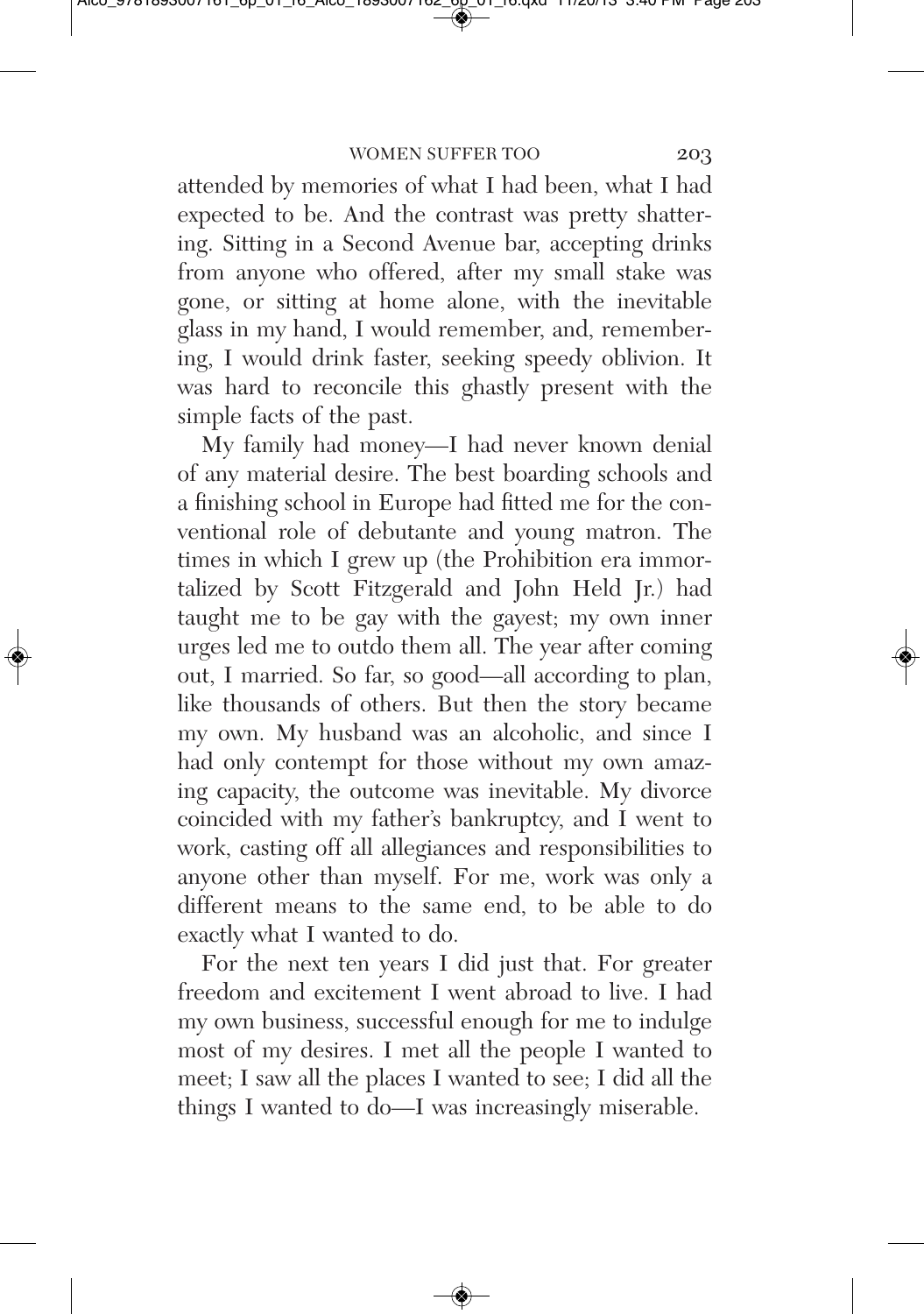Headstrong and willful, I rushed from pleasure to pleasure and found the returns diminishing to the vanishing point. Hangovers began to assume monstrous proportions, and the morning drink became an urgent necessity. "Blanks" were more frequent, and I seldom knew how I'd got home. When my friends suggested that I was drinking too much, they were no longer my friends. I moved from group to group then from place to place—and went on drinking. With a creeping insidiousness, drink had become more important than anything else. It no longer gave me pleasure—it merely dulled the pain—but I *had* to have it. I was bitterly unhappy. No doubt I had been an exile too long—I should go home to America. I did. And to my surprise, my drinking grew worse.

When I entered a sanitarium for prolonged and intensive psychiatric treatment, I was convinced that I was having a serious mental breakdown. I wanted help, and  $\breve{\mathrm{I}}$  tried to cooperate. As the treatment progressed, I began to get a picture of myself, of the temperament that had caused me so much trouble. I had been hypersensitive, shy, idealistic. My inability to accept the harsh realities of life had resulted in a disillusioned cynic, clothed in a protective armor against the world's misunderstanding. That armor had turned into prison walls, locking me in loneliness—and fear. All I had left was an iron determination to live my own life in spite of the alien world—and here I was, an inwardly frightened, outwardly defiant woman, who desperately needed a prop to keep going.

Alcohol was that prop, and I didn't see how I could live without it. When my doctor told me I should never touch a drink again, I *couldn't afford* to believe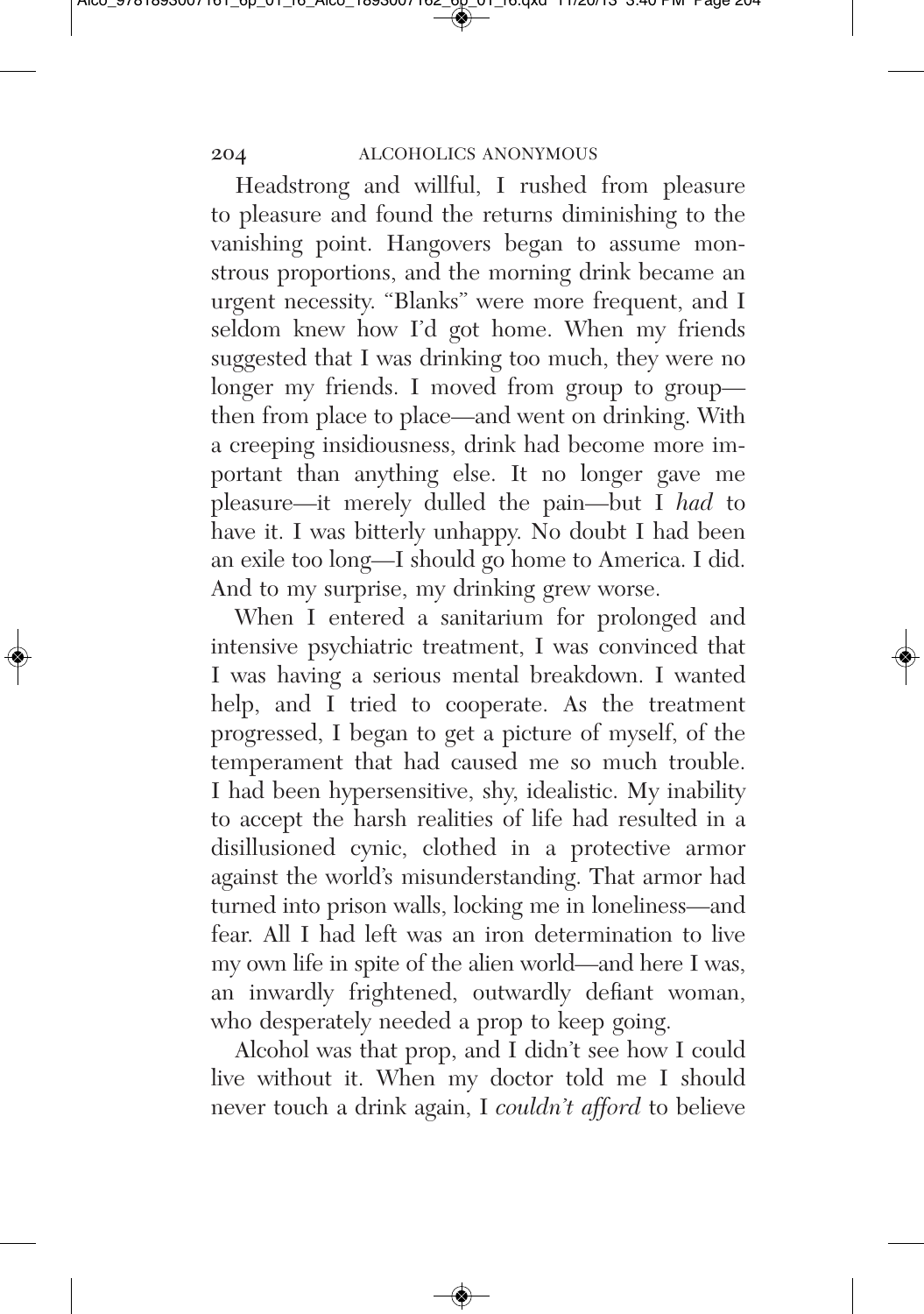him. I had to persist in my attempts to get straightened out enough to be able to use the drinks I needed, without their turning on me. Besides, how could *he* understand? He wasn't a drinking man; he didn't know what it was to *need* a drink, nor what a drink could do for one in a pinch. I wanted to *live,* not in a desert, but in a normal world; and my idea of a normal world was being among people who drank—teetotalers were not included. And I was sure that I couldn't be with people who drank, without drinking. In that I was correct: I couldn't be comfortable with *any* kind of people without drinking. I never had been.

Naturally, in spite of my good intentions, in spite of my protected life behind sanitarium walls, I several times got drunk and was astounded . . . and badly shaken.

That was the point at which my doctor gave me the book *Alcoholics Anonymous* to read. The first chapters were a revelation to me. I wasn't the only person in the world who felt and behaved like this! I wasn't mad or vicious—I was a sick person. I was suffering from an actual disease that had a name and symptoms like diabetes or cancer or TB—and a disease was respectable, not a moral stigma! But then I hit a snag. I couldn't stomach religion, and I didn't like the mention of God or any of the other capital letters. If that was the way out, it wasn't for me. I was an intellectual and I needed an intellectual answer, not an emotional one. I told my doctor so in no uncertain terms. I wanted to learn to stand on my own feet, not to change one prop for another, and an intangible and dubious one at that. And so on and on, for several weeks, while I grudgingly plowed through some more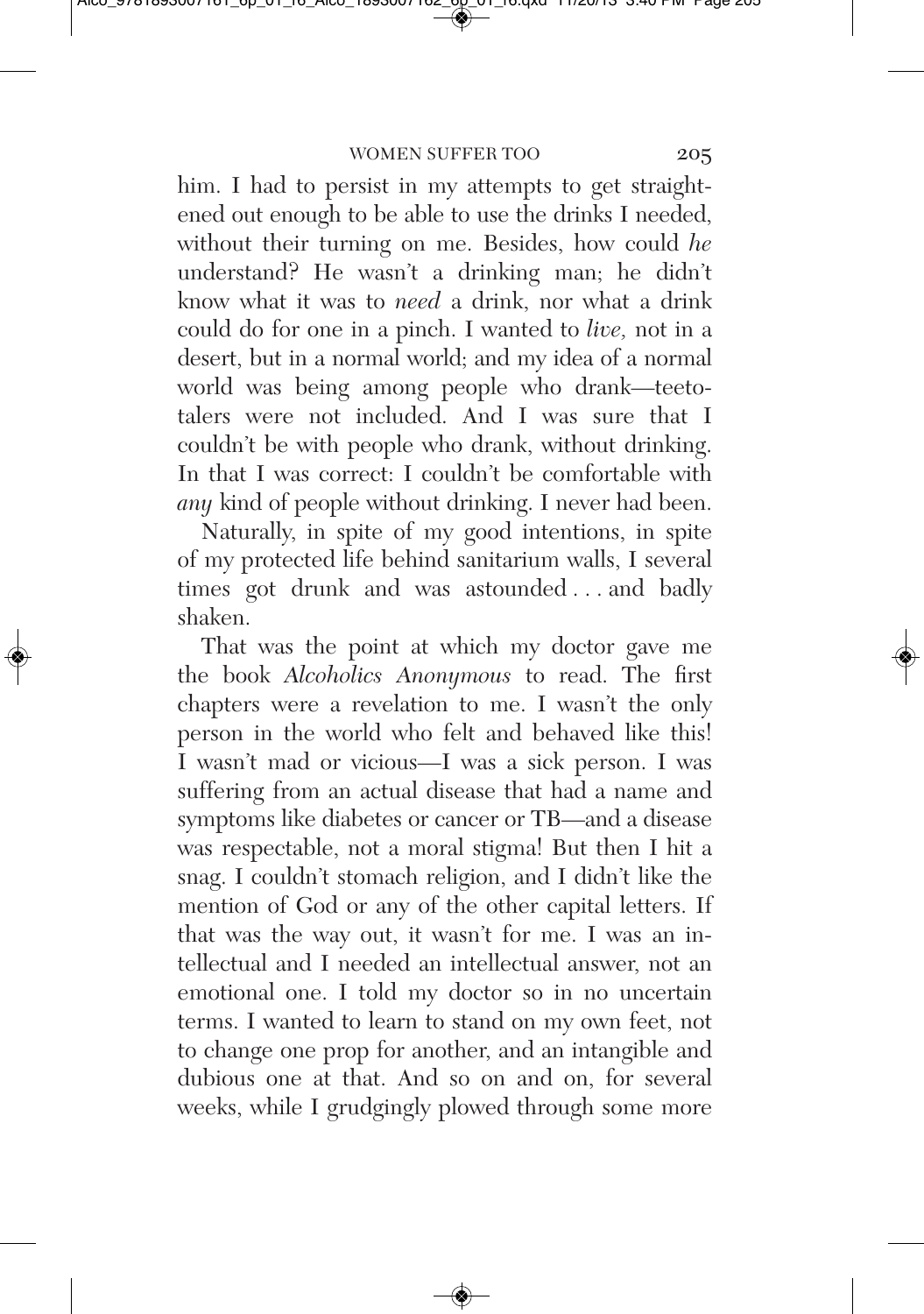of the offending book and felt more and more hopeless about myself.

Then the miracle happened—to *me!* It isn't always so sudden with everyone, but I ran into a personal crisis that filled me with a raging and righteous anger. And as I fumed helplessly and planned to get good and drunk and *show them,* my eye caught a sentence in the book lying open on my bed: "We cannot live with anger." The walls crumpled—and the light streamed in. I wasn't trapped. I wasn't helpless. I was *free,* and I didn't have to drink to "show them." This wasn't "religion"—this was freedom! Freedom from anger and fear, freedom to know happiness, and freedom to know love.

I went to a meeting to see for myself this group of freaks or bums who had done this thing. To go into a gathering of people was the sort of thing that all my life, from the time I left my private world of books and dreams to meet the real world of people and parties and jobs, had left me feeling an uncomfortable outsider, needing the warming stimulus of drinks to join in. I went trembling into a house in Brooklyn filled with strangers . . . and I found I had come home at last, to my own kind. There is another meaning for the Hebrew word that in the King James version of the Bible is translated "salvation." It is: "to come home." I had found my salvation. I wasn't alone any more.

That was the beginning of a new life, a fuller life, a happier life than I had ever known or believed possible. I had found friends—understanding friends who often knew what I was thinking and feeling better than I knew myself—and who didn't allow me to re-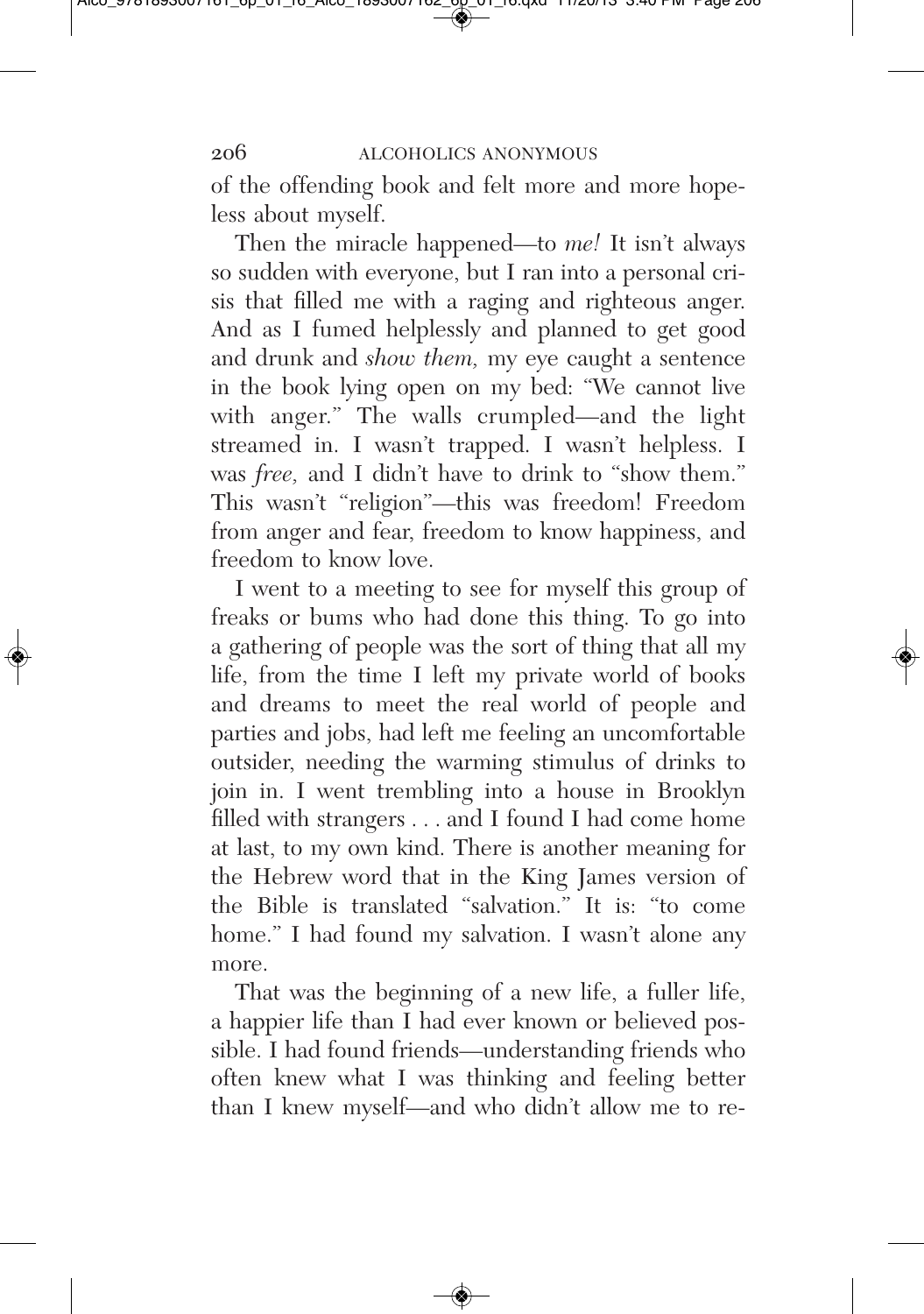treat into my prison of loneliness and fear over a fancied slight or hurt. Talking things over with them, great floods of enlightenment showed me myself as I really was—and I was like them. We all had hundreds of character traits, fears and phobias, likes and dislikes, in common. Suddenly I could accept myself, faults and all, as I was—for weren't we all like that? And, accepting, I felt a new inner comfort and the willingness and strength to do something about the traits I couldn't live with.

It didn't stop there. They knew what to do about those black abysses that yawned, ready to swallow me, when I felt depressed or nervous. There was a concrete program, designed to secure the greatest possible inner security for us long-time escapists. The feeling of impending disaster that had haunted me for years began to dissolve as I put into practice more and more of the Twelve Steps. It worked!

An active member of A.A. since 1939, I feel myself a useful member of the human race at last. I have something to contribute to humanity, since I am peculiarly qualified, as a fellow-sufferer, to give aid and comfort to those who have stumbled and fallen over this business of meeting life. I get my greatest thrill of accomplishment from the knowledge that I have played a part in the new happiness achieved by countless others like myself. The fact that I can work again and earn my living is important but secondary. I believe that my once overweening self-will has finally found its proper place, for I can say many times daily, "Thy will be done, not mine" . . . and mean it.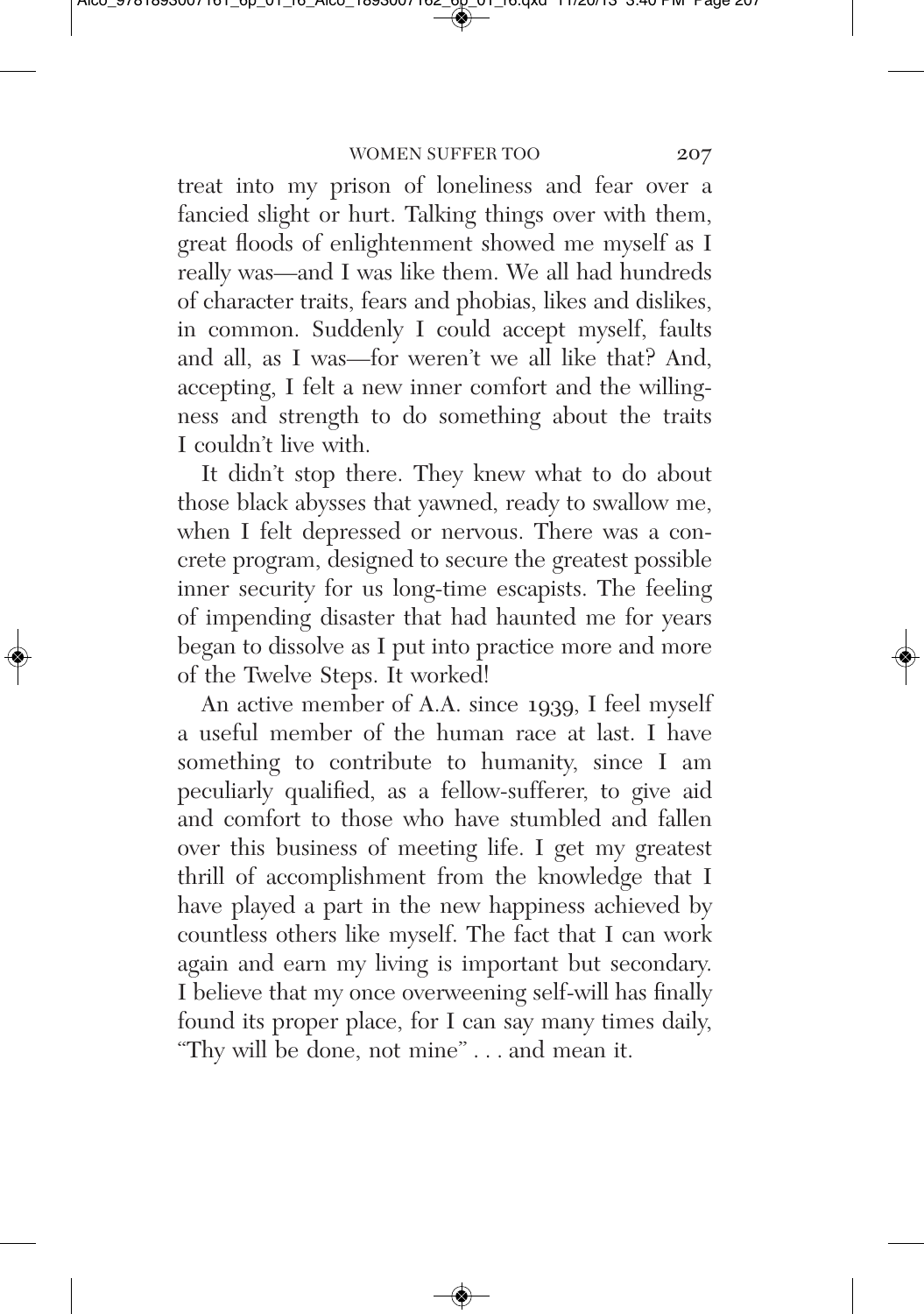## (4)

#### OUR SOUTHERN FRIEND

*Pioneer A.A., minister's son, and southern farmer, he asked, "Who am I to say there is no God?"*

 $\sqrt{\frac{1}{\sqrt{\pi}}}$ ATHER IS an Episcopal minister and his work takes him over long drives on bad roads. His parishioners are limited in number, but his friends are many, for to him race, creed, or social position makes no difference. It is not long before he drives up in the buggy. Both he and old Maud are glad to get home. The drive was long and cold but he was thankful for the hot bricks that some thoughtful person had given him for his feet. Soon supper is on the table. Father says grace, which delays my attack on the buckwheat cakes and sausage.

Bedtime comes. I climb to my room in the attic. It is cold, so there is no delay. I crawl under a pile of blankets and blow out the candle. The wind is rising and howls around the house. But I am safe and warm. I fall into a dreamless sleep.

I am in church. Father is delivering his sermon. A wasp is crawling up the back of the lady in front of me. I wonder if it will reach her neck. Shucks! It has flown away. At last! The message has been delivered.

"Let your light so shine before men that they may see your good works—." I hunt for my nickel to drop in the plate so that mine will be seen.

I am in another fellow's room at college. "Fresh-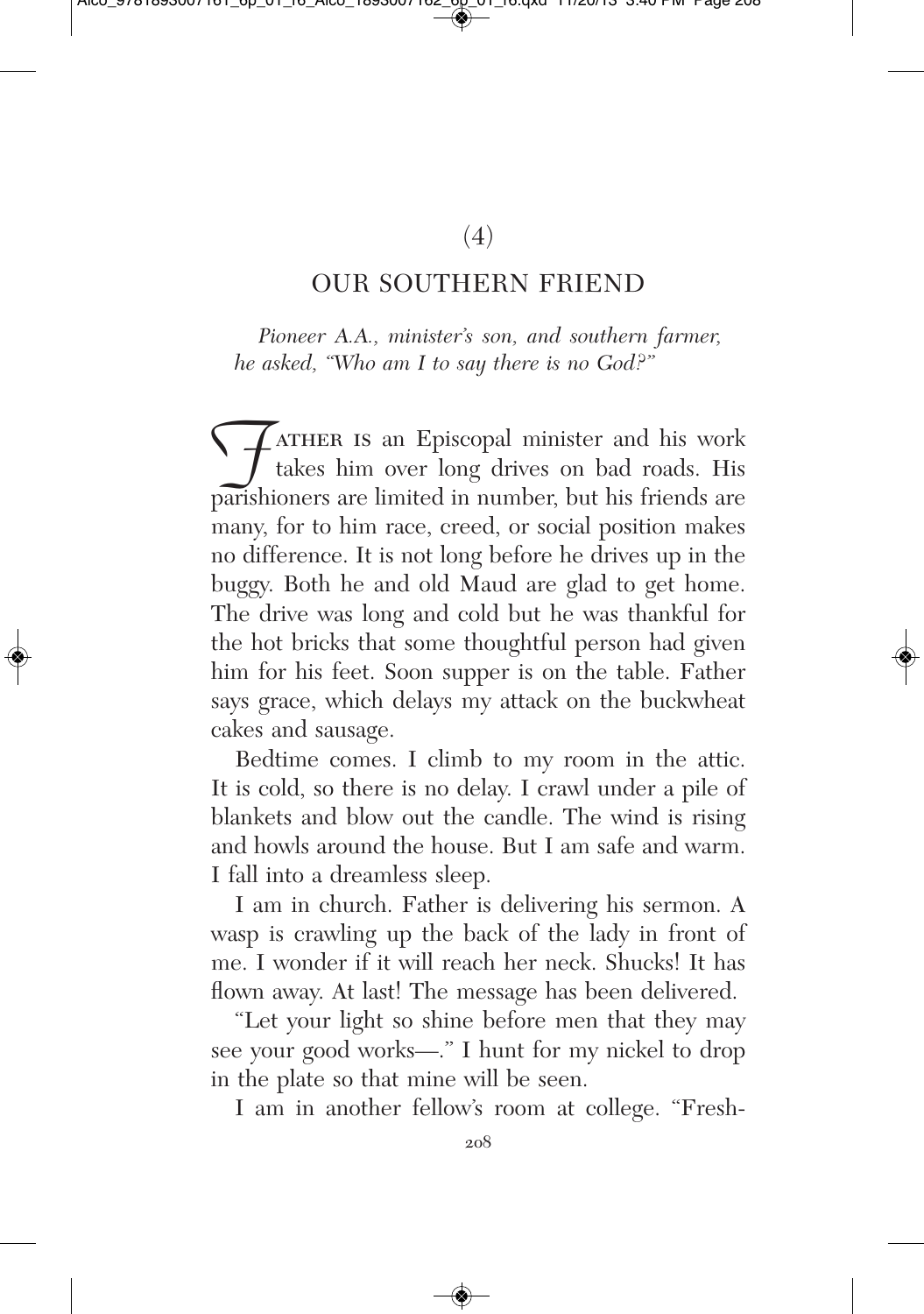man," said he to me, "do you ever take a drink?" I hesitated. Father had never directly spoken to me about drinking but he never drank any, so far as I knew. Mother hated liquor and feared a drunken man. Her brother had been a drinker and had died in a state hospital for the insane. But his life was unmentioned, so far as I was concerned. I had never had a drink, but I had seen enough merriment in the boys who were drinking to be interested. I would never be like the village drunkard at home.

"Well," said the older boy, "do you?"

"Once in a while," I lied. I could not let him think I was a sissy.

He poured out two drinks. "Here's looking at you," said he. I gulped it down and choked. I didn't like it, but I would not say so. A mellow glow stole over me. This wasn't so bad after all. Sure, I'd have another. The glow increased. Other boys came in. My tongue loosened. Everyone laughed loudly. I was witty. I had no inferiorities. Why, I wasn't even ashamed of my skinny legs! This was the real thing!

A haze filled the room. The electric light began to move. Then two bulbs appeared. The faces of the other boys grew dim. How sick I felt. I staggered to the bathroom. Shouldn't have drunk so much or so fast. But I knew how to handle it now. I'd drink like a gentleman after this.

And so I met John Barleycorn. The grand fellow who at my call made me a hail-fellow-well-met, who gave me such a fine voice, as we sang "Hail, hail, the gang's all here" and "Sweet Adeline," who gave me freedom from fear and feelings of inferiority. Good old John! He was my pal, all right.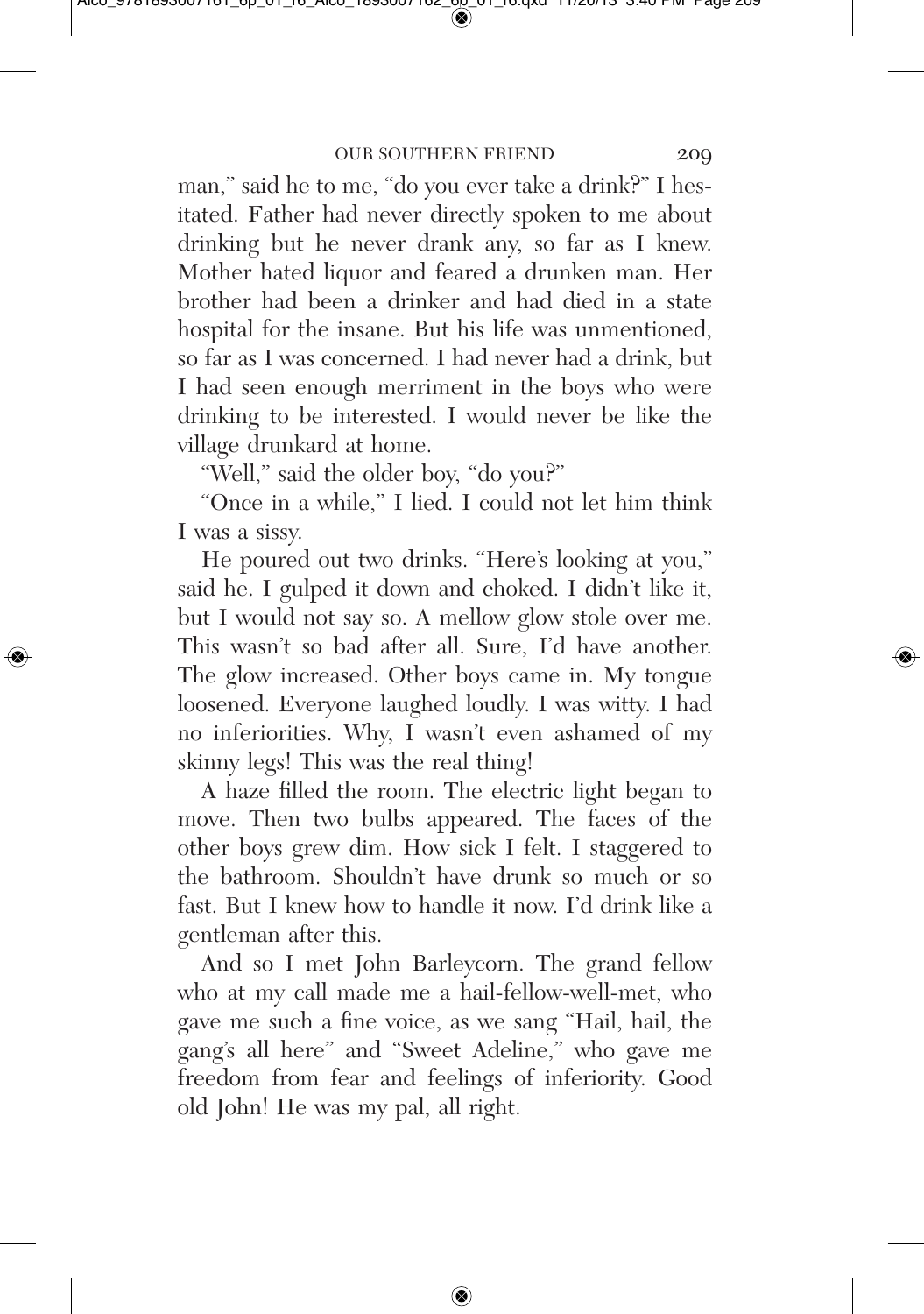Final exams of my senior year and I may somehow graduate. I would never have tried, but mother counts on it so. A case of measles saved me from being kicked out during my sophomore year.

But the end is in sight. My last exam and an easy one. I gaze at the board with its questions. Can't remember the answer to the first. I'll try the second. No soap there. I don't seem to remember anything. I concentrate on one of the questions. I don't seem to be able to keep my mind on what I am doing. I get uneasy. If I don't get started soon, I won't have time to finish. No use. I can't think.

I leave the room, which the honor system allows. I go to my room. I pour out half a tumbler of grain alcohol and fill it with ginger ale. Now back to the exam. My pen moves rapidly. I know enough of the answers to get by. Good old John Barleycorn! He can be depended on. What a wonderful power he has over the mind! He has given me my diploma!

Underweight! How I hate that word. Three attempts to enlist in the service, and three failures because of being skinny. True, I have recently recovered from pneumonia and have an alibi, but my friends are in the war or going, and I am not. I visit a friend who is awaiting orders. The atmosphere of "eat, drink, and be merry" prevails and I absorb it. I drink a lot every night. I can hold a lot now, more than the others.

I am examined for the draft and pass the physical test. I am to go to camp on November 13. The Armistice is signed on the eleventh, and the draft is called off. Never in the service! The war leaves me with a pair of blankets, a toilet kit, a sweater knit by my sister, and a still greater sense of inferiority.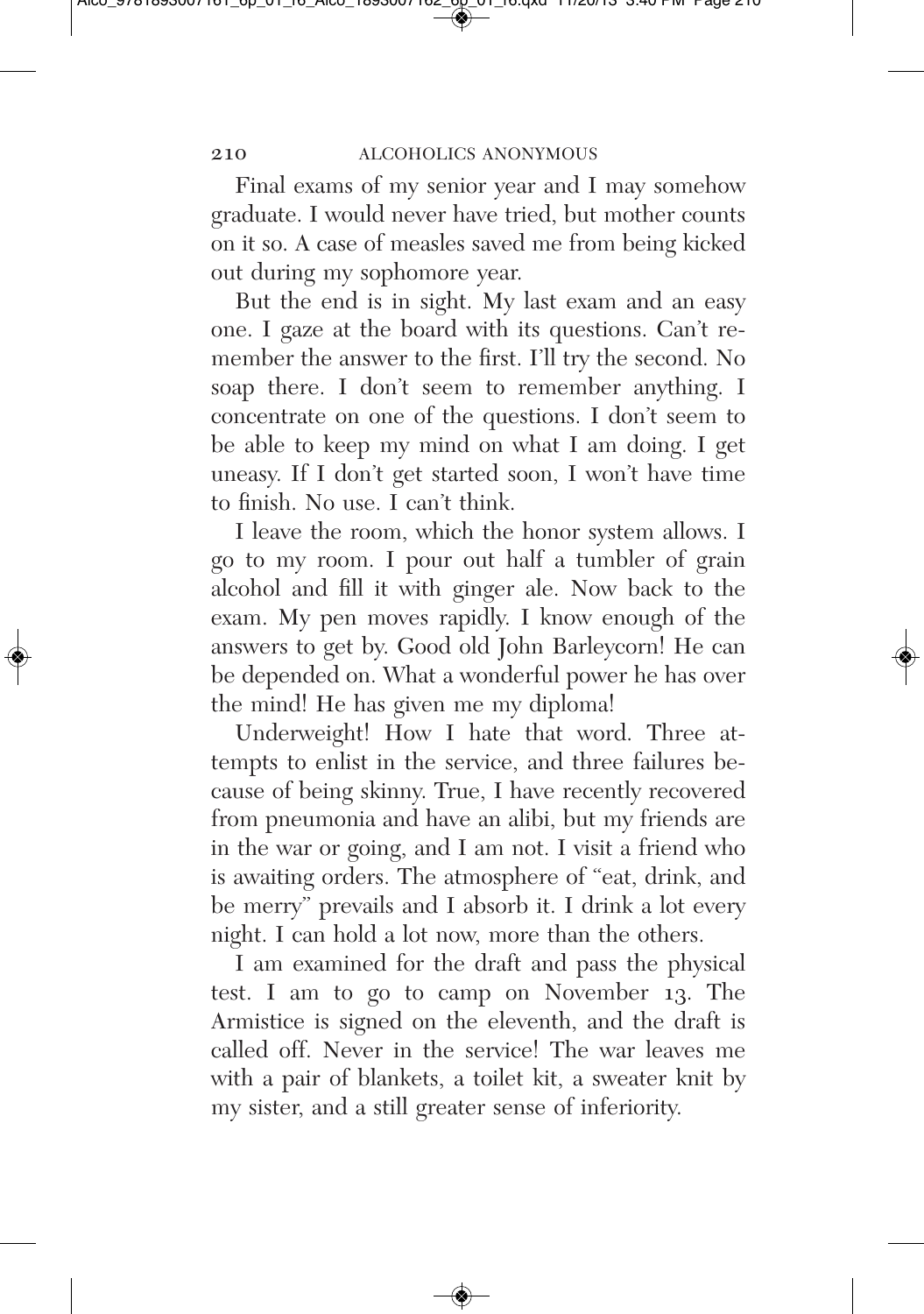It is ten o'clock of a Saturday night. I am working hard on the books of a subsidiary company of a large corporation. I have had experience in selling, in collecting, and in accounting, and I am on my way up the ladder.

Then the crack-up. Cotton struck the skids and collections went cold. A twenty-three million dollar surplus wiped out. Offices closed up and workers discharged. I, and the books of my division, have been transferred to the head office. I have no assistance and am working nights, Saturdays, and Sundays. My salary has been cut. My wife and new baby are fortunately staying with relatives. I feel exhausted. The doctor has told me that if I don't give up inside work, I'll have tuberculosis. But what am I to do? I have a family to support and have no time to be looking for another job.

I reach for the bottle that I just got from George, the elevator boy.

I am a traveling salesman. The day is over and business has been not so good. I'll go to bed. I wish I were home with the family and not in this dingy hotel.

Well—well—look who's here! Good old Charlie! It's great to see him. How's the boy? A drink? You bet your life! We buy a gallon of "corn" because it is so cheap. Yet I am fairly steady when I go to bed.

Morning comes. I feel horrible. A little drink will put me on my feet. But it takes others to keep me there.

I become a teacher in a boys' school. I am happy in my work. I like the boys and we have lots of fun, in class and out.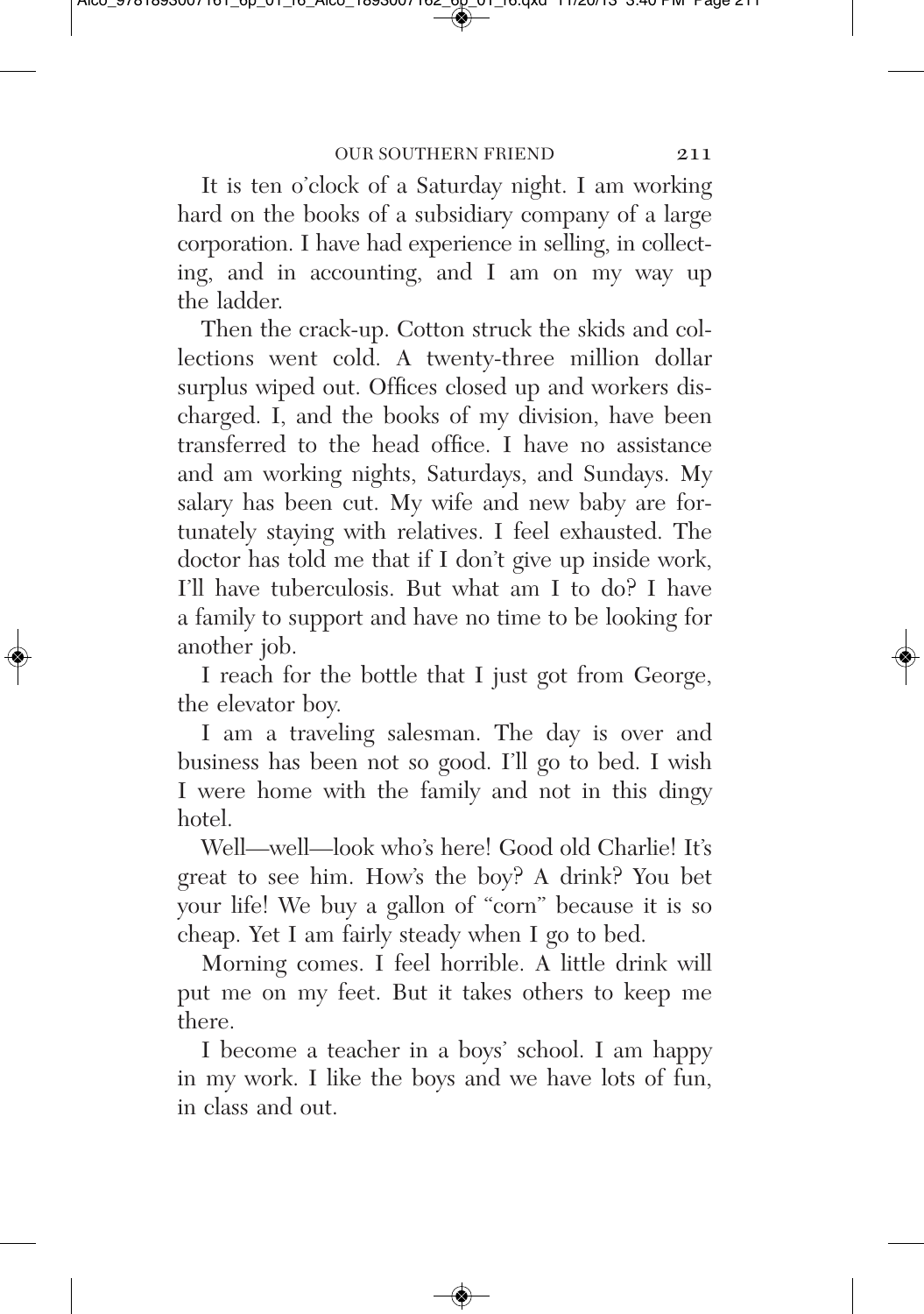The doctor bills are heavy and the bank account is low. My wife's parents come to our assistance. I am filled with hurt pride and self-pity. I seem to get no sympathy for my illness and have no appreciation of the love behind the gift.

I call the bootlegger and fill up my charred keg. But I do not wait for the charred keg to work. I get drunk. My wife is extremely unhappy. Her father comes to sit with me. He never says an unkind word. He is a real friend, but I do not appreciate him.

We are staying with my wife's father. Her mother is in a critical condition at a hospital. I cannot sleep. I must get myself together. I sneak downstairs and get a bottle of whiskey from the cellaret. I pour drinks down my throat. My father-in-law appears. "Have a drink?" I ask. He makes no reply and hardly seems to see me. His wife dies that night.

Mother has been dying of cancer for a long time. She is near the end now and is in a hospital. I have been drinking a lot but never get drunk. Mother must never know. I see her about to go.

I return to the hotel where I am staying and get gin from the bellboy. I drink and go to bed; I take a few the next morning and go see my mother once more. I cannot stand it. I go back to the hotel and get more gin. I drink steadily. I come to at three in the morning. The indescribable torture has me again. I turn on the light. I must get out of the room or I shall jump out of the window. I walk miles. No use. I go to the hospital, where I have made friends with the night superintendent. She puts me to bed and gives me a hypodermic.

I am at the hospital to see my wife. We have an-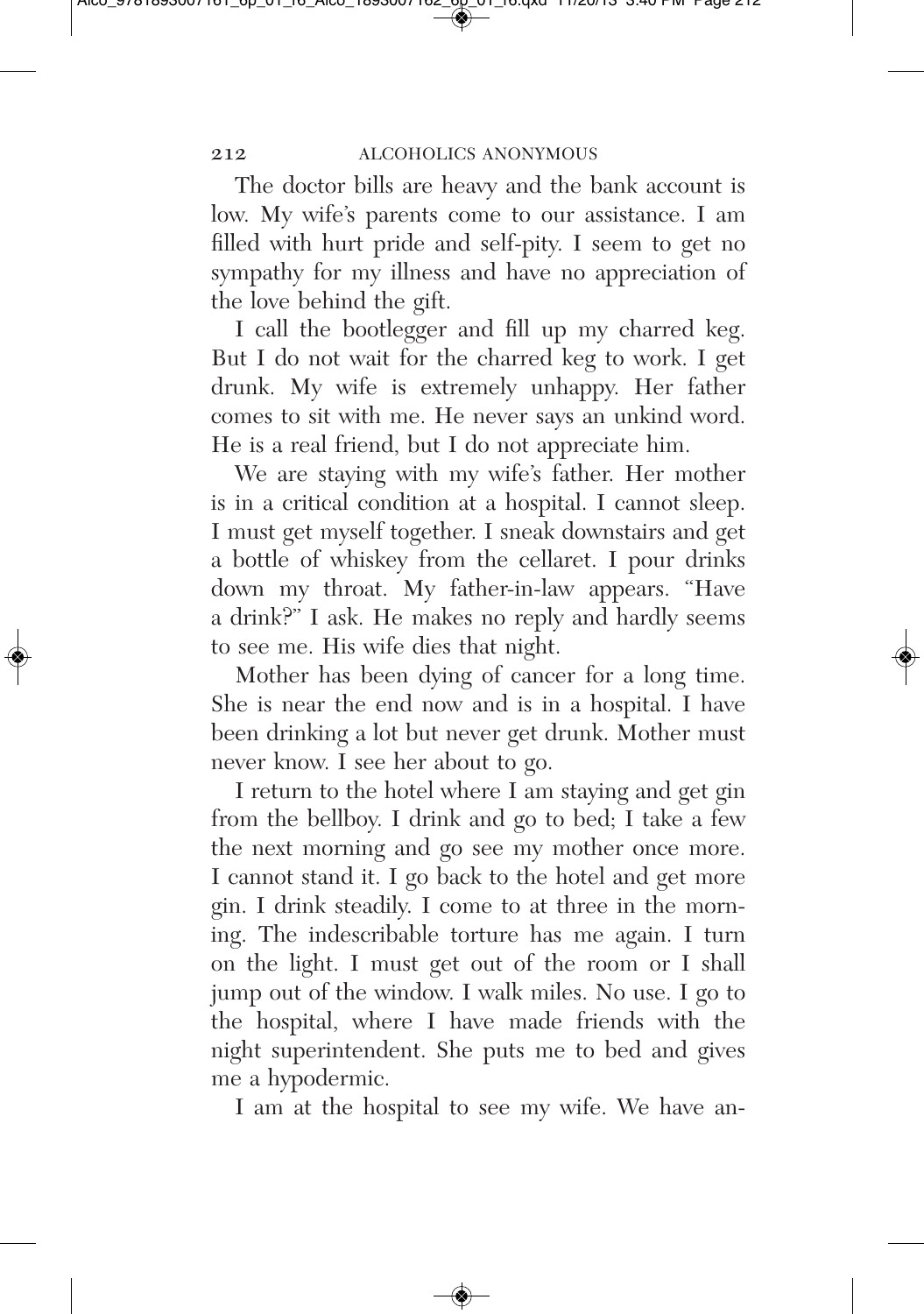other child. But she is not glad to see me. I have been drinking while the baby was arriving. Her father stays with her.

It is a cold, bleak day in November. I have fought hard to stop drinking. Each battle has ended in defeat. I tell my wife  $\breve{\rm I}$  cannot stop drinking. She begs me to go to a hospital for alcoholics that has been recommended. I say I will go. She makes the arrangements, but I will not go. I'll do it all myself. This time I'm off of it for good. I'll just take a few beers now and then.

It is the last day of the following October, a dark, rainy morning. I come to on a pile of hay in a barn. I look for liquor and can't find any. I wander to a table and drink five bottles of beer. I must get some liquor. Suddenly I feel hopeless, unable to go on. I go home. My wife is in the living room. She had looked for me last evening after I left the car and wandered off into the night. She had looked for me this morning. She has reached the end of her rope. There is no use trying any more, for there is nothing to try. "Don't say anything," I say to her. "I am going to do something."

I am in the hospital for alcoholics. I am an alcoholic. The insane asylum lies ahead. Could I have myself locked up at home? One more foolish idea. I might go out West on a ranch where I couldn't get anything to drink. I might do that. Another foolish idea. I wish I were dead, as I have often wished before. I am too yellow to kill myself.

Four alcoholics play bridge in a smoke-filled room. Anything to get my mind from myself. The game is over and the other three leave. I start to clean up the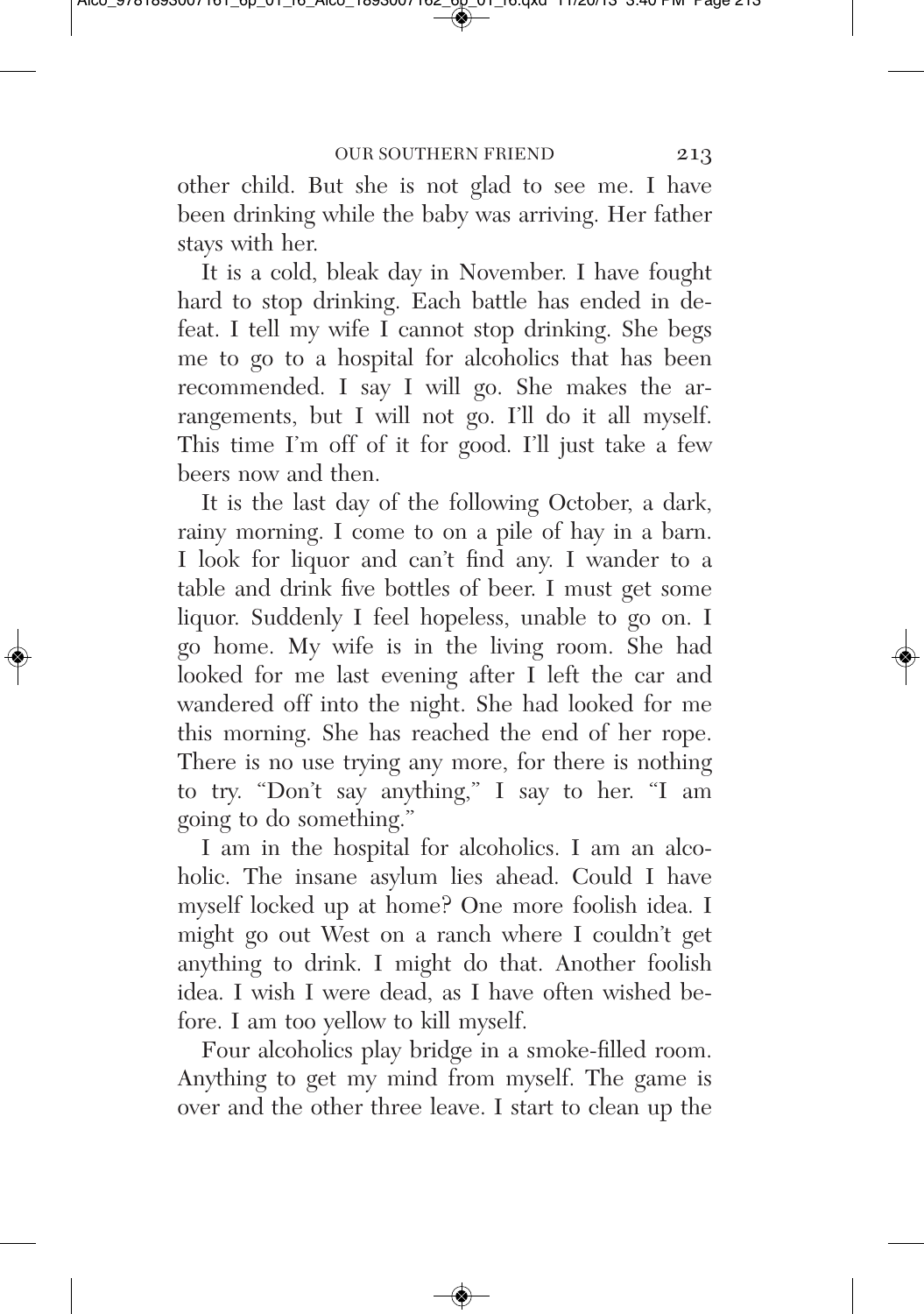214 ALCOHOLICS ANONYMOUS

debris. One man comes back, closing the door behind him.

He looks at me. "You think you are hopeless, don't you?" he asks.

"I know it," I reply.

"Well, you're not," says the man. "There are men on the streets of New York today who were worse than you, and they don't drink anymore."

"What are you doing here then?" I ask.

"I went out of here nine days ago saying that I was going to be honest, but I wasn't," he answers.

A fanatic, I thought to myself, but I was polite. "What is it?" I enquire.

Then he asks me if I believe in a power greater than myself, whether I call that power God, Allah, Confucius, Prime Cause, Divine Mind, or any other name. I told him that I believe in electricity and other forces of nature, but as for a God, if there is one, He has never done anything for me. Then he asks me if I am willing to right all the wrongs I have ever done to anyone, no matter how wrong I thought the others were. Am I willing to be honest with myself about myself and tell someone about myself, and am I willing to think of other people, of their needs instead of myself, in order to get rid of the drink problem?

"I'll do anything," I reply.

"Then all of your troubles are over," says the man and leaves the room. The man is in bad mental shape certainly. I pick up a book and try to read, but I cannot concentrate. I get in bed and turn out the light. But I cannot sleep. Suddenly a thought comes. Can all the worthwhile people I have known be wrong about God? Then I find myself thinking about myself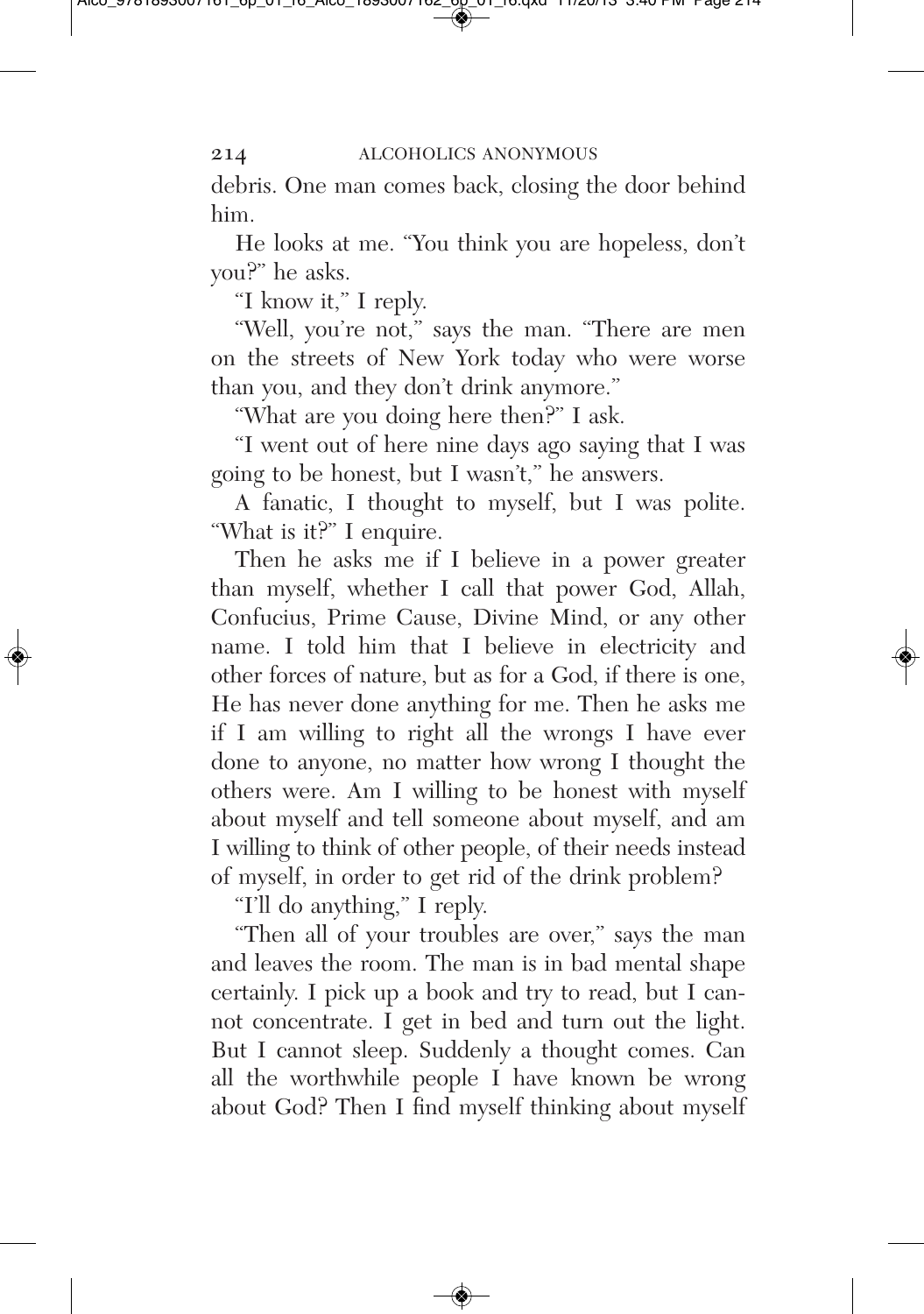and a few things that I had wanted to forget. I begin to see I am not the person I had thought myself, that I had judged myself by comparing myself to others and always to my own advantage. It is a shock.

Then comes a thought that is like a voice. *"Who are you to say there is no God?"* It rings in my head; I can't get rid of it.

I get out of bed and go to the man's room. He is reading. "I must ask you a question," I say to the man. "How does prayer fit into this thing?"

"Well," he answers, "you've probably tried praying like I have. When you've been in a jam, you've said, 'God, please do this or that,' and if it turned out your way that was the last of it, and, if it didn't, you've said 'There isn't any God' or 'He doesn't do anything for me.' Is that right?"

"Yes," I reply.

"That isn't the way," he continued. "The thing I do is to say 'God, here  $I$  am and here are all my troubles. I've made a mess of things and can't do anything about it. You take me, and all my troubles, and do anything you want with me.' Does that answer your question?"

"Yes, it does," I answer. I return to bed. It doesn't make sense. Suddenly I feel a wave of utter hopelessness sweep over me. I am in the bottom of hell. And there, a tremendous hope is born. It might be true.

I tumble out of bed onto my knees. I know not what I say. But slowly a great peace comes to me. I feel lifted up. I believe in God. I crawl back into bed and sleep like a child.

Some men and women come to visit my friend of the night before. He invites me to meet them. They are a joyous crowd. I have never seen people that joyous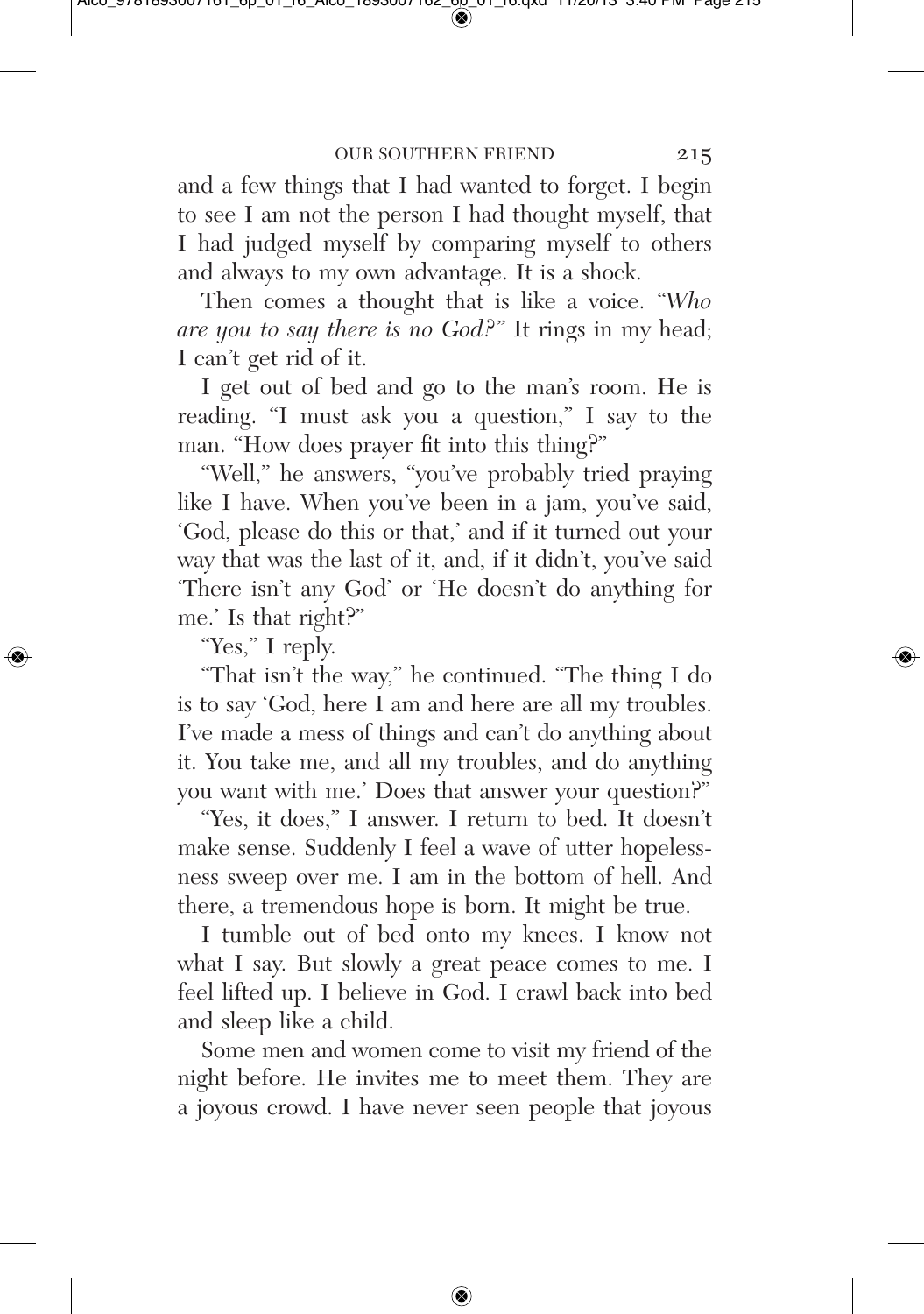before. We talk. I tell them of the peace and that I believe in God. I think of my wife. I must write her. One girl suggests that I phone her. What a wonderful idea!

My wife hears my voice and she knows that I have found the answer to life. She comes to New York. I get out of the hospital and we visit some of these newfound friends.

I am home again. I have lost the Fellowship. Those who understand me are far away. The same old problems and worries still surround me. Members of my family annoy me. Nothing seems to be working out right. I am blue and unhappy. Maybe a drink—I put on my hat and dash off in the car.

Get into the lives of other people is one thing the fellows in New York had said. I go to see a man I had been asked to visit and tell him my story. I feel much better! I have forgotten about a drink.

I am on a train, headed for a city. I have left my wife at home, sick, and I have been unkind to her in leaving. I am very unhappy. Maybe a few drinks when I get to the city will help. A great fear seizes me. I talk to the stranger in the seat beside me. The fear and the insane idea are taken away.

Things are not going so well at home. I am learning that I cannot have my own way as I used to. I blame my wife and children. Anger possesses me, anger such as I have never felt before. I will not stand for it. I pack my bag and I leave. I stay with some understanding friends.

I see where I have been wrong in some respects. I do not feel angry any more. I return home and say I am sorry for my wrong. I am quiet again. But I have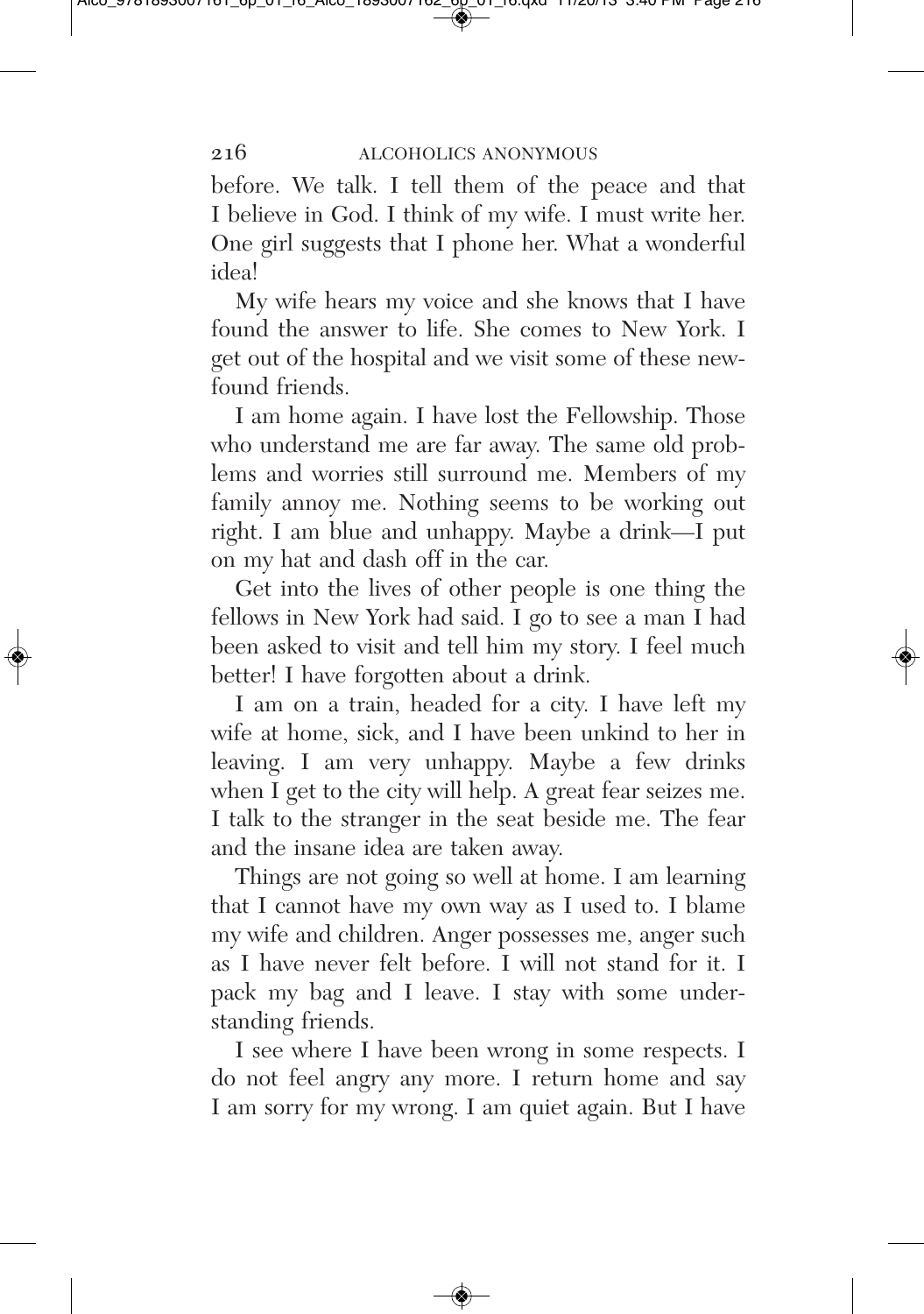not seen yet that I should do some constructive acts of love without expecting any return. I shall learn this after some more explosions.

I am blue again. I want to sell the place and move away. I want to get where I can find some alcoholics to help and where I can have some fellowship. A man calls me on the phone. Will I take a young fellow who has been drinking for two weeks to live with me? Soon I have others who are alcoholics and some who have other problems.

I begin to play God. I feel that I can fix them all. I do not fix anyone, but I am getting part of a tremendous education and I have made some new friends.

Nothing is right. Finances are in bad shape. I must find a way to make some money. The family seems to think of nothing but spending. People annoy me. I try to read. I try to pray. Gloom surrounds me. Why has God left me? I mope around the house. I will not go out and I will not enter into anything. What is the matter? I cannot understand. I will not be that way.

I'll get drunk! It is a cold-blooded idea. It is premeditated. I fix up a little apartment over the garage with books and drinking water. I am going to town to get some liquor and food. I shall not drink until I get back to the apartment. Then I shall lock myself in and read. And as I read, I shall take little drinks at long intervals. I shall get myself "mellow" and stay that way.

I get in the car and drive off. Halfway down the driveway a thought strikes me. I'll be honest anyway. I'll tell my wife what I am going to do. I back up to the door and go into the house. I call my wife into a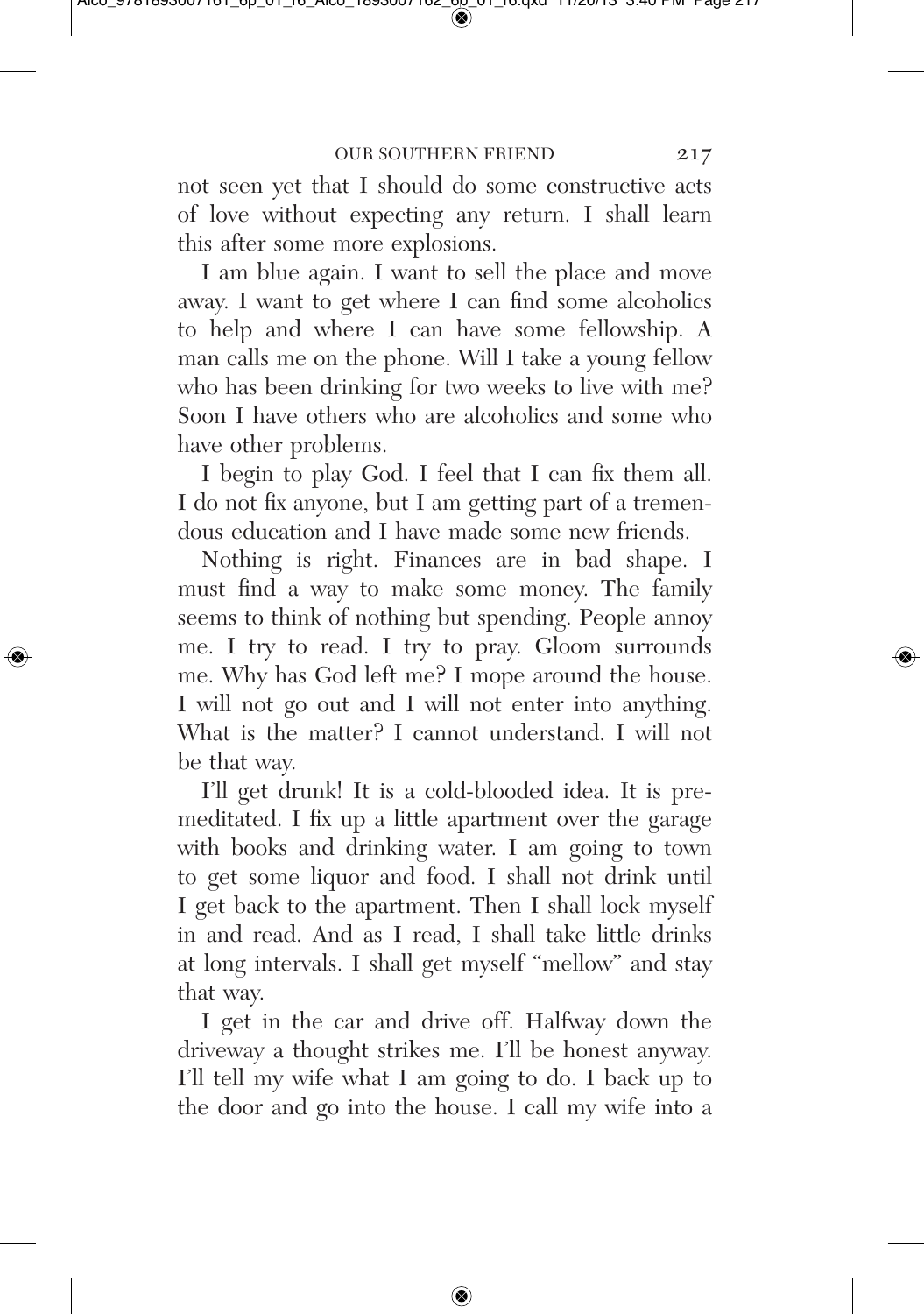room where we can talk privately. I tell her quietly what I intend to do. She says nothing. She does not get excited. She maintains a perfect calm.

When I am through speaking, the whole idea has become absurd. Not a trace of fear is in me. I laugh at the insanity of it. We talk of other things. Strength has come from weakness.

I cannot see the cause of this temptation now. But I am to learn later that it began with my desire for material success becoming greater than my interest in the welfare of my fellow man. I learn more of that foundation stone of character, which is honesty. I learn that when we act upon the highest conception of honesty that is given us, our sense of honesty becomes more acute.

I learn that honesty is truth and that truth shall make us free!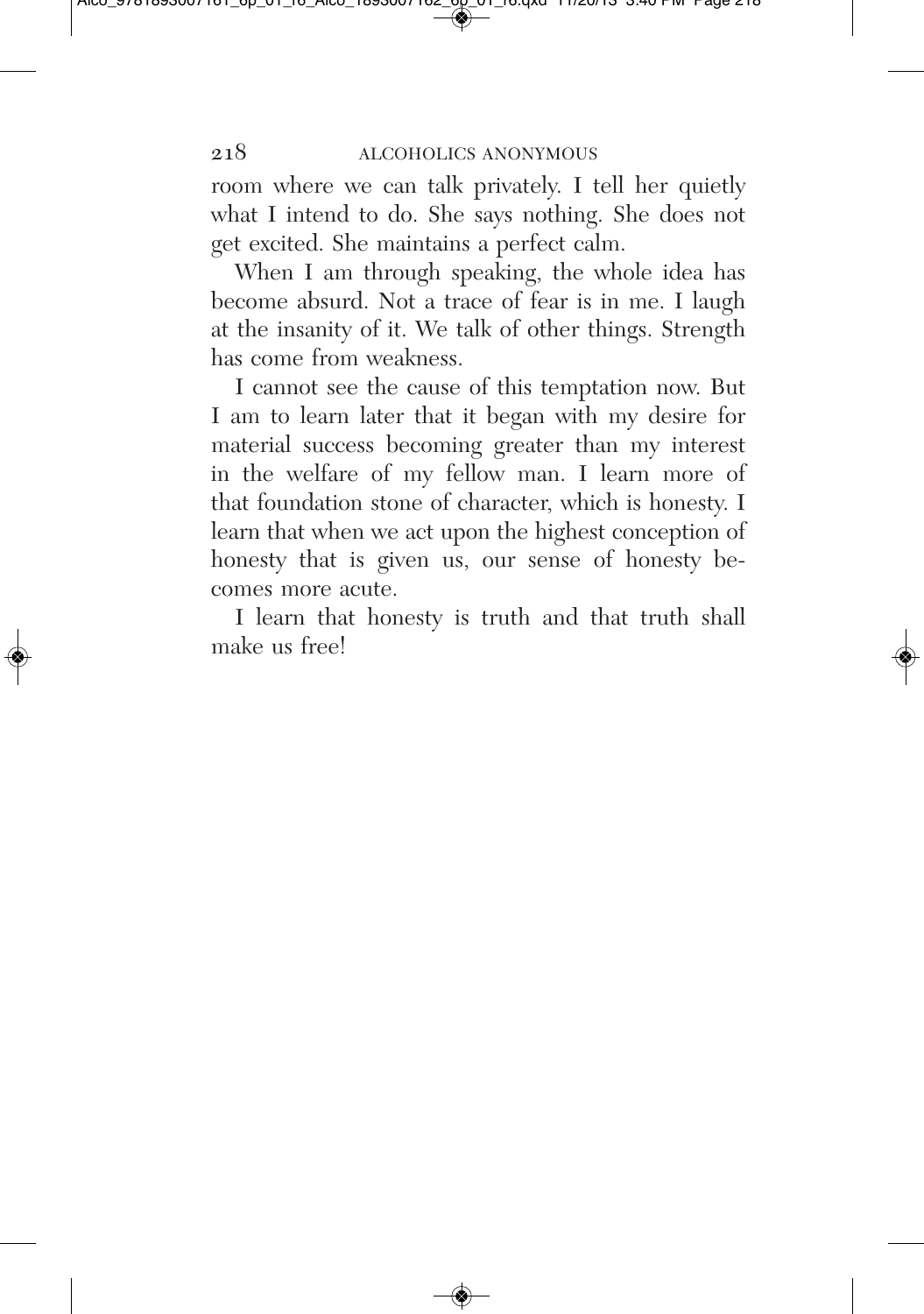# (5)

## THE VICIOUS CYCLE

*How it finally broke a Southerner's obstinacy and destined this salesman to start A.A. in Philadelphia.*

**J** ANUARY 8, 1938—that was my D-Day; the place,<br>Washington, D.C. This last real merry-go-round had started the day before Christmas, and I had really accomplished a lot in those fourteen days. First, my new wife had walked out, bag, baggage, and furniture; then the apartment landlord had thrown me out of the empty apartment; and the finish was the loss of another job. After a couple of days in dollar hotels and one night in the pokey, I finally landed on my mother's doorstep—shaking apart, with several days' beard, and, of course, broke as usual. Many of these same things had happened to me many times before, but this time they had all descended together. For me, this was It.

Here I was, thirty-nine years old and a complete washout. Nothing had worked. Mother would take me in only if I stayed locked in a small storeroom and gave her my clothes and shoes. We had played this game before. That is the way Jackie found me, lying on a cot in my skivvies, with hot and cold sweats, pounding heart, and that awful itchy scratchiness all over. Somehow, I had always managed to avoid  $DT's$ 

I seriously doubt I ever would have asked for help, but Fitz, an old school friend of mine, had persuaded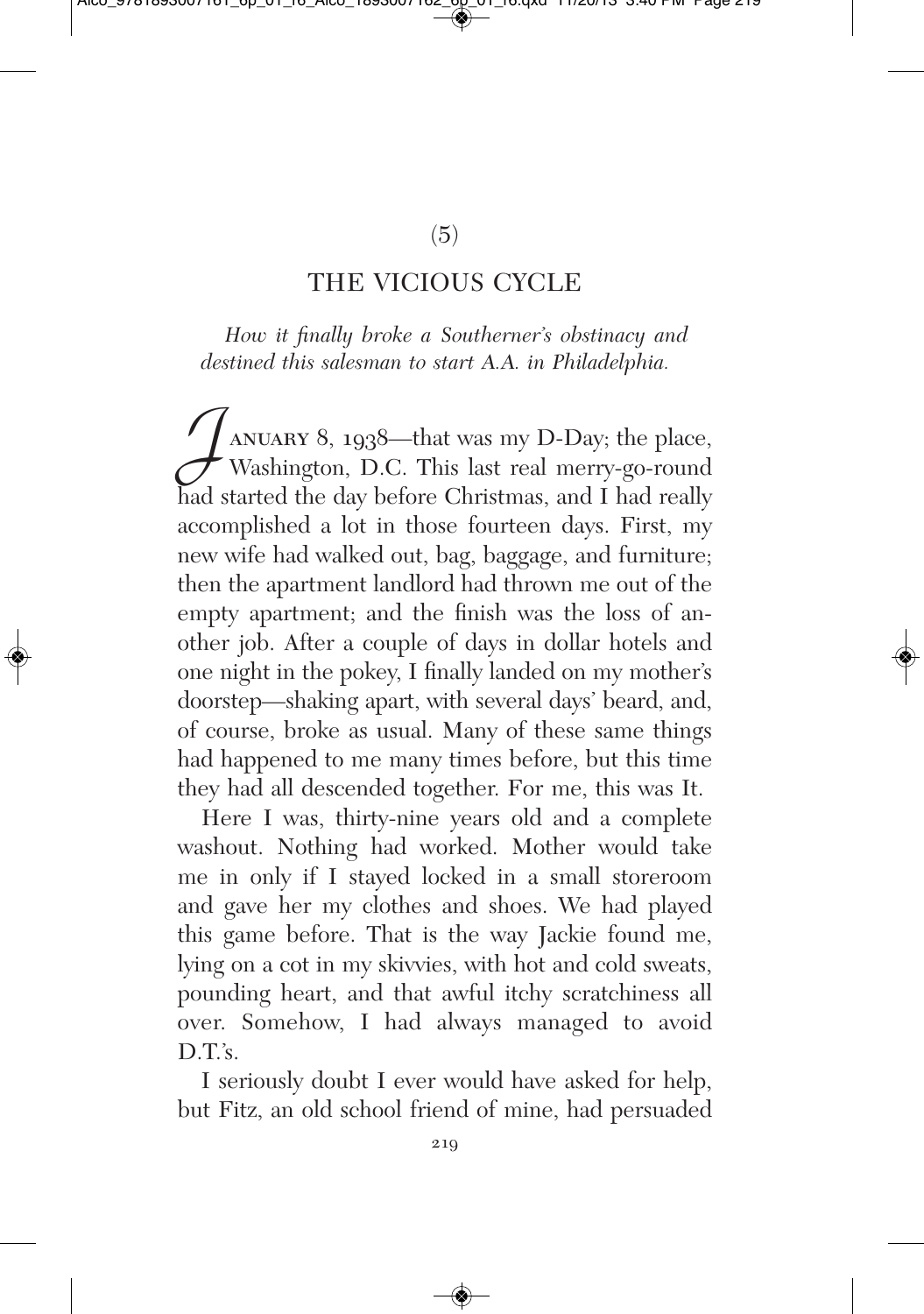Jackie to call on me. Had he come two or three days later, I think I would have thrown him out, but he hit when I was open for anything.

Jackie arrived about seven in the evening and talked until three a.m. I don't remember much of what he said, but I did realize that here was another guy exactly like me; he had been in the same laughing academies and the same jails, known the same loss of jobs, same frustrations, same boredom, and the same loneliness. If anything, he had known all of them even better and more often than I. Yet he was happy, relaxed, confident, and laughing. That night, for the first time in my life, I really let down my hair and admitted my general loneliness. Jackie told me about a group of fellows in New York, of whom my old friend Fitz was one, who had the same problem I had, and who, by working together to help each other, were now not drinking and were happy like himself. He said something about God or a Higher Power, but I brushed that off—that was for the birds, not for me. Little more of our talk stayed in my memory, but I do know I slept the rest of that night, while before I had never known what a real night's sleep was.

This was my introduction to this "understanding Fellowship," although it was to be more than a year later before our Society was to bear the name Alcoholics Anonymous. All of us in A.A. know the tremendous happiness that is in our sobriety, but there are also tragedies. My sponsor, Jackie, was one of these. He brought in many of our original members, yet he himself could not make it and died of alcoholism. The lesson of his death still remains with me, yet I often wonder what would have happened if somebody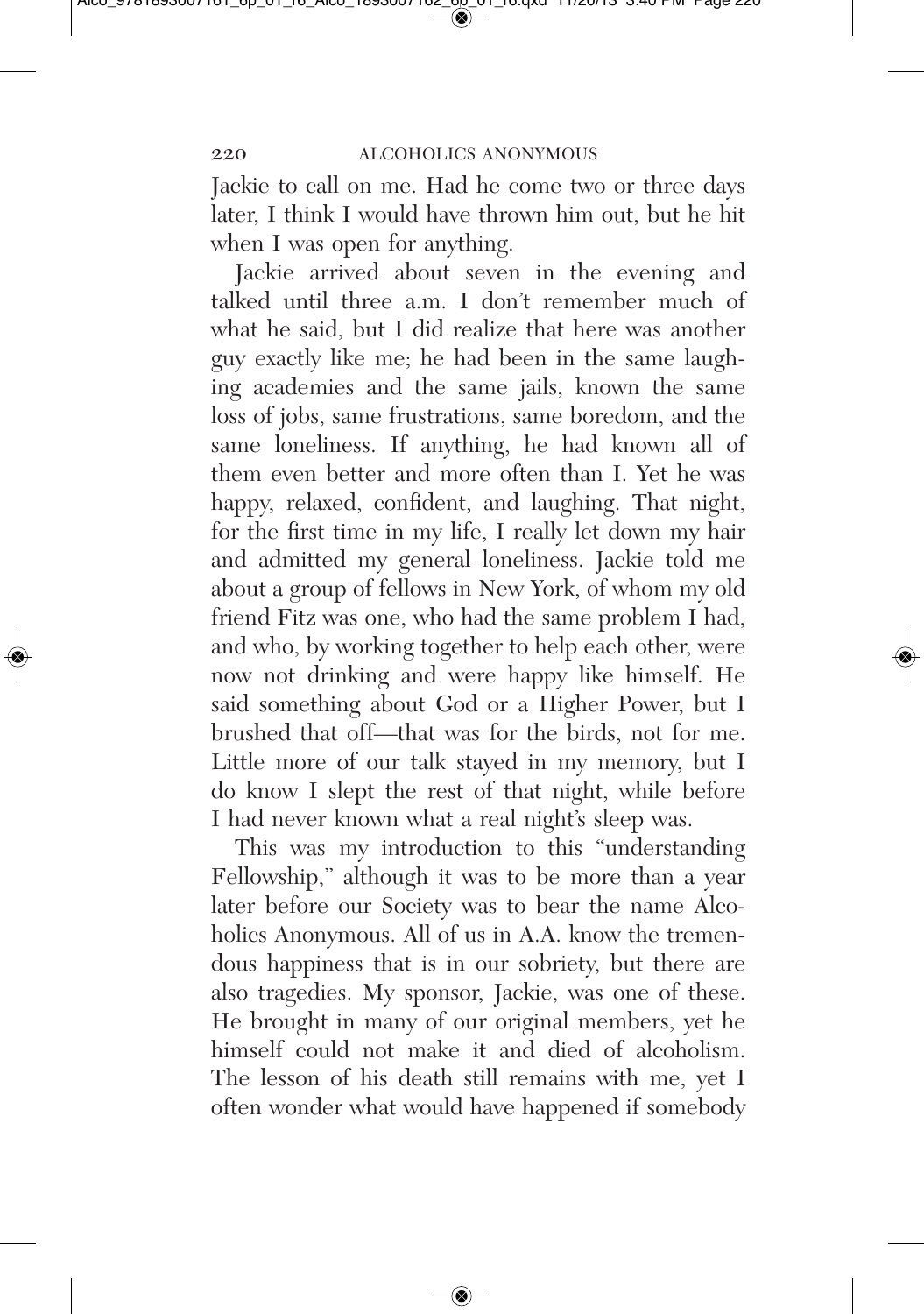else had made that first call on me. So I always say that as long as I remember January 8, that is how long I will remain sober.

The age-old question in A.A. is which came first, the neurosis or the alcoholism. I like to think I was fairly normal before alcohol took over. My early life was spent in Baltimore, where my father was a physician and a grain merchant. My family lived in very prosperous circumstances, and while both my parents drank, sometimes too much, neither was an alcoholic. Father was a very well-integrated person, and while mother was high-strung and a bit selfish and demanding, our home life was reasonably harmonious. There were four of us children, and although both of my brothers later became alcoholic—one died of alcoholism—my sister has never taken a drink in her life.

Until I was thirteen I attended public schools, with regular promotions and average grades. I have never shown any particular talents, nor have I had any really frustrating ambitions. At thirteen I was packed off to a very fine Protestant boarding school in Virginia, where I stayed four years, graduating without any special achievements. In sports I made the track and tennis teams; I got along well with the other boys and had a fairly large circle of acquaintances but no intimate friends. I was never homesick and was always pretty self-sufficient.

However, here I probably took my first step toward my coming alcoholism by developing a terrific aversion to all churches and established religions. At this school we had Bible readings before each meal, and church services four times on Sunday, and I became so rebellious at this that I swore I would never join or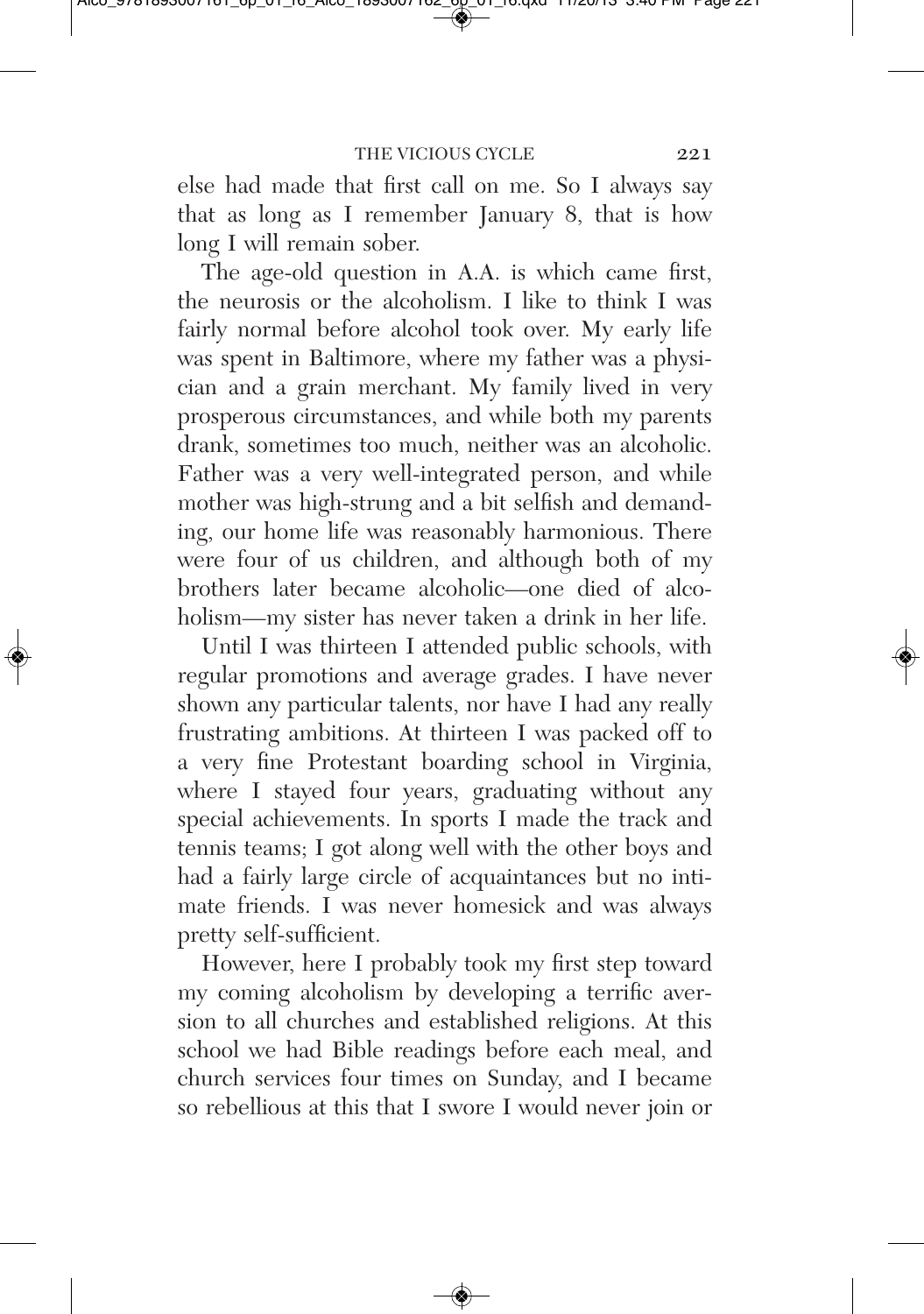go to any church, except for weddings or for funerals.

At seventeen I entered the university, really to satisfy my father, who wanted me to study medicine there as he had. That is where I had my first drink, and I still remember it, for every "first" drink afterwards did exactly the same trick—I could feel it go right through every bit of my body and down to my very toes. But each drink after the first seemed to become less effective, and after three or four, they all seemed like water. I was never a hilarious drunk; the more I drank, the quieter I got, and the drunker I got, the harder I fought to stay sober. So it is clear that I never had any fun out of drinking—I would be the soberest-seeming one in the crowd, and, all of a sudden, I would be the drunkest. Even that first night I blacked out, which leads me to believe that I was an alcoholic from my very first drink. The first year in college I just got by in my studies. I majored in poker and drinking. I refused to join any fraternity, as I wanted to be a freelance, and that year my drinking was confined to one-night stands, once or twice a week. The second year my drinking was more or less restricted to weekends, but I was nearly kicked out for scholastic failure.

In the spring of 1917, in order to beat being fired from school, I became "patriotic" and joined the army. I am one of the lads who came out of the service with a lower rank than when I went in. I had been to OTC the previous summer, so I went into the army as a sergeant but I came out a private, and you really have to be unusual to do that. In the next two years, I washed more pans and peeled more potatoes than any other doughboy. In the army, I became a periodic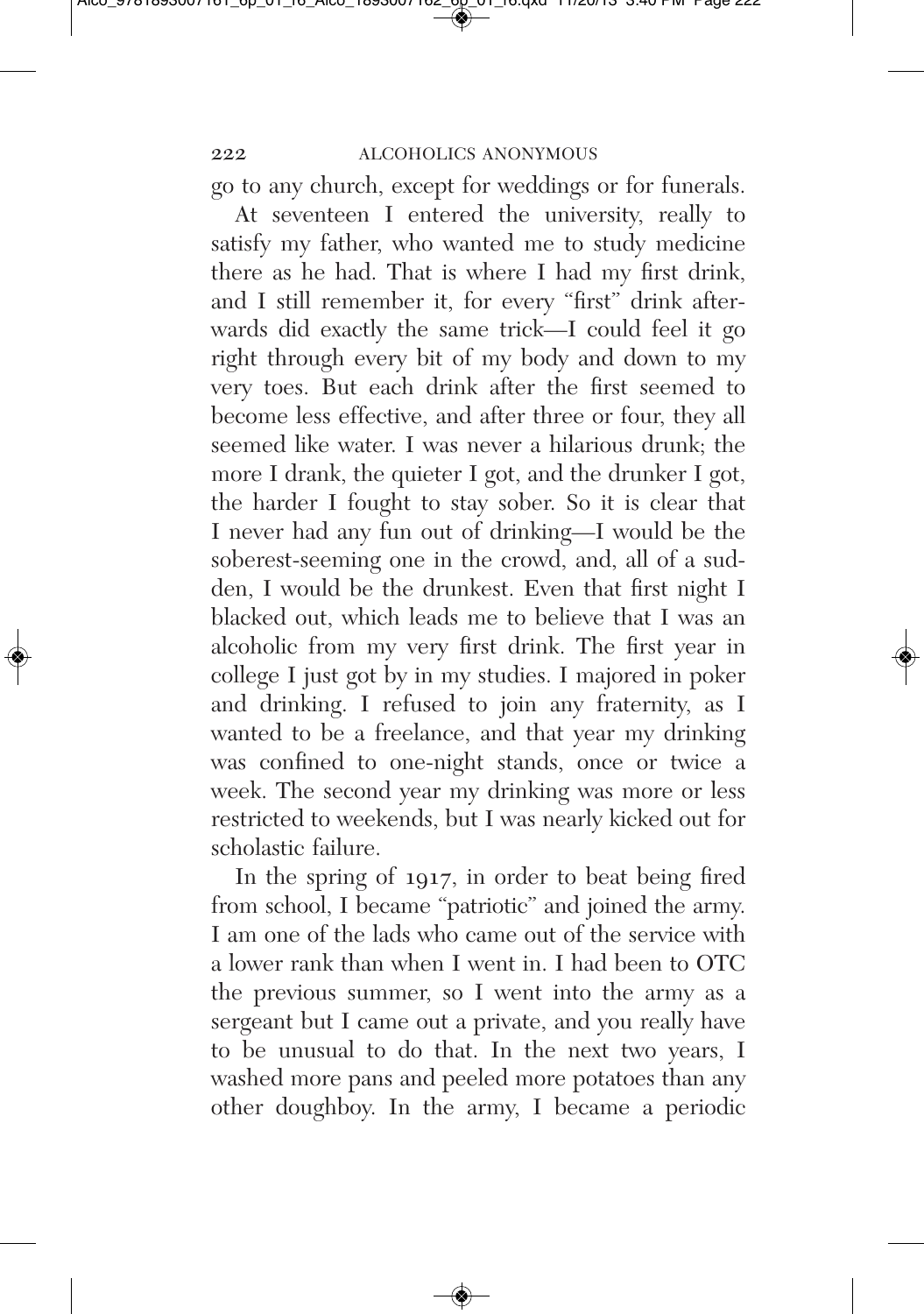alcoholic—the periods always coming whenever I could make the opportunity. However, I did manage to keep out of the guardhouse. My last bout in the army lasted from November 5 to 11, 1918. We heard by wireless on the fifth that the Armistice would be signed the next day (this was a premature report), so I had a couple of cognacs to celebrate; then I hopped a truck and went AWOL. My next conscious memory was in Bar le Duc, many miles from base. It was November 11, and bells were ringing and whistles blowing for the real Armistice. There I was, unshaven, clothes torn and dirty, with no recollection of wandering all over France but, of course, a hero to the local French. Back at camp, all was forgiven because it was the End, but in the light of what I have since learned, I know I was a confirmed alcoholic at nineteen.

With the war over and back in Baltimore with the folks, I had several small jobs for three years, and then I went to work soliciting as one of the first ten employees of a new national finance company. What an opportunity I shot to pieces there! This company now does a volume of over three billion dollars annually. Three years later, at twenty-five, I opened and operated their Philadelphia office and was earning more than I ever have since. I was the fair-haired boy all right, but two years later I was blacklisted as an irresponsible drunk. It doesn't take long.

My next job was in sales promotion for an oil company in Mississippi, where I promptly became high man and got lots of pats on the back. Then I turned two company cars over in a short time and bingo—fired again. Oddly enough, the big shot who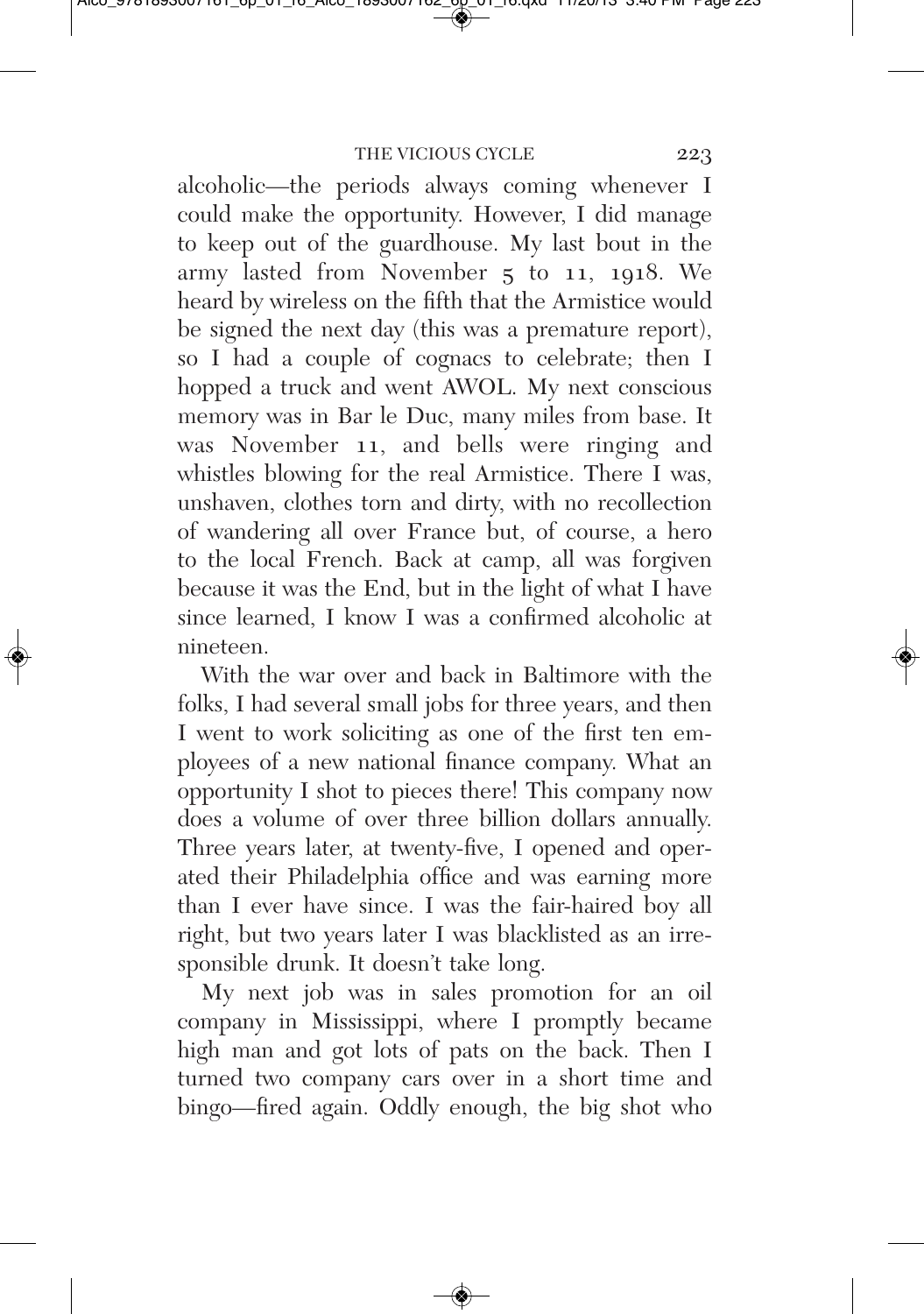fired me from this company was one of the first men I met when I later joined the New York A.A. Group. He had also gone all the way through the wringer and had been dry two years when I saw him again.

After the oil job blew up, I went back to Baltimore and Mother, my first wife having said a permanent goodbye. Then came a sales job with a national tire company. I reorganized their city sales policy and eighteen months later, when I was thirty, they offered me the branch managership. As part of this promotion, they sent me to their national convention in Atlantic City to tell the big wheels how I'd done it. At this time I was holding what drinking I did down to weekends, but I hadn't had a drink at all in a month. I checked into my hotel room and then noticed a placard tucked under the glass on the bureau stating "There will be positively NO drinking at this convention," signed by the president of the company. That did it! Who, me? The Big Shot? The only salesman invited to talk at the convention? The man who was going to take over one of their biggest branches come Monday? I'd show 'em who was boss! No one in that company saw me again—ten days later I wired my resignation.

As long as things were tough and the job a challenge, I could always manage to hold on pretty well, but as soon as I learned the combination, got the puzzle under control, and the boss to pat me on the back, I was gone again. Routine jobs bored me, but I would take on the toughest one I could find and work day and night until I had it under control; then it would become tedious, and I'd lose all interest in it. I could never be bothered with the follow-through and would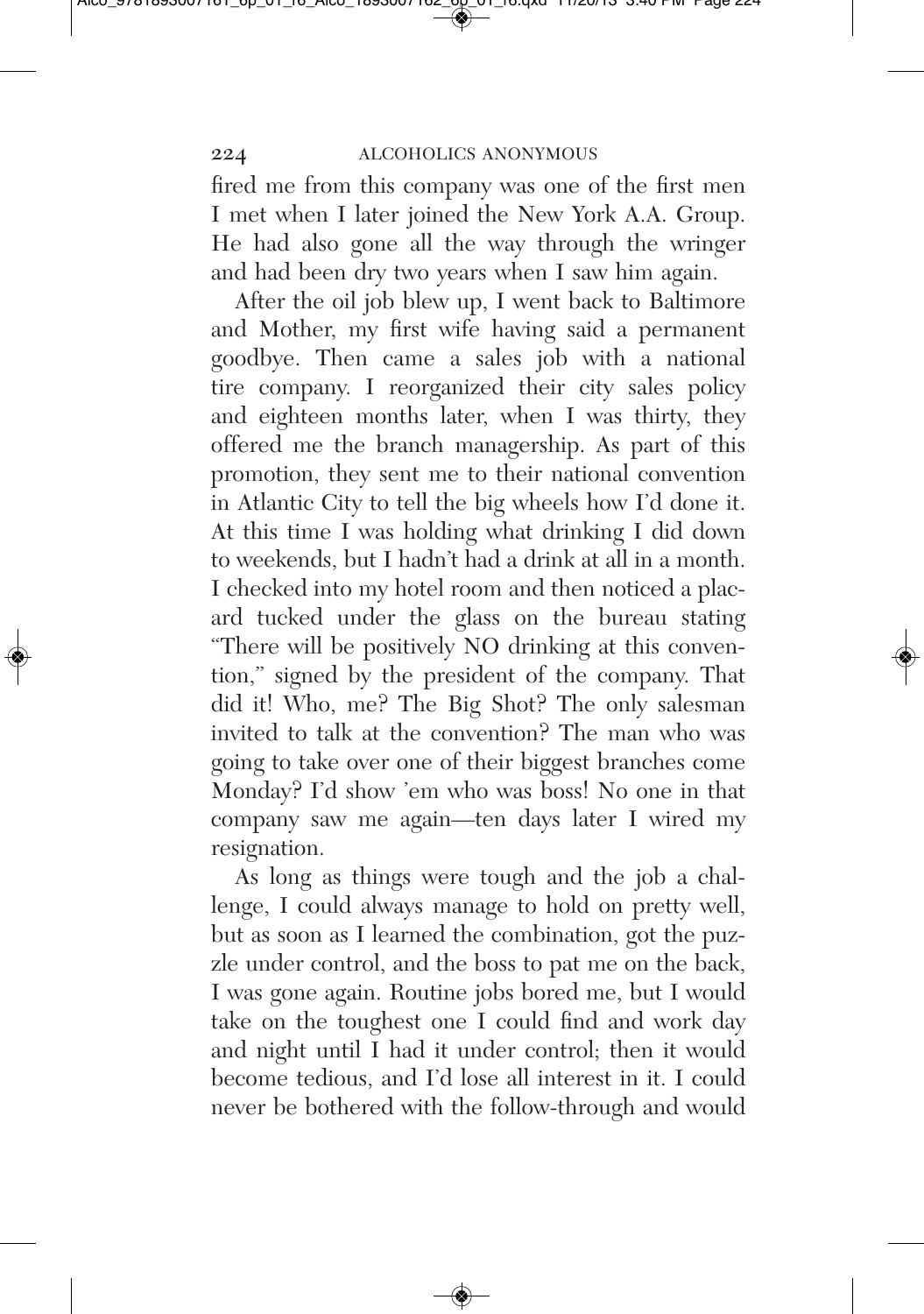invariably reward myself for my efforts with that "first" drink.

After the tire job came the thirties, the Depression, and the downhill road. In the eight years before A.A. found me, I had over forty jobs—selling and traveling —one thing after another, and the same old routine. I'd work like mad for three or four weeks without a single drink, save my money, pay a few bills, and then "reward" myself with alcohol. Then I'd be broke again, hiding out in cheap hotels all over the country, having one-night jail stands here and there, and always that horrible feeling "What's the use—nothing is worthwhile." Every time I blacked out, and that was every time I drank, there was always that gnawing fear, "What did I do this time?" Once I found out. Many alcoholics have learned they can bring their bottle to a cheap movie theater and drink, sleep, wake up, and drink again in the darkness. I had repaired to one of these one morning with my jug, and, when I left late in the afternoon, I picked up a newspaper on the way home. Imagine my surprise when I read in a page-one "box" that I had been taken from the theater unconscious around noon that day, removed by ambulance to a hospital and stomach-pumped, and then released. Evidently I had gone right back to the movie with a bottle, stayed there several hours, and started home with no recollection of what had happened.

The mental state of the sick alcoholic is beyond description. I had no resentments against individuals —the whole world was all wrong. My thoughts went round and round with, What's it all about anyhow? People have wars and kill each other; they struggle and cut each other's throats for success, and what does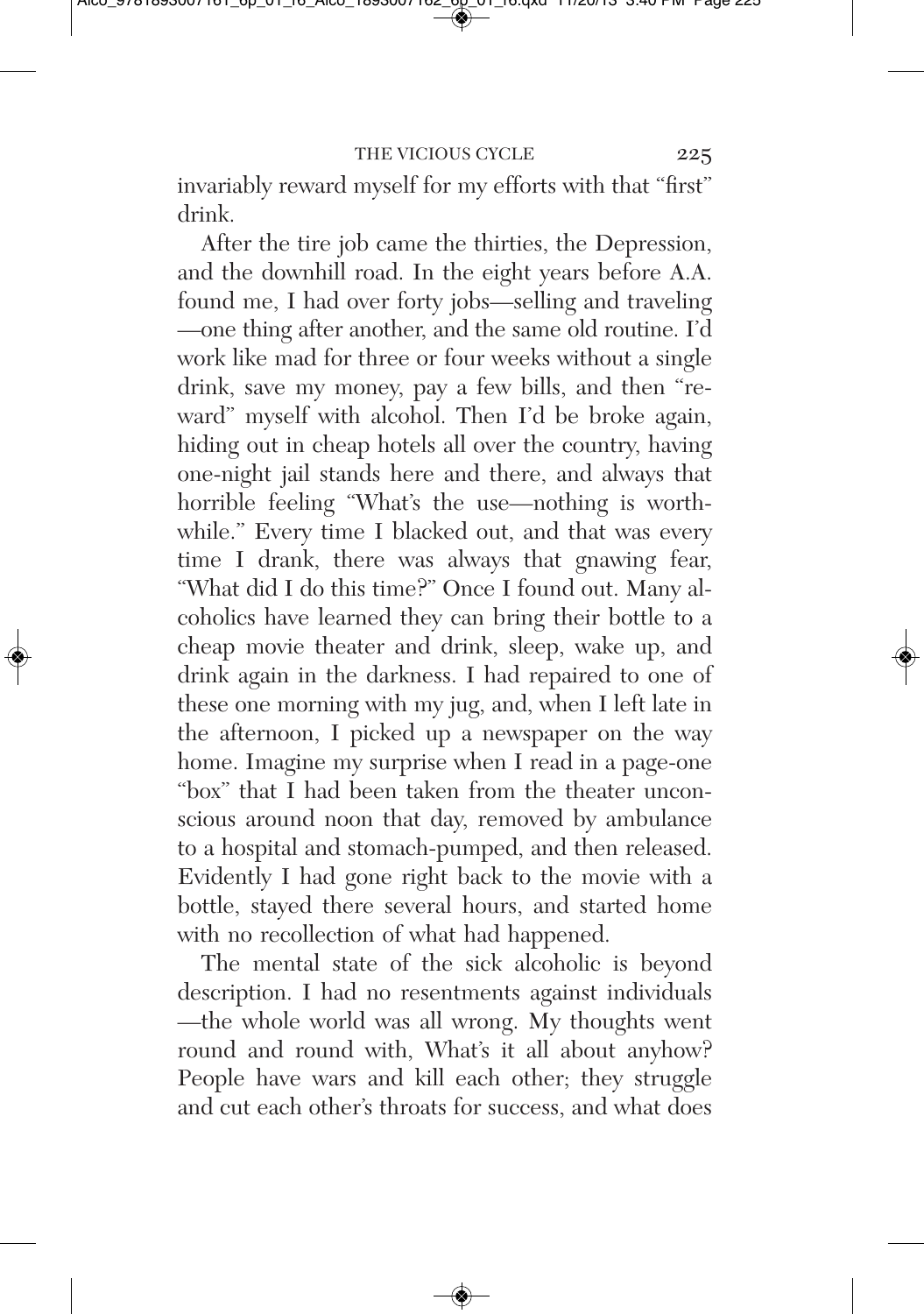anyone get out of it? Haven't I been successful, haven't I accomplished extraordinary things in business? What do I get out of it? Everything's all wrong and the hell with it. For the last two years of my drinking, I prayed during every drunk that I wouldn't wake up again. Three months before I met Jackie, I had made my second feeble try at suicide.

This was the background that made me willing to listen on January 8. After being dry two weeks and sticking close to Jackie, all of a sudden I found I had become the sponsor of my sponsor, for he was suddenly taken drunk. I was startled to learn he had only been off the booze a month or so himself when he brought me the message! However, I made an SOS call to the New York Group, whom I hadn't met yet, and they suggested we both come there. This we did the next day, and what a trip! I really had a chance to see myself from a nondrinking point of view. We checked into the home of Hank, the man who had fired me eleven years before in Mississippi, and there I met Bill, our founder. Bill had then been dry three years and Hank, two. At the time, I thought them just a swell pair of screwballs, for they were not only going to save all the drunks in the world but also all the socalled normal people! All they talked of that first weekend was God and how they were going to straighten out Jackie's and my life. In those days we really took each other's inventories firmly and often. Despite all this, I *did* like these new friends because, again, they were like me. They had also been periodic big shots who had goofed out repeatedly at the wrong time, and they also knew how to split one paper match into three separate matches. (This is very use-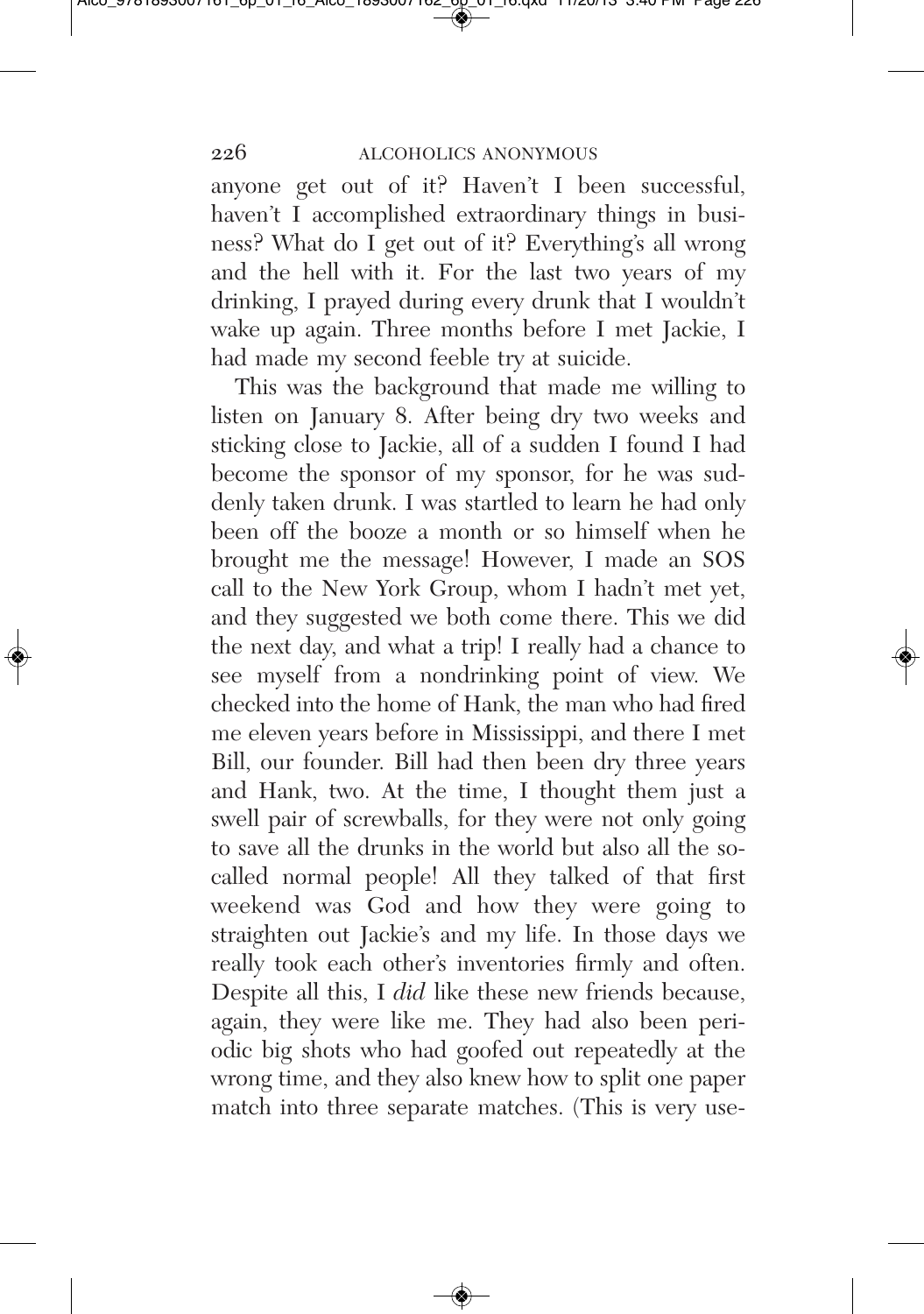ful knowledge in places where matches are prohibited.) They, too, had taken a train to one town and had wakened hundreds of miles in the opposite direction, never knowing how they got there. The same old routines seemed to be common to us all. During that first weekend, I decided to stay in New York and take all they gave out with, except the "God stuff." I knew they needed to straighten out *their* thinking and habits, but *I* was all right; *I* just drank too much. Just give me a good front and a couple of bucks, and I'd be right back in the big time. I'd been dry three weeks, had the wrinkles out, and had sobered up my sponsor all by myself!

Bill and Hank had just taken over a small automobile polish company, and they offered me a job—ten dollars a week and keep at Hank's house. We were all set to put DuPont out of business.

At that time the group in New York was composed of about twelve men who were working on the principle of every drunk for himself; we had no real formula and no name. We would follow one man's ideas for a while, decide he was wrong, and switch to another's method. But we *were* staying sober as long as we kept and talked together. There was one meeting a week at Bill's home in Brooklyn, and we all took turns there spouting off about how we had changed our lives overnight, how many drunks we had saved and straightened out, and last but not least, how God had touched each of us personally on the shoulder. Boy, what a circle of confused idealists! Yet we all had one really sincere purpose in our hearts, and that was not to drink. At our weekly meeting I was a menace to serenity those first few months, for I took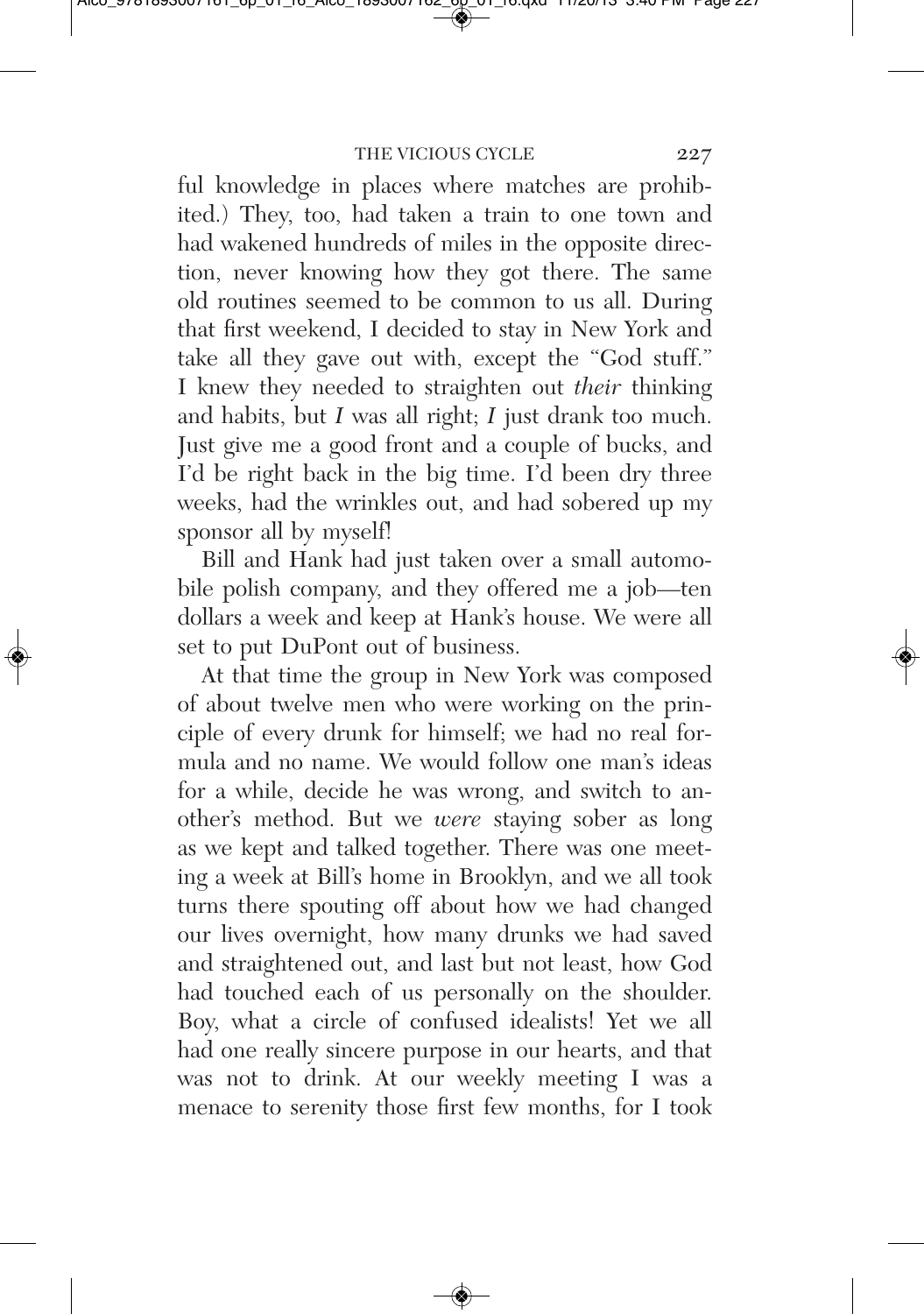every opportunity to lambaste that "spiritual angle," as we called it, or anything else that had any tinge of theology. Much later I discovered the elders held many prayer meetings hoping to find a way to give me the heave-ho but at the same time stay tolerant and spiritual. They did not seem to be getting an answer, for here I was staying sober and selling lots of auto polish, on which they were making one thousand percent profit. So I rocked along my merry independent way until June, when I went out selling auto polish in New England. After a very good week, two of my customers took me to lunch on Saturday. We ordered sandwiches, and one man said, "Three beers." I let mine sit. After a bit, the other man said, "Three beers." I let that sit too. Then it was my turn—I ordered, "Three beers," but this time it was different; I had a cash investment of thirty cents, and, on a tendollar-a-week salary, that's a big thing. So I drank all three beers, one after the other, and said, "I'll be seeing you, boys," and went around the corner for a bottle. I never saw either of them again.

I had completely forgotten the January 8 when I found the Fellowship, and I spent the next four days wandering around New England half drunk, by which I mean I couldn't get drunk and I couldn't get sober. I tried to contact the boys in New York, but telegrams bounced right back, and when I finally got Hank on the telephone he fired me right then. This was when I really took my first good look at myself. My loneliness was worse than it had ever been before, for now even my own kind had turned against me. This time it really hurt, more than any hangover ever had. My brilliant agnosticism vanished, and I saw for the first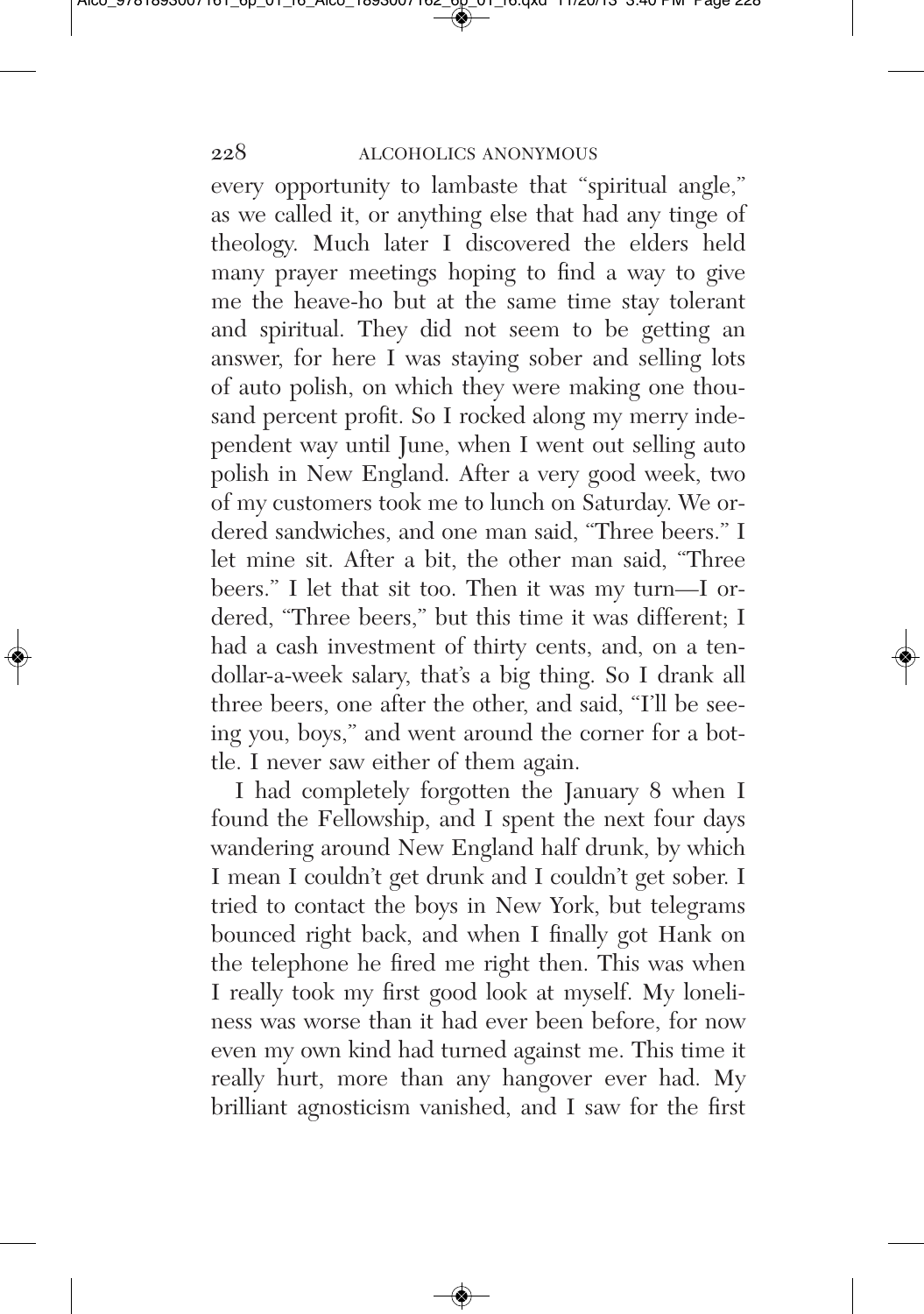time that those who really believed, or at least honestly tried to find a Power greater than themselves, were much more composed and contented than I had ever been, and they seemed to have a degree of happiness I had never known.

Peddling off my polish samples for expenses, I crawled back to New York a few days later in a very chastened frame of mind. When the others saw my altered attitude, they took me back in, but for me they *had* to make it tough; if they hadn't, I don't think I ever would have stuck it out. Once again, there was the challenge of a tough job, but this time I was determined to follow through. For a long time the only Higher Power I could concede was the power of the group, but this was far more than I had ever recognized before, and it was at least a beginning. It was also an ending, for never since June 16, 1938, have I had to walk alone.

Around this time our big A.A. book was being written, and it all became much simpler; we had a definite formula that some sixty of us agreed was the middle course for all alcoholics who wanted sobriety, and that formula has not been changed one iota down through the years. I don't think the boys were completely convinced of my personality change, for they fought shy of including my story in the book, so my only contribution to their literary efforts was my firm conviction—since I was still a theological rebel—that the word *God* should be qualified with the phrase "as we understand Him"—for that was the only way I could accept spirituality.

After the book appeared, we all became very busy in our efforts to save all and sundry, but I was still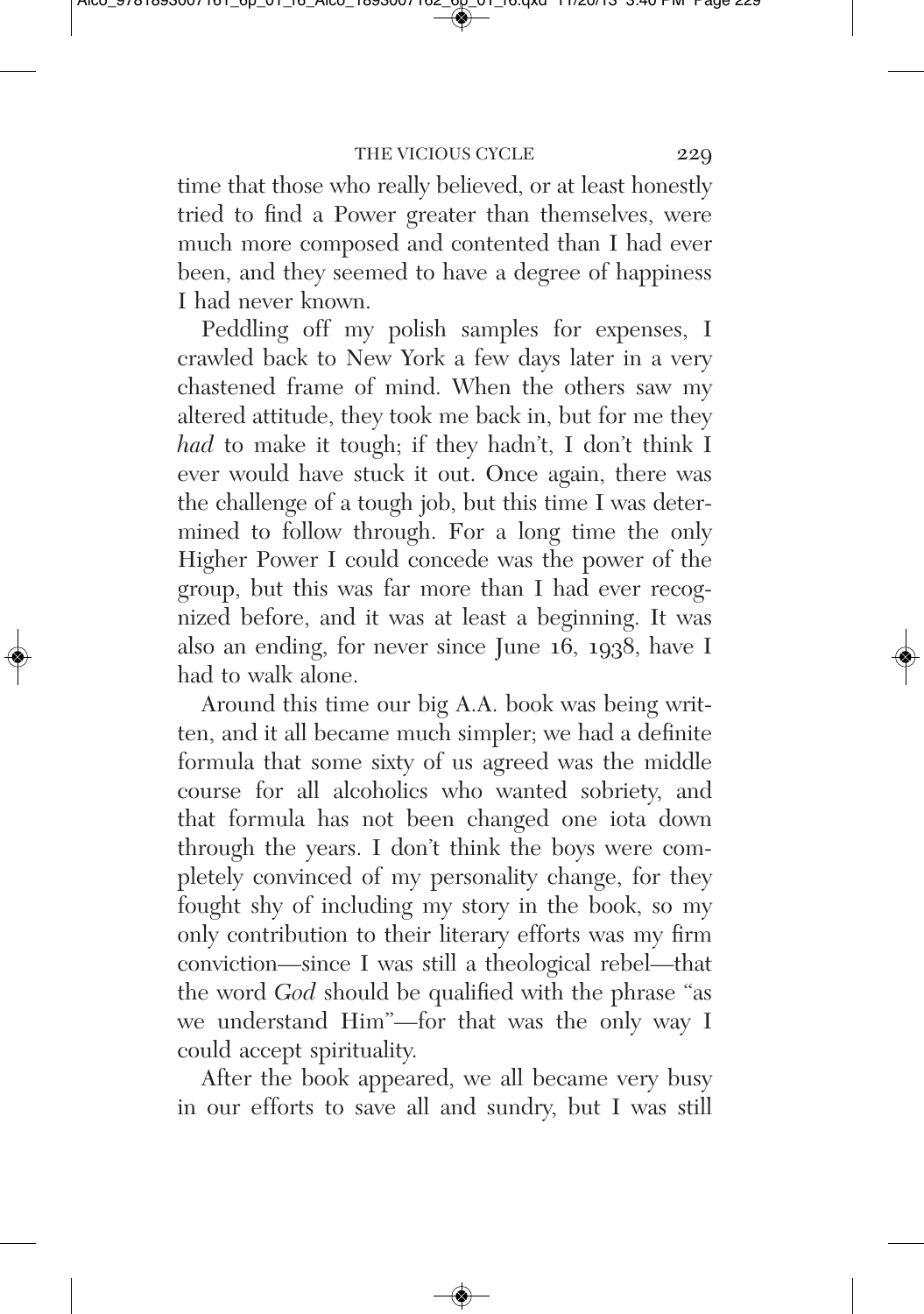actually on the fringes of A.A. While I went along with all that was done and attended the meetings, I never took an active job of leadership until February 1940. Then I got a very good position in Philadelphia and quickly found I would need a few fellow alcoholics around me if I was to stay sober. Thus I found myself in the middle of a brand-new group. When I started to tell the boys how we did it in New York and all about the spiritual part of the program, I found they would not believe me unless I was practicing what I preached. Then I found that as I gave in to this spiritual or personality change, I was getting a little more serenity. In telling newcomers how to change their lives and attitudes, all of a sudden I found I was doing a little changing myself. I had been too self-sufficient to write a moral inventory, but I discovered in pointing out to the new man his wrong attitudes and actions that I was really taking my own inventory, and that if I expected him to change, I would have to work on myself too. This change has been a long, slow process for me, but through these latter years the dividends have been tremendous.

In June 1945, with another member, I made my first—and only—Twelfth Step call on a female alcoholic, and a year later I married her. She has been sober all the way through, and for me that has been good. We can share in the laughter and tears of our many friends, and most important, we can share our A.A. way of life and are given a daily opportunity to help others.

In conclusion, I can only say that whatever growth or understanding has come to me, I have no wish to graduate. Very rarely do I miss the meetings of my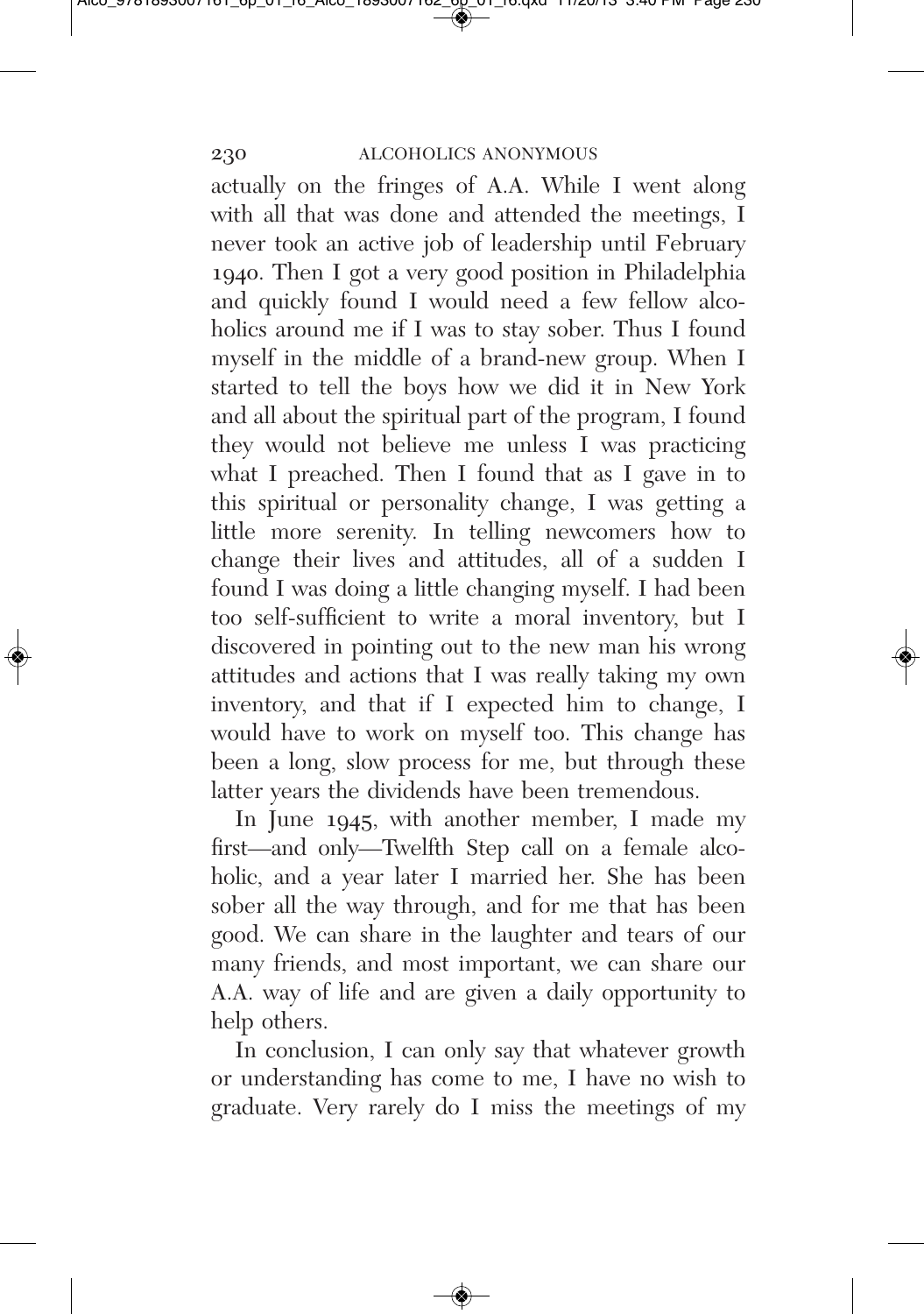neighborhood A.A. group, and my average has never been less than two meetings a week. I have served on only one committee in the past nine years, for I feel that I had my chance the first few years and that newer members should fill the jobs. They are far more alert and progressive than we floundering fathers were, and the future of our fellowship is in their hands. We now live in the West and are very fortunate in our area A.A.; it is good, simple, and friendly, and our one desire is to stay *in* A.A. and not *on* it. Our pet slogan is "Easy Does It."

And I still say that as long as I remember that January 8 in Washington, that is how long, by the grace of God as I understand Him, I will retain a happy sobriety.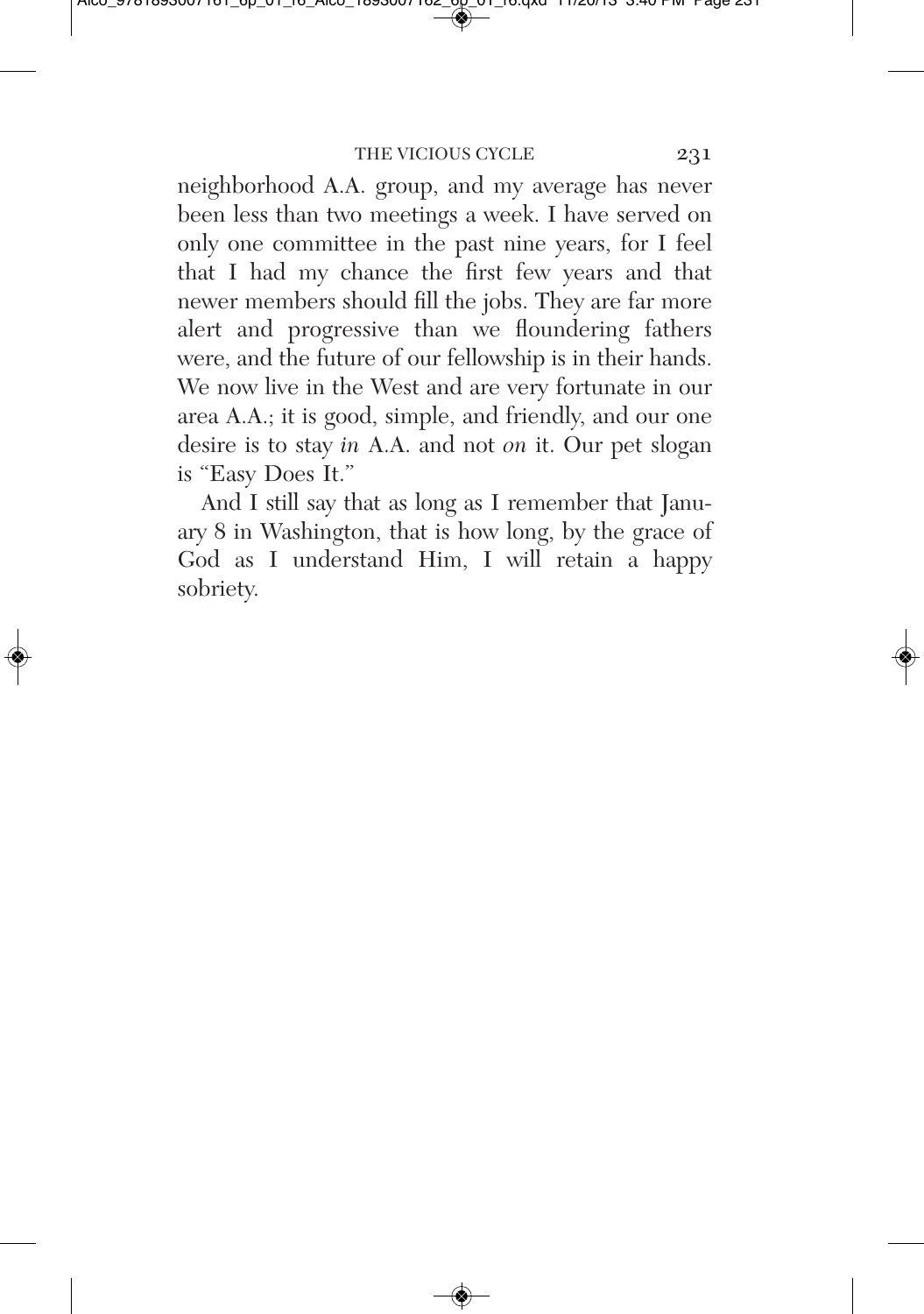### JIM'S STORY

*This physician, one of the earliest members of A.A.'s first black group, tells of how freedom came as he worked among his people.*

IVMAS BORN in a little town in Virginia in an average religious home. My father, a Negro, was a country physician. I remember in my early youth my mother dressed me just as she did my two sisters, and I wore curls until I was six years of age. At that time I started school, and that's how I got rid of the curls. I found that even then I had fears and inhibitions. We lived just a few doors from the First Baptist Church, and when they had funerals, I remember very often asking my mother whether the person was good or bad and whether they were going to heaven or hell. I was about six then.

My mother had been recently converted and, actually, had become a religious fanatic. That was her main neurotic manifestation. She was very possessive with us children. Mother drilled into me a very Puritanical point of view as to sex relations, as well as to motherhood and womanhood. I'm sure my ideas as to what life should be like were quite different from that of the average person with whom I associated. Later on in life that took its toll. I realize that now.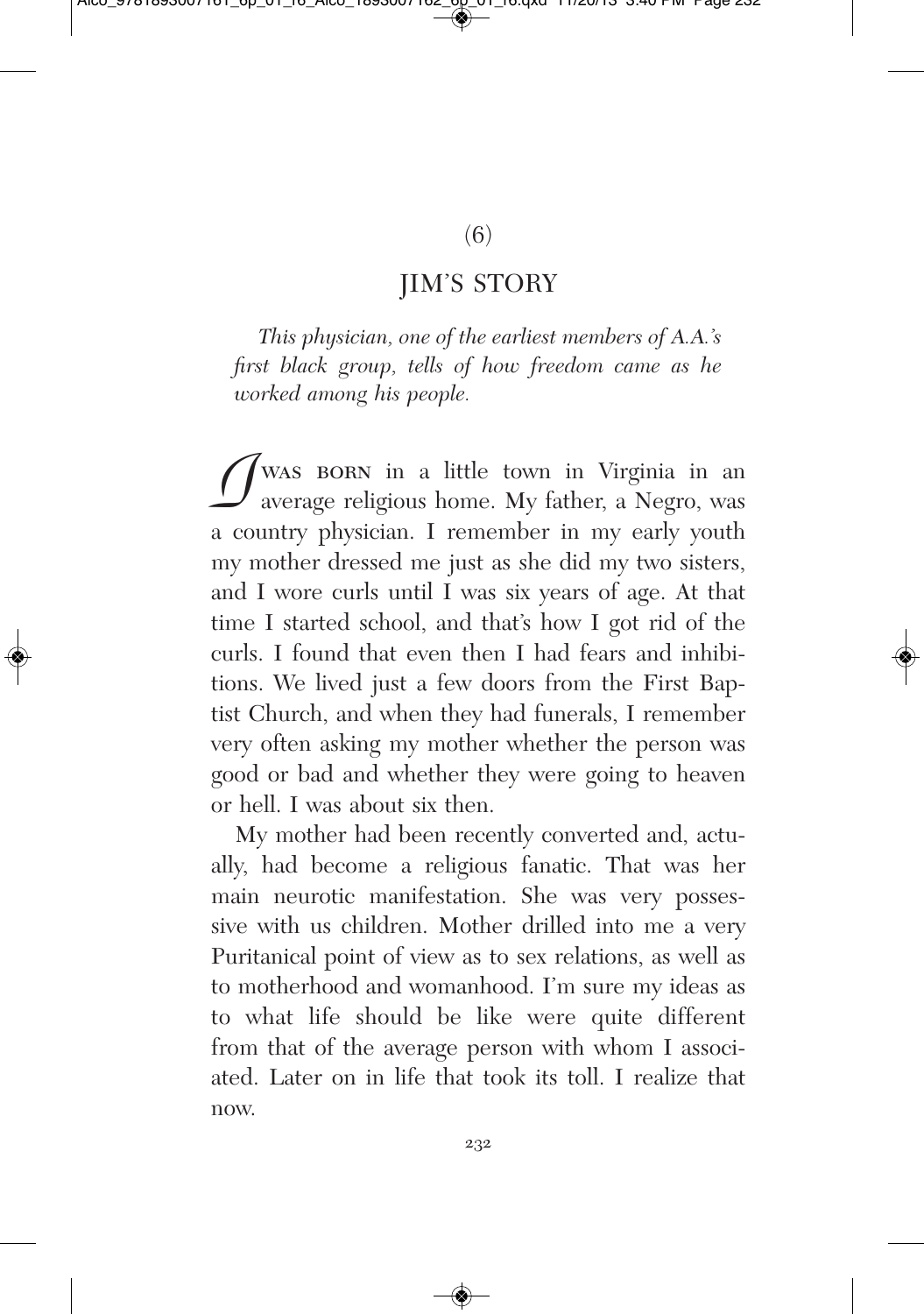About this time an incident took place in grade school that I have never forgotten because it made me realize that I was actually a physical coward. During recess we were playing basketball, and I had accidentally tripped a fellow just a little larger than I was. He took the basketball and smashed me in the face with it. That was enough provocation to fight but I didn't fight, and I realized after recess why I didn't. It was fear. That hurt and disturbed me a great deal.

Mother was of the old school and figured that anyone I associated with should be of the proper type. Of course, in my day, times had changed; she just hadn't changed with the times. I don't know whether it was right or wrong, but at least I know that people weren't thinking the same. We weren't even permitted to play cards in our home, but Father would give us just a little toddy with whiskey and sugar and warm water now and then. We had no whiskey in the house, other than my father's private stock. I never saw him drunk in my life, although he'd take a shot in the morning and usually one in the evening, and so did I; but for the most part he kept his whiskey in his office. The only time that I ever saw my mother take anything alcoholic was around Christmas time, when she would drink some eggnog or light wine.

In my first year in high school, mother suggested that I not join the cadet unit. She got a medical certificate so that I should not have to join it. I don't know whether she was a pacifist or whether she just thought that in the event of another war it would have some bearing on my joining up.

About then I realized that my point of view on the opposite sex wasn't entirely like that of most of the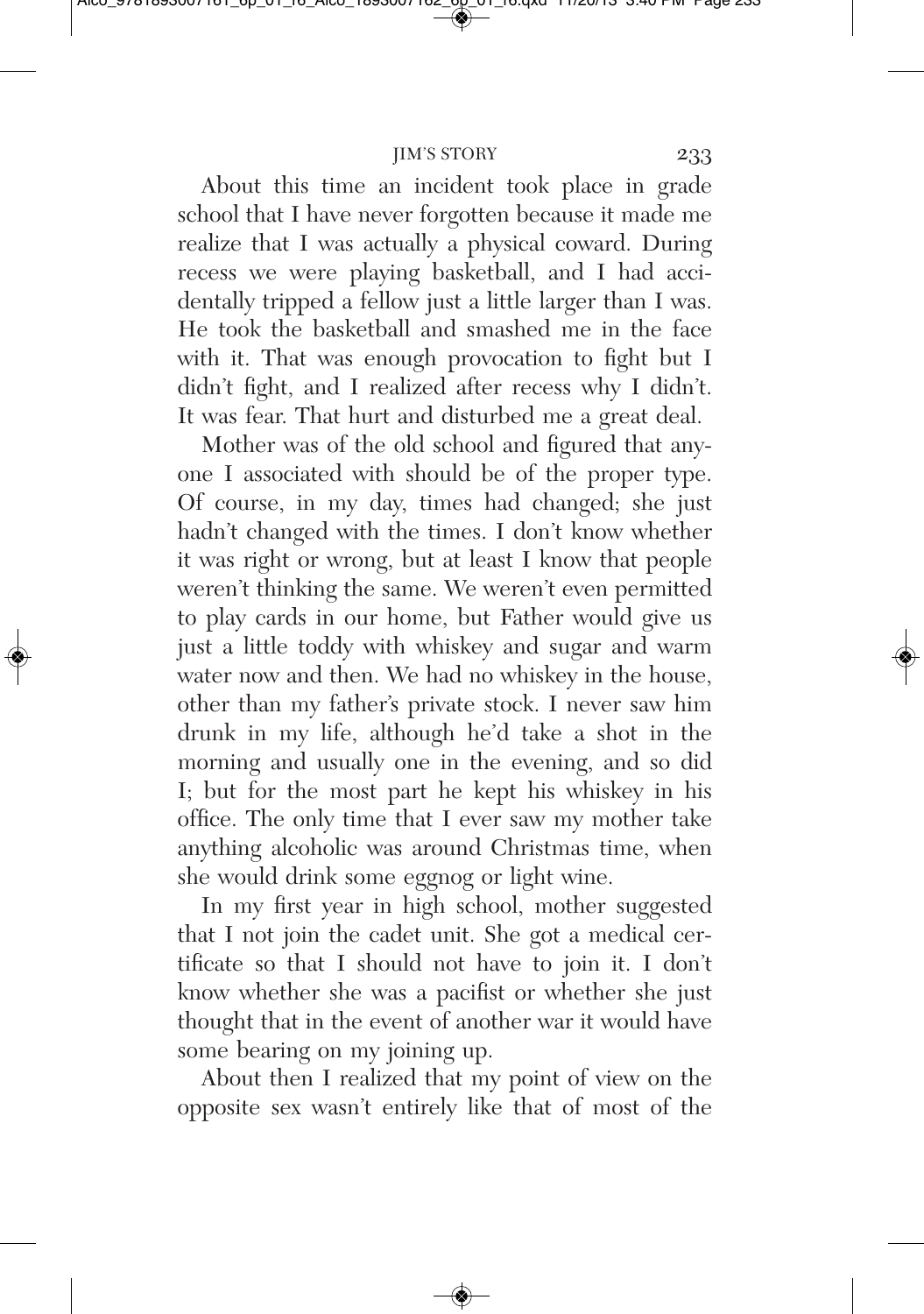boys I knew. For that reason, I believe, I married at a much younger age than I would have, had it not been for my home training. My wife and I have been married for some thirty years now. Vi was the first girl that I ever took out. I had quite a heartache about her then because she wasn't the type of girl that my mother wanted me to marry. In the first place, she had been married before; I was her second husband. My mother resented it so much that the first Christmas after our marriage, she didn't even invite us to dinner. After our first child came, my parents both became allies. Then, in later days, after I became an alcoholic, they both turned against me.

My father had come out of the South and had suffered a great deal down there. He wanted to give me the very best, and he thought that nothing but being a doctor would suffice. On the other hand, I believe that I've always been medically inclined, though I have never been able to see medicine quite as the average person sees it. I do surgery because that's something that you can see; it's more tangible. But I can remember in postgraduate days, and during internship, that very often I'd go to a patient's bed and start a process of elimination and then, very often, I'd wind up guessing. That wasn't the way it was with my father. I think with him it possibly was a gift—intuitive diagnosis. Father, through the years, had built up a very good mail-order business because, at that time, there wasn't too much money in medicine.

I don't think I suffered too much as far as the racial situation was concerned because I was born into it and knew nothing other than that. A man wasn't actually mistreated, though if he was, he could only resent it.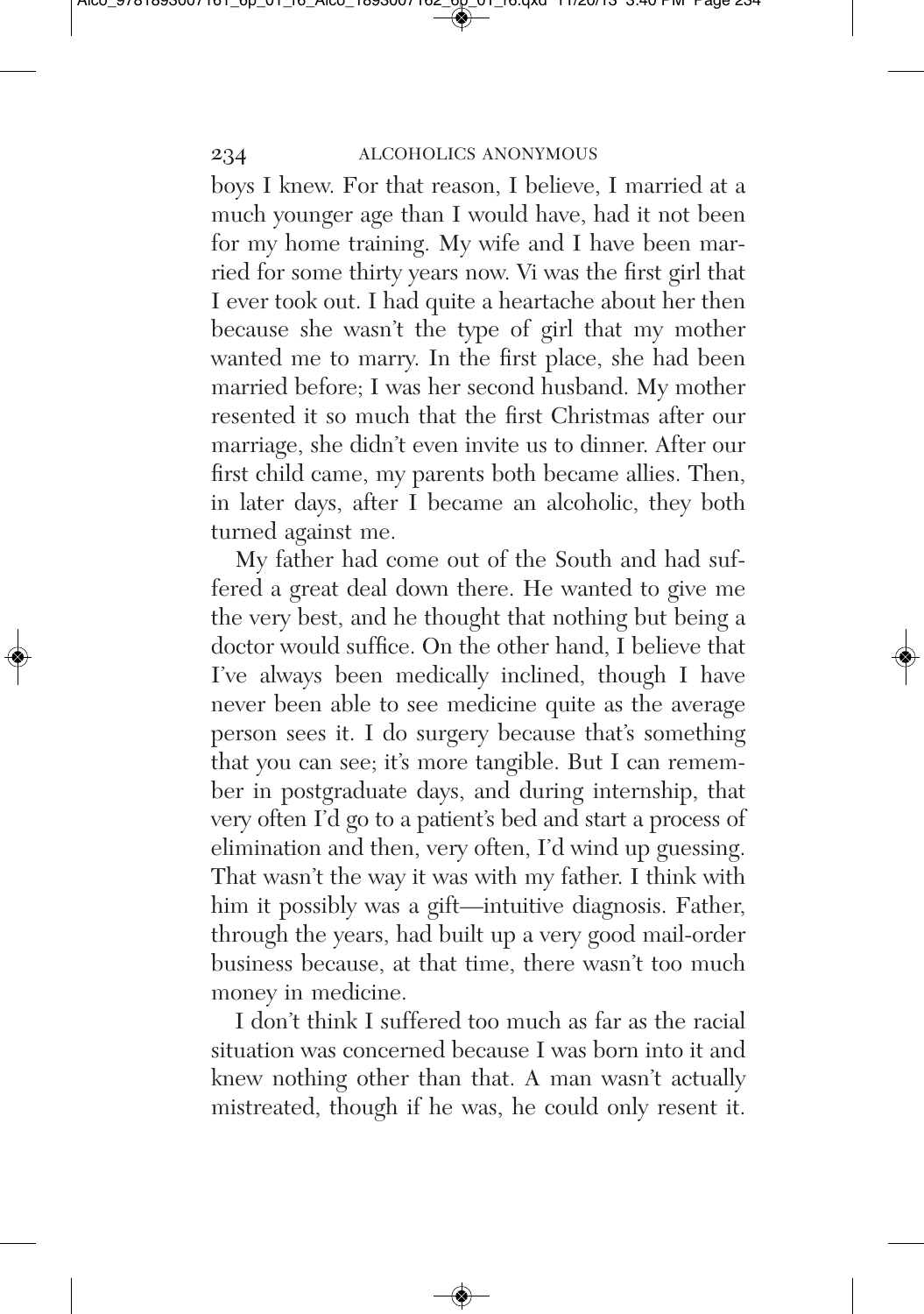He could do nothing about it. On the other hand, I got quite a different picture farther south. Economic conditions had a great deal to do with it, because I've often heard my father say that his mother would take one of the old-time flour sacks and cut a hole through the bottom and two corners of it and there you'd have a gown. Of course, when Father finally came to Vir ginia to work his way through school, he resented the southern "cracker," as he often called them, so much that he didn't even go back to his mother's funeral. He said he never wanted to set foot in the Deep South again, and he didn't.

I went to elementary and high school in Washington, D.C., and then to Howard University. My internship was in Washington. I never had too much trouble in school. I was able to get my work out. All my troubles arose when I was thrown socially among groups of people. As far as school was concerned, I made fair grades throughout.

This was around 1935, and it was about this time that I actually started drinking. During the years 1930 to 1935, due to the Depression and its aftermath, business went from bad to worse. I then had my own medical practice in Washington, but the practice slackened and the mail-order business started to fall off. Dad, due to having spent most of his time in a small Virginia town, didn't have any too much money, and the money he had saved and the property he had acquired were in Washington. He was in his late fifties, and all that he had undertaken fell upon my shoulders at his death in 1928. For the first couple of years it wasn't too bad because the momentum kept things going. But when things became crucial,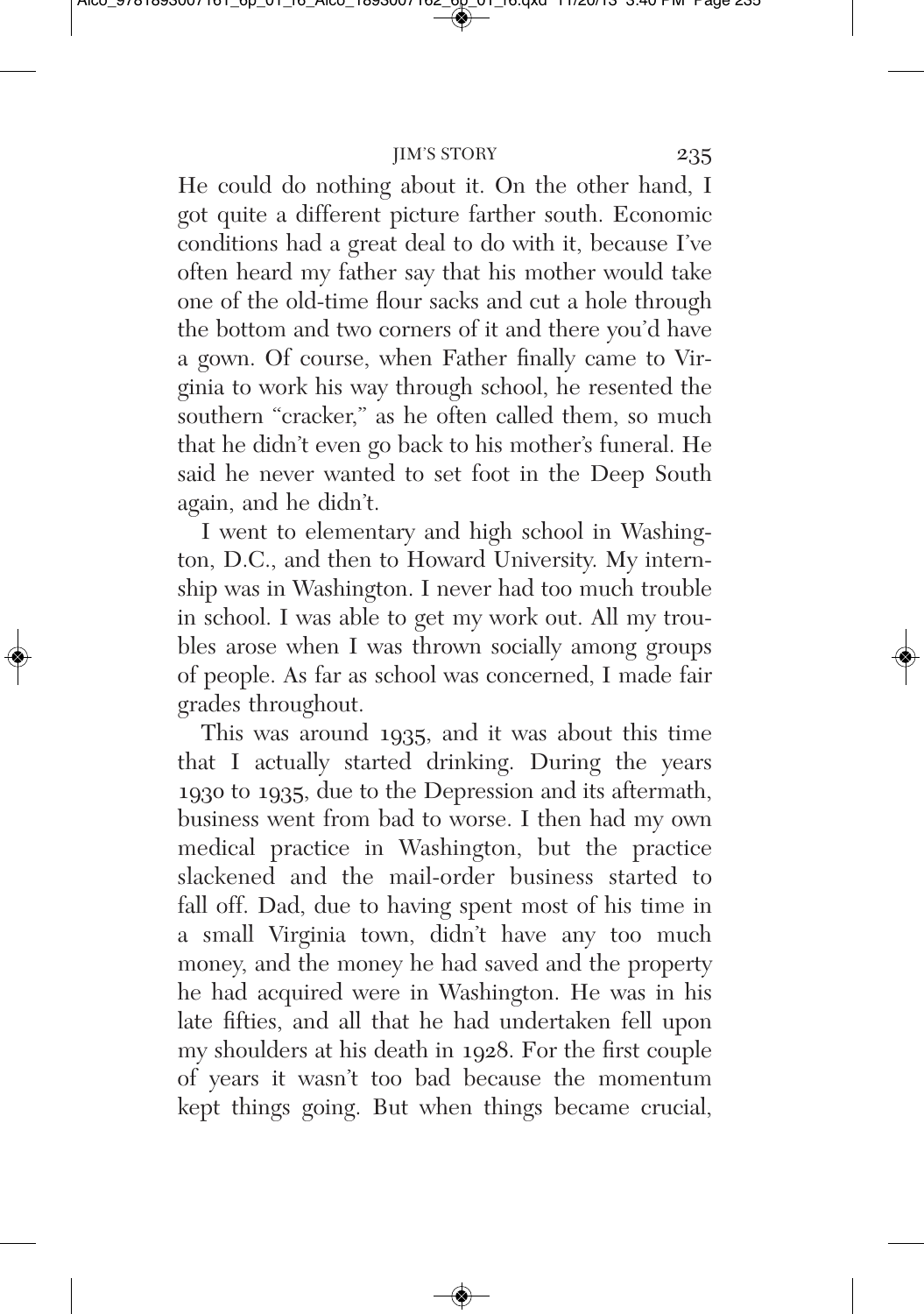everything started going haywire and I started going haywire with them. At this point I believe I had only been intoxicated on maybe three or four occasions, and certainly whiskey was no problem to me.

My father had purchased a restaurant, which he felt would take up some of my spare time, and that's how I met Vi. She came in for her dinner. I'd known her five or six months. To get rid of me one evening, she decided to go to the movies, she and another friend. A very good friend of mine who owned a drugstore across the street from us came by only about two hours later and said that he had seen Vi downtown. I said that she told me she was going to the movies, and I became foolishly disturbed about it, and as things snowballed, I decided to go out and get drunk. That's the first time I was ever really drunk in my life. The fear of the loss of Vi and the feeling that, though she had the right to do as she pleased, she should have told me the truth about it, upset me. That was my trouble. I thought that all women should be perfect.

I don't think I actually started to drink pathologically until approximately 1935. About that time I had lost practically all my property except the place we were living in. Things had just gone from bad to worse. It meant that I had to give up a lot of the things that I had been accustomed to, and that wasn't the easiest thing in the world for me. I think that was basically the thing that started me drinking in 1935. I started drinking alone then. I'd go into my home with a bottle, and I remember clearly how I would look around to see if Vi was watching. Something should have told me then that things were haywire. I can remember her watching. There came a time when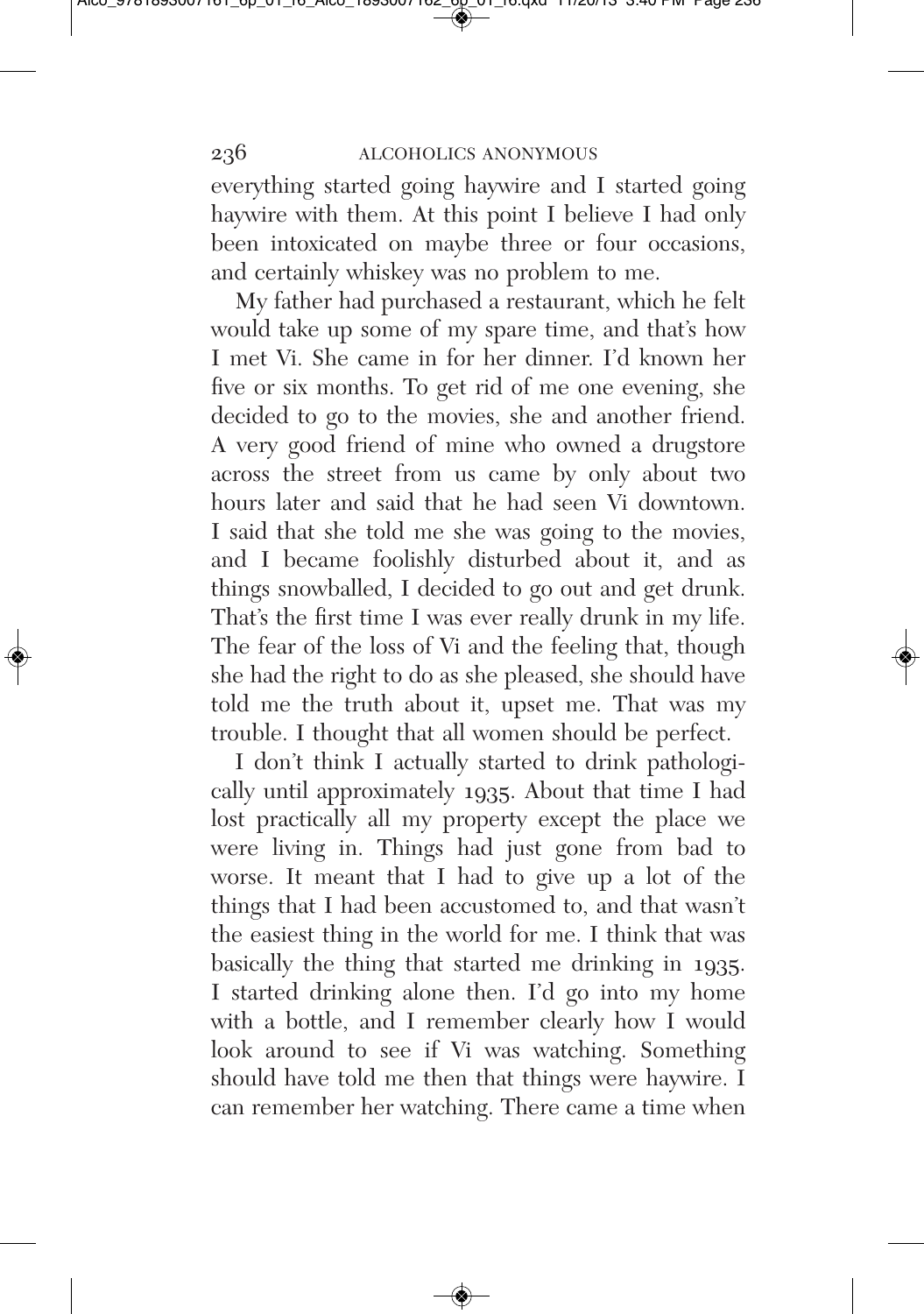she spoke to me about it, and I would say that I had a bad cold or that I wasn't feeling well. That went on for maybe two months, and then she got after me again about drinking. At that time the repeal whiskeys were back, and I'd go to the store and buy my whiskey and take it to my office and put it under the desk, first in one place and then in another, and there soon was an accumulation of empty bottles. My brother-in-law was living with us at that time, and I said to Vi, "Maybe the bottles are Brother's. I don't know. Ask him about it. I don't know anything about the bottles." I actually *wanted* a drink, besides feeling that I had to have a drink. From that point on, it's just the average drinker's story.

I got to the place where I'd look forward to the weekend's drinking and pacify myself by saying that the weekends were mine, that it didn't interfere with my family or with my business if I drank on the weekends. But the weekends stretched on into Mondays, and the time soon came when I drank every day. My practice at that juncture was just barely getting us a living.

A peculiar thing happened in 1940. That year, on a Friday night, a man whom I had known for years came to my office. My father had treated him many years prior to this. This man's wife had been suffering for a couple of months, and when he came in he owed me a little bill. I filled a prescription for him. The following day, Saturday, he came back and said, "Jim, I owe you for that prescription last night. I didn't pay you." I thought, "I know you didn't pay me, because you didn't get a prescription." He said, "Yes. You know the prescription that you gave me for my wife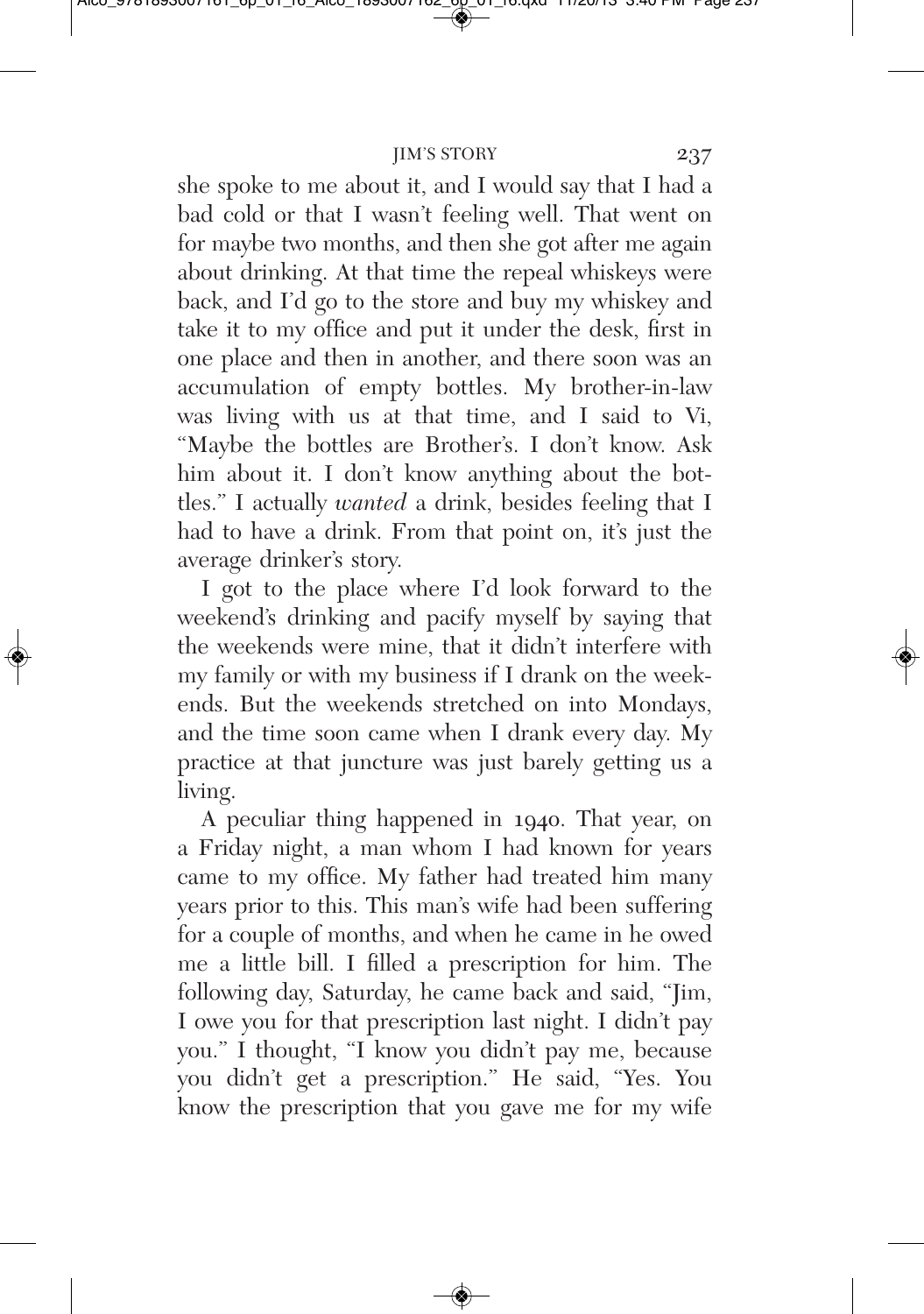last night." Fear gripped me then, because I could remember nothing about it. It was the first blackout I had to recognize as a blackout. The next morning I carried another prescription to this man's house and exchanged it for the bottle his wife had. Then I said to my wife, "Something has to be done." I took that bottle of medicine and gave it to a very good friend of mine who was a pharmacist and had it analyzed, and the bottle was perfectly all right. But I knew at that point that I couldn't stop, and I knew that I was a danger to myself and to others.

I had a long talk with a psychiatrist, but nothing came of that, and I had also, just about that time, talked with a minister for whom I had a great deal of respect. He went into the religious side and told me that I didn't attend church as regularly as I should and that he felt, more or less, that this was responsible for my trouble. I rebelled against this, because just about the time that I was getting ready to leave high school, a revelation came to me about God, and it made things very complicated for me. The thought came to me that if God, as my mother said, was a vengeful God, he couldn't be a loving God. I wasn't able to comprehend it. I rebelled, and from that time on, I don't think I attended church more than a dozen times.

After this incident in 1940, I sought some other means of livelihood. I had a very good friend who was in the government service, and I went to him about a job. He got me one. I worked for the government about a year and still maintained my evening office practice when the government agencies were decentralized. Then I went south, because they told me that the particular county I was going to in North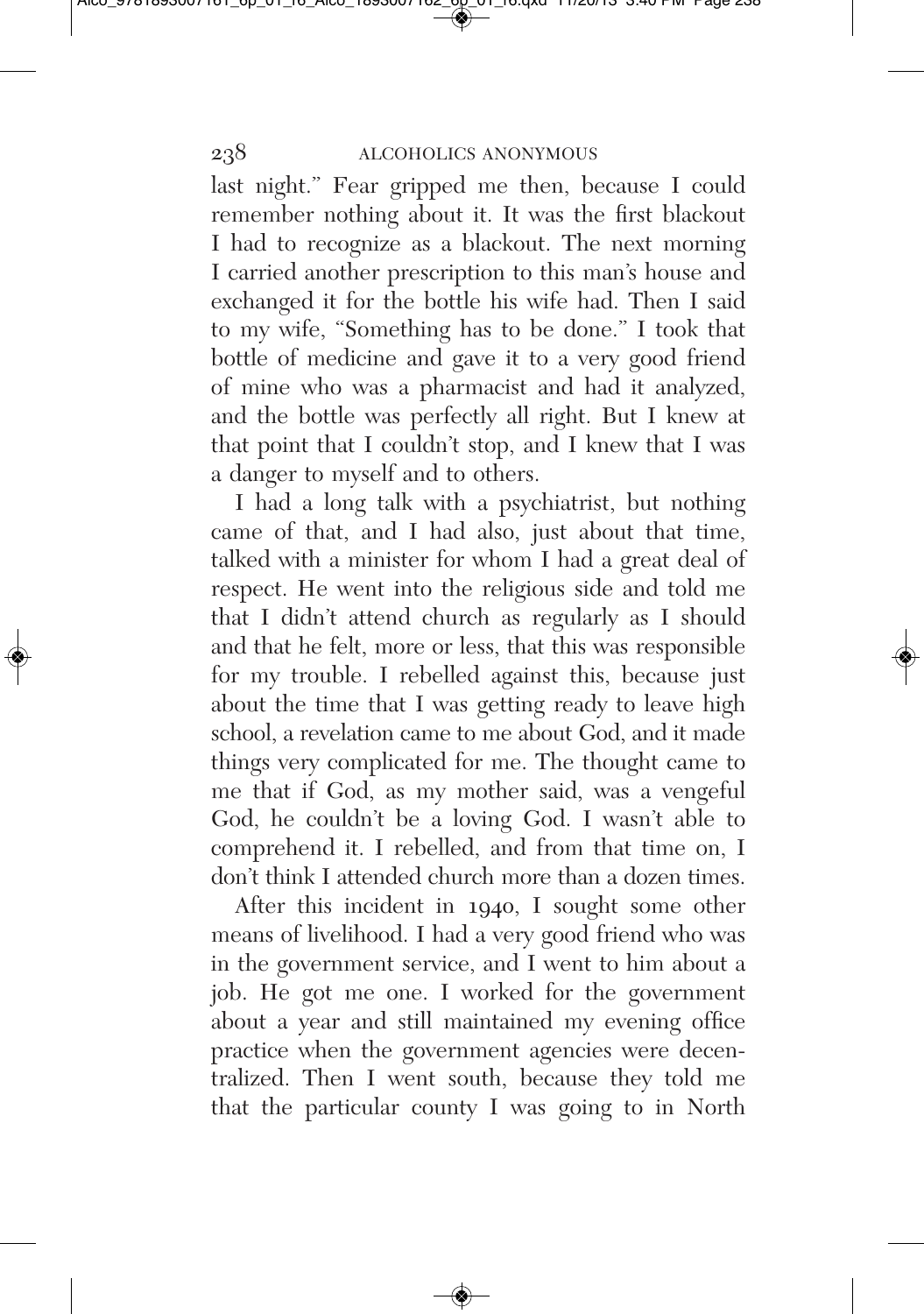Carolina was a dry county. I thought that this would be a big help to me. I would meet some new faces and be in a dry county.

But I found that after I got to North Carolina, it wasn't any different. The state was different, but I wasn't. Nevertheless, I stayed sober there about six months, because I knew that Vi was to come later and bring the children. We had two girls and a boy at that time. Something happened. Vi had secured work in Washington. She was also in the government service. I started inquiring where I could get a drink, and, of course, I found that it wasn't hard. I think whiskey was cheaper there than it was in Washington. Matters got worse all the time until finally they got so bad that I was reinvestigated by the government. Being an alcoholic, slick, and having some good sense left, I survived the investigation. Then I had my first bad stomach hemorrhage. I was out of work for about four days. I got into a lot of financial difficulties too. I borrowed five hundred dollars from the bank and three hundred from the loan shop, and I drank that up pretty fast. Then I decided that I'd go back to Washington.

My wife received me graciously, although she was living in a one-room-with-kitchen affair. She'd been reduced to that. I promised that I was going to do the right thing. We were now both working in the same agency. I continued to drink. I got drunk one night in October, went to sleep in the rain, and woke up with pneumonia. We continued to work together, and I continued to drink, but I guess, deep down within our hearts, we both knew I couldn't stop drinking. Vi thought I didn't want to stop. We had several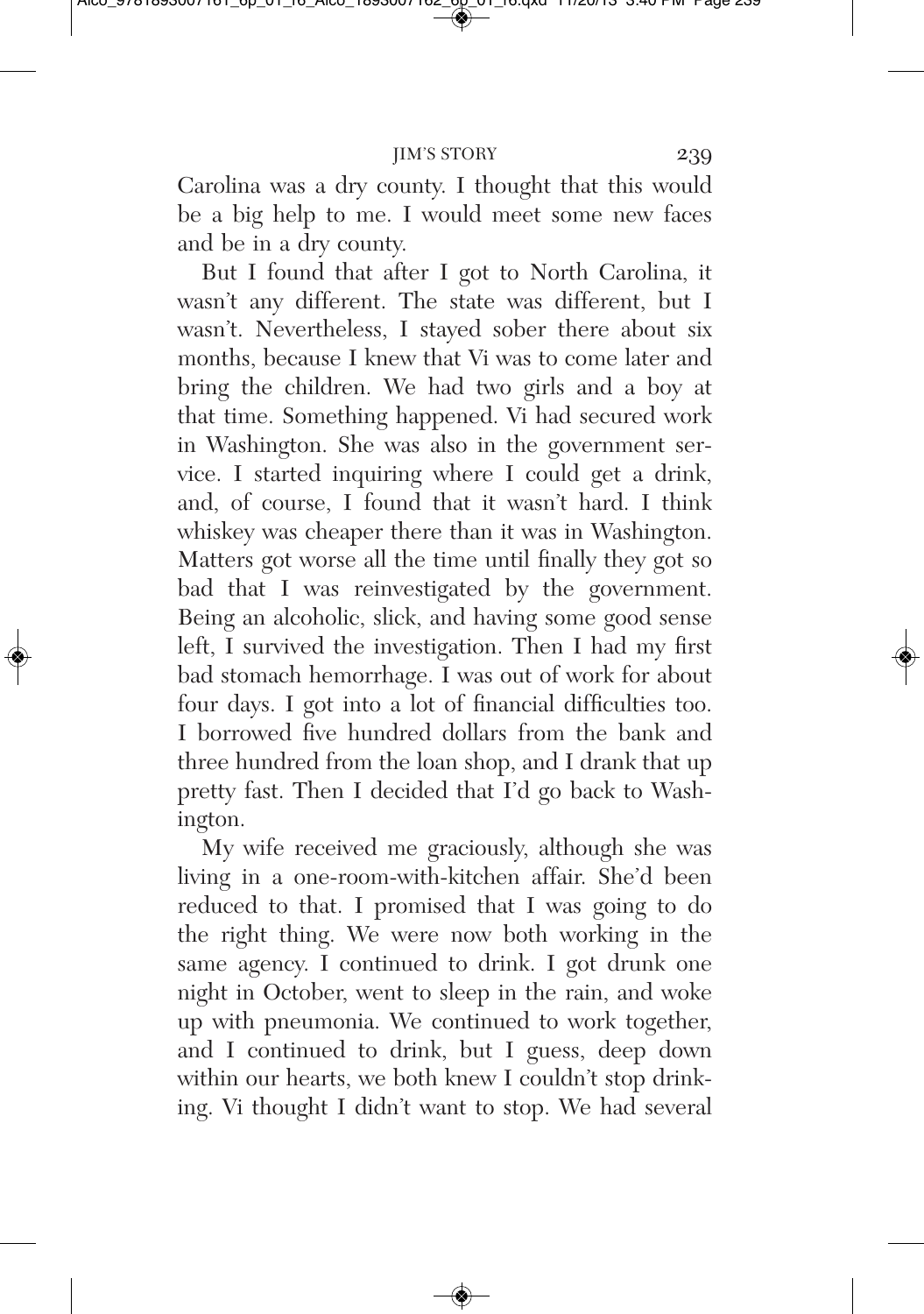fights, and on one or two occasions I struck her with my fist. She decided that she didn't want any more of that. So she went to court and talked it over with the judge. They cooked up a plan whereby she didn't have to be molested by me if she didn't want to be.

I went back to my mother's for a few days until things cooled off, because the district attorney had put out a summons for me to come to see him in his office. A policeman came to the door and asked for James S., but there wasn't any James S. there. He came back several times. Within ten days I got locked up for being drunk, and this same policeman was in the station house as I was being booked. I had to put up a three-hundred-dollar bond because he was carrying the same summons around in his pocket for me. So I went down to talk to the district attorney, and the arrangement was made that I would go home to stay with my mother, and that meant that Vi and I were separated. I continued to work and continued to go to lunch with Vi, and none of our acquaintances on the job knew that we had separated. Very often we rode to and from work together, but being separated really galled me deep down.

The November following, I took a few days off after pay day to celebrate my birthday on the twenty-fifth of the month. As usual I got drunk and lost the money. Someone had taken it from me. That was the usual pattern. I sometimes gave it to my mother, and then I'd go back and hound her for it. I was just about broke. I guess I had five or ten dollars in my pocket. Anyhow, on the twenty-fourth, after drinking all day on the twentythird, I must have decided I wanted to see my wife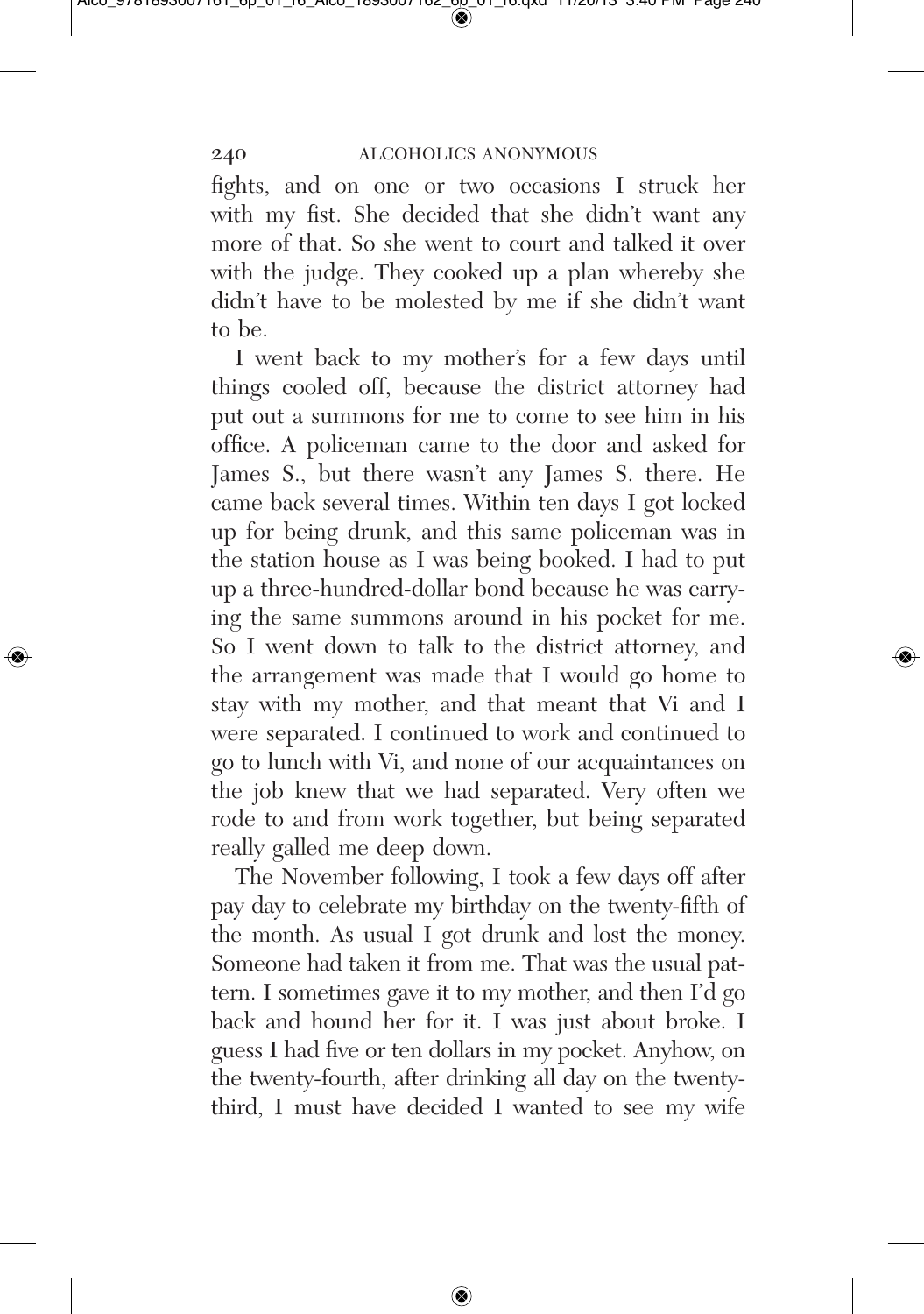and have some kind of reconciliation or at least talk with her. I don't remember whether I went by streetcar, whether I walked or went in a taxicab. The one thing I can remember now was that Vi was on the corner of 8th and L, and I remember vividly that she had an envelope in her hand. I remember talking to her, but what happened after that I don't know. What actually happened was that I had taken a penknife and stabbed Vi three times with it. Then I left and went home to bed. Around eight or nine o'clock there came two big detectives and a policeman to arrest me for assault; and I was the most amazed person in the world when they said I had assaulted someone, and especially that I had assaulted my wife. I was taken to the station house and locked up.

The next morning I went up for arraignment. Vi was very kind and explained to the jury that I was basically a fine fellow and a good husband but that I drank too much and that she thought I had lost my mind and should be committed to an asylum. The judge said that if she felt that way, he would confine me for thirty days' examination and observation. There was no observation. There might have been some investigation. The closest I came to a psychiatrist during that time was an intern who came to take blood tests. After the trial, I got big-hearted again and felt that I should do something in payment for Vi's kindness to me; so I left Washington and went to Seattle to work. I was there about three weeks, and then I got restless and started to tramp across the country, here and there, until I finally wound up in Pennsylvania, in a steel mill.

I worked in the steel mill for possibly two months,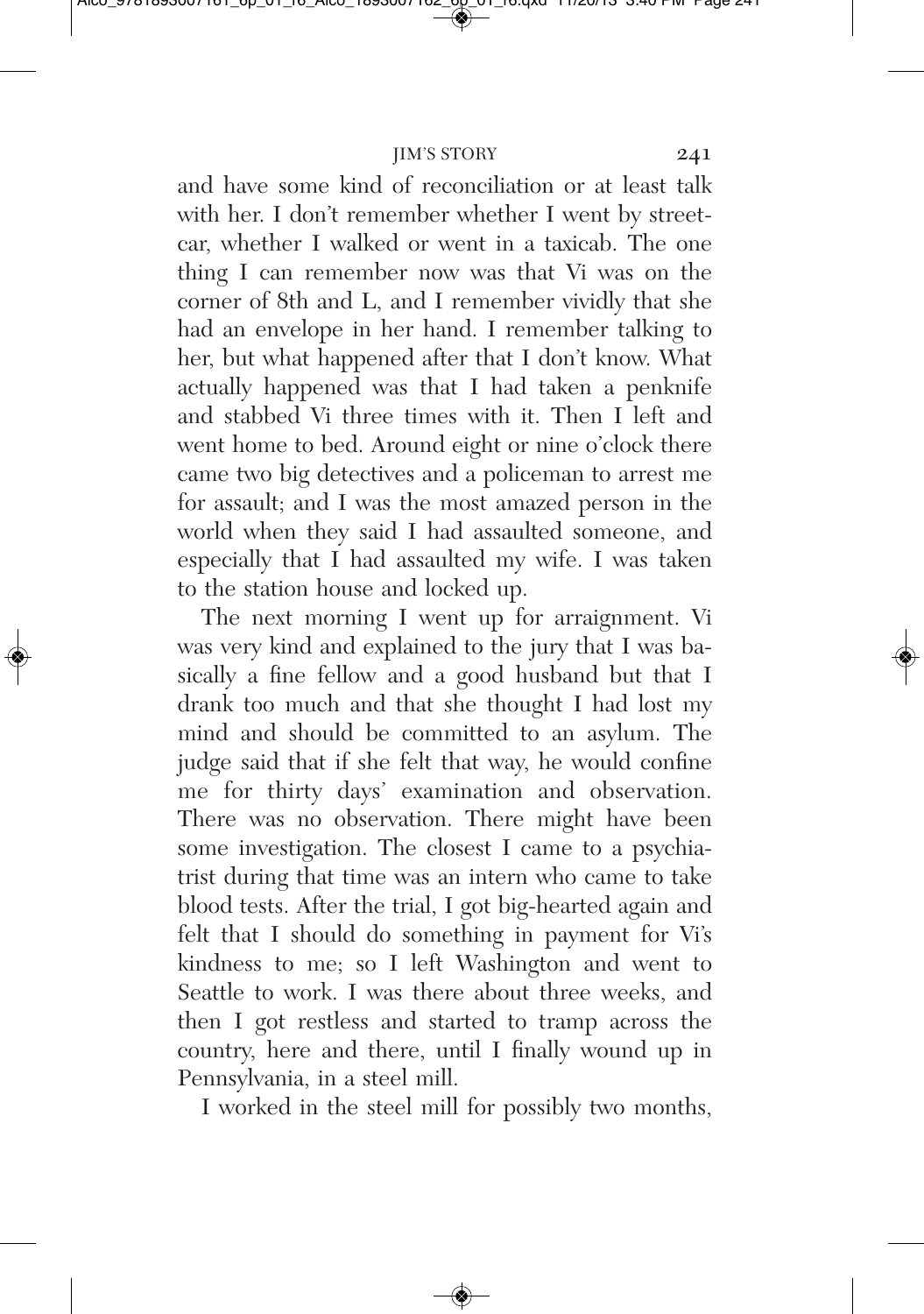and then I became disgusted with myself and decided to go back home. I think the thing that galled me was that just after Easter I had drawn my salary for two weeks' work and had decided that I was going to send some money to Vi; and above all else  $\overline{I}$  was going to send my baby daughter an Easter outfit. But there happened to be a liquor store between the post office and the mill, and I stopped to get that one drink. Of course the kid never got the Easter outfit. I got very little out of the two hundred that I drew on that payday.

I knew I wasn't capable of keeping the bulk of the money myself, so  $I$  gave it to a white fellow who owned the bar I frequented. He kept the money for me, but I worried him to death for it. Finally, I broke the last one hundred dollar bill the Saturday before I left. I got out of that bill one pair of shoes, and the rest of that money was blown. I took the last of it to buy my railroad ticket.

I'd been home about a week or ten days when one of my friends asked if I could repair one of his electrical outlets. Thinking only of two or three dollars to buy some whiskey, I did the job and that's how I met Ella G., who was responsible for my coming into A.A. I went to this friend's shop to repair his electrical outlet, and I noticed this lady. She continued to watch me, although she didn't say anything. Finally she said, "Isn't your name Jim S.?" I said, "Yes." Then she told me who she was. She was Ella G. When I had known her years before, she was rather slender, but at this time she weighed as much as she does now, which is up around in the two hundreds or very close to it. I had not recognized her, but as soon as she said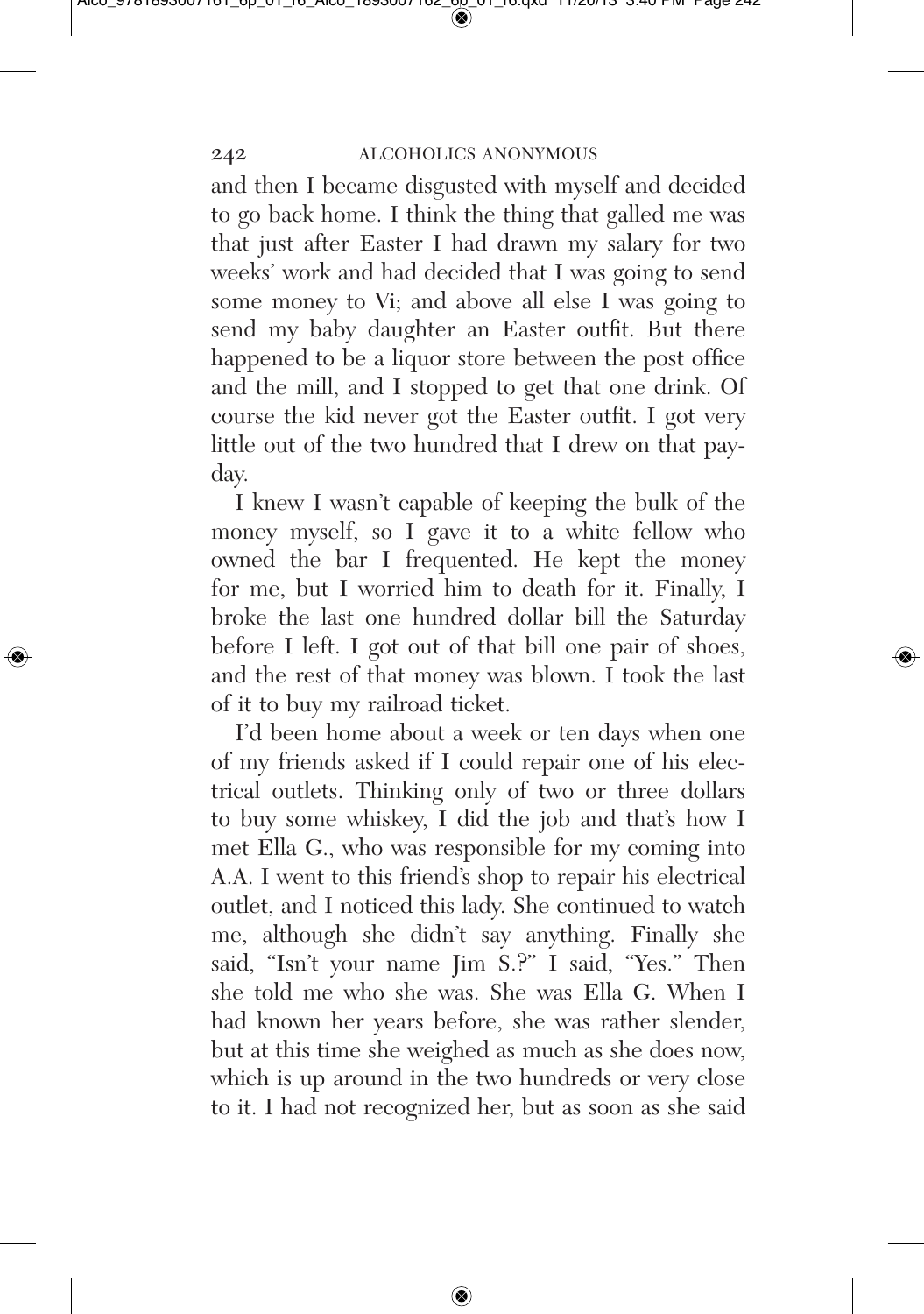who she was, I remembered her right away. She didn't say anything about A.A. or getting me a sponsor at that time, but she did ask about Vi, and I told her Vi was working and how she could locate her. It was around noon, a day or two later, when the telephone rang and it was Ella. She asked me if I would let someone come up and talk to me concerning a business deal. She never mentioned anything about my whiskey drinking because if she had I would have told her no right then. I asked her just what this deal was, but she wouldn't say. She said, "He has something of interest, if you will see him." I told her that I would. She asked me one other thing. She asked me if I would try to be sober if I possibly could. So I put forth some effort that day to try to stay sober if I could, though my sobriety was just a daze.

About seven that evening my sponsor walked in, Charlie G. He didn't seem too much at ease in the beginning. I guess I felt, and he sensed it, that I wanted him to hurry up and say what he had to say and get out. Anyhow, he started talking about himself. He started telling me how much trouble he had, and I said to myself, I wonder why this guy is telling me all his troubles. I have troubles of my own. Finally, he brought in the angle of whiskey. He continued to talk and I to listen. After he'd talked half an hour, I still wanted him to hurry up and get out so I could go and get some whiskey before the liquor store closed. But as he continued to talk, I realized that this was the first time I had met a person who had the same problems I did and who, I sincerely believe, understood me as an individual. I knew my wife didn't, because I had been sincere in all my promises to her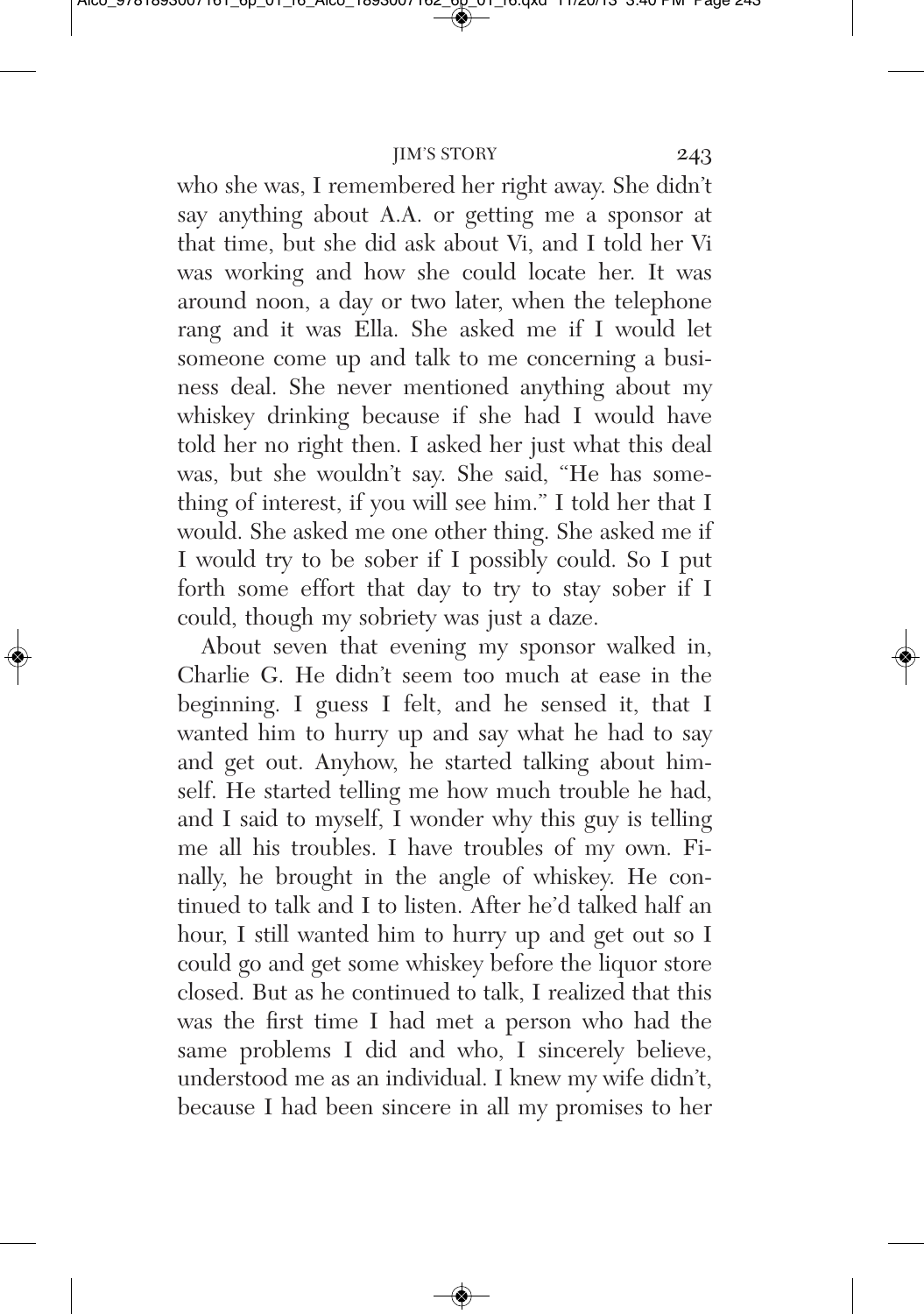as well as to my mother and to my close friends, but the urge to take that drink was more powerful than anything else.

After Charlie had talked a while, I knew that this man had something. In that short period he built within me something that I had long since lost, which was hope. When he left, I walked with him to the streetcar line, which was just about a half a block, but there were two liquor stores, one on each corner from my home. I put Charlie on the car, and when I left him, I passed both of those liquor stores without even thinking about them.

The following Sunday we met at Ella G.'s. It was Charlie and three or four others. That was the first meeting of a colored group in A.A., so far as I know. We held some two or three meetings at Ella's home, and from there we held some two or three at her mother's home. Then Charlie or someone in the group suggested that we try to get a place in a church or hall to hold meetings. I approached several ministers and all of them thought it was a very good idea, but they never relinquished any space. So, finally, I went to the YMCA, and they graciously permitted us to use a room at two dollars a night. At that time we had our meetings on Friday nights. Of course, it wasn't very much of a meeting in the beginning; most of the time it was just Vi and myself. But, finally, we got one or two to come in and stick, and from there, of course, we started to grow.

I haven't mentioned it, but Charlie, my sponsor, was white, and when we got our group started, we got help from other white groups in Washington. They came, many of them, and stuck by us and told us how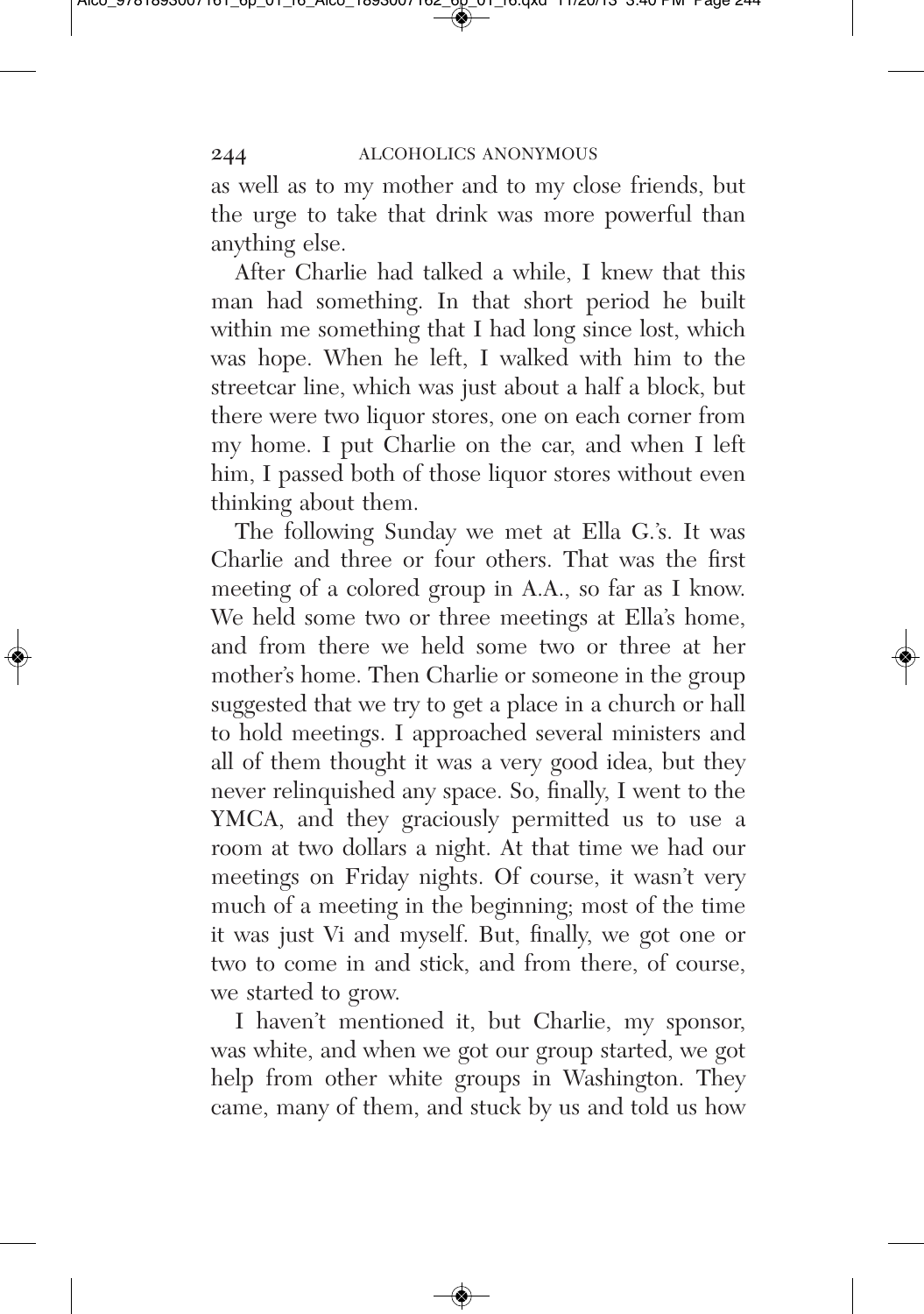to hold meetings. They taught us a great deal about Twelfth Step work too. Indeed, without their aid we couldn't possibly have gone on. They saved us endless time and lost motion. And, not only that, but they gave us financial help. Even when we were paying that two dollars a night, they often paid it for us because our collection was so small.

At this time I wasn't working. Vi was taking care of me, and I was devoting all my time to the building of that group. I worked at that alone for six months. I just gathered up this and that alcoholic, because, in the back of my mind, I wanted to save all the world. I had found this new "something," and I wanted to give it to everyone who had a problem. We didn't save the world, but we did manage to help some individuals.

That's my story of what A.A. has done for me.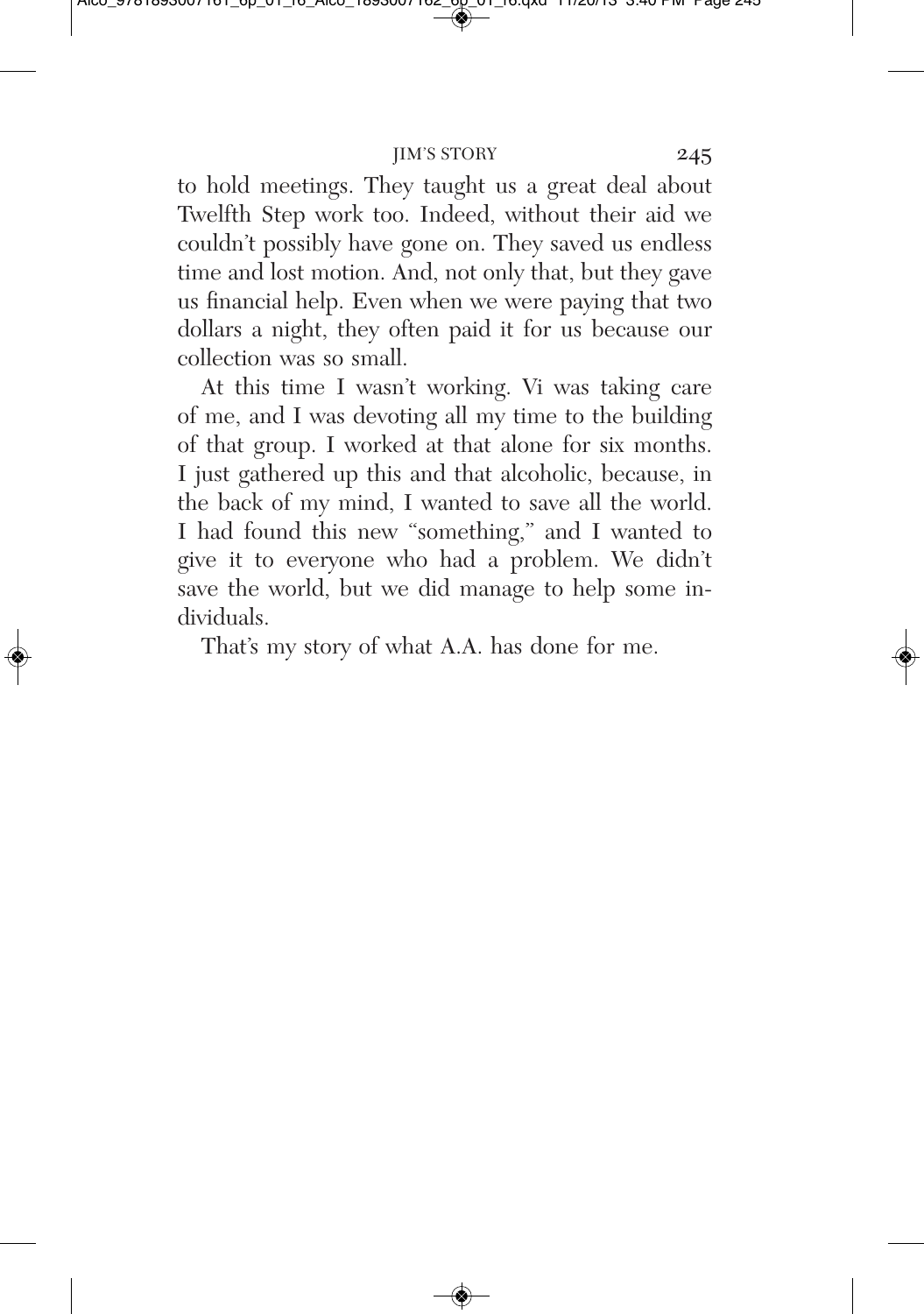## THE MAN WHO MASTERED FEAR

*He spent eighteen years in running away, and then found he didn't have to run. So he started A.A. in Detroit.*

**FOR EIGHTEEN YEARS**, from the time I was the twenty-one, fear governed my life. By the time I was thirty, I had found that alcohol dissolved feartwenty-one, fear governed my life. By the time I was thirty, I had found that alcohol dissolved fear for a little while. In the end I had two problems instead of one: fear and alcohol.

I came from a good family. I believe the sociologists would call it upper middle class. By the time I was twenty-one, I had had six years of life in foreign countries, spoke three languages fluently, and had attended college for two years. A low ebb in the family fortunes necessitated my going to work when I was twenty. I entered the business world with every confidence that success lay ahead of me. I had been brought up to believe this, and I had shown during my teens considerable enterprise and imagination about earning money. To the best of my recollection, I was completely free from any abnormal fears. Vacations from school and from work spelled "travel" to me—and I traveled with gusto. During my first year out of college, I had endless dates and went to countless dances, balls, and dinner parties.

Suddenly all this changed. I underwent a shattering nervous breakdown. Three months in bed. Three more months of being up and around the house for brief periods and in bed the rest of the time. Visits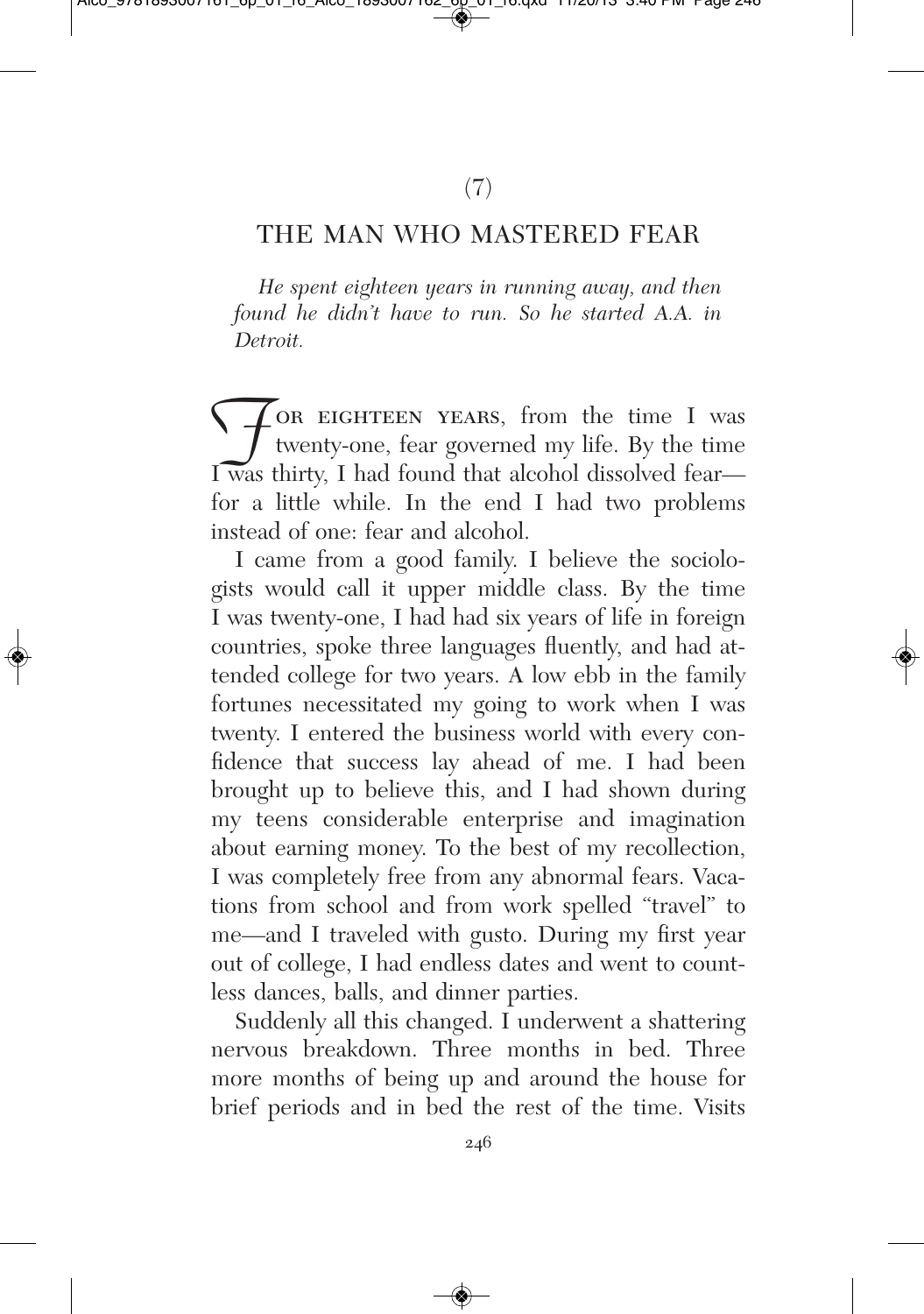from friends that lasted over fifteen minutes exhausted me. A complete checkup at one of the best hospitals revealed nothing. I heard for the first time an expression that I was to grow to loathe: "There is nothing organically wrong." Psychiatry might have helped, but psychiatrists had not penetrated the Middle West.

Spring came. I went for my first walk. Half a block from the house, I tried to turn the corner. Fear froze me in my tracks, but the instant I turned back toward home, this paralyzing fear left me. This was the beginning of an unending series of such experiences. I told our family doctor—an understanding man who gave hours of his time trying to help me—about this experience. He told me that it was imperative that I walk around the entire block, cost me what it might in mental agony. I carried out his instructions. When I reached a point directly back of our house, where I could have cut through a friend's garden, I was almost overpowered by the desire to get home, but I made the whole journey. Probably only a few readers of this story will be able, from personal experiences of their own, to understand the exhilaration and sense of accomplishment I felt after finishing this seemingly simple assignment.

The details of the long road back to something resembling normal living—the first short streetcar ride, the purchase of a used bike, which enabled me to widen the narrow horizon of life, the first trip downtown—I will not dwell on. I got an easy, part-time job selling printing for a small neighborhood printer. This widened the scope of my activities. A year later I was able to buy a Model T roadster and take a better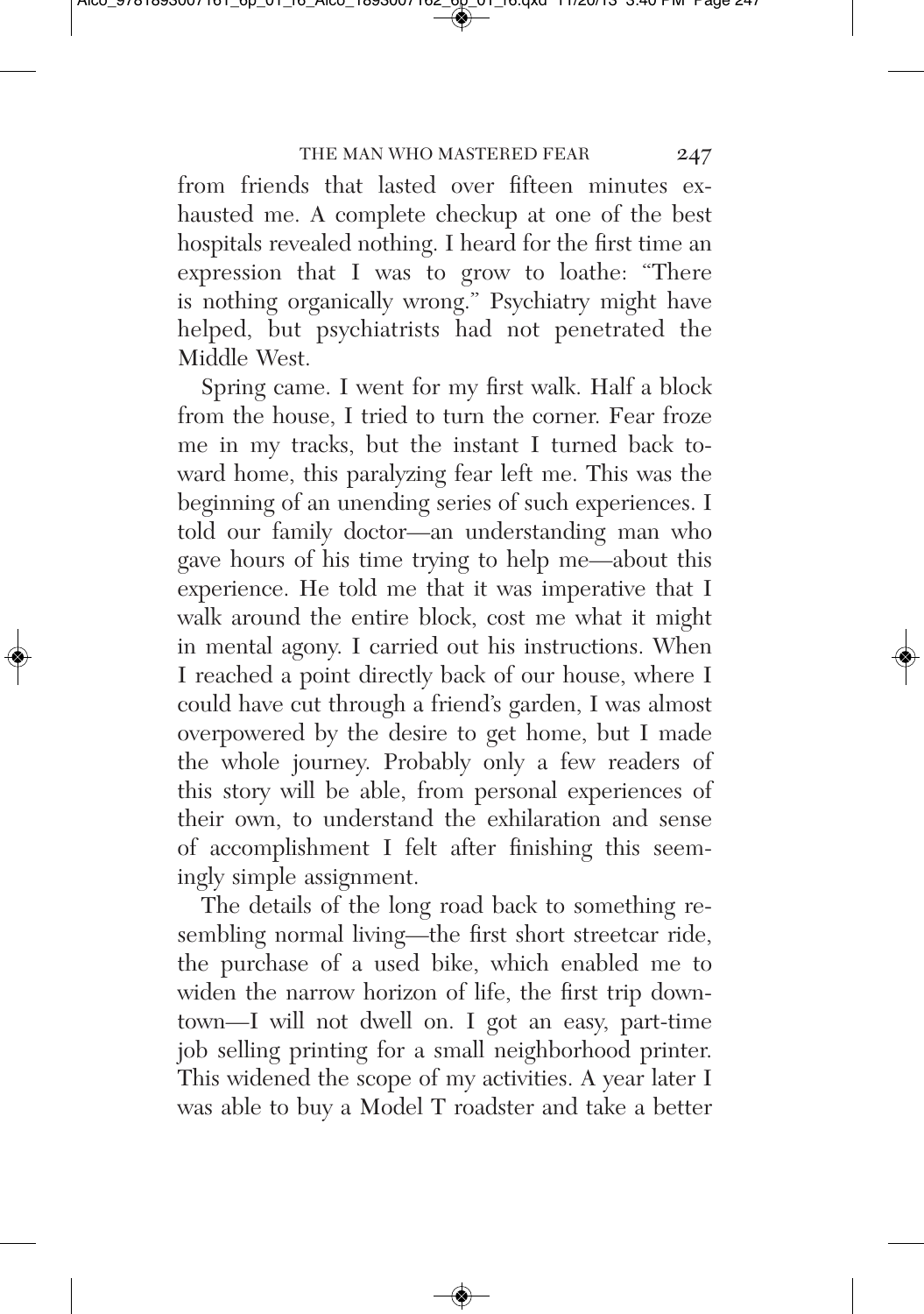job with a downtown printer. From this job and the next one with yet another printer, I was courteously dismissed. I simply did not have the pep to do hard, "cold-turkey" selling. I switched to real estate brokerage and property management work. Almost simultaneously, I discovered that cocktails in the late afternoon and highballs in the evening relieved the many tensions of the day. This happy combination of pleasant work and alcohol lasted for five years. Of course, the latter ultimately killed the former, but of this, more anon.

All this changed when I was thirty years old. My parents died, both in the same year, leaving me, a sheltered and somewhat immature man, on my own. I moved into a "bachelor hall." These men all drank on Saturday nights and enjoyed themselves. My pattern of drinking became very different from theirs. I had bad, nervous headaches, particularly at the base of my neck. Liquor relieved these. At last I discovered alcohol as a cure-all. I joined their Saturday night parties and enjoyed myself too. But I also stayed up weeknights after they had retired and drank myself into bed. My thinking about drinking had undergone a great change. Liquor had become a crutch on the one hand and a means of retreat from life on the other.

The ensuing nine years were the Depression years, both nationally and personally. With the bravery born of desperation, and abetted by alcohol, I married a young and lovely girl. Our marriage lasted four years. At least three of those four years must have been a living hell for my wife, because she had to watch the man she loved disintegrate morally, mentally, and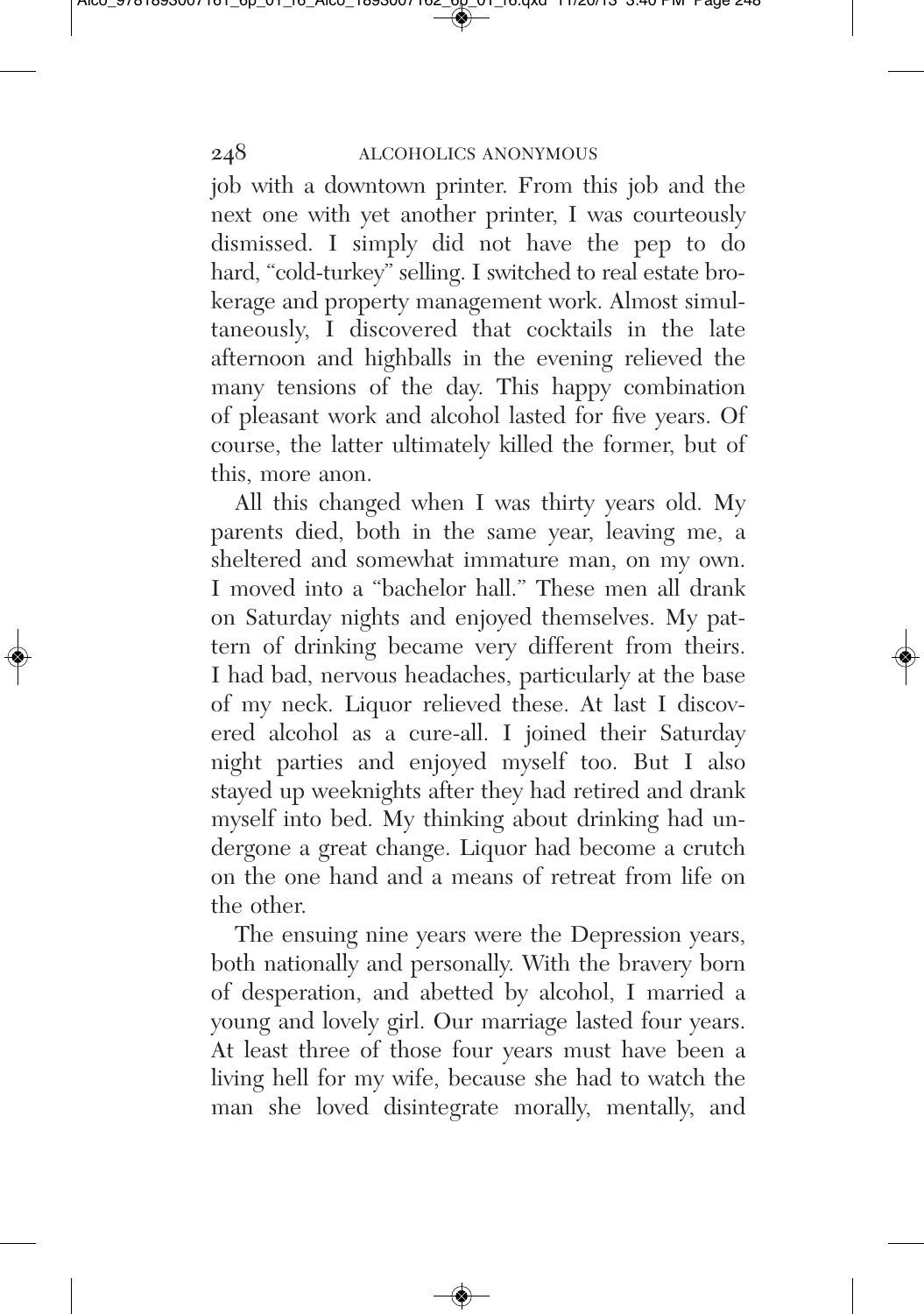financially. The birth of a baby boy did nothing toward staying the downward spiral. When she finally took the baby and left, I locked myself in the house and stayed drunk for a month.

The next two years were simply a long, drawn-out process of less and less work and more and more whiskey. I ended up homeless, jobless, penniless, and rudderless, as the problem guest of a close friend whose family was out of town. Haunting me through each day's stupor—and there were eighteen or nineteen such days in this man's home—was the thought: Where do I go when his family comes home? When the day of their return was almost upon me, and suicide was the only answer I had been able to think of, I went into Ralph's room one evening and told him the truth. He was a man of considerable means, and he might have done what many men would have done in such a case. He might have handed me fifty dollars and said that I ought to pull myself together and make a new start. I have thanked God many times in the last sixteen years that *that* was just what he did not do!

Instead, he got dressed, took me out, bought me three or four double shots, and put me to bed. The next day he turned me over to a couple who, although neither was an alcoholic, knew Dr. Bob and were willing to drive me to Akron where they would turn me over to his care. The only stipulation they made was this: I had to make the decision myself. What decision? The choice was limited. To go north into the empty pine country and shoot myself, or to go south in the faint hope that a bunch of strangers might help me with my drinking problem. Well, suicide was a last-straw matter, and I had not drawn the last straw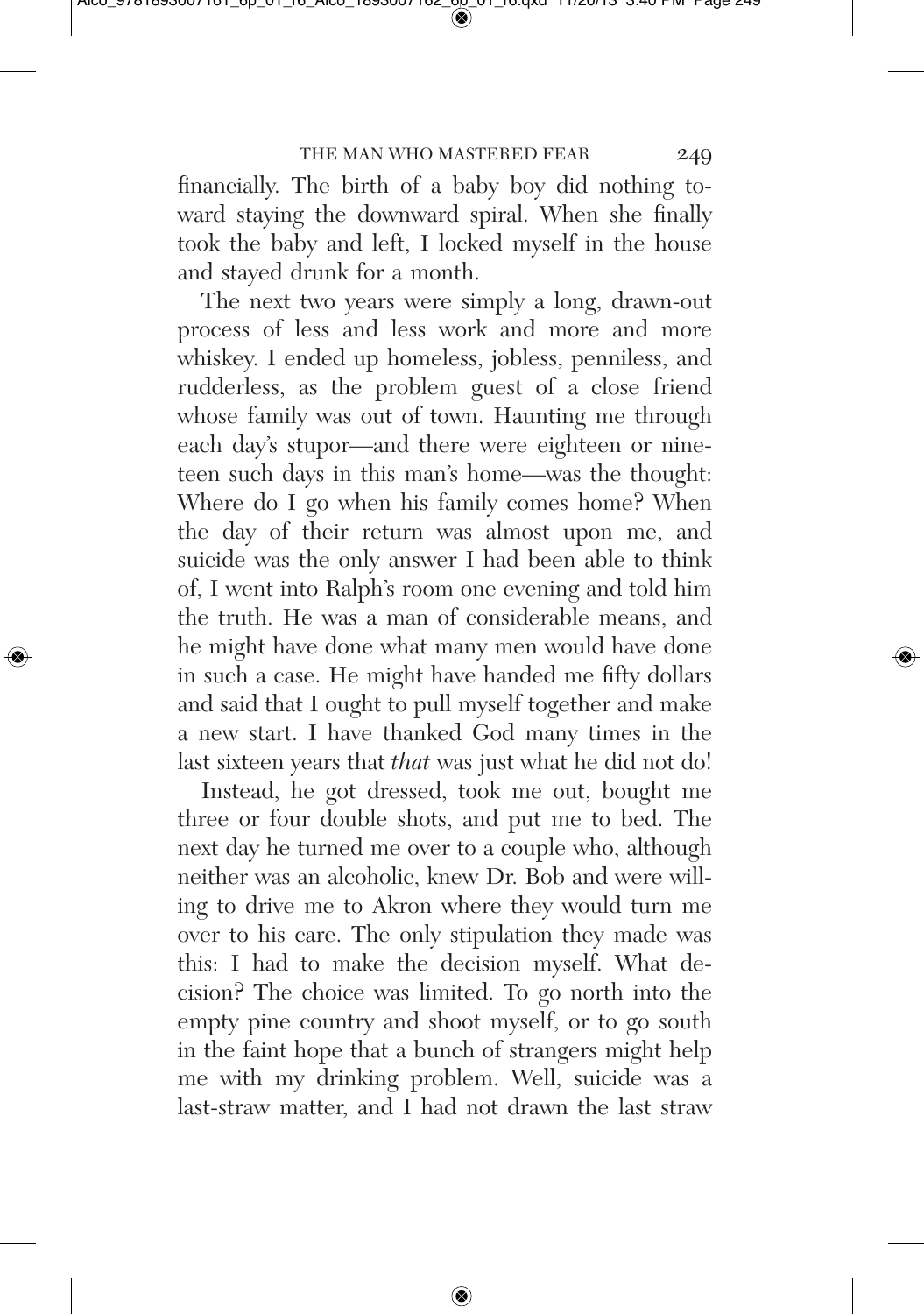yet. So I was driven to Akron the very next day by these Good Samaritans and turned over to Dr. Bob and the then tiny Akron Group.

Here, while I was in a hospital bed, men with clear eyes, happy faces, and a look of assurance and purposefulness about them came to see me and told me their stories. Some of these were hard to believe, but it did not require a giant brain to perceive that they had something I could use. How could I get it? It was simple, they said, and went on to explain to me in their own language the program of recovery and daily living that we know today as the Twelve Steps of A.A. Dr. Bob dwelt at length on how prayer had given him release, time and time again, from the nearly overpowering compulsion to take a drink. It was he who convinced me, because his own conviction was so real, that a Power greater than myself could help me in the crises of life and that the means of communicating with this Power was simple prayer. Here was a tall, rugged, highly educated Yankee talking in a matter-ofcourse way about God and prayer. If he and these other fellows could do it, so could I.

When I got out of the hospital, I was invited to stay with Dr. Bob and his dear wife, Anne. I was suddenly and uncontrollably seized with the old, paralyzing panic. The hospital had seemed so safe. Now I was in a strange house, in a strange city, and fear gripped me. I shut myself in my room, which began to go around in circles. Panic, confusion, and chaos were supreme. Out of this maelstrom just two coherent thoughts came to the surface; one, a drink would mean homelessness and death; two, I could no longer relieve the pressure of fear by starting home, as was once my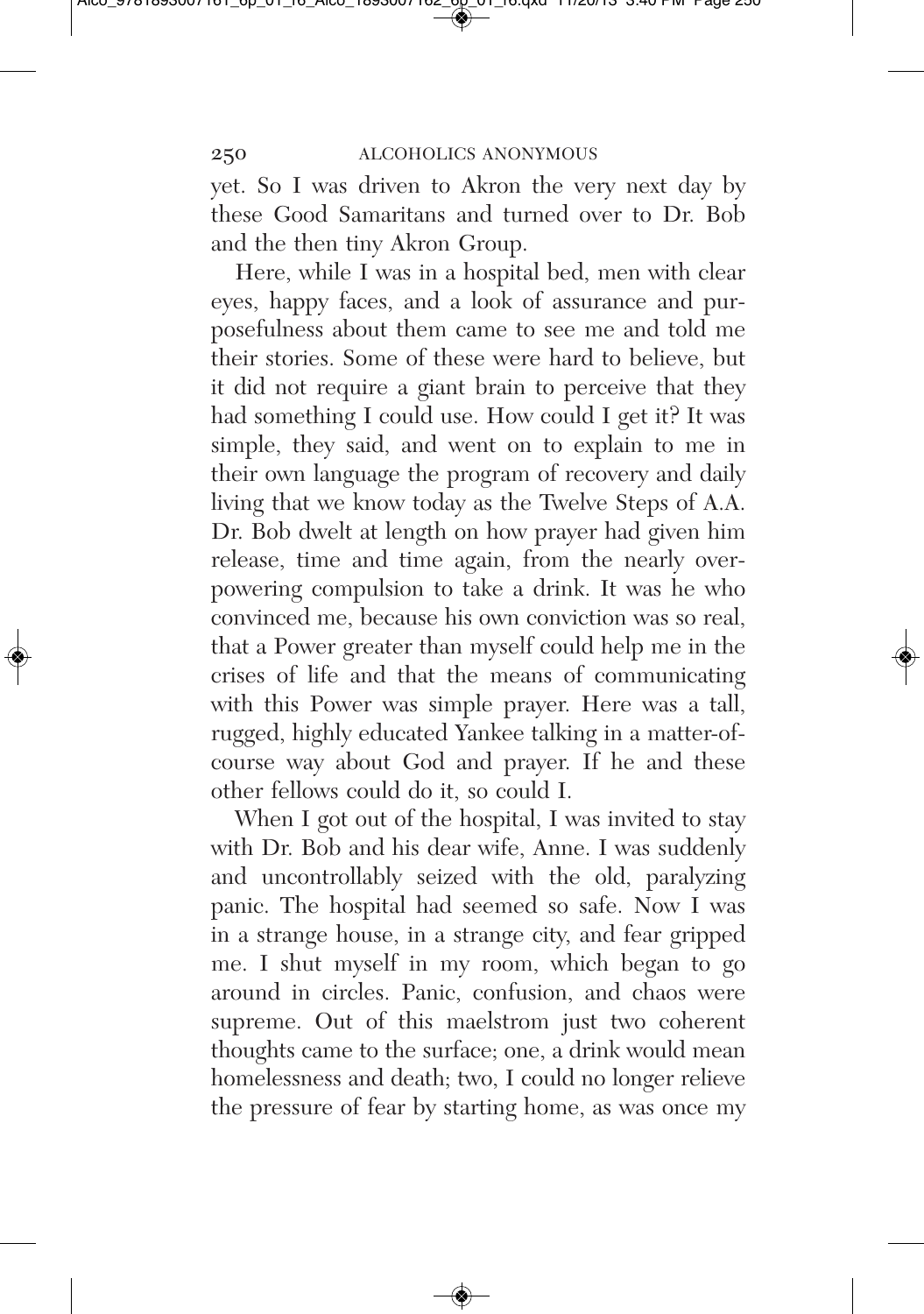habitual solution to this problem, because I no longer had a home. Finally, and I shall never know how much later it was, one clear thought came to me: Try prayer. You can't lose, and maybe God will help you —just maybe, mind you. Having no one else to turn to, I was willing to give Him a chance, although with considerable doubt. I got down on my knees for the first time in thirty years. The prayer I said was simple. It went something like this: "God, for eighteen years I have been unable to handle this problem. Please let me turn it over to you."

Immediately a great feeling of peace descended upon me, intermingled with a feeling of being suffused with a quiet strength. I lay down on the bed and slept like a child. An hour later I awoke to a new world. *Nothing had changed and yet everything had changed.* The scales had dropped from my eyes, and I could see life in its proper perspective. I had tried to be the center of my own little world, whereas God was the center of a vast universe of which I was perhaps an essential, but a very tiny, part.

It is well over sixteen years since I came back to life. I have never had a drink since. This alone is a miracle. It is, however, only the first of a series of miracles that have followed one another as a result of my trying to apply to my daily life the principles embodied in our Twelve Steps. I would like to sketch for you the highlights of these sixteen years of a slow but steady and satisfying upward climb.

Poor health and a complete lack of money necessitated my remaining with Dr. Bob and Anne for very close to a year. It would be impossible for me to pass over this year without mentioning my love for, and my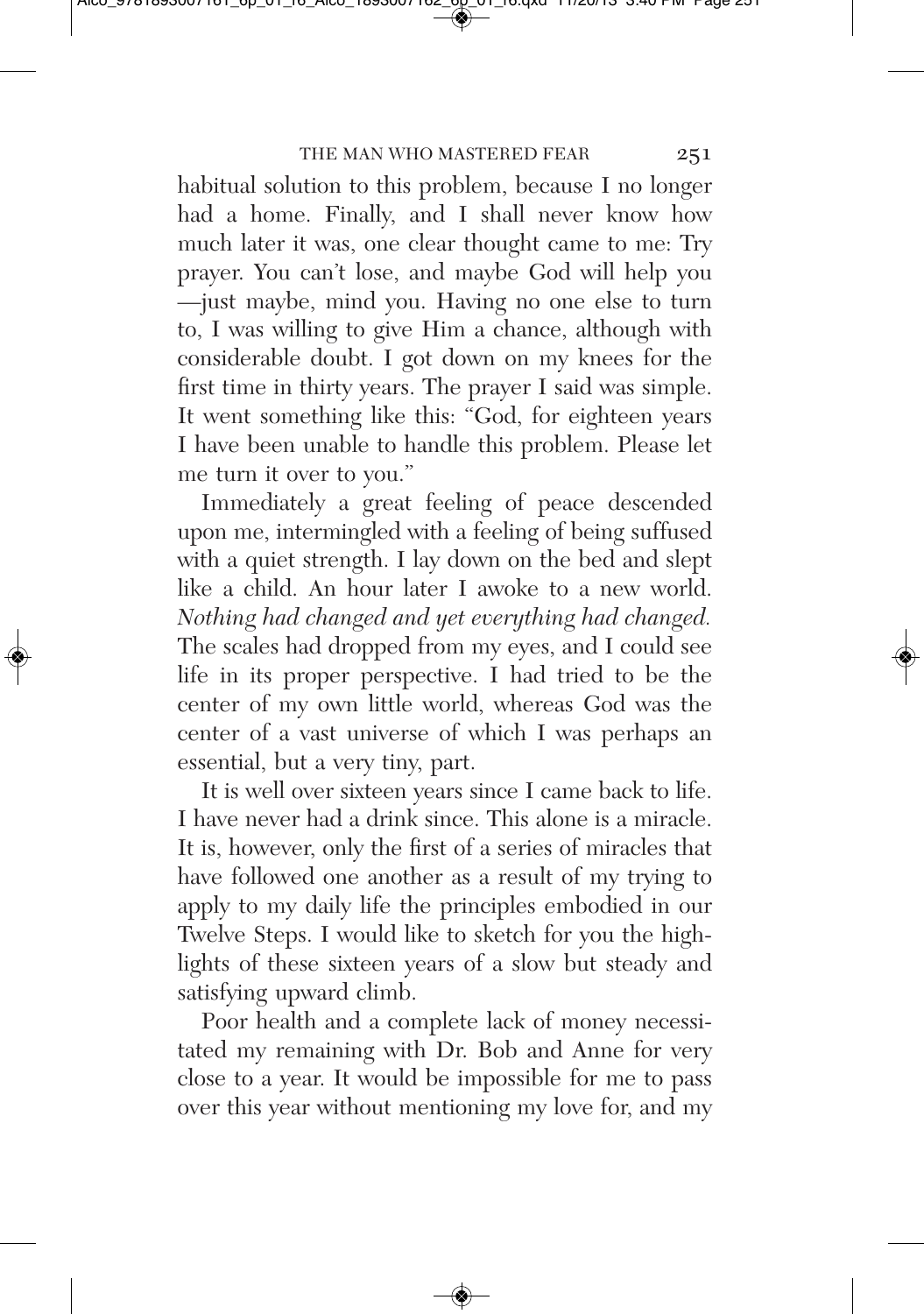indebtedness to, these two wonderful people who are no longer with us. They made me feel as if I were a part of their family, and so did their children. The example that they and Bill W., whose visits to Akron were fairly frequent, set for me of service to their fellow men imbued me with a great desire to emulate them. Sometimes during that year I rebelled inwardly at what seemed like lost time and at having to be a burden to these good people whose means were limited. Long before I had any real opportunity to give, I had to learn the equally important lesson of receiving graciously.

During my first few months in Akron, I was quite sure that I never wanted to see my hometown again. Too many economic and social problems would beset me there. I would make a fresh start somewhere else. After six months of sobriety, I saw the picture in a different light: Detroit was the place I had to return to, not only because I must face the mess I had made there, but because it was there that I could be of the most service to A.A. In the spring of 1939, Bill stopped off in Akron on his way to Detroit on business. I jumped at the suggestion that I accompany him. We spent two days there together before he returned to New York. Friends invited me to stay on for as long as I cared to. I remained with them for three weeks, using part of the time in making many amends, which I had had no earlier opportunity of making.

The rest of my time was devoted to A.A. spadework. I wanted "ripe" prospects, and I didn't feel that I would get very far chasing individual drunks in and out of bars. So I spent much of my time calling on the people who I felt would logically come in contact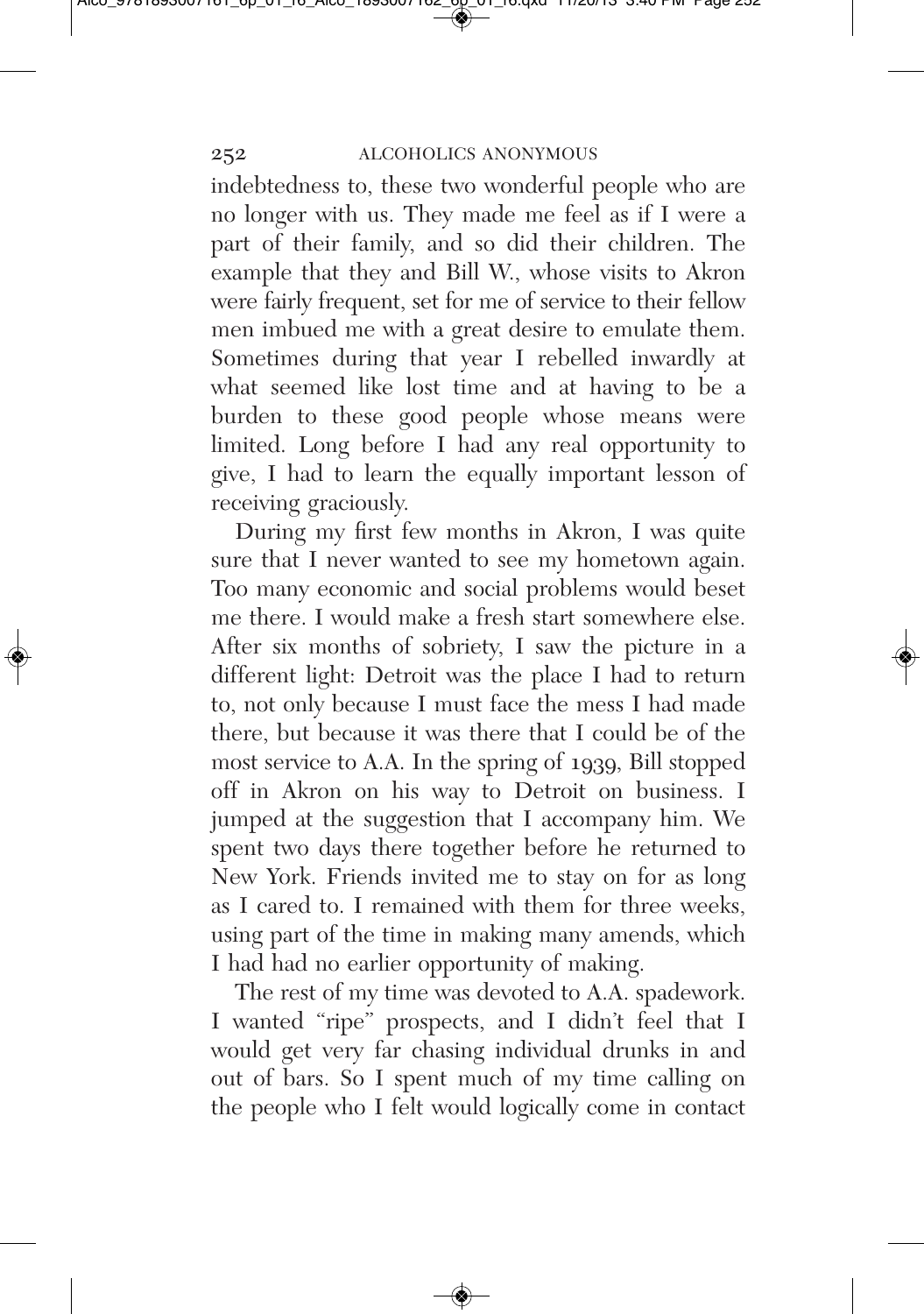with alcoholic cases—doctors, ministers, lawyers, and the personnel men in industry. I also talked A.A. to every friend who would listen, at lunch, at dinner, on street corners. A doctor tipped me off to my first prospect. I landed him and shipped him by train to Akron, with a pint of whiskey in his pocket to keep him from wanting to get off the train in Toledo! Nothing has ever to this day equaled the thrill of that first case.

Those three weeks left me completely exhausted, and I had to return to Akron for three more months of rest. While there, two or three more "cash customers" (as Dr. Bob used to call them—probably because they had so little cash) were shipped in to us from Detroit. When I finally returned to Detroit to find work and to learn to stand on my own feet, the ball was already rolling, however slowly. But it took six more months of work and disappointments before a group of three men got together in my rooming-house bedroom for their first A.A. meeting.

It sounds simple, but there were obstacles and doubts to overcome. I well remember a session I had with myself soon after I returned. It ran something like this: If I go around shouting from the rooftops about my alcoholism, it might very possibly prevent me from getting a good job. But *supposing that just one man died* because I had, for selfish reasons, kept my mouth shut? No. I was supposed to be doing God's will, not mine. His road lay clear before me, and I'd better quit rationalizing myself into any detours. I could not expect to keep what I had gained unless I gave it away.

The Depression was still on, and jobs were scarce. My health was still uncertain. So I created a job for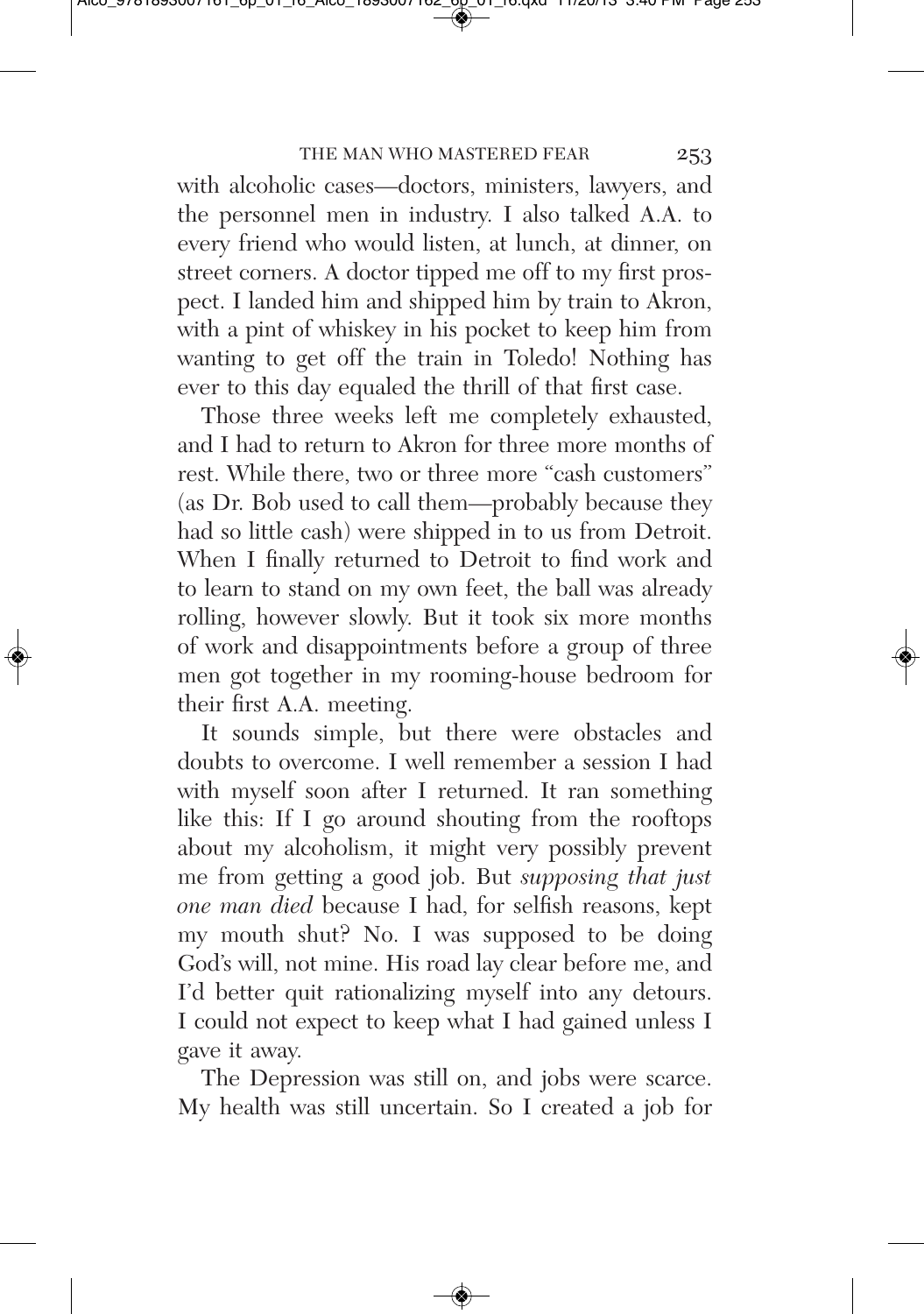myself selling women's hosiery and men's made-toorder shirts. This gave me the freedom to do A.A. work and to rest for periods of two or three days when I became too exhausted to carry on. There was more than one occasion when I got up in the morning with just enough money for coffee and toast and the bus fare to carry me to my first appointment. No sale—no lunch. During that first year, however, I managed to make both ends meet and to avoid ever going back to my old habit-pattern of borrowing money when I could not earn it. Here by itself was a great step forward.

During the first three months, I carried on all these activities without a car, depending entirely on buses and streetcars—I, who always had to have a car at my immediate command. I, who had never made a speech in my life and who would have been frightened sick at the prospect, stood up in front of Rotary groups in different parts of the city and talked about Alcoholics Anonymous. I, carried away with the desire to serve A.A., gave what was probably one of the first radio broadcasts about A.A., living through a case of mike fright and feeling like a million dollars when it was all over. I lived through a week of the fidgets because I had agreed to address a group of alcoholic inmates in one of our state mental hospitals. There it was the same reward—exhilaration at a mission accomplished. Do I have to tell you who gained the most out of all this?

Within a year of my return to Detroit, A.A. was a definitely established little group of about a dozen members, and I too was established in a modest but steady job handling an independent dry-cleaning route of my own. I was my own boss. It took five years of A.A. living, and a substantial improvement in my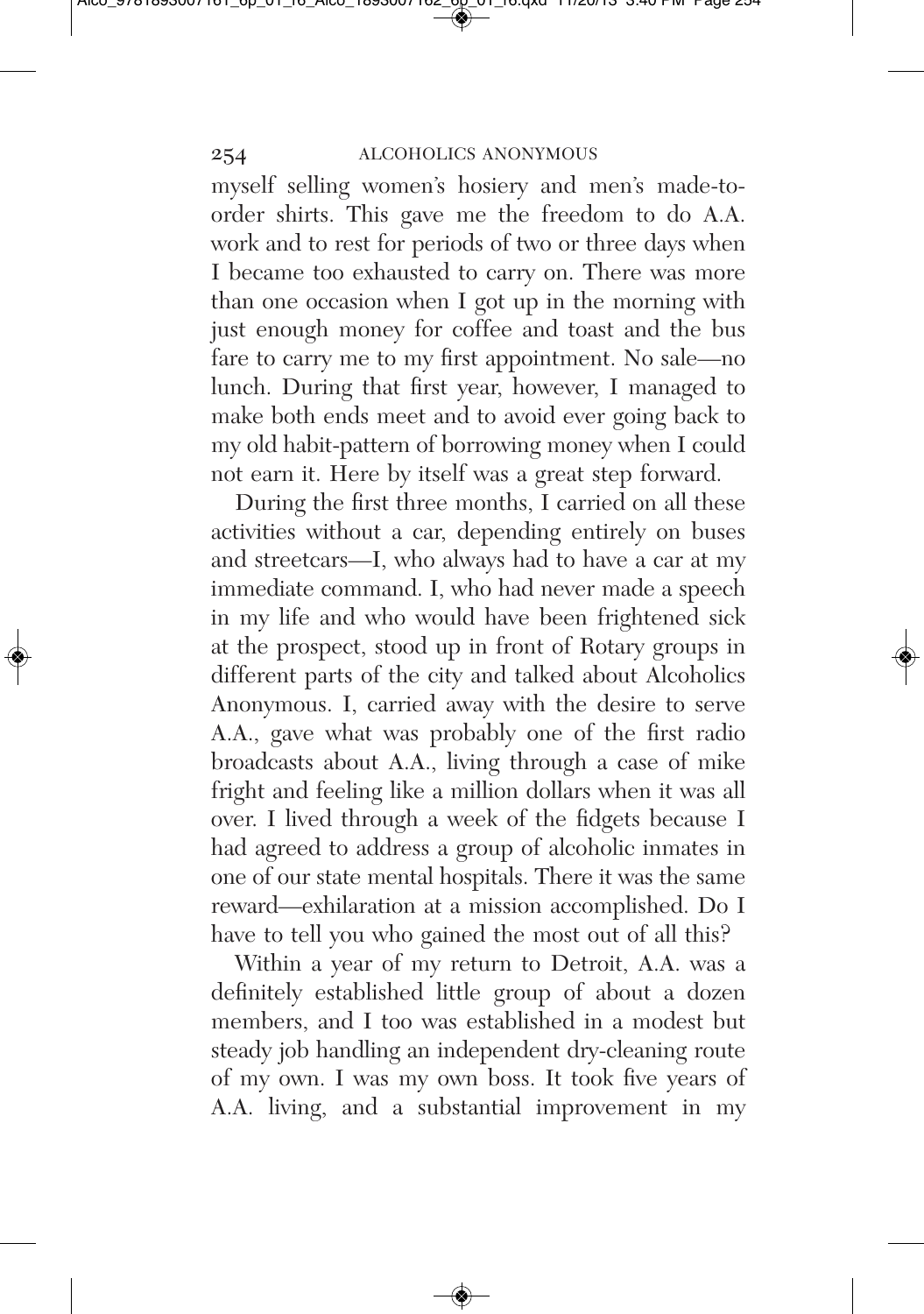health, before I could take a full-time office job where someone else was boss.

This office job brought me face to face with a problem that I had sidestepped all my adult life, lack of training. This time I did something about it. I enrolled in a correspondence school that taught nothing but accounting. With this specialized training, and a liberal business education in the school of hard knocks, I was able to set up shop some two years later as an independent accountant. Seven years of work in this field brought an opportunity to affiliate myself actively with one of my clients, a fellow A.A. We complement each other beautifully, as he is a born salesman and my taste is for finance and management. At long last I am doing the kind of work I have always wanted to do but never had the patience and emotional stability to train myself for. The A.A. program showed me the way to come down to earth, start from the bottom, and work up. This represents another great change for me. In the long ago past I used to start at the top as president or treasurer and end up with the sheriff breathing down my neck.

So much for my business life. Obviously I have overcome fear to a sufficient degree to think in terms of success in business. With God's help I am able, for one day at a time, to carry business responsibilities that, not many years ago, I would not have dreamed of assuming. But what about my social life? What about those fears that once paralyzed me to the point of my becoming a semi-hermit? What about my fear of travel?

It would be wonderful were I able to tell you that my confidence in God and my application of the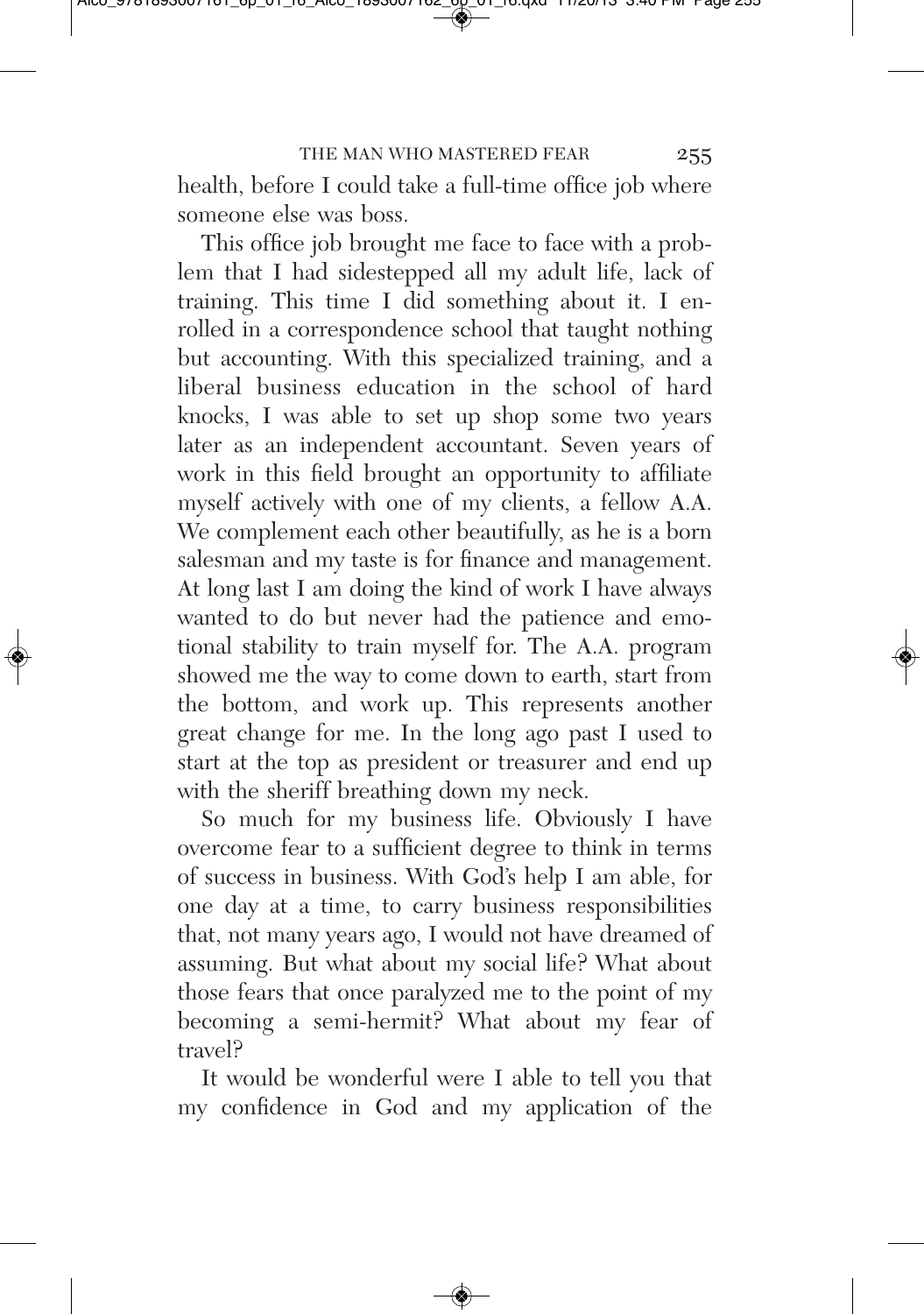Twelve Steps to my daily living have utterly banished fear. But this would not be the truth. The most ac curate answer I *can* give you is this: Fear has never again ruled my life since that day in September 1938, when I found that a Power greater than myself could not only restore me to sanity but could keep me both sober and sane. Never in sixteen years have I dodged anything because I was afraid of it. I have faced life instead of running away from it.

Some of the things that used to stop me in my tracks from fear still make me nervous in the anticipation of their doing, but once I kick myself into doing them, nervousness disappears and I enjoy myself. In recent years I have had the happy combination of time and money to travel occasionally. I am apt to get into quite an uproar for a day or two before starting, but I *do* start, and once started, I have a swell time.

Have I ever wanted a drink during these years? Only once did I suffer from a nearly overpowering compulsion to take a drink. Oddly enough, the circumstances and surroundings were pleasant. I was at a beautifully set dinner table. I was in a perfectly happy frame of mind. I had been in A.A. a year, and the last thing in my mind was a drink. There was a glass of sherry at my place. I was seized with an almost uncontrollable desire to reach out for it. I shut my eyes and asked for help. In fifteen seconds or less, the feeling passed. There have also been numerous times when I have thought about taking a drink. Such thinking usually began with thoughts of the pleasant drinking of my youth. I learned early in my A.A. life that I could not afford to fondle such thoughts, as you might fondle a pet, because this particular pet could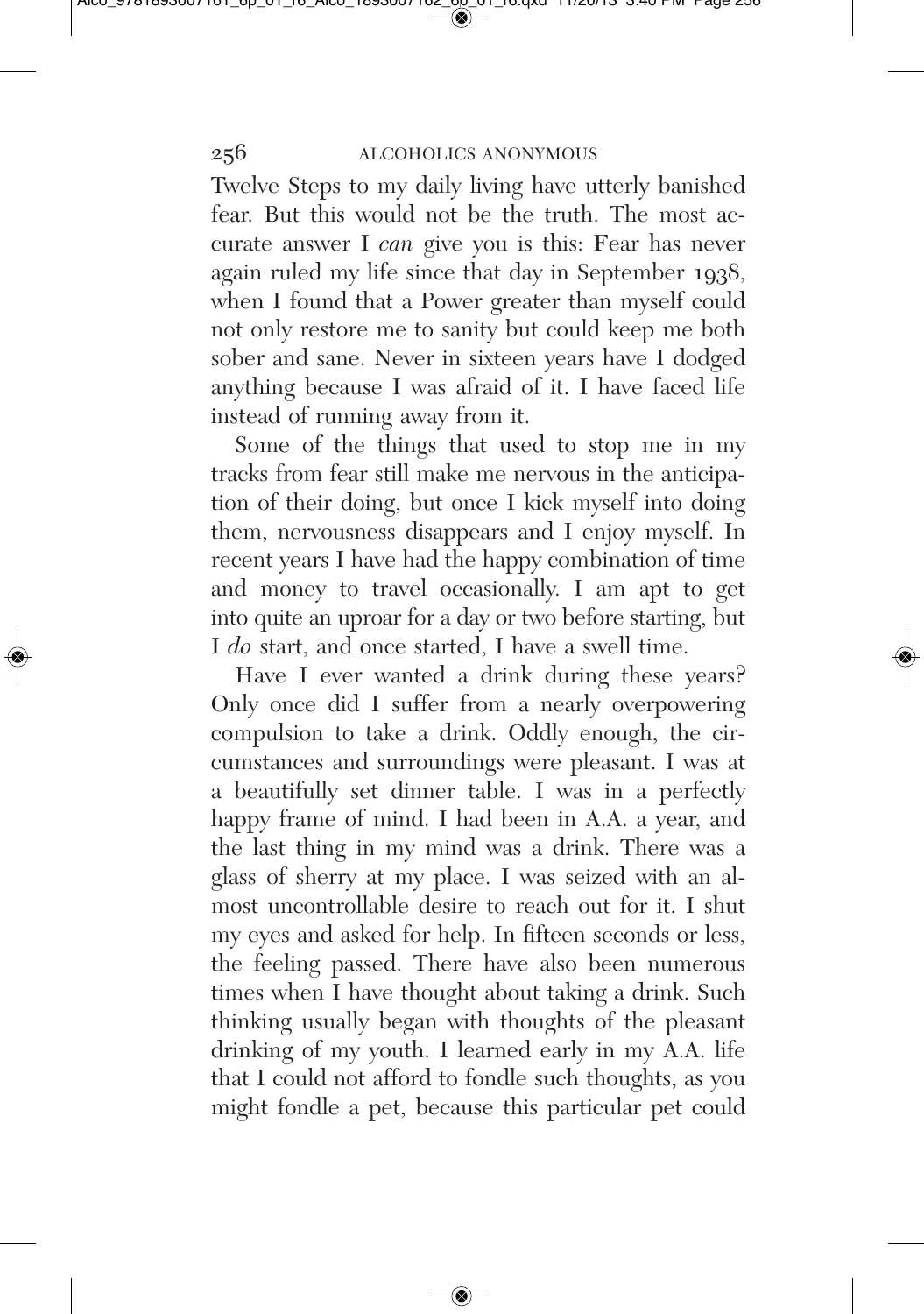grow into a monster. Instead, I quickly substitute one or another vivid scene from the nightmare of my later drinking.

Twenty-odd years ago I made a mess out of my one and only marriage. It was therefore not extraordinary that I should shy away from any serious thought of marriage for a great many years after joining A.A. Here was something requiring a greater willingness to assume responsibility and a larger degree of cooperation and give and take than even business requires of one. However, I must have felt, deep down inside myself, that living the selfish life of a bachelor was only half living. By living alone you can pretty much eliminate grief from your life, but you also eliminate joy. At any rate the last great step toward a wellrounded life still lay ahead of me. So six months ago I acquired a ready-made family consisting of one charming wife, four grown children to whom I am devoted, and three grandchildren. Being an alcoholic, I couldn't dream of doing anything by halves! My wife, a sister member in A.A., had been a widow nine years and I had been single eighteen years. The adjustments in such a case are difficult and take time, but we both feel that they are certainly worth it. We are both depending upon God and our use of the Alcoholics Anonymous program to help us make a success of this joint undertaking.

It is undoubtedly too soon for me to say how much of a success I shall be as a husband in time to come. I do feel, though, that the fact that I finally *grew up* to a point where I could even tackle such a job is the apex of the story of a man who spent eighteen years running away from life.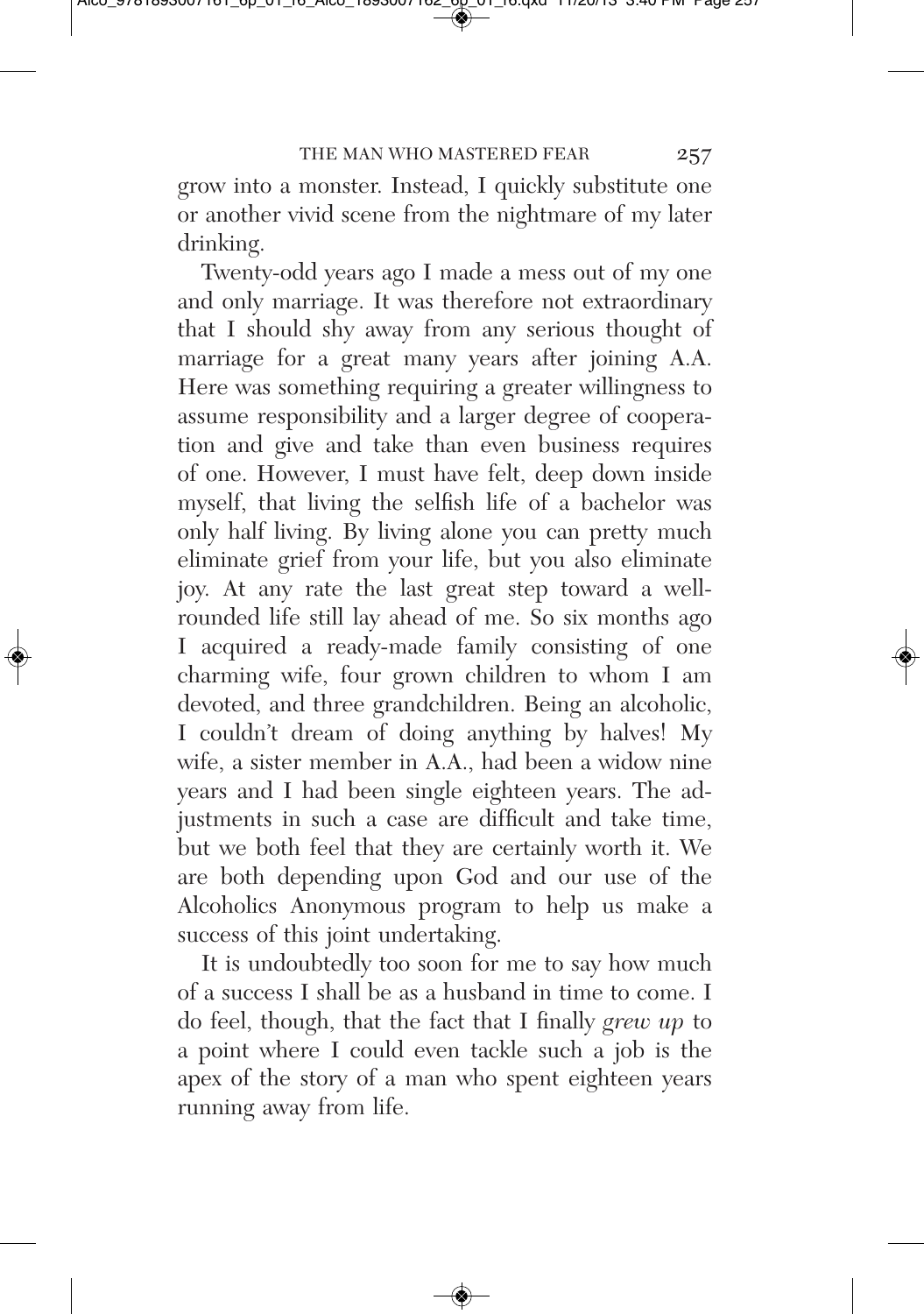## HE SOLD HIMSELF SHORT

*But he found there was a Higher Power that had more faith in him than he had in himself. Thus, A.A. was born in Chicago.*

*I* GREW UP in a small town outside Akron, Ohio, where the life was typical of any average small town. I was very much interested in athletics, and because of this and parental influence, I didn't drink or smoke in either grade or high school.

All of this changed when I went to college. I had to adapt to new associations and associates, and it seemed to be the smart thing to drink and smoke. I confined drinking to weekends, and drank normally in college and for several years thereafter.

After I left school, I went to work in Akron, living at home with my parents. Home life was again a restraining influence. When I drank, I hid it from my folks out of respect for their feelings. This continued until I was twenty-seven. Then I started traveling, with the United States and Canada as my territory and with so much freedom and with an unlimited expense account, I was soon drinking every night and kidding myself that it was all part of the job. I know now that 60 percent of the time I drank alone without benefit of customers.

In 1930, I moved to Chicago. Shortly thereafter, aided by the Depression, I found that I had a great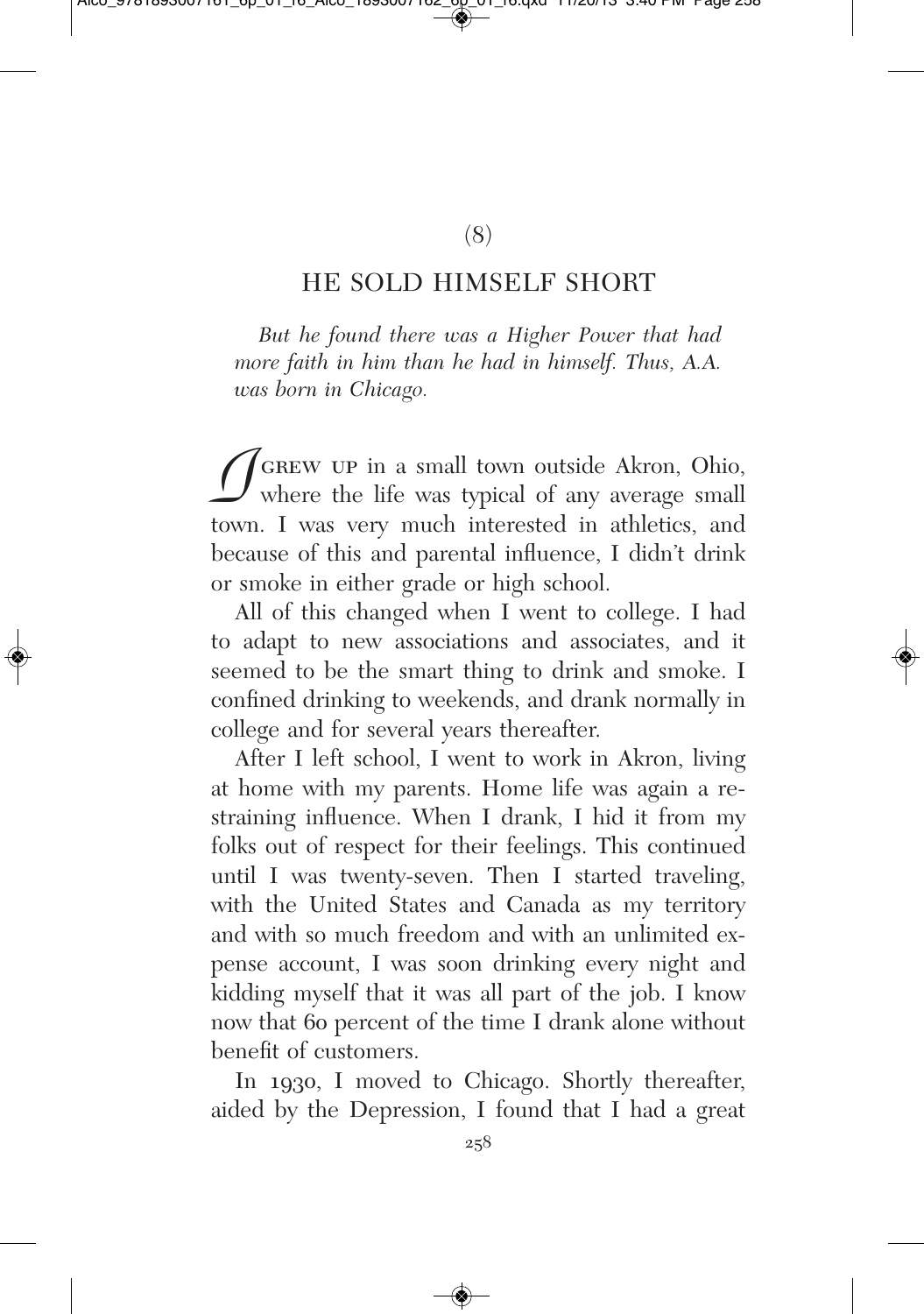deal of spare time and that a little drink in the morning helped. By 1932, I was going on two- or three-day benders. That same year, my wife became fed up with my drinking around the house and called my dad in Akron to come and pick me up. She asked him to do something about me because she couldn't. She was thoroughly disgusted.

This was the beginning of five years of bouncing back and forth between my home in Chicago and Akron to sober up. It was a period of binges coming closer and closer together and being of longer duration. Once Dad came all the way to Florida to sober me up after a hotel manager called him and said that if he wanted to see me alive he'd better get there fast. My wife could not understand why I would sober up for Dad but not for her. They went into a huddle, and Dad explained that he simply took my pants, shoes, and money away so that I could get no liquor and had to sober up.

One time my wife decided to try this too. After finding every bottle that I had hidden around the apartment, she took away my pants, my shoes, my money, and my keys, threw them under the bed in the back bedroom, and slip-locked our door. By one a.m. I was desperate. I found some wool stockings, some white flannels that had shrunk to my knees, and an old jacket. I jimmied the front door so that I could get back in, and walked out. I was hit by an icy blast. It was February with snow and ice on the ground, and I had a four-block walk to the nearest cab stand, but I made it. On my ride to the nearest bar, I sold the driver on how misunderstood I was by my wife and what an unreasonable person she was. By the time we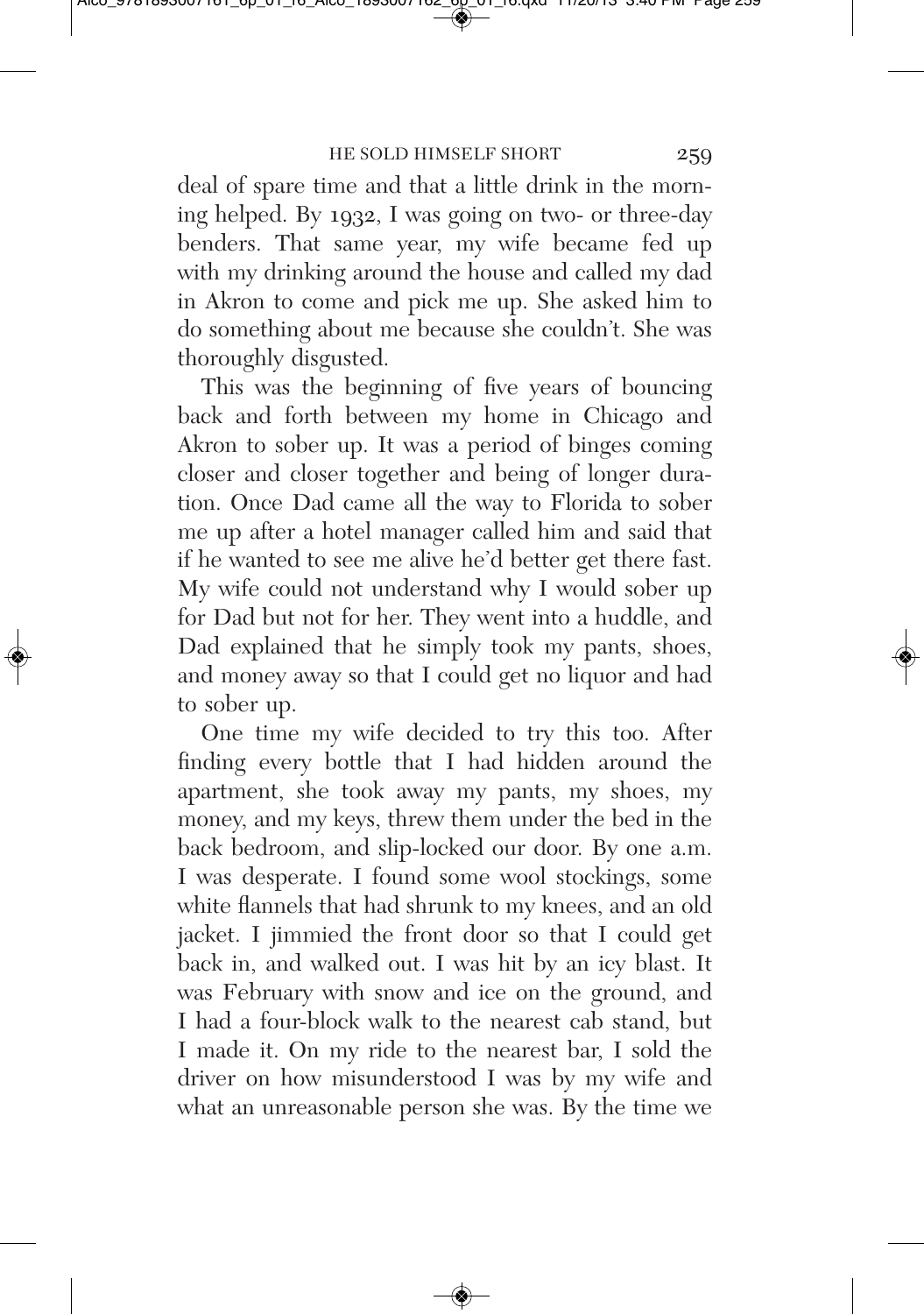reached the bar, he was willing to buy me a quart with his own money. Then when we got back to the apartment, he was willing to wait two or three days until I got my health back to be paid off for the liquor and fare. I was a good salesman. My wife could not understand the next morning why I was drunker than the night before, when she had taken my bottles.

After a particularly bad Christmas and New Year's holiday, Dad picked me up again early in January 1937 to go through the usual sobering up routine. This consisted of walking the floor for three or four days and nights until I could take nourishment. This time he had a suggestion to offer. He waited until I was completely sober, and on the day before I was to head back for Chicago, he told me of a small group of men in Akron who apparently had the same problem that I had but were doing something about it. He said they were sober, happy, and had their self-respect back, as well as the respect of their neighbors. He mentioned two of them whom I had known through the years and suggested that I talk with them. But I had my health back, and, besides, I reasoned, they were much worse than I would ever be. Why, even a year ago I had seen Howard, an ex-doctor, mooching a dime for a drink. I could not possibly be that bad. I would at least have asked for a quarter! So I told Dad that I would lick it on my own, that I would drink nothing for a month and after that only beer.

Several months later Dad was back in Chicago to pick me up again, but this time my attitude was entirely different. I could not wait to tell him that I wanted help, that if these men in Akron had anything,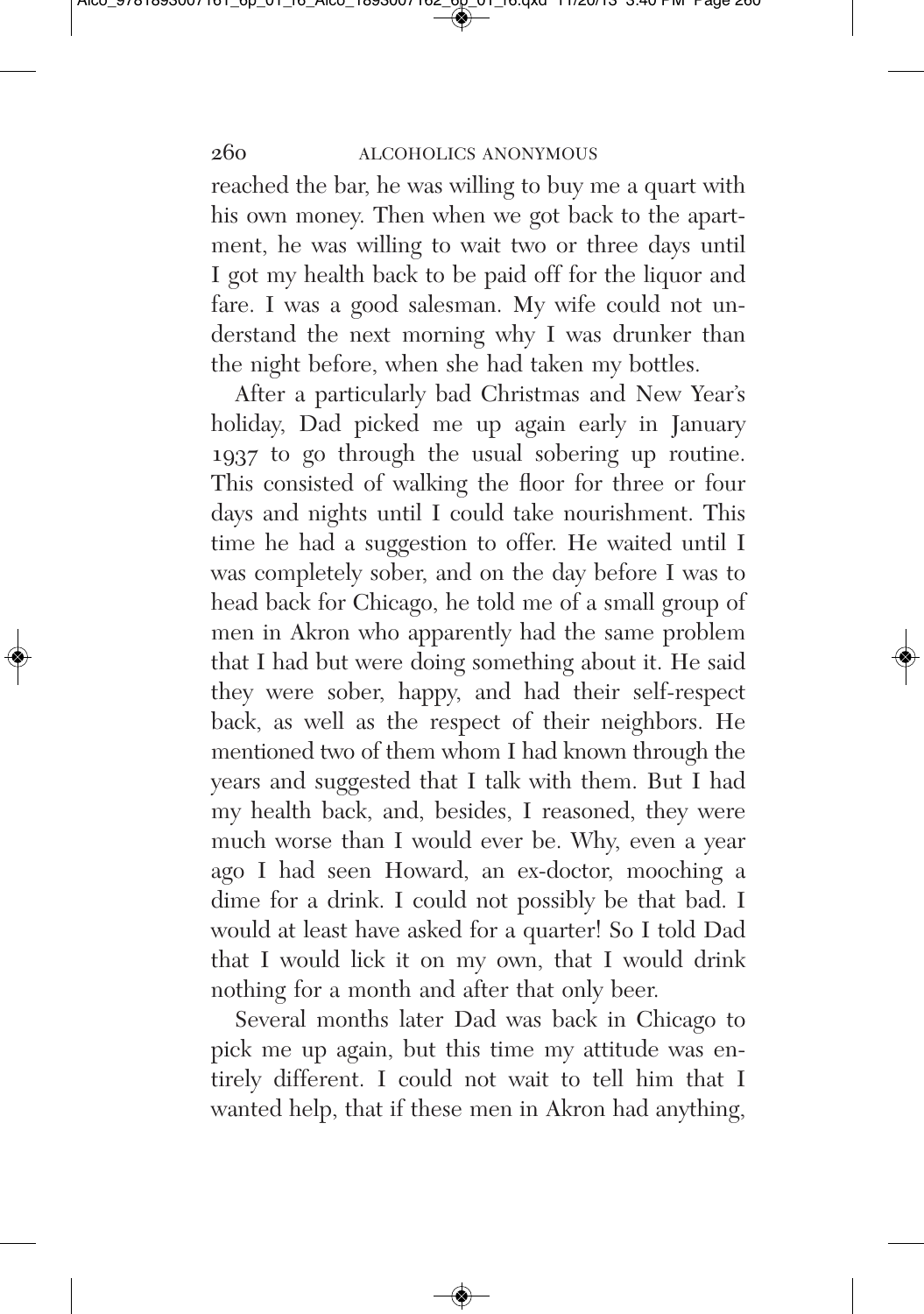I wanted it and would do anything to get it. I was completely licked by alcohol.

I can still remember very distinctly getting into Akron at eleven p.m. and routing this same Howard out of bed to do something about me. He spent two hours with me that night telling me his story. He said he had finally learned that drinking was a fatal illness made up of an allergy plus an obsession, and once the drinking had passed from habit to obsession, we were completely hopeless and could look forward only to spending the balance of our lives in mental institutions—or to death.

He laid great stress on the progression of his attitude toward life and people, and most of his attitudes had been very similar to mine. I thought at times that he was telling my story! I had thought that I was completely different from other people, that I was beginning to become a little balmy, even to the point of withdrawing more and more from society and wanting to be alone with my bottle.

Here was a man with essentially the same outlook on life, except that he had done something about it. He was happy, getting a kick out of life and people, and beginning to get his medical practice back again. As I look back on that first evening, I realize that I began to hope, then, for the first time; and I felt that if he could regain these things, perhaps it would be possible for me too.

The next afternoon and evening, two other men visited me, and each told me his story and the things that they were doing to try to recover from this tragic illness. They had that certain something that seemed to glow, a peace, a serenity combined with happiness.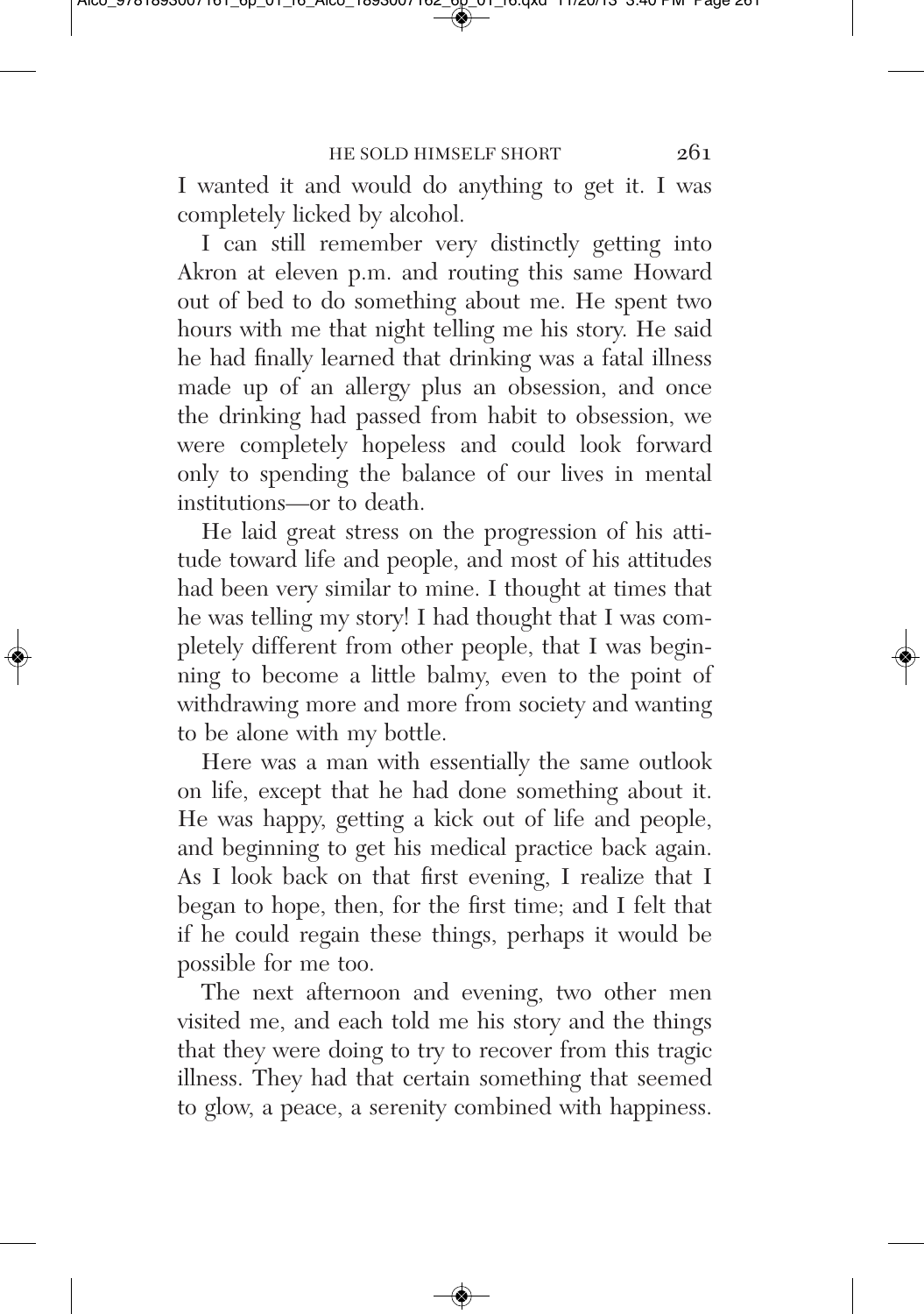In the next two or three days the balance of this handful of men contacted me, encouraged me, and told me how they were trying to live this program of recovery and the fun they were having doing it.

Then and then only, after a thorough indoctrination by eight or nine individuals, was I allowed to attend my first meeting. This first meeting was held in the living room of a home and was led by Bill D., the first man that Bill W. and Dr. Bob had worked with successfully.

The meeting consisted of perhaps eight or nine alcoholics and seven or eight wives. It was different from the meetings now held. The big A.A. book had not been written, and there was no literature except various religious pamphlets. The program was carried on entirely by word of mouth.

The meeting lasted an hour and closed with the Lord's Prayer. After it was closed, we all retired to the kitchen and had coffee and doughnuts and more discussion until the small hours of the morning.

I was terribly impressed by this meeting and the quality of happiness these men displayed, despite their lack of material means. In this small group, during the Depression, there was no one who was not hard up.

I stayed in Akron two or three weeks on my initial trip trying to absorb as much of the program and philosophy as possible. I spent a great deal of time with Dr. Bob, whenever he had the time to spare, and in the homes of two or three other people, trying to see how the family lived the program. Every evening we would meet at the home of one of the members and have coffee and doughnuts and spend a social evening.

The day before I was due to go back to Chicago—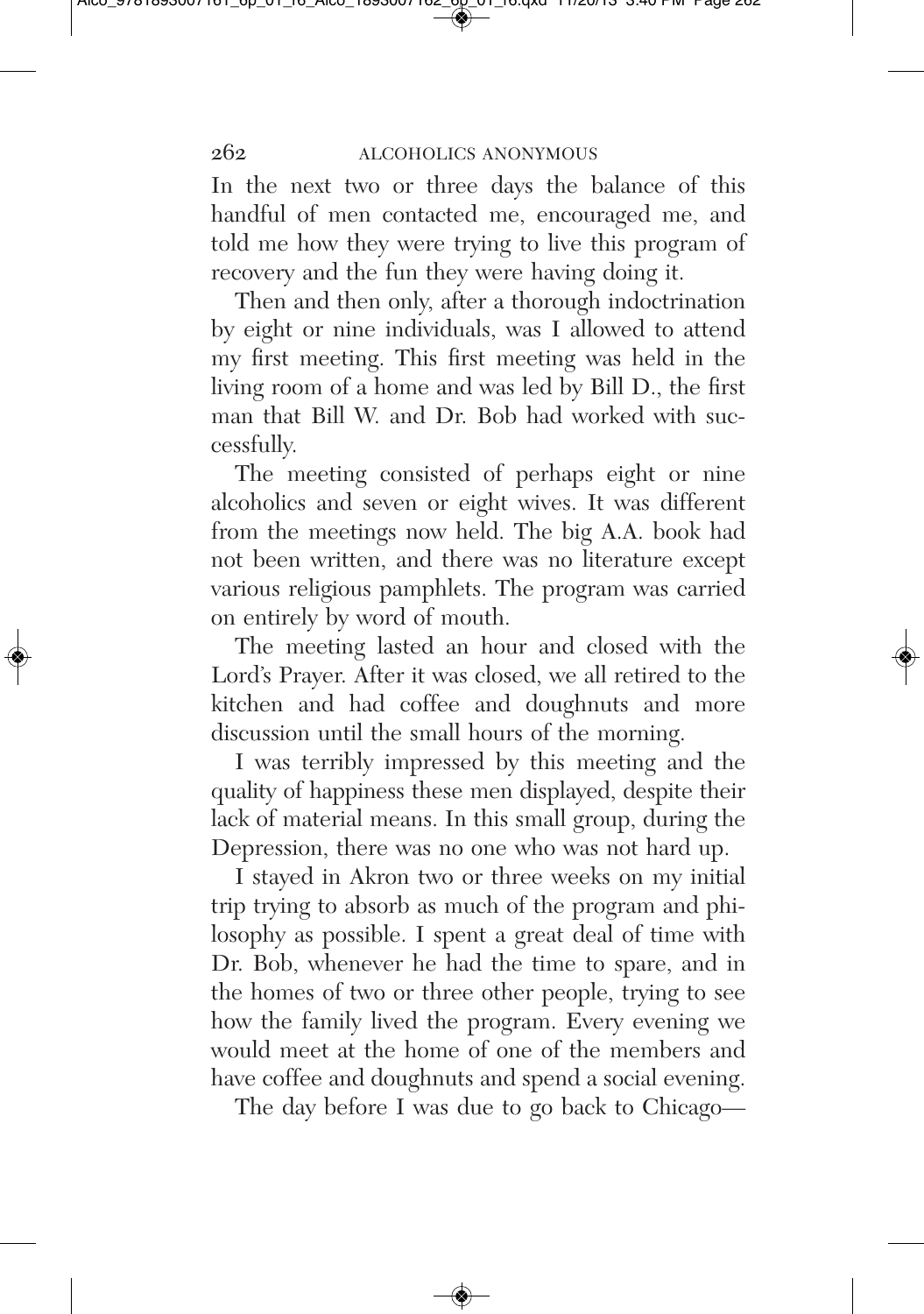it was Dr. Bob's afternoon off—he had me to the office and we spent three or four hours formally going through the Six-Step program as it was at that time. The six steps were:

- 1. Complete deflation.
- 2. Dependence and guidance from a Higher Power.
- 3. Moral inventory.
- 4. Confession.
- 5. Restitution.
- 6. Continued work with other alcoholics.

Dr. Bob led me through all of these steps. At the moral inventory, he brought up several of my bad personality traits or character defects, such as selfishness, conceit, jealousy, carelessness, intolerance, illtemper, sarcasm, and resentments. We went over these at great length, and then he finally asked me if I wanted these defects of character removed. When I said yes, we both knelt at his desk and prayed, each of us asking to have these defects taken away.

This picture is still vivid. If I live to be a hundred, it will always stand out in my mind. It was very impressive, and I wish that every A.A. could have the benefit of this type of sponsorship today. Dr. Bob always emphasized the religious angle very strongly, and I think it helped. I know it helped me. Dr. Bob then led me through the restitution step, in which I made a list of all of the persons I had harmed and worked out the ways and the means of slowly making restitution.

I made several decisions at that time. One of them was that I would try to get a group started in Chicago; the second was that I would have to return to Akron to attend meetings at least every two months until I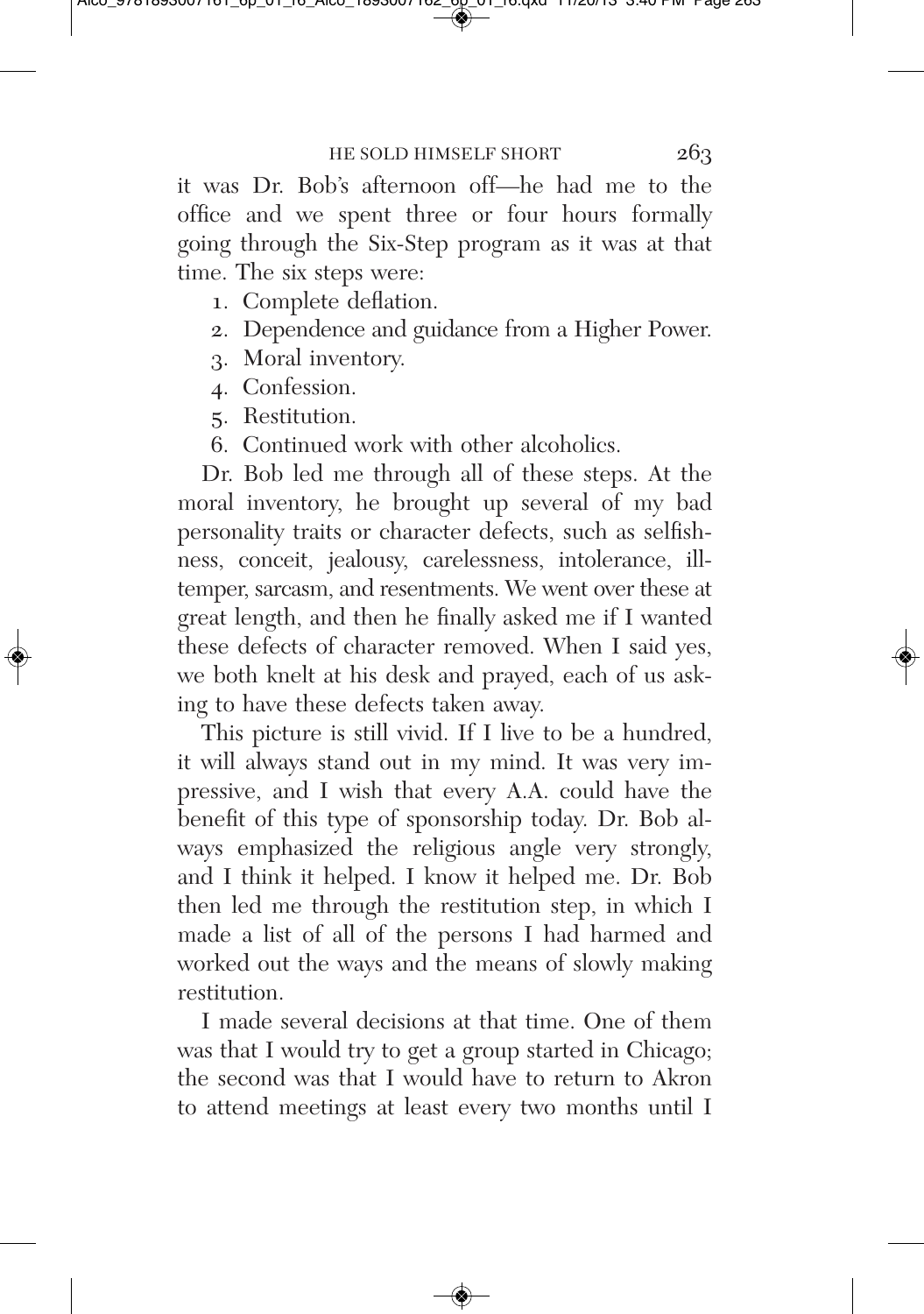did get a group started in Chicago; third, I decided I must place this program above everything else, even my family, because if I did not maintain my sobriety, I would lose my family anyway. If I did not maintain my sobriety, I would not have a job. If I did not maintain my sobriety, I would have no friends left. I had few enough at that time.

The next day I went back to Chicago and started a vigorous campaign among my so-called friends or drinking companions. Their answer was always the same: If they needed it at any time, they would surely get in touch with me. I went to a minister and a doctor whom I still knew, and they, in turn, asked me how long I had been sober. When I told them six weeks, they were polite and said that they would contact me in case they had anyone with an alcoholic problem.

Needless to say, it was a year or more before they did contact me. On my trips back to Akron to get my spirits recharged and to work with other alcoholics, I would ask Dr. Bob about this delay and wonder just what was wrong with me. He would invariably reply, "When you are right and the time is right, Providence will provide. You must always be willing and continue to make contacts."

A few months after I made my original trip to Akron, I was feeling pretty cocky, and I didn't think my wife was treating me with proper respect, now that I was an outstanding citizen. So I set out to get drunk deliberately, just to teach her what she was missing. A week later I had to get an old friend from Akron to spend two days sobering me up. That was my lesson, that one could not take the moral inventory and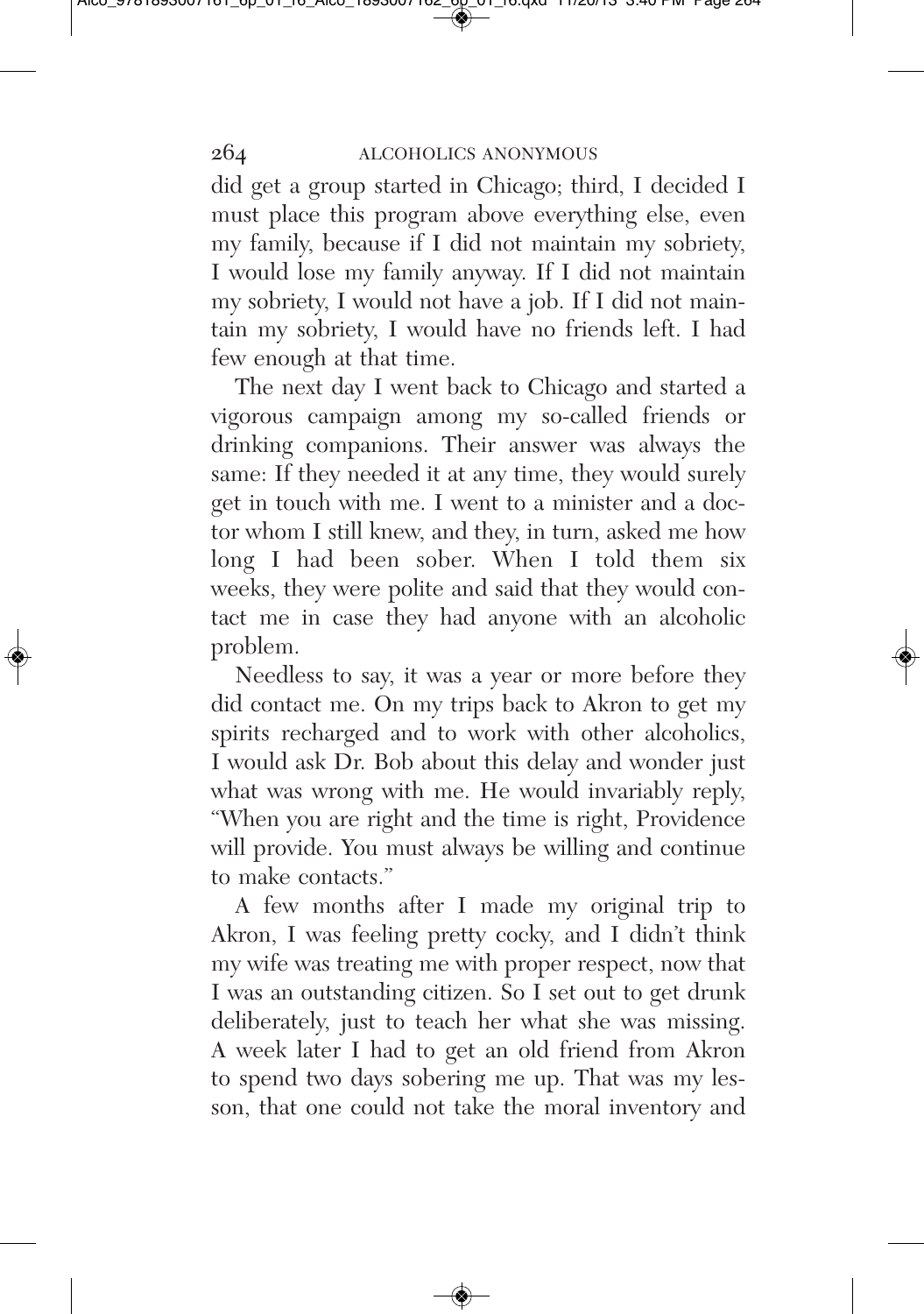then file it away; that the alcoholic has to continue to take inventory every day if he expects to get well and stay well. That was my only slip. It taught me a valuable lesson. In the summer of 1938, almost a year from the time I made my original contact with Akron, the man for whom I was working, and who knew about the program, approached me and asked if I could do anything about one of his salesmen who was drinking very heavily. I went to the sanitarium where this chap was incarcerated and found to my surprise that he was interested. He had been wanting to do something about his drinking for a long time but did not know how. I spent several days with him, but I did not feel adequate to pass the program on to him by myself. So I suggested that he take a trip to Akron for a couple of weeks, which he did, living with one of the A.A. families there. When he returned, we had practically daily meetings from that time on.

A few months later one of the men who had been in touch with the group in Akron came to Chicago to live, and then there were three of us who continued to have informal meetings quite regularly.

In the spring of 1939, the Big Book was printed, and we had two inquiries from the New York office because of a fifteen-minute radio talk that was made. Neither one of the two was interested for himself, one being a mother who wanted to do something for her son. I suggested to her that she should see the son's minister or doctor, and that perhaps he would recommend the A.A. program.

The doctor, a young man, immediately took fire with the idea, and while he did not convince the son, he turned over two prospects who were anxious for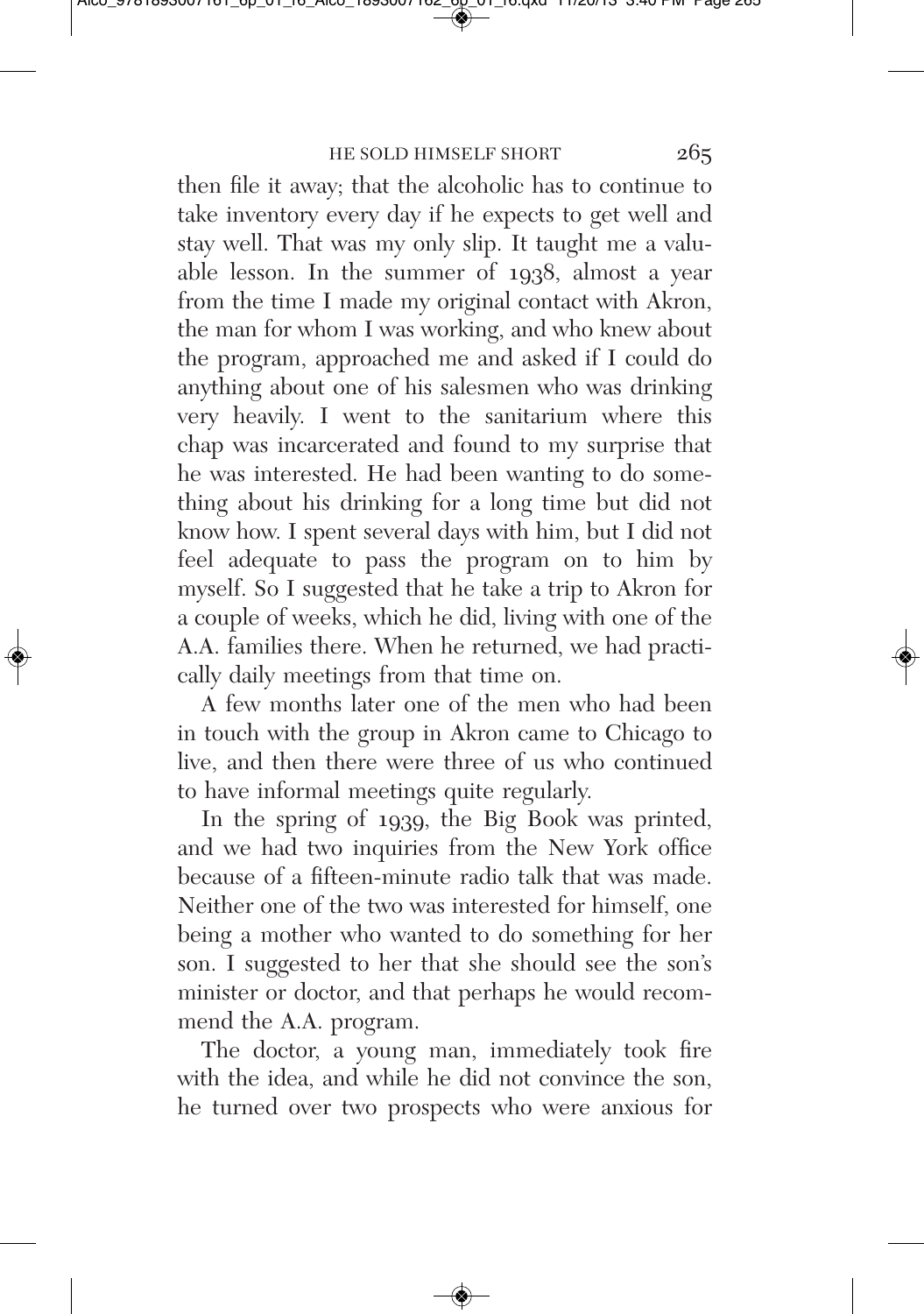the program. The three of us did not feel up to the job, and after a few meetings we convinced the prospects that they, too, should go to Akron where they could see an older group in action.

In the meantime, another doctor in Evanston became convinced that the program had possibilities and turned over a woman to us to do something about. She was full of enthusiasm and also made the trip to Akron. Immediately on her return in the autumn of 1939, we began to have formal meetings once a week, and we have continued to do this and to expand ever since.

Occasionally, it is accorded to a few of us to watch something fine grow from a tiny kernel into something of gigantic goodness. Such has been my privilege, both nationally and in my home city. From a mere handful in Akron, we have spread throughout the world. From a single member in the Chicago area, commuting to Akron, we now exceed six thousand.

These last eighteen years have been the happiest of my life, trite though that statement may seem. Fifteen of those years I would not have enjoyed had I continued drinking. Doctors told me before I stopped that I had only three years at the outside to live.

This latest part of my life has had a purpose, not in great things accomplished but in daily living. Cour age to face each day has replaced the fears and uncertainties of earlier years. Acceptance of things as they are has replaced the old impatient champing at the bit to conquer the world. I have stopped tilting at windmills and, instead, have tried to accomplish the little daily tasks, unimportant in themselves, but tasks that are an integral part of living fully.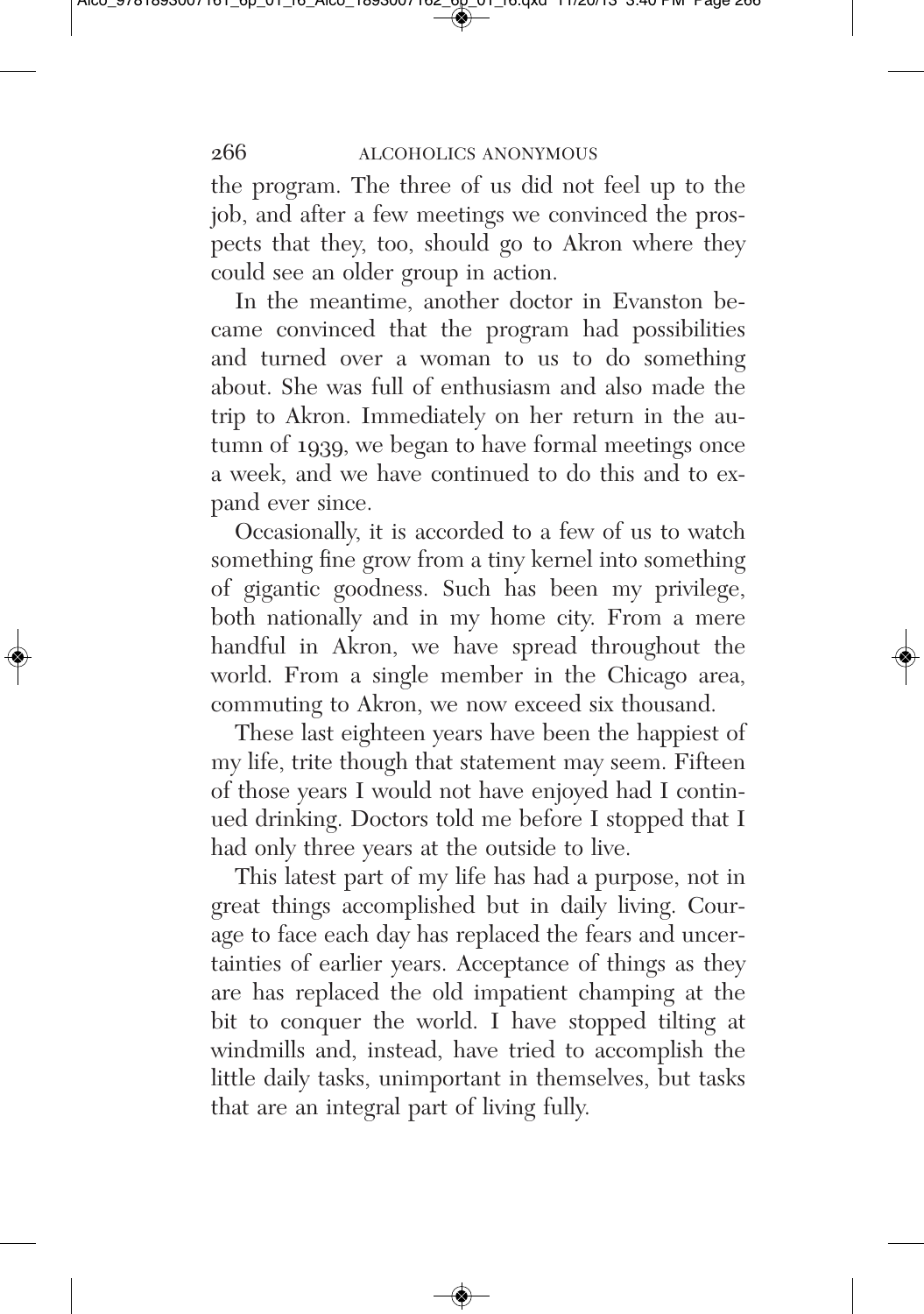Where derision, contempt, and pity were once shown me, I now enjoy the respect of many people. Where once I had casual acquaintances, all of whom were fair-weather friends, I now have a host of friends who accept me for what I am. And over my A.A. years I have made many real, honest, sincere friendships that I shall always cherish.

I'm rated as a modestly successful man. My stock of material goods isn't great. But I have a fortune in friendships, courage, self-assurance, and honest appraisal of my own abilities. Above all, I have gained the greatest thing accorded to any man, the love and understanding of a gracious God, who has lifted me from the alcoholic scrap heap to a position of trust, where I have been able to reap the rich rewards that come from showing a little love for others and from serving them as I can.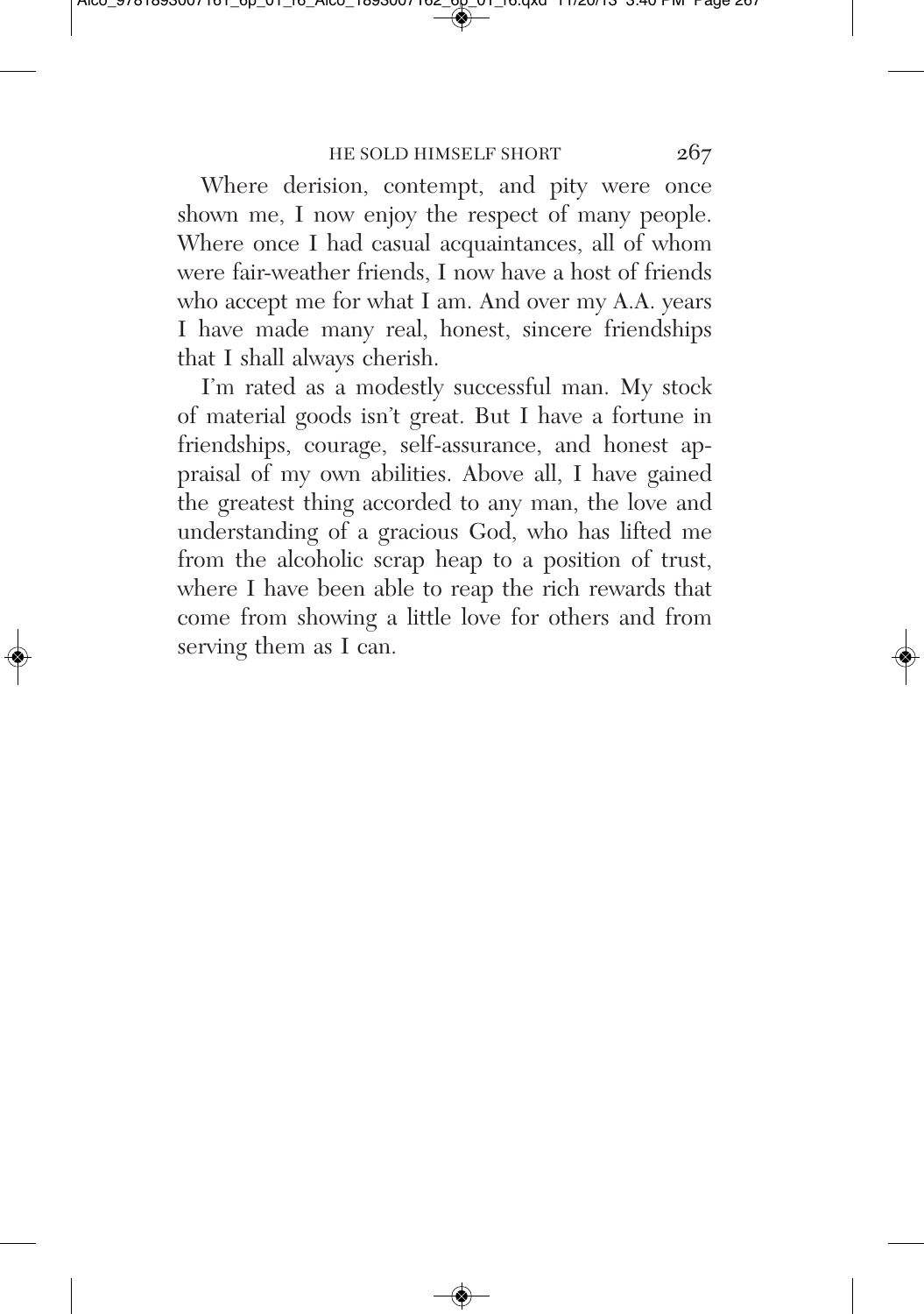## THE KEYS OF THE KINGDOM

*This worldly lady helped to develop A.A. in Chicago and thus passed her keys to many.*

*A*LITTLE MORE than fifteen years ago, through a long and calamitous series of shattering experiences, I found myself being helplessly propelled a long and calamitous series of shattering experiences, I found myself being helplessly propelled toward total destruction. I was without power to change the course my life had taken. How I had arrived at this tragic impasse, I could not have explained to anyone. I was thirty-three years old and my life was spent. I was caught in a cycle of alcohol and sedation that was proving inescapable, and consciousness had become intolerable.

I was a product of the post-war prohibition era of the Roaring '20s. That age of the flapper and the "It" girl, speakeasies and the hip flask, the boyish bob and the drugstore cowboy, John Held Jr. and F. Scott Fitz gerald, all generously sprinkled with a patent pseudosophistication. To be sure, this had been a dizzy and confused interval, but most everyone else I knew had emerged from it with both feet on the ground and a fair amount of adult maturity.

Nor could I blame my dilemma on my childhood environment. I couldn't have chosen more loving and conscientious parents. I was given every advantage in a well-ordered home. I had the best schools, summer camps, resort vacations, and travel. Every reason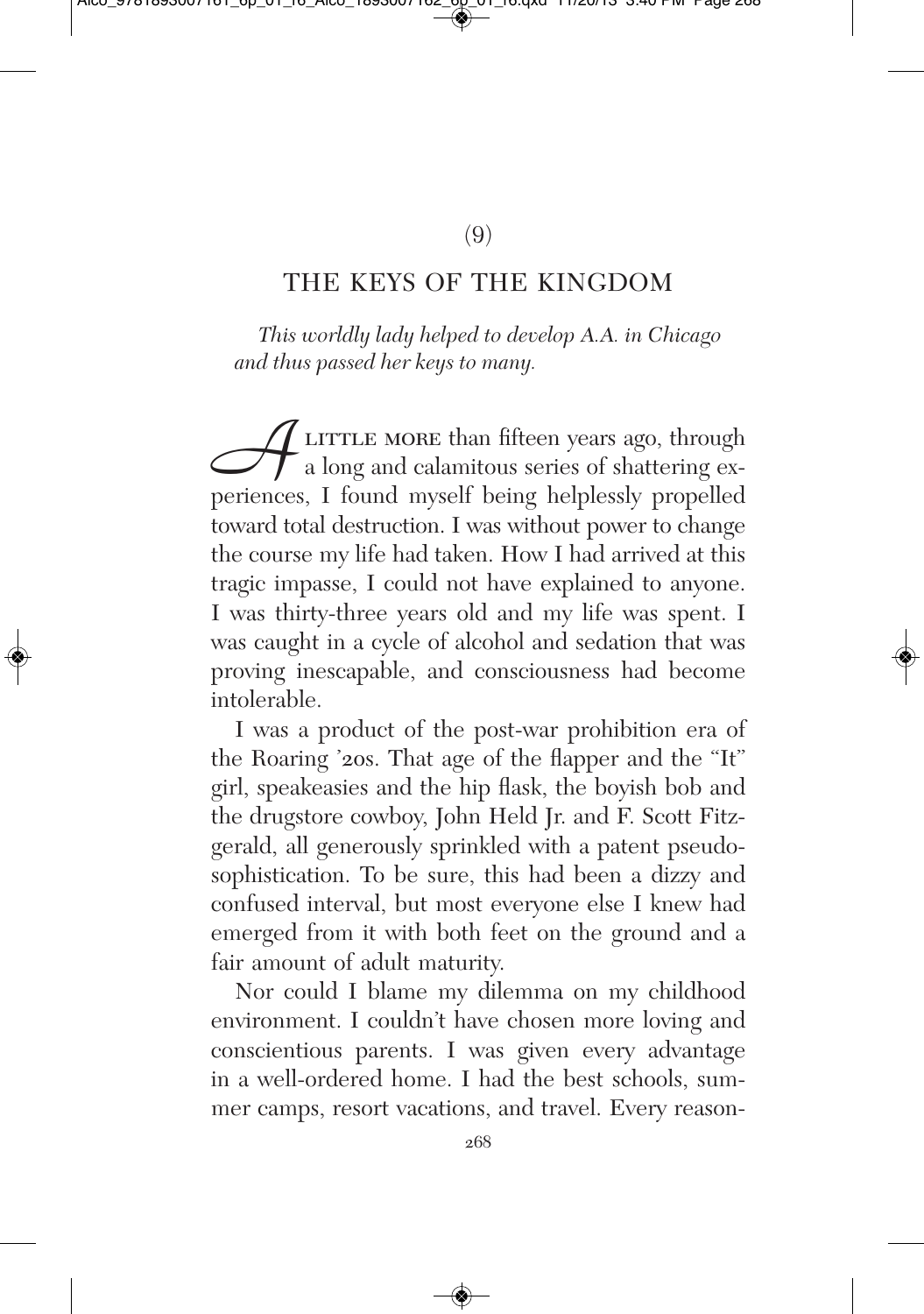able desire was possible of attainment for me. I was strong and healthy and quite athletic.

I experienced some of the pleasure of social drinking when I was sixteen. I definitely liked everything about alcohol—the taste, the effects; and I realize now that a drink did something for me or to me that was different from the way it affected others. It wasn't long before any party without drinks was a dud for me.

I was married at twenty, had two children, and was divorced at twenty-three. My broken home and broken heart fanned my smoldering self-pity into a fair-sized bonfire, and this kept me well supplied with reasons for having another drink, and then another.

At twenty-five I had developed an alcoholic problem. I began making the rounds of the doctors in the hope that one of them might find some cure for my accumulating ailments, preferably something that could be removed surgically.

Of course the doctors found nothing. Just an unstable woman, undisciplined, poorly adjusted, and filled with nameless fears. Most of them prescribed sedatives and advised rest and moderation.

Between the ages of twenty-five and thirty, I tried everything. I moved a thousand miles away from home to Chicago and a new environment. I studied art; I desperately endeavored to create an interest in many things, in a new place among new people. Nothing worked. My drinking habits increased in spite of my struggle for control. I tried the beer diet, the wine diet, timing, measuring, and spacing of drinks. I tried them mixed, unmixed, drinking only when happy, only when depressed. And still, by the time I was thirty years old, I was being pushed around by a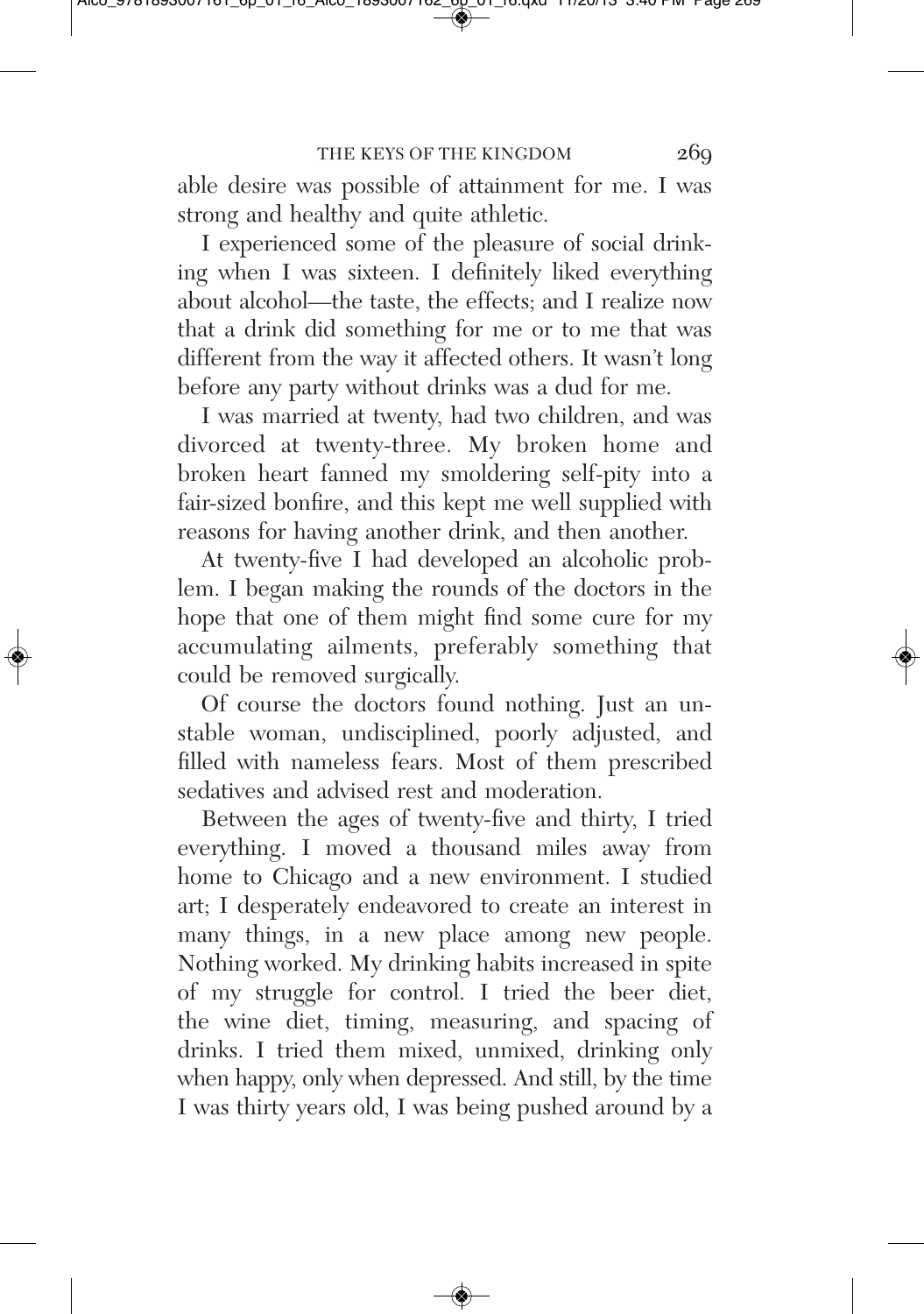compulsion to drink that was completely beyond my control. I couldn't stop drinking. I would hang on to sobriety for short intervals, but always there would come the tide of an overpowering *necessity* to drink, and, as I was engulfed in it, I felt such a sense of panic that I really believed I would die if I didn't get that drink inside.

Needless to say, this was not pleasurable drinking. I had long since given up any pretense of the social cocktail hour. This was drinking in sheer despera tion, alone and locked behind my own door. Alone in the relative safety of my home because I knew I dare not risk the danger of blacking out in some public place or at the wheel of a car. I could no longer gauge my capacity, and it might be the second or the tenth drink that would erase my consciousness.

The next three years saw me in sanitariums, once in a ten-day coma, from which I very nearly did not recover, in and out of hospitals or confined at home with day and night nurses. By now I wanted to die but had lost the courage even to take my life. I was trapped, and for the life of me I did not know how or why this had happened to me. And all the while my fear fed a growing conviction that before long it would be necessary for me to be put away in some institution. People didn't behave this way outside of an asylum. I had heartsickness, shame, and fear bordering on panic, and no complete escape any longer except in oblivion. Certainly, now, anyone would have agreed that only a miracle could prevent my final breakdown. But how does one get a prescription for a miracle?

For about one year prior to this time, there was one doctor who had continued to struggle with me. He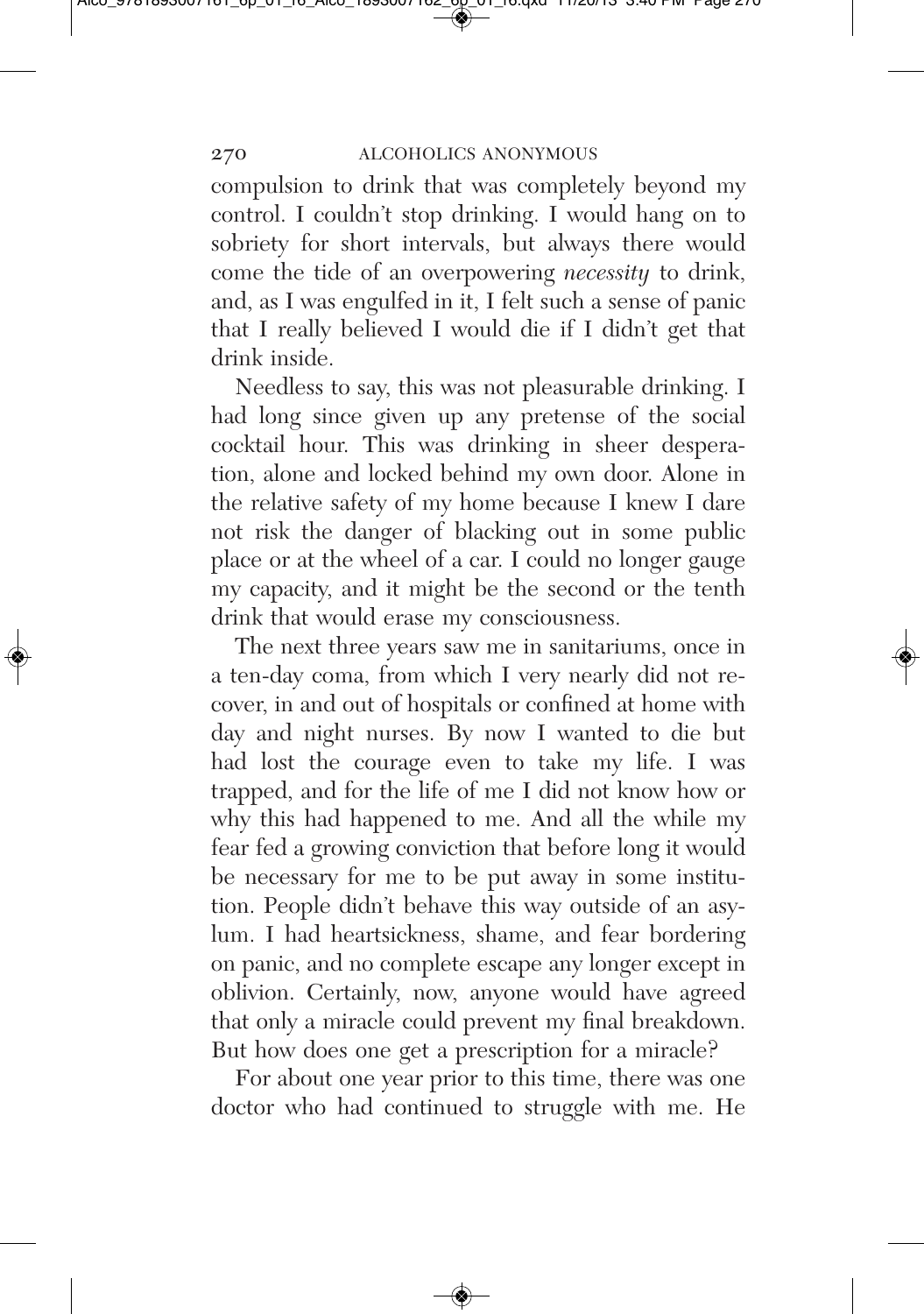had tried everything from having me attend daily mass at six a.m. to performing the most menial labor for his charity patients. Why he bothered with me as long as he did I shall never know, for he knew there was no answer for me in medicine, and he, like all doctors of his day, had been taught that the alcoholic was incurable and should be ignored. Doctors were advised to attend patients who could be benefited by medicine. With the alcoholic, they could only give temporary relief and in the last stages not even that. It was a waste of the doctors' time and the patients' money. Never theless, there were a few doctors who saw alcoholism as a disease and felt that the alcoholic was a victim of something over which he had no control. They had a hunch that there must be an answer for these apparently hopeless ones, somewhere. Fortunately for me, my doctor was one of the enlightened.

And then, in the spring of 1939, a very remarkable book was rolled off a New York press with the title *Alcoholics Anonymous*. However, due to financial difficulties, the whole printing was, for a while, held up and the book received no publicity nor, of course, was it available in the stores, even if one knew it existed. But somehow my good doctor heard of this book, and he also learned a little about the people responsible for its publication. He sent to New York for a copy, and after reading it, he tucked it under his arm and called on me. That call marked the turning point in my life.

Until now, I had never been told that I was an alcoholic. Few doctors will tell a hopeless patient that there is no answer for him or for her. But this day my doctor gave it to me straight and said, "People like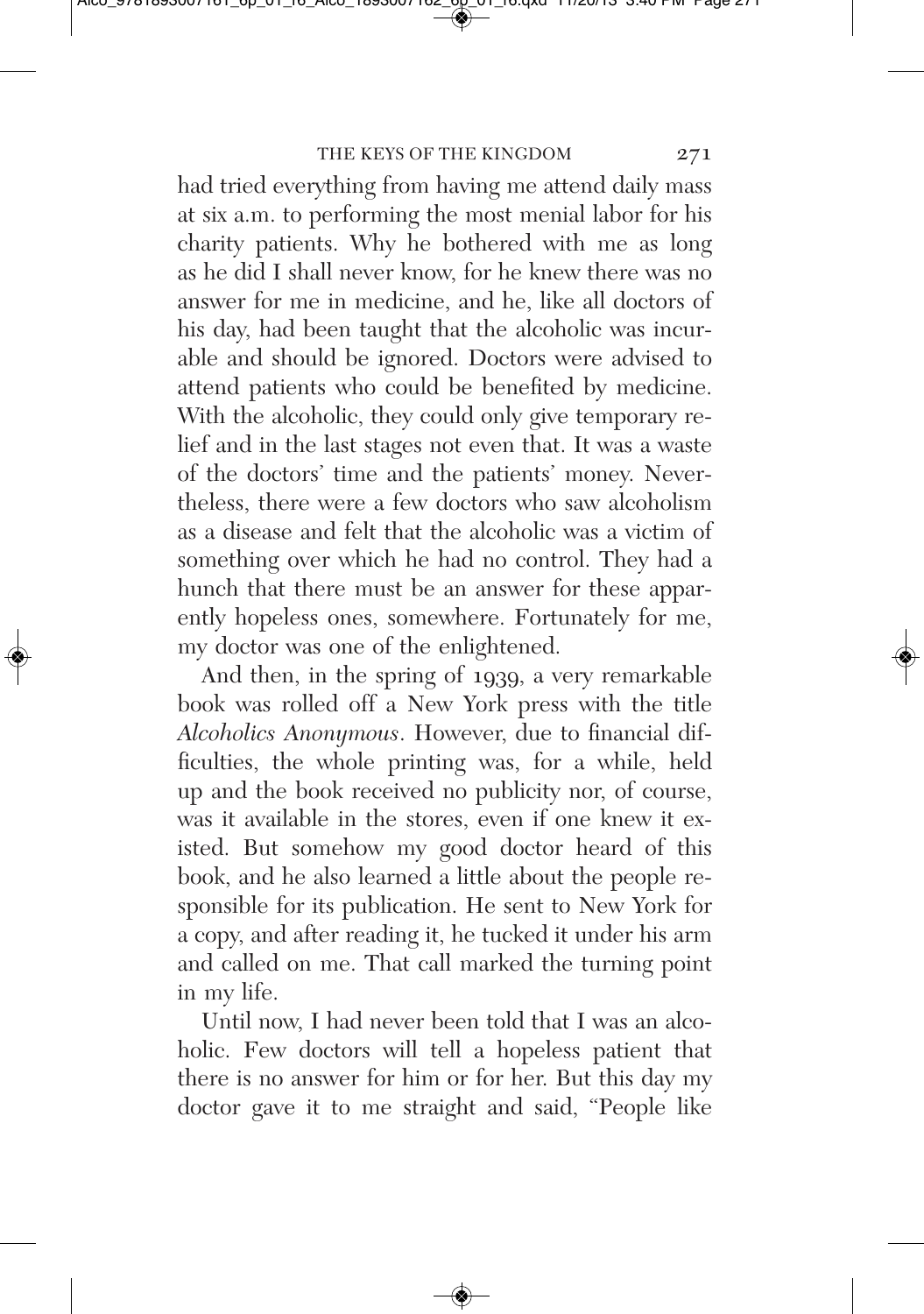you are pretty well known to the medical profession. Every doctor gets his quota of alcoholic patients. Some of us struggle with these people because we know that they are really very sick, but we also know that, short of some miracle, we are not going to help them except temporarily and that they will inevitably get worse and worse until one of two things happens. Either they die of acute alcoholism or they develop wet brains and have to be put away permanently."

He further explained that alcohol was no respecter of sex or background but that most of the alcoholics he had encountered had better-than-average minds and abilities. He said the alcoholics seemed to possess a native acuteness and usually excelled in their fields, regardless of environmental or educational advantages.

"We watch the alcoholic performing in a position of responsibility, and we know that because he is drinking heavily and daily, he has cut his capacities by 50 percent, and still he seems able to do a satisfactory job. And we wonder how much further this man could go if his alcoholic problem could be removed and he could throw 100 percent of his abilities into action.

"But, of course," he continued, "eventually the alcoholic loses all of his capacities as his disease gets progressively worse, and this is a tragedy that is painful to watch: the disintegration of a sound mind and body."

Then he told me there was a handful of people in Akron and New York who had worked out a technique for arresting their alcoholism. He asked me to read the book *Alcoholics Anonymous*, and then he wanted me to talk with a man who was experiencing success with his own arrestment. This man could tell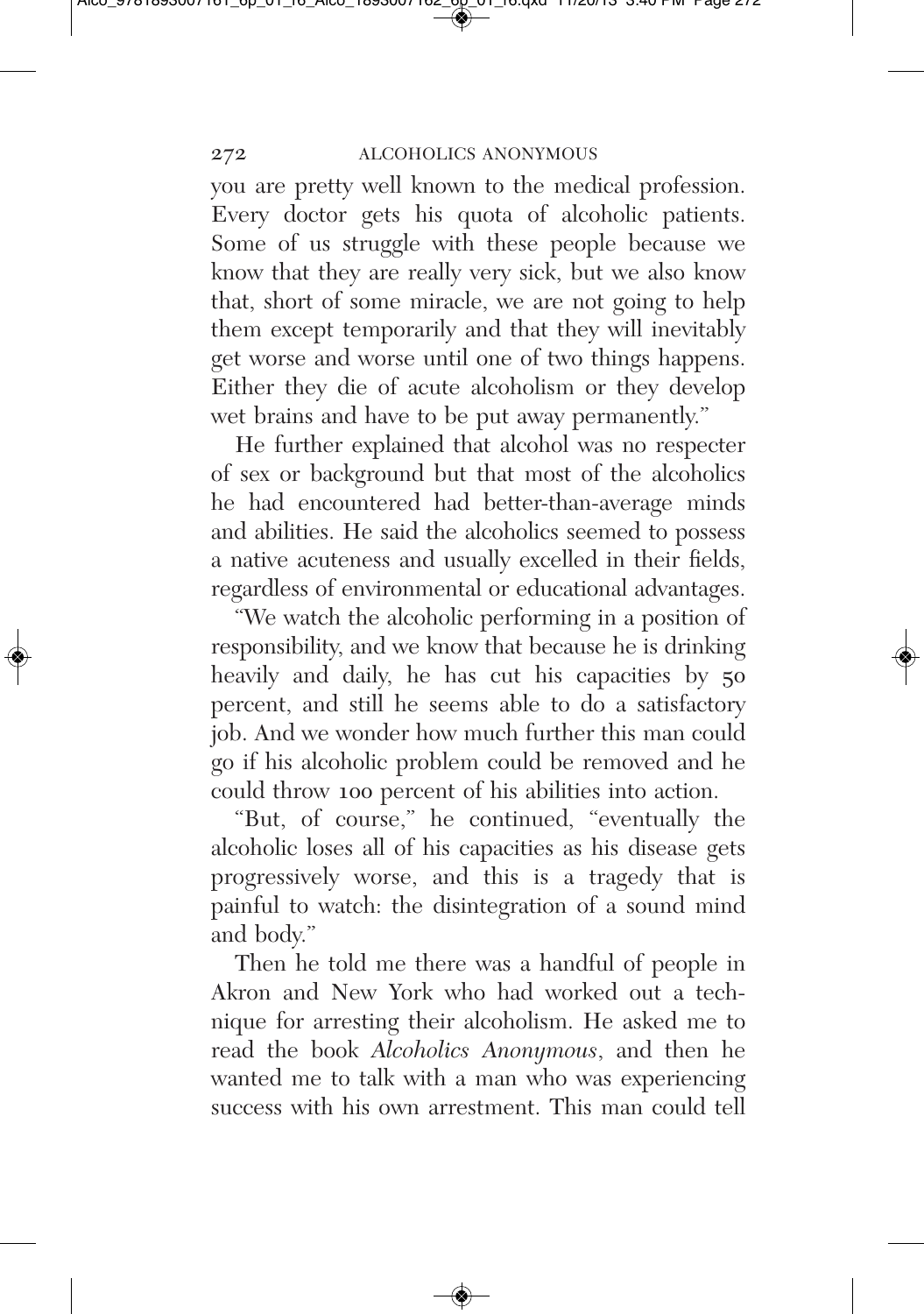me more. I stayed up all night reading that book. For me it was a wonderful experience. It explained so much I had not understood about myself, and, best of all, it promised recovery if I would do a few simple things and be willing to have the desire to drink removed. Here was hope. Maybe I could find my way out of this agonizing existence. Perhaps I could find freedom and peace, and be able once again to call my soul my own.

The next day I received a visit from Mr. T., a recovered alcoholic. I don't know what sort of person I was expecting, but I was very agreeably surprised to find Mr. T. a poised, intelligent, well-groomed, and mannered gentleman. I was immediately impressed with his graciousness and charm. He put me at ease with his first few words. Looking at him, I found it hard to believe he had ever been as I was then.

However, as he unfolded his story for me, I could not help but believe him. In describing his suffering, his fears, his many years of groping for some answer to that which always seemed to remain unanswerable, he could have been describing me, and nothing short of experience and knowledge could have afforded him that much insight! He had been dry for 2<sup>1/2</sup> years and had been maintaining his contact with a group of recovered alcoholics in Akron. Contact with this group was extremely important to him. He told me that eventually he hoped such a group would develop in the Chicago area but that so far this had not been started. He thought it would be helpful for me to visit the Akron group and meet many like himself.

By this time, with the doctor's explanation, the revelations contained in the book, and the hope-inspiring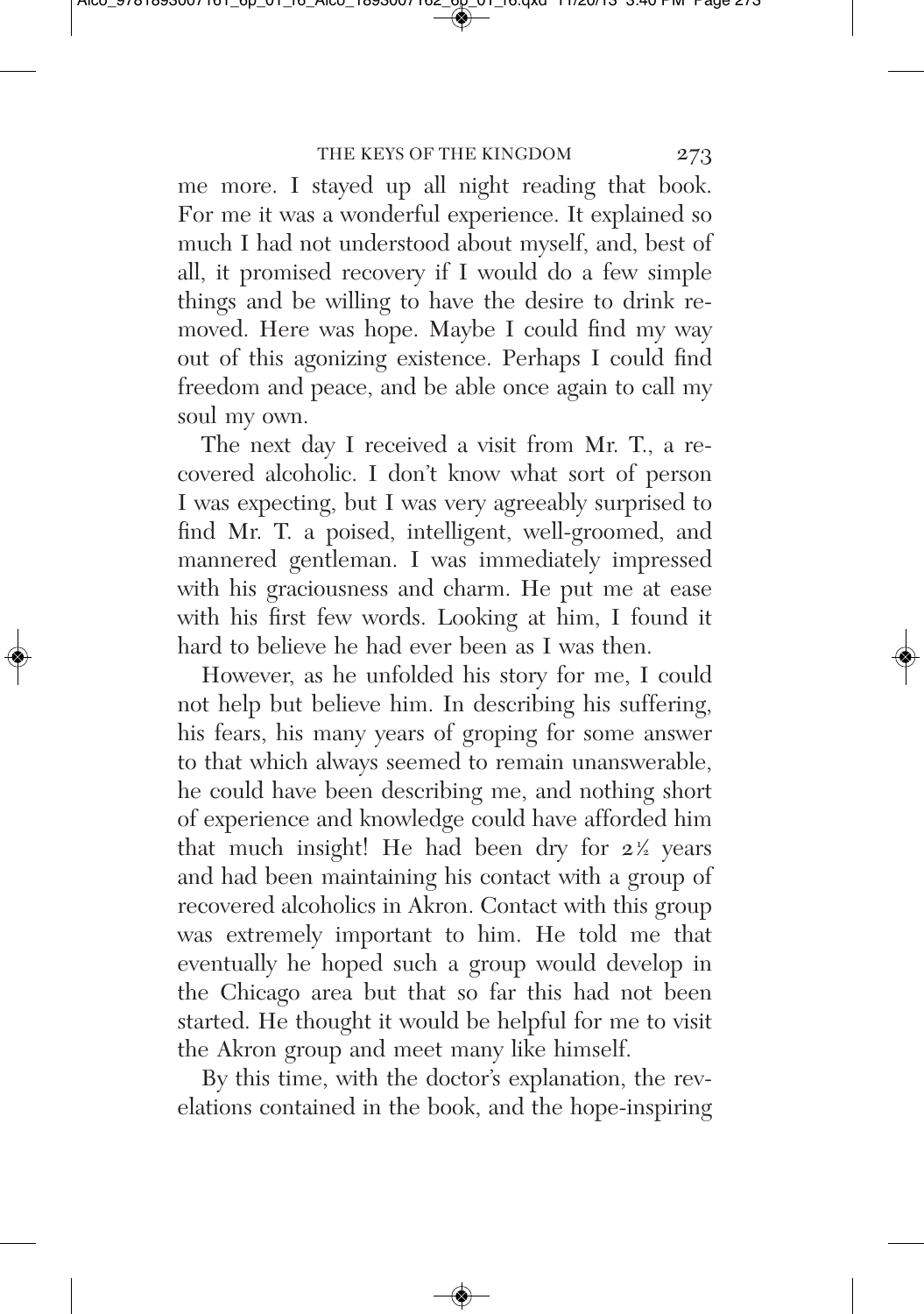interview with Mr. T., I was ready and willing to go to the ends of the earth, if that was what it took, for me to find what these people had.

So I went to Akron, and also to Cleveland, and I met more recovered alcoholics. I saw in these people a quality of peace and serenity that I knew I must have for myself. Not only were they at peace with themselves, but they were getting a kick out of life such as one seldom encounters, except in the very young. They seemed to have all the ingredients for successful living: philosophy, faith, a sense of humor (they could laugh at themselves), clear-cut objectives, appreciation—and most especially appreciation and sympathetic understanding for their fellow man.

Nothing in their lives took precedence over their response to a call for help from some alcoholic in need. They would travel miles and stay up all night with someone they had never laid eyes on before and think nothing of it. Far from expecting praise for their deeds, they claimed the performance a privilege and insisted that they invariably received more than they gave. Extraordinary people!

I didn't dare hope I might find for myself all that these people had found, but if I could acquire some small part of their intriguing quality of living—and sobriety—that would be enough.

Shortly after I returned to Chicago, my doctor, encouraged by the results of my contact with A.A., sent us two more of his alcoholic patients. By the latter part of September 1939, we had a nucleus of six and held our first official group meeting.

I had a tough pull back to normal good health. It had been so many years since I had not relied on some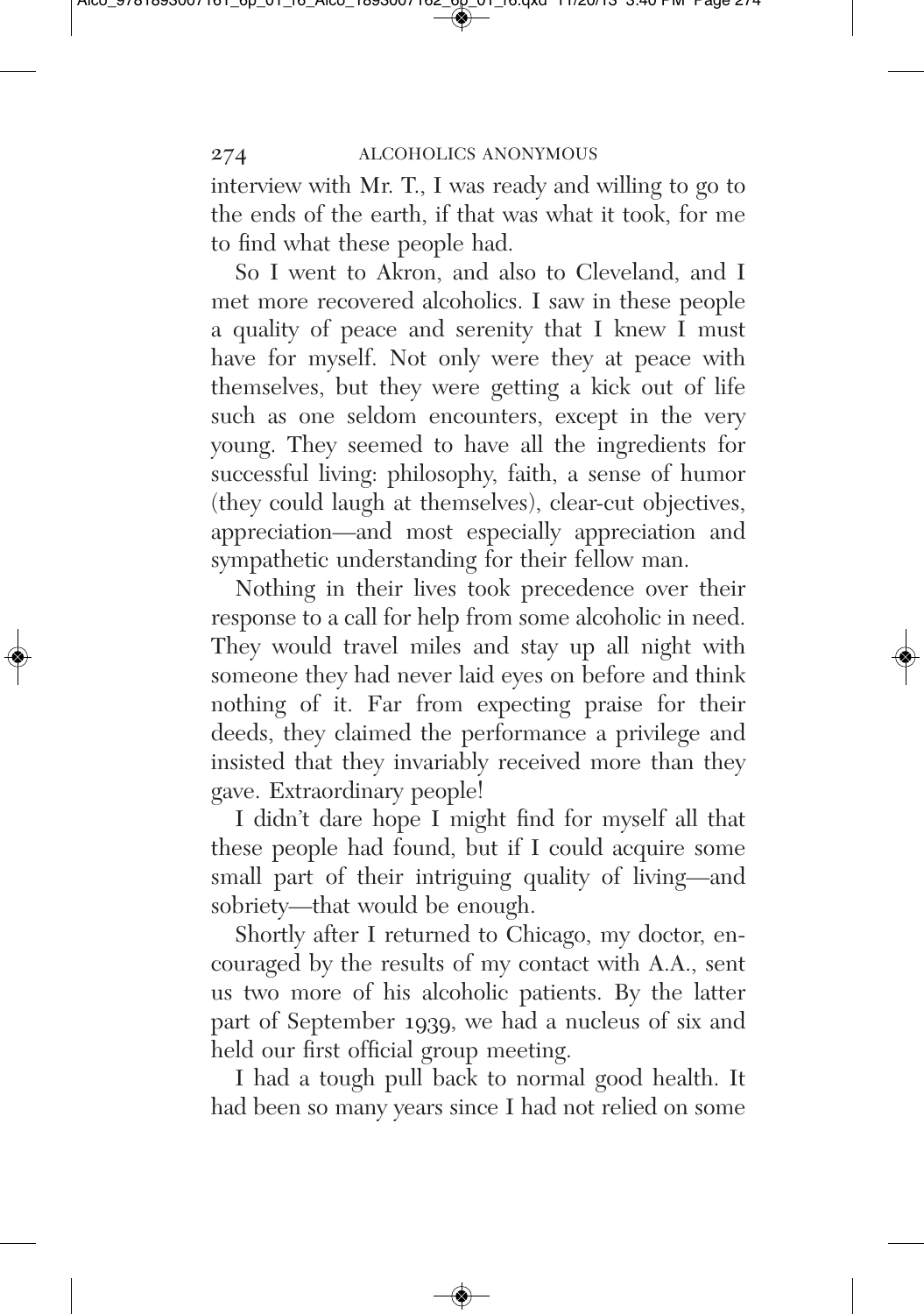artificial crutch, either alcohol or sedatives. Letting go of everything at once was both painful and terrifying. I could never have accomplished this alone. It took the help, understanding, and wonderful companionship that was given so freely to me by my ex-alkie friends—this and the program of recovery embodied in the Twelve Steps. In learning to practice these steps in my daily living, I began to acquire faith and a philosophy to live by. Whole new vistas were opened up for me, new avenues of experience to be explored, and life began to take on color and interest. In time, I found myself looking forward to each new day with pleasurable anticipation.

A.A. is not a plan for recovery that can be finished and done with. It is a way of life, and the challenge contained in its principles is great enough to keep any human being striving for as long as he lives. We do not, cannot, outgrow this plan. As arrested alcoholics, we must have a program for living that allows for limitless expansion. Keeping one foot in front of the other is essential for maintaining our arrestment. Others may idle in a retrogressive groove without too much danger, but retrogression can spell death for us. However, this isn't as rough as it sounds, as we do become grateful for the necessity that makes us toe the line, and we find that we are compensated for a consistent effort by the countless dividends we receive.

A complete change takes place in our approach to life. Where we used to run from responsibility, we find ourselves accepting it with gratitude that we can successfully shoulder it. Instead of wanting to escape some perplexing problem, we experience the thrill of challenge in the opportunity it affords for another